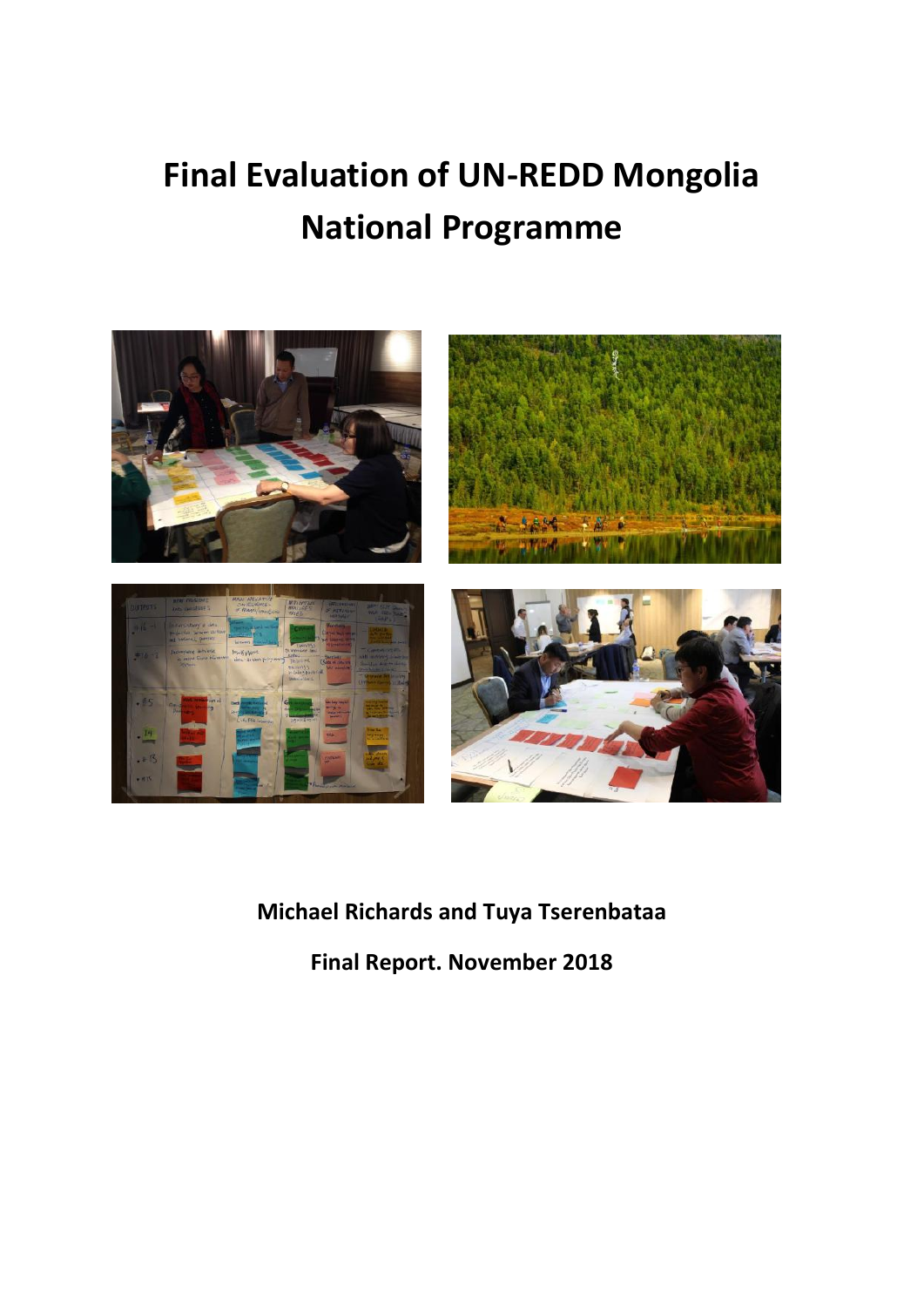## **Contents**

| 1                                                                                            |                                                                          |  |  |  |
|----------------------------------------------------------------------------------------------|--------------------------------------------------------------------------|--|--|--|
| 2                                                                                            |                                                                          |  |  |  |
| 2.1                                                                                          |                                                                          |  |  |  |
| 2.2                                                                                          |                                                                          |  |  |  |
| 2.2.1                                                                                        |                                                                          |  |  |  |
| 2.2.2                                                                                        |                                                                          |  |  |  |
| 2.2.3                                                                                        |                                                                          |  |  |  |
|                                                                                              |                                                                          |  |  |  |
| 3                                                                                            |                                                                          |  |  |  |
| 3.1                                                                                          |                                                                          |  |  |  |
| 3.1.1                                                                                        |                                                                          |  |  |  |
| 3.1.2                                                                                        |                                                                          |  |  |  |
| 3.2                                                                                          |                                                                          |  |  |  |
| 4                                                                                            |                                                                          |  |  |  |
| 4.1                                                                                          | Effectiveness and Efficiency in the delivery of Outputs and Outcomes  17 |  |  |  |
| 4.1.1                                                                                        |                                                                          |  |  |  |
| 4.1.2                                                                                        |                                                                          |  |  |  |
| 4.1.3                                                                                        |                                                                          |  |  |  |
| 4.1.4                                                                                        |                                                                          |  |  |  |
| Cross-cutting issues: REDD+ vision, social inclusion/gender, capacity development and<br>4.2 |                                                                          |  |  |  |
| 4.2.1                                                                                        |                                                                          |  |  |  |
| 4.2.2                                                                                        |                                                                          |  |  |  |
| 4.2.3                                                                                        |                                                                          |  |  |  |
| 4.2.4                                                                                        |                                                                          |  |  |  |
| 4.3                                                                                          |                                                                          |  |  |  |
| 4.4                                                                                          |                                                                          |  |  |  |
| 5                                                                                            |                                                                          |  |  |  |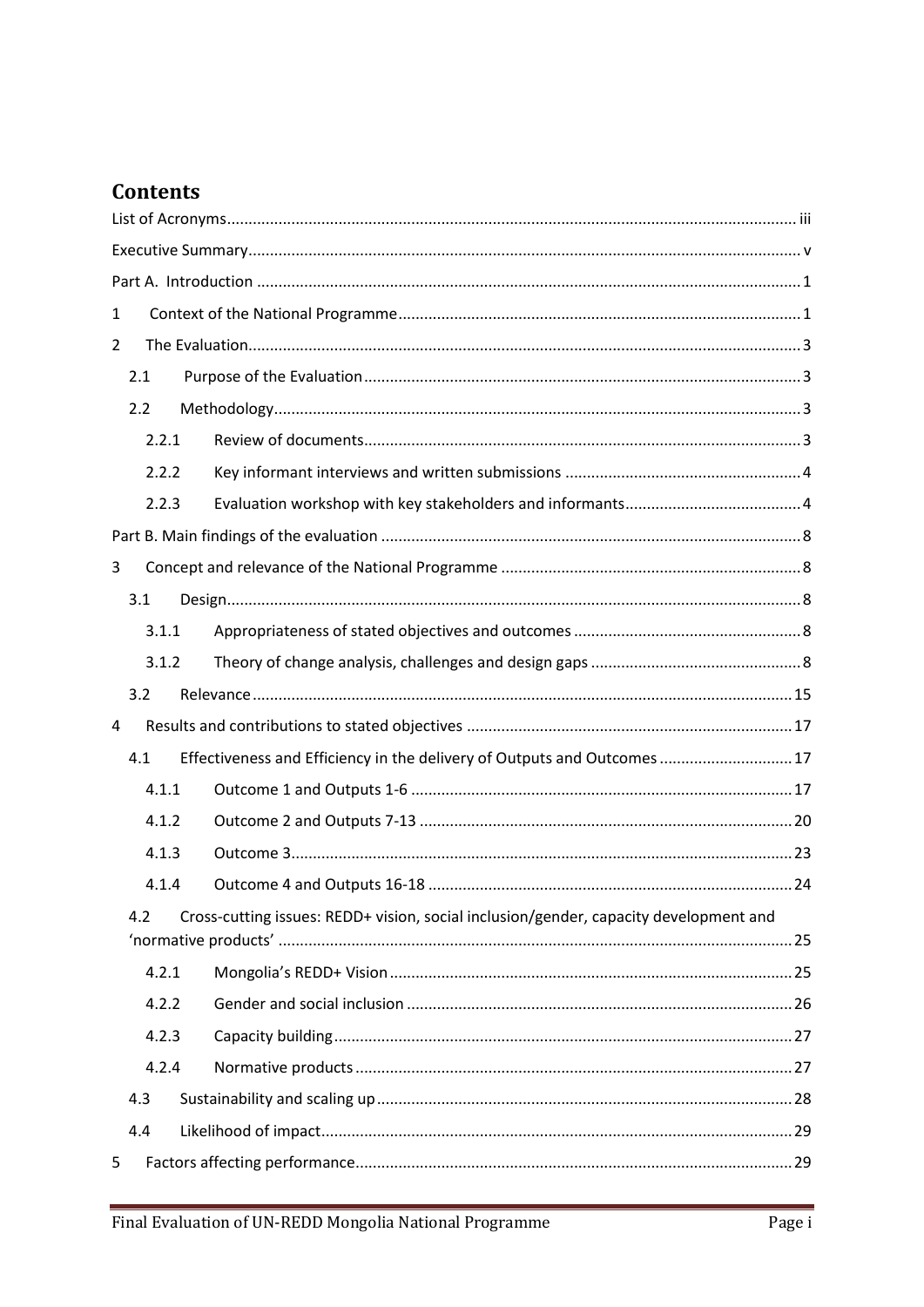|                                                                                             | 5.1      |                                                                            |  |  |  |  |  |
|---------------------------------------------------------------------------------------------|----------|----------------------------------------------------------------------------|--|--|--|--|--|
|                                                                                             | 5.2      | Role and performance of UN agencies, including regional backstopping 31    |  |  |  |  |  |
|                                                                                             | 5.3      |                                                                            |  |  |  |  |  |
|                                                                                             | 5.4      |                                                                            |  |  |  |  |  |
|                                                                                             | 5.5      |                                                                            |  |  |  |  |  |
|                                                                                             |          |                                                                            |  |  |  |  |  |
| 6                                                                                           |          |                                                                            |  |  |  |  |  |
|                                                                                             | 6.1      |                                                                            |  |  |  |  |  |
|                                                                                             | 6.2      |                                                                            |  |  |  |  |  |
|                                                                                             | 6.3      |                                                                            |  |  |  |  |  |
|                                                                                             | 6.3.1    |                                                                            |  |  |  |  |  |
|                                                                                             | 6.3.2    |                                                                            |  |  |  |  |  |
|                                                                                             | 6.4      | Cross-cutting issues: gender, capacity building and normative products  40 |  |  |  |  |  |
|                                                                                             | 6.5      |                                                                            |  |  |  |  |  |
| 7                                                                                           |          |                                                                            |  |  |  |  |  |
| 8                                                                                           |          |                                                                            |  |  |  |  |  |
|                                                                                             |          |                                                                            |  |  |  |  |  |
|                                                                                             |          |                                                                            |  |  |  |  |  |
|                                                                                             | Annex II |                                                                            |  |  |  |  |  |
|                                                                                             |          |                                                                            |  |  |  |  |  |
|                                                                                             |          |                                                                            |  |  |  |  |  |
| Annex V. Composition of Programme Executive Board, Technical Working Groups and Core Groups |          |                                                                            |  |  |  |  |  |
|                                                                                             |          |                                                                            |  |  |  |  |  |
|                                                                                             |          |                                                                            |  |  |  |  |  |
|                                                                                             |          |                                                                            |  |  |  |  |  |
| Annex VIII. Mongolia UN-REDD Programme disbursement by year and remaining balance (October  |          |                                                                            |  |  |  |  |  |
|                                                                                             |          |                                                                            |  |  |  |  |  |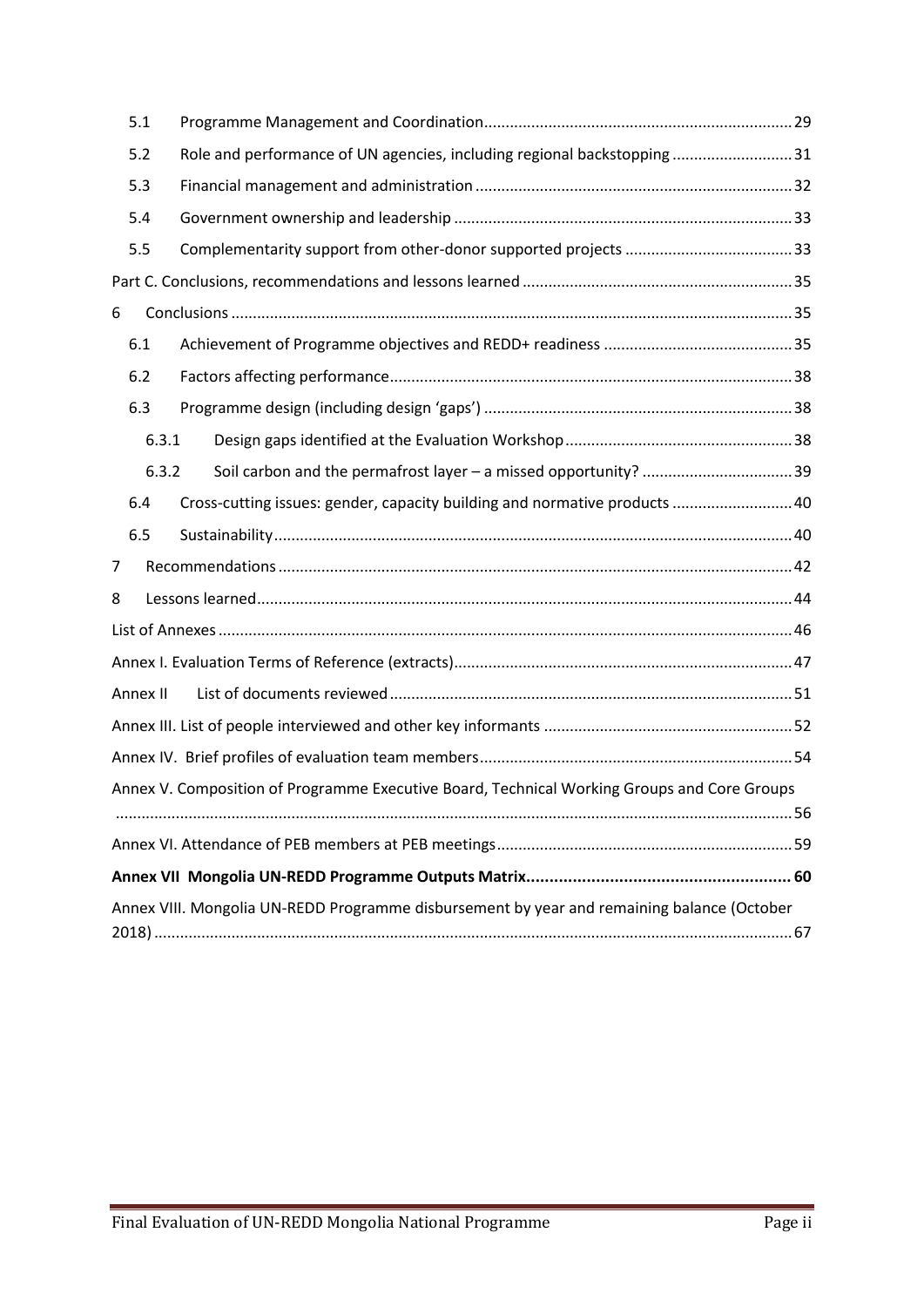## <span id="page-3-0"></span>**List of Acronyms**

| AAC          | Annual allowable cut (of timber)                                             |  |  |  |  |  |
|--------------|------------------------------------------------------------------------------|--|--|--|--|--|
| <b>AFOLU</b> | Agriculture, Forests and Other Land Use                                      |  |  |  |  |  |
| ALAMGAC      | Administration of Land Management, Geodesy and Cartography                   |  |  |  |  |  |
| <b>BeRT</b>  | Benefits and Risks Tool (of UN-REDD Programme)                               |  |  |  |  |  |
| <b>BUR</b>   | <b>Biennial Update Report</b>                                                |  |  |  |  |  |
| <b>CBNA</b>  | <b>Capacity Building Needs Assessment</b>                                    |  |  |  |  |  |
| <b>CE</b>    | <b>Collect Earth</b>                                                         |  |  |  |  |  |
| <b>CBIT</b>  | Capacity Building Initiative for Transparency (under the Paris Agreement)    |  |  |  |  |  |
| <b>CKMM</b>  | Communications, Knowledge Management and Media                               |  |  |  |  |  |
| <b>CCPIU</b> | Climate Change Project Implementing Unit                                     |  |  |  |  |  |
| <b>COP</b>   | <b>Conference of Parties</b>                                                 |  |  |  |  |  |
| <b>CSO</b>   | Civil Society Organization                                                   |  |  |  |  |  |
| <b>CTA</b>   | <b>Chief Technical Advisor</b>                                               |  |  |  |  |  |
| <b>DFPC</b>  | Department of Forest Policy and Coordination, MET                            |  |  |  |  |  |
| EF           | <b>Emission Factor</b>                                                       |  |  |  |  |  |
| <b>EIC</b>   | <b>Environmental Information Centre</b>                                      |  |  |  |  |  |
| <b>ERISC</b> | Environmental Research and Information Study Centre                          |  |  |  |  |  |
| <b>FAO</b>   | Food and Agriculture Organization of the United Nations                      |  |  |  |  |  |
| FAO-RAP      | FAO - Regional Office Asia Pacific                                           |  |  |  |  |  |
| <b>FPIC</b>  | Free, Prior and Informed Consent                                             |  |  |  |  |  |
| <b>FRA</b>   | <b>Forest Resource Assessment</b>                                            |  |  |  |  |  |
| <b>FRDC</b>  | <b>Forest Research and Development Centre</b>                                |  |  |  |  |  |
| <b>FRL</b>   | <b>Forest Reference Level</b>                                                |  |  |  |  |  |
| <b>FREL</b>  | <b>Forest Reference Emission Level</b>                                       |  |  |  |  |  |
| <b>FSDC</b>  | Forest and Sustainable Development Council                                   |  |  |  |  |  |
| <b>FUG</b>   | Forest user group                                                            |  |  |  |  |  |
| GASI         | General Agency for Specialized Inspection                                    |  |  |  |  |  |
| <b>GCF</b>   | <b>Green Climate Fund</b>                                                    |  |  |  |  |  |
| <b>GEF</b>   | <b>Global Environmental Facility</b>                                         |  |  |  |  |  |
| <b>GHG</b>   | Greenhouse gas                                                               |  |  |  |  |  |
| <b>GHGI</b>  | Greenhouse gas inventory                                                     |  |  |  |  |  |
| GIZ          | International Cooperation Agency of the German Government                    |  |  |  |  |  |
| GoM          | Government of Mongolia                                                       |  |  |  |  |  |
| <b>IGEB</b>  | Institute of General and Experimental Biology, Mongolian Academy of Sciences |  |  |  |  |  |
| <b>IPCC</b>  | Intergovernmental Panel on Climate Change                                    |  |  |  |  |  |
| MET          | Ministry of Environment and Tourism                                          |  |  |  |  |  |
| <b>MRV</b>   | Measurement, Reporting and Verification                                      |  |  |  |  |  |
| <b>MTR</b>   | Mid-term Review                                                              |  |  |  |  |  |
| <b>NDC</b>   | Nationally Determined Contribution                                           |  |  |  |  |  |
| <b>NFI</b>   | National forest inventory                                                    |  |  |  |  |  |
| <b>NFMS</b>  | National Forest Monitoring System                                            |  |  |  |  |  |
| <b>NGO</b>   | Non-governmental Organisation                                                |  |  |  |  |  |
| <b>NPD</b>   | (UN-REDD) National Programme Director                                        |  |  |  |  |  |
| <b>NRSC</b>  | <b>National Remote Sensing Centre</b>                                        |  |  |  |  |  |
| <b>NS</b>    | National REDD+ Strategy                                                      |  |  |  |  |  |
| <b>NSO</b>   | <b>National Statistical Office</b>                                           |  |  |  |  |  |
| OECD         | Organization for Economic Co-operation and Development                       |  |  |  |  |  |
| PAMs         | <b>Policies and Measures</b>                                                 |  |  |  |  |  |
| PEB          | Programme Executive Board                                                    |  |  |  |  |  |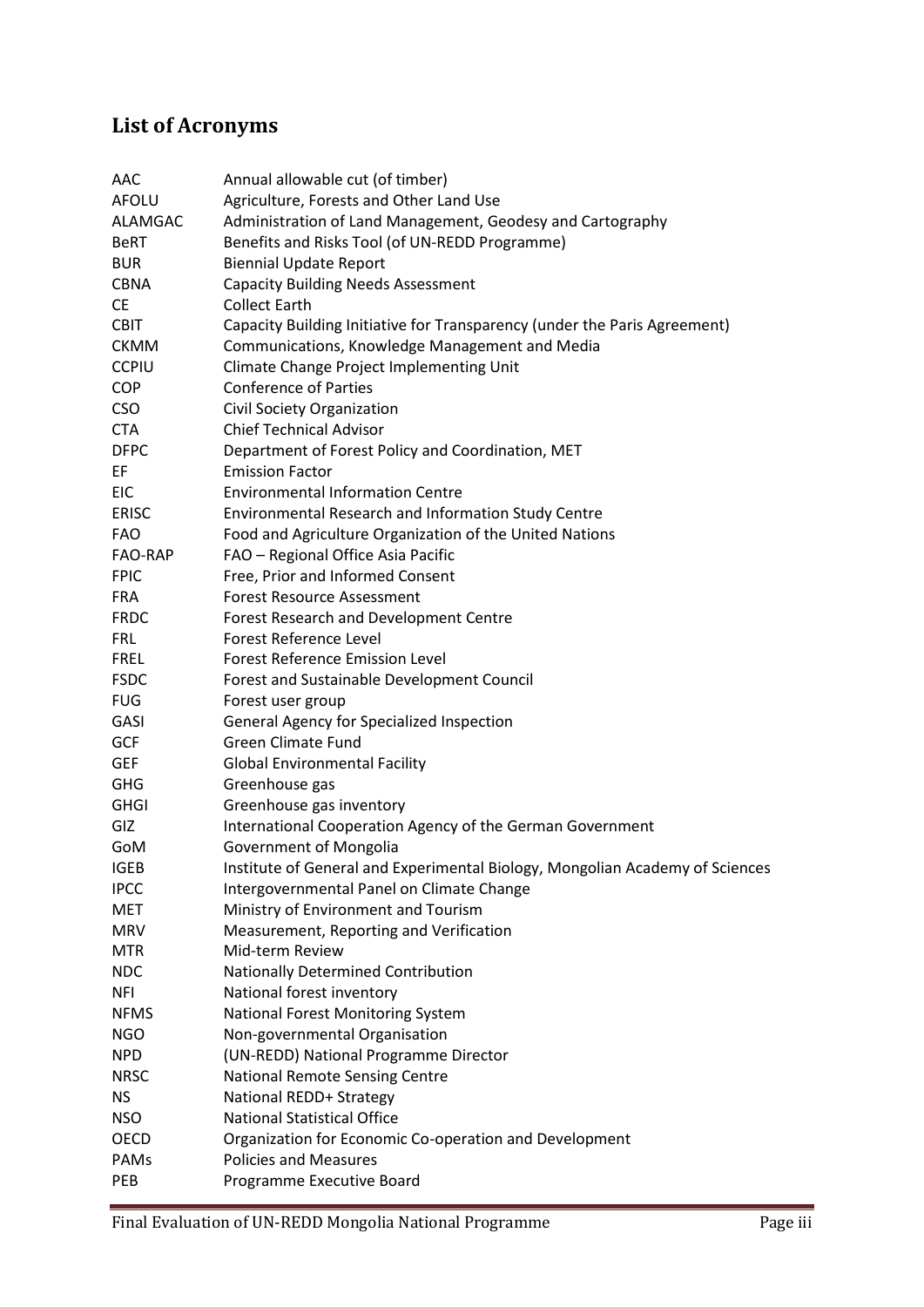| PMU                | Programme Management Unit                                                       |  |  |  |  |  |
|--------------------|---------------------------------------------------------------------------------|--|--|--|--|--|
| <b>RBPs</b>        | Results-based payments                                                          |  |  |  |  |  |
| REDD+              | Reducing Emissions from Deforestation and Forest Degradation                    |  |  |  |  |  |
| REDD+ NP           | REDD+ National Program (equivalent to NS)                                       |  |  |  |  |  |
| ROtl               | Review of Outcomes to Impacts (methodology)                                     |  |  |  |  |  |
| <b>RTA</b>         | Regional Technical Advisor                                                      |  |  |  |  |  |
| <b>SDG</b>         | Sustainable Development Goal                                                    |  |  |  |  |  |
| <b>SIS</b>         | Safeguard Information System                                                    |  |  |  |  |  |
| <b>SFM</b>         | Sustainable Forest Management                                                   |  |  |  |  |  |
| <b>SLMS</b>        | Satellite Land Monitoring System                                                |  |  |  |  |  |
| SNAP               | <b>Sub National Action Plan</b>                                                 |  |  |  |  |  |
| tCO <sub>2</sub> e | Tonnes of carbon dioxide equivalent                                             |  |  |  |  |  |
| TFI                | Taxation Forest Inventory (of Mongolia)                                         |  |  |  |  |  |
| <b>ToC</b>         | Theory of change                                                                |  |  |  |  |  |
| <b>TOR</b>         | Terms of reference                                                              |  |  |  |  |  |
| TS.                | <b>Targeted Support</b>                                                         |  |  |  |  |  |
| <b>TSP</b>         | <b>Targeted Support Program</b>                                                 |  |  |  |  |  |
| <b>TWG</b>         | <b>Technical Working Group</b>                                                  |  |  |  |  |  |
| <b>UNDAF</b>       | United Nations Development Assistance Framework                                 |  |  |  |  |  |
| <b>UNDP</b>        | United Nations Development Programme                                            |  |  |  |  |  |
| <b>UNFCCC</b>      | United Nations Framework Convention on Climate Change                           |  |  |  |  |  |
| UNEP-WCMC          | UN Environment World Conservation Monitoring Centre                             |  |  |  |  |  |
| <b>UNRC</b>        | United Nations Resident Coordinator                                             |  |  |  |  |  |
| UN-REDD            | United Nations Collaborative Programme on Reducing Emissions from Deforestation |  |  |  |  |  |
|                    | and Forest Degradation in Developing Countries                                  |  |  |  |  |  |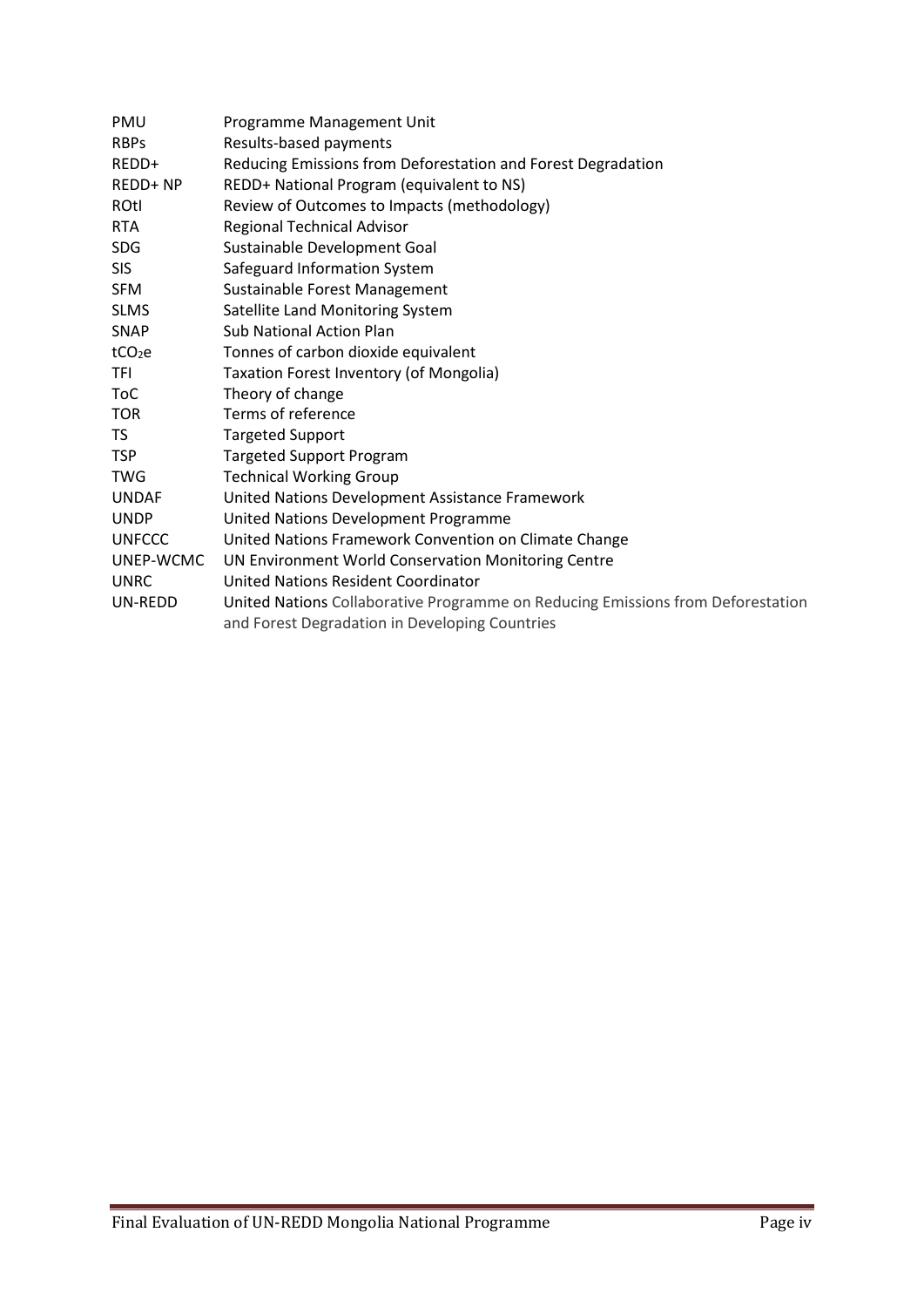## <span id="page-5-0"></span>**Executive Summary**

#### **Introduction and methodology**

The UN-REDD Mongolia National Programme (or 'Programme' from here on) commenced in January 2016, following two years of Targeted Support, and is due to finish on 30<sup>th</sup> November 2018. This evaluation, commissioned by UNDP on behalf of the UN-REDD agencies (FAO, UN Environment and UNDP), is based mainly on an evaluation conducted by the two consultants (see Annex IV for brief profiles) from 8<sup>th</sup> to 19<sup>th</sup> October 2018. During the mission they interviewed over 30 key informants (listed in Annex III) and conducted an evaluation workshop  $(17<sup>th</sup> October)$  attended by 32 Programme stakeholders. The data generated by the evaluation workshop allowed the consultants to apply 'theory of change' analysis, including in the identification of design gaps, in line with the terms of reference (TORs) (see Annex I).

The interviews and workshop were complemented by skype interviews with UN Agency Regional Technical Advisors (RTAs) and a former Chief Technical Advisor (CTA) of the FAO-GEF Project, and written comments supplied by two key informants, including the former CTA of the Programme. The consultants also reviewed many reports listed in Annex II.

#### **Main conclusions and findings**

The main conclusions are that:

- The Programme has been successful in establishing technical readiness, and safeguards readiness is reasonably 'on track'; but it has been less successful in achieving policy and institutional readiness, and therefore achievement of the Programme Goal/Indicator is partial. Overall, the Programme was rated as between Moderately Satisfactory (MS) and Moderately Unsatisfactory (MU).
- The main shortcoming of the Programme is progress on the National REDD+ Strategy (NS) called the REDD+ National Program (NP) in Mongolia<sup>1</sup>. There are also concerns that the PAMs<sup>2</sup> are insufficiently transformational (i.e., PAMs that will slow down, halt or reverse the deforestation and forest degradation drivers) and inter-sectoral, and with the quality of the process. It is concluded that there is insufficient time left to achieve a NS of satisfactory quality.
- The main factor affecting performance has been delays associated with weak government leadership (and political instability), including not having alternate National Programme Directors (NPDs) with decision-making powers. This has been reinforced by weak state implementing institutions, language/translation issues that have slowed down and complicated quality control, entrenched forestry mindsets, slow UNDP procurement procedures (as noted in the Mid-Term Report) and frequent changes in key personnel including UNDP Country Office (CO) Focal Points and RTAs (as well as the NPDs).

 $1$  Unlike most other National Programs in Mongolia that are approved at Ministerial level, the REDD+ National Program is being prepared for approval at the cabinet level in order to obtain the high level and cross-sectoral political support needed for effective implementation.

 $2$  It should be noted that this analysis is based on the April 2018 version of the PAMs that were available at the time of the Evaluation Mission. It is therefore possible that the very recently modified PAMs are more transformational and inter-sectoral.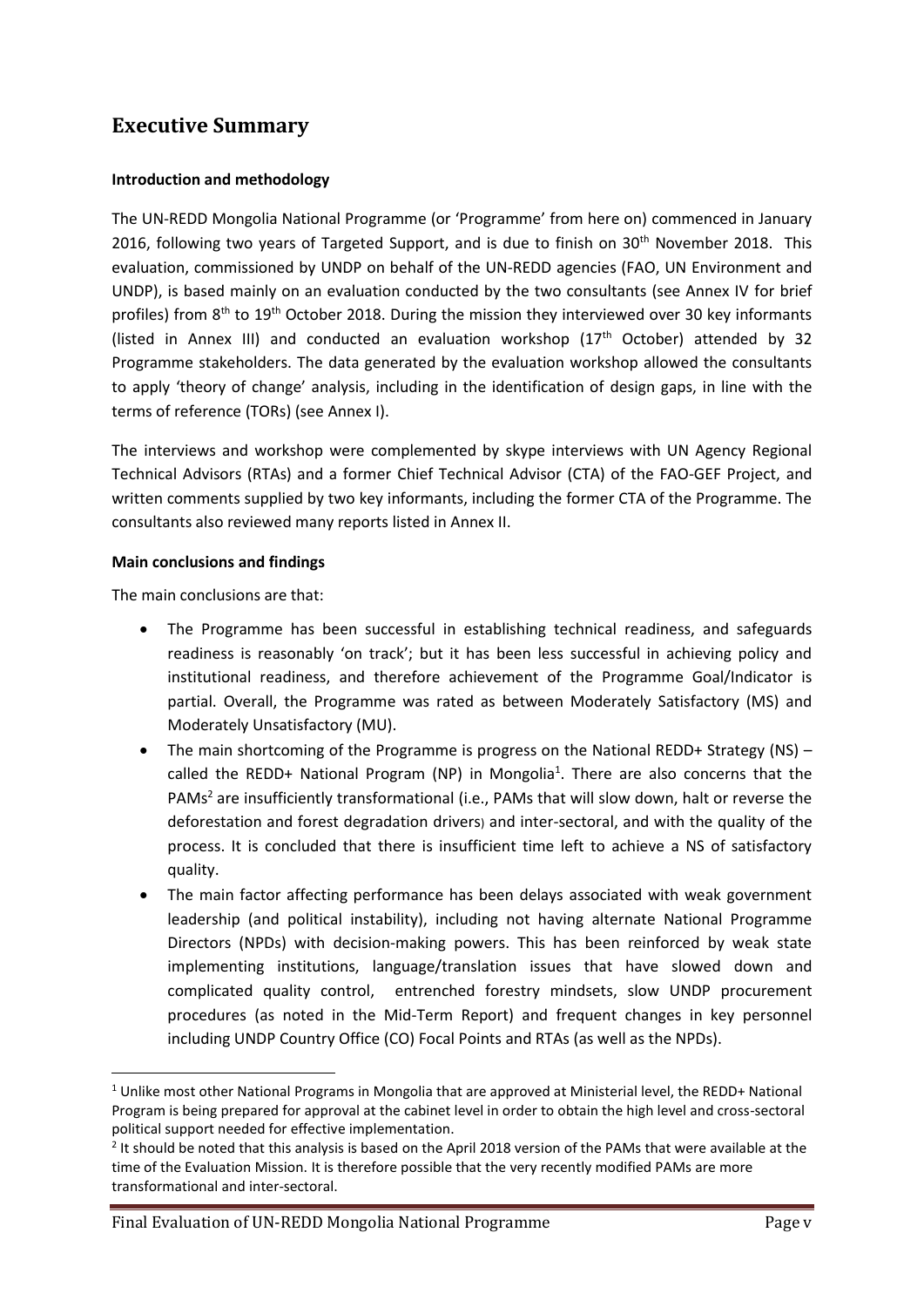- There was a consensus among key informants that three years is too short for a REDD+ readiness programme (notwithstanding the delays). For example, key informants from GIZ recognised the need for the Programme to "find its feet" in the first year.
- The evaluation team agrees with most key informants that not working on soil carbon and the permafrost layer was an important missed opportunity given the distinguishing characteristics of boreal forest compared to tropical forest and Mongolia's difficulties in AFOLU soil carbon reporting to the UNFCCC. It is however recognised that this was not a straightforward decision and that the scientific and methodological work would have been challenging.
- The main recommendation is a request for a three-month no-cost extension to finalise the NS and to develop a donor proposal for working on MRV of soil carbon and the permafrost layer; this is due to the important current AFOLU reporting gap to UNFCCC and the significance of potential greenhouse gas emissions from forested permafrost layer areas due to anthropogenic drivers.

The following table summarises the achievement of Programme outcomes and outputs using the rating system proposed in the TORs: Highly Satisfactory (HS); Satisfactory (S); Moderately Satisfactory (MS); Moderately Unsatisfactory (MU); Unsatisfactory (U); Highly Unsatisfactory (HU).

| <b>OUTCOME 1: Management arrangements, stakeholder</b>  | <b>MS</b>       |
|---------------------------------------------------------|-----------------|
| awareness and engagement                                |                 |
| <b>Output 1: Multi-stakeholder consultation process</b> | <b>MS</b>       |
| Output 2: UN-REDD PMU established                       | Between S & MS  |
| Output 3: CSO/LC <sup>1</sup> forum established         | Between MS & MU |
| <b>Output 4: Public awareness raised</b>                | <b>MS</b>       |
| Output 5: Consultation/participation plan developed     | <b>MS</b>       |
| Output 6: Stakeholder Engagement Handbook               | <b>MS</b>       |
| <b>OUTCOME 2: National REDD+ Strategy prepared</b>      | U               |
| <b>Output 7: Barriers to REDD+ identified</b>           | <b>MS</b>       |
| Output 8: REDD+ PAMs identified and prioritised         | MU              |
| <b>Output 9: National funding mechanisms identified</b> | <b>MS</b>       |
| <b>Output 10: Capacity-building plans</b>               | Between S & MS  |
| <b>Output 11: Gender analysis</b>                       | Between S & MS  |
| <b>Output 12: Safeguard policy framework</b>            | S               |
| <b>Output 13: NS prepared</b>                           | U               |
| <b>OUTCOME 3: Forest Reference Level developed</b>      | S               |
| <b>Output 14: Capacity built for FRL</b>                | S               |
| Output 15: FRL methodology developed and tested         | S               |
| <b>OUTCOME 4: NFMS and SIS developed</b>                | S               |
| <b>Output 16: NFMS and FIS</b>                          | S               |
| Output 17: MRV system                                   | S               |
| <b>Output 18: Safeguards Information System (SIS)</b>   | S               |
|                                                         |                 |

It should be noted that there is an inter-relationship between the outputs, e.g., the awareness raising or communications component has not had a sufficiently large effect<sup>2</sup> on traditional forester attitudes on pest control, forest protection and the role and rights of forest user groups (FUGs), and

Final Evaluation of UN-REDD Mongolia National Programme Page vi

 $2$  This is not to say that there has been no effect on these attitudes, for example, it is reported that there has been a significant cut to the 2019 pest/disease spraying budget.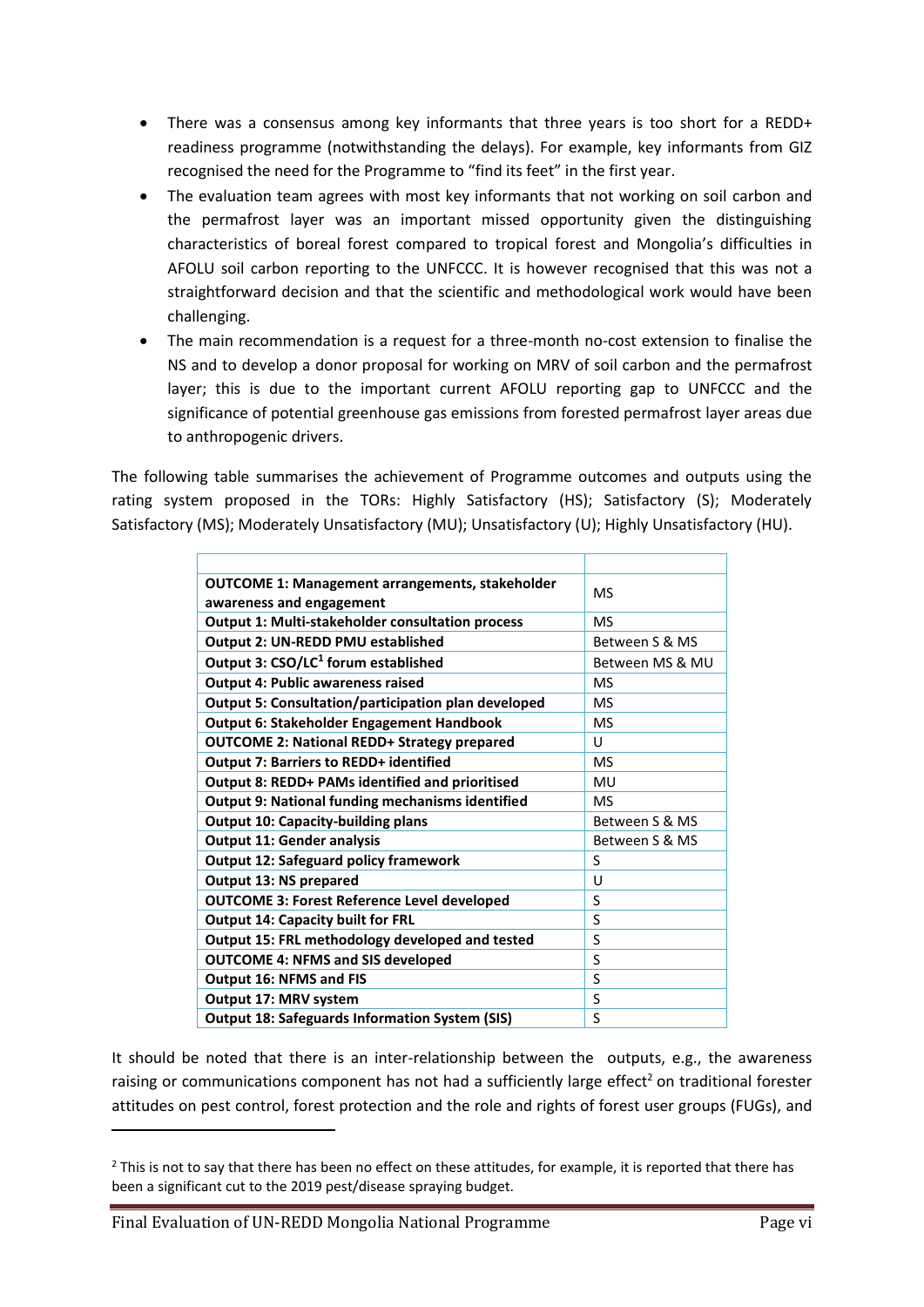this has hampered reaching a consensus on the needed transformational PAMs (in relation to the drivers), and thus development of the NS. At the same time it is recognised that it can take a longer time frame to change attitudes.

This evaluation also finds that the performance of the PMU was between Satisfactory and Moderately Satisfactory in the light of a difficult operating environment, and technical backstopping by RTAs was Satisfactory although it not helped by frequent personnel changes. Support from the UNDP CO was less satisfactory especially in the first year, and was not helped by changes to the Focal Point. The Mid Term Review (2018) rated the support of the regional and country offices as "mixed".

As regards the UN cross-cutting issues, many gender-related activities were undertaken, and there is reason to believe they have had a positive effect. The 2017 report on Gender and Social Inclusion was written by gender specialists and has informed the MET's revised Gender Action Plan. It is also hoped that the Handbook on Gender Sensitive and Socially Inclusive Stakeholder Engagement (awaiting approval) will be used extensively, including beyond the forest sector. On the other hand, there was no mention of gender in the April 2018 (latest English) version of the PAMs.

The capacity building activities have been essential for technical and safeguards readiness, although some key informants were critical of the excessive number of trainings and other capacity building events. During the first two years there were some problems of tailoring training topics to audiences, especially at the provincial/local level, but following the MTR this has improved. The FAO *Open Foris* toolkit, especially the *Collect Earth* tool, has been essential in the MRV-related components, and the UN-REDD Programme REDD+ Academy course materials have been used extensively in training and capacity building at all levels, including in schools and universities.  $1$ 

As regards sustainability or continuation of the REDD+ process, it seems unlikely there will be a REDD+ implementation phase. It is broadly agreed that the main priority for Mongolia and the forest sector is adaptation, and for which donor finance<sup>2</sup> is more likely to be available. This reality was recognised early in the Programme as shown by the development of the "REDD+ Vision" of *Building climate resilient forest ecosystems, livelihoods and a sustainable economy for a greener future.* Given this situation it can be argued that the priority is to build on the progress achieved in the Programme, but to re-mould and adapt it more towards the adaptation agenda (with mitigation as a co-benefit), and thus take advantage of the strong synergy between the potential livelihood enhancement activities/benefits (e.g., increased thinning rights/benefits for FUGs, and expansion of the wood-processing sector) and mitigation priorities (more intensive SFM, including thinning, and an increased annual allowable cut (AAC)).

Final Evaluation of UN-REDD Mongolia National Programme Page vii

 $1$  A noteworthy achievement has been that that, building on the REDD+ Academy materials, three public universities have developed or modified their undergraduate or postgraduate curricula, including offering a 'Forest and Climate Change' course from 2019.

<sup>&</sup>lt;sup>2</sup> In Mongolia, sustainability tends to be seen as dependent on donor finance. But this should not be the case. As found by the Financing Mechanisms and Options report, the forest sector could be financially self-sufficient through reallocation of current expenditure (mainly away from pest prevention/control and towards SFM), more effective revenue collection, earmarking forest revenue for the forest sector, and a more favourable policy/investment environment for the private sector, most obviously in the wood processing sector. These changes are also needed for the mitigation and adaptation agendas.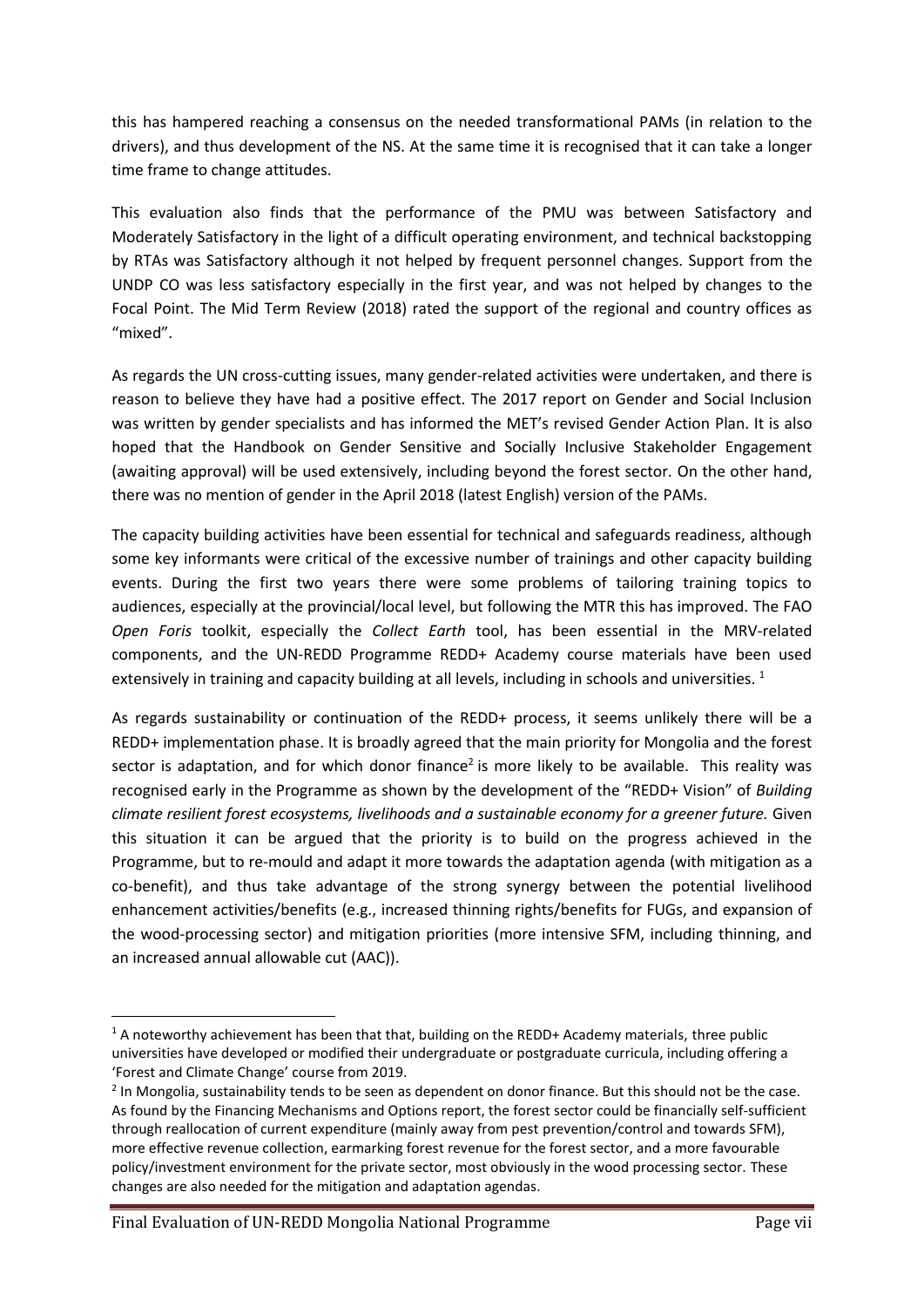As regards sustainability of the systems, mechanisms and institutional arrangements of the Programme, the technical systems (NFMS, FIS, NFI) will continue, at least in the short term, due to donor support; Mongolia's reporting commitments to the UNFCCC and the NDCs will also hopefully incentivise longer-term sustainability through national funding. Some components of the safeguards framework or system could also be adapted to a forestry-focused adaptation programme. It is hoped that the core groups (if not the TWGs) could continue or be revived in some form in an adaptation NP context. The sustainability of the civil society forum is doubtful due to its weak capacity, including as regards governance, lack of resources and an unclear implementation role**Recommendations**

For MET and UN agencies: a request should be made for a three-month no-cost extension with the main objective of completing the unfinished readiness agenda so that national capacity to apply for future adaptation or mitigation funding (with a focus on SFM) is strengthened. The priorities are completion of the REDD+ National Program document and development of a donor proposal for work on soil carbon, especially in permafrost layer areas. This recommendation is justified by the delays in implementation documented in this report, the concern that an NS or REDD+ National Program developed by the official termination date of the Programme could be of poor quality, the desirability of adapting the NS to add or incorporate the adaptation agenda (since it would respond better to national priorities and would enhance implementation funding potential), and the relatively short duration of the Programme compared to other countries. For the MET, PEB, National Strategy TWG and PMU: Given the very strong synergy of the actions needed for both mitigation (or REDD+) and adaptation, amend the REDD+ NP so that it is more in line with the Programme's "REDD+ Vision" and becomes a REDD+ and Adaptation NP. This would require modified or additional PAMs to increase adaptation capacity in the forest sector, especially as regards livelihood resilience of vulnerable stakeholder groups, including reconciling grazing and forestry issues in some areas, and enhancing local institutional capacity. There should also be more emphasis in the PAMs/actions on an enabling policy and regulatory framework (including strengthening of rights) for SFM by FUGs, and for wood and NTFP processing.

For the NS TWG and PMU: The NS/NP should be based on the PAMs and not try and incorporate activities proposed in the six Sub-National Action Plans (SNAPs). The SNAPs should be re-visited after the NS has been approved, and according to whether and when they are needed in the REDD+ implementation stage. For the UN-REDD Programme: clearer guidance could be provided on the sequencing of national and sub-national planning and good practice as regards the substantive content of NS documents.

For the NS TWG and the PMU: Undertake a rapid assessment of current data and understanding of the drivers in permafrost layer areas, given the significance of potential greenhouse gas emissions from melting permafrost due to anthropogenic drivers.

For the global UN-REDD Programme and the UN agencies: The requirement of a named decisionmaking alternate (at all times) to the National Programme Director needs to be explicitly specified in the National Programme Document signed by government. Linked to this there should be a clear prioritisation and distinction between reports, decisions or steps that need approval and those that don't, and who can give this approval.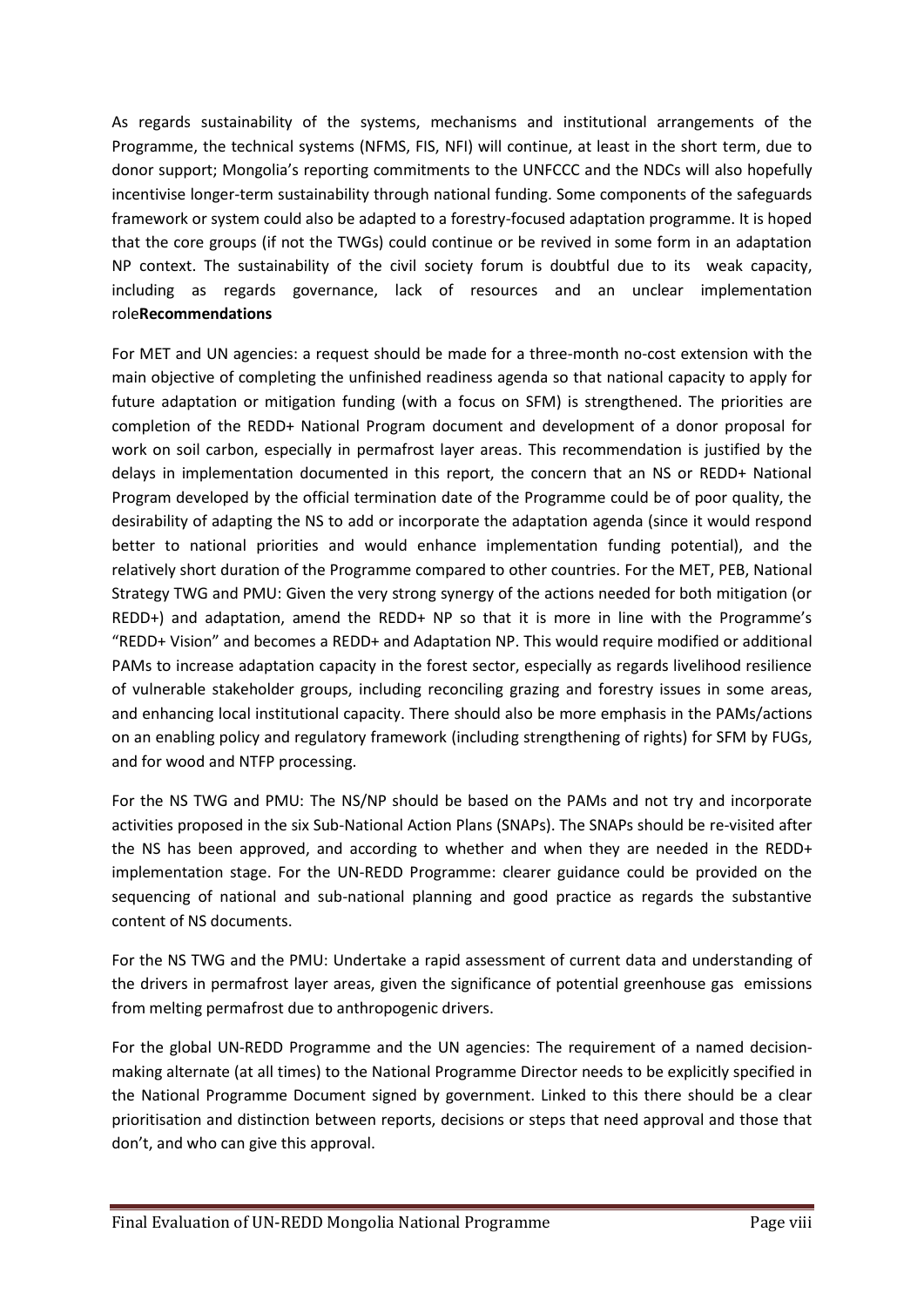For UN agencies and GoM: Minimise the number of personnel changes as regards CO focal points, RTAs, CTAs and NPDs.

For UN agencies: develop common financial/accounting definitions and procedures, e.g., liquidation categories and procedures on "hard" and "soft commitments".

For UNDP and the UN-REDD Programme: the length of the in-country evaluation mission should be increased to three weeks or 15 working days.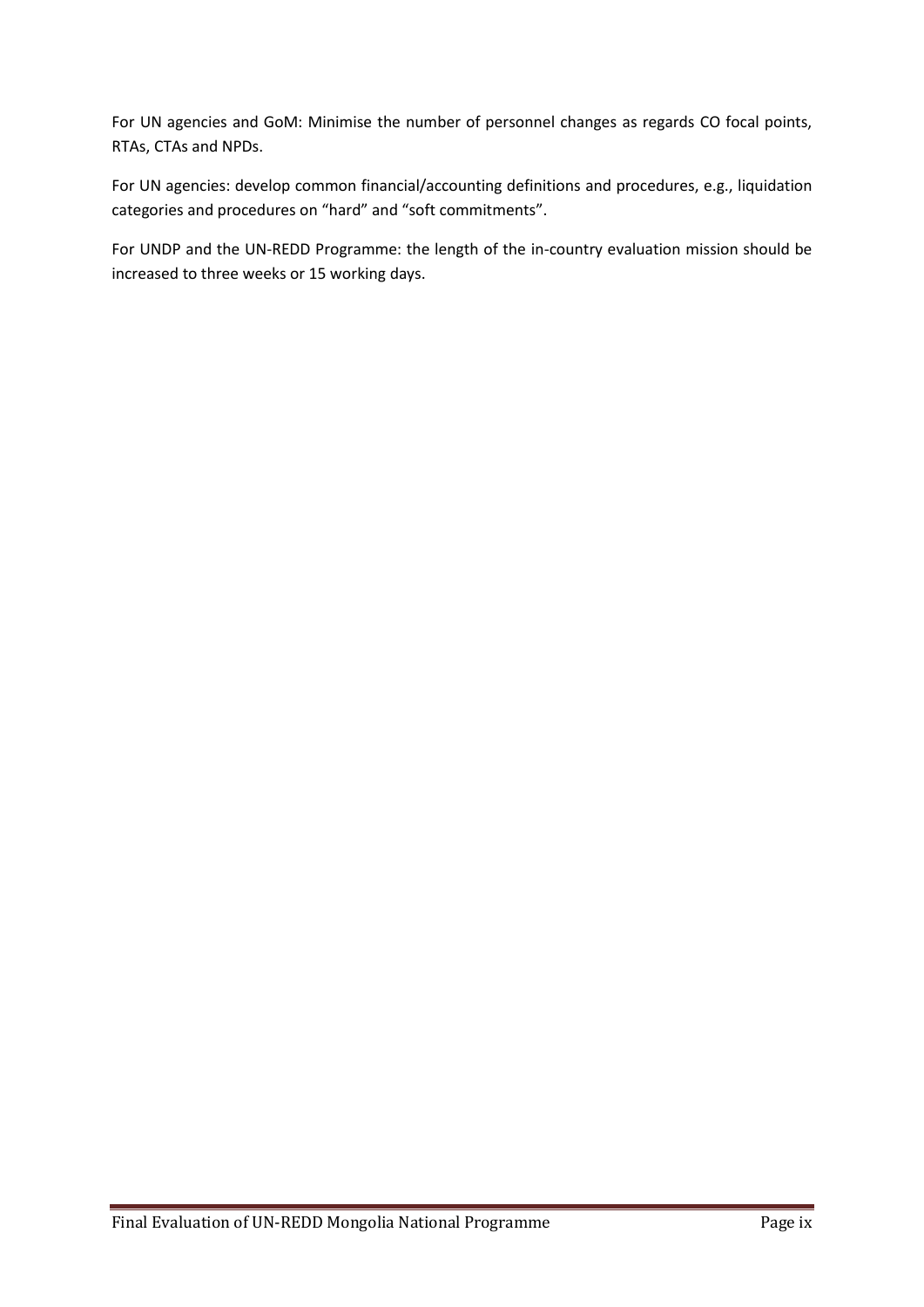## <span id="page-10-0"></span>**Part A. Introduction**

## <span id="page-10-1"></span>**1 Context of the National Programme**

The UN-REDD Programme is the United Nations Collaborative Programme on Reducing Emissions from Deforestation and forest Degradation (REDD+) in developing countries. UN-REDD Programme (subsequently called the Programme) was launched in 2008 and builds on the convening role and technical expertise of the Food and Agriculture Organization of the United Nations (FAO), the United Nations Development Programme (UNDP) and United Nations Environment, referred to as the participating UN Organizations (UN Organisations). The Programme supports nationally led REDD+ processes and promotes the informed and meaningful involvement of all stakeholders, including indigenous peoples and other forest-dependent communities, in national and international REDD+ implementation.

Mongolia is a landlocked country with a territory of 1.564 million square kilometres. The mean annual temperature ranges from -8°C to 8°C across regions and the annual precipitation varies from 50 mm in the Gobi desert to 400 mm in the mountainous areas. Climate change assessments in 2009 and 2014 have demonstrated that fragile ecosystems, reliance on extensive livestock husbandry and rain-fed agriculture, growing population and urbanization process are combining to make Mongolia vulnerable to climate change, which is taking place faster than in other regions – the average annual temperature in Mongolia has increased by [2.1 degrees](http://www4.unfccc.int/submissions/INDC/Published%20Documents/Mongolia/1/150924_INDCs%20of%20Mongolia.pdf) Celsius between 1940 and 2014, about three times the global average.

Prior to 1990, natural resource use, including water use, grazing, hunting and forestry, was managed according to fairly specific planning frameworks guided by national objectives. This management system collapsed with communism. Mongolia transitioned into a democratic state in the early 1990's and adopted a new constitution in 2006. The Environmental Protection Law passed in 2006 guides natural resource use and conservation, and is supported by additional legislation such as the Protected Areas Law (2006), Forest Law (2007), and Water Law (2004, 2012). A Pastureland Management Law has been under review for some time and has yet to meet legislative approval.

After the political changes Mongolia experienced relatively rapid rates of economic growth due mainly to exploitation of its mineral resources. However, the equity and environmental risks have become increasingly recognised so that in recent years the Government of Mongolia (GoM) has committed to a green development path through creation of the Ministry of Environment and Tourism (MET)<sup>1</sup>, the Green Development Policy and Sustainable Development Vision (2015), ratification of the Paris Agreement (2016) and submission of its Nationally Determined Contributions (NDCs) to the UNFCCC.

Although the southern expanse of the Siberian Taiga extends into Mongolia, only about 10% of the country is forested according to the Forestry Reference Level (FRP) report submitted to the UNFCCC

 $<sup>1</sup>$  Formerly called the Ministry of Environment, Green Development and Tourism (MEGDT).</sup>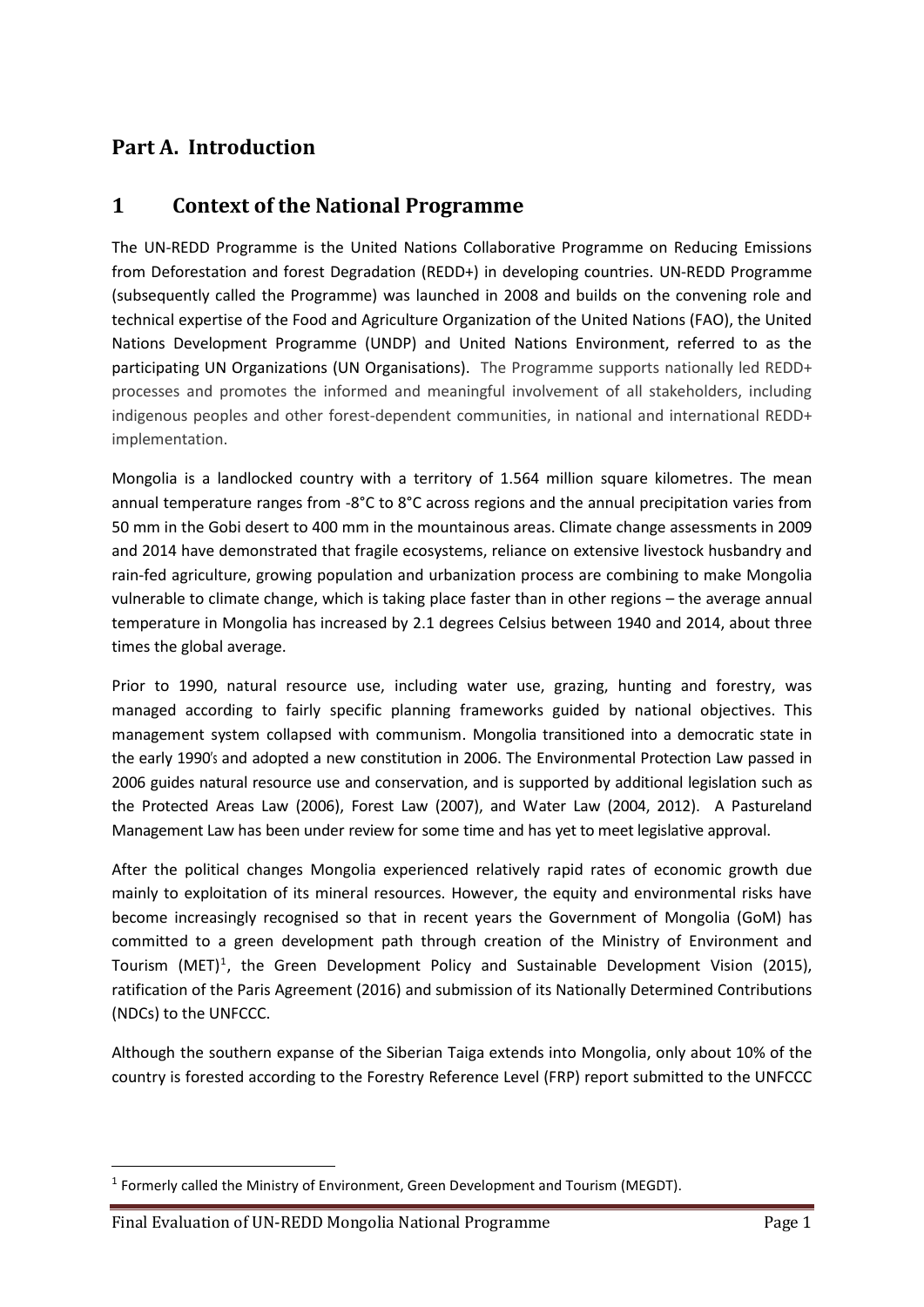(Government of Mongolia 2018<sup>1</sup>). The country includes two major forest biomes, boreal forest in the north accounting for about 14 million hectares, and saxaul forest in the south accounting for about 2 million hectares (op cit). Over the 2005-2015 period an estimated 52,660 hectares of forest have been lost.Reforestation in boreal forests has been limited; most of the afforestation and reforestation efforts are concentrated in Saxaul trees/shrubs in the south to combat desertification.

Mongolia joined the UN-REDD Programme in 2011 and is the only country in the Programme with significant boreal forest cover. The REDD+ Readiness Roadmap was officially adopted by MET in June 2014. The Roadmap sets out four main outcomes that are restated in the National Programme Document:

- 1. National REDD+ management arrangements established while ensuring improved stakeholder awareness and effective stakeholder engagement;
- 2. National REDD+ Strategy (NS) prepared;
- 3. Forest reference emissions levels (FRL) and forest reference levels (FREL) developed;
- 4. National Forest Monitoring System (NFMS) and Safeguards Information System (SIS) developed.

The National Programme Document was signed in September 2015 by the MET and the three UN agencies. The Programme budget was US\$ 3,996,450 distributed between the UN agencies as follows: UNDP: \$2,396,800 (60%); FAO: \$1,171,650 (29.3%); and UN Environment: \$428,000 (10.7%). The goal, indicator and target of the Programme were stated as follows:

- Goal: Support the GoM in designing and implementing (sic<sup>2</sup>) its National REDD+ Strategy and in meeting the requirements under the UNFCCC Warsaw Framework to receive REDD+ RBPs.
- Indicator: Full-scale implementation of the Roadmap with necessary capacities to meet international requirements for receiving REDD+ RBPs and necessary institutional arrangements to implement the  $NS<sup>3</sup>$ .
- Target: By 36 months after Inception, evidence of national ownership in the REDD+ processes and increased support by development partners.

Following two years of 'Targeted Activities', the Programme officially commenced in January 2016 when the first Programme Executive Board (PEB) meeting and inception event were held. The Programme is due to end on 30th November 2018.

 $1$  Government of Mongolia. 2018. Mongolia's Forest Reference Level submission to the United Nations Framework Convention on Climate Change. UN-REDD Mongolia National Programme, Ministry of Environment and Tourism, Ulaanbaatar.

<sup>&</sup>lt;sup>2</sup> This was an error in the National Programme Document since the Programme is for 'Readiness' and does not include 'Implementation' activities.

<sup>3</sup> The National REDD+ Strategy (NS) has been renamed the REDD+ National Program (REDD+ NP) to conform with the new Regulation #49.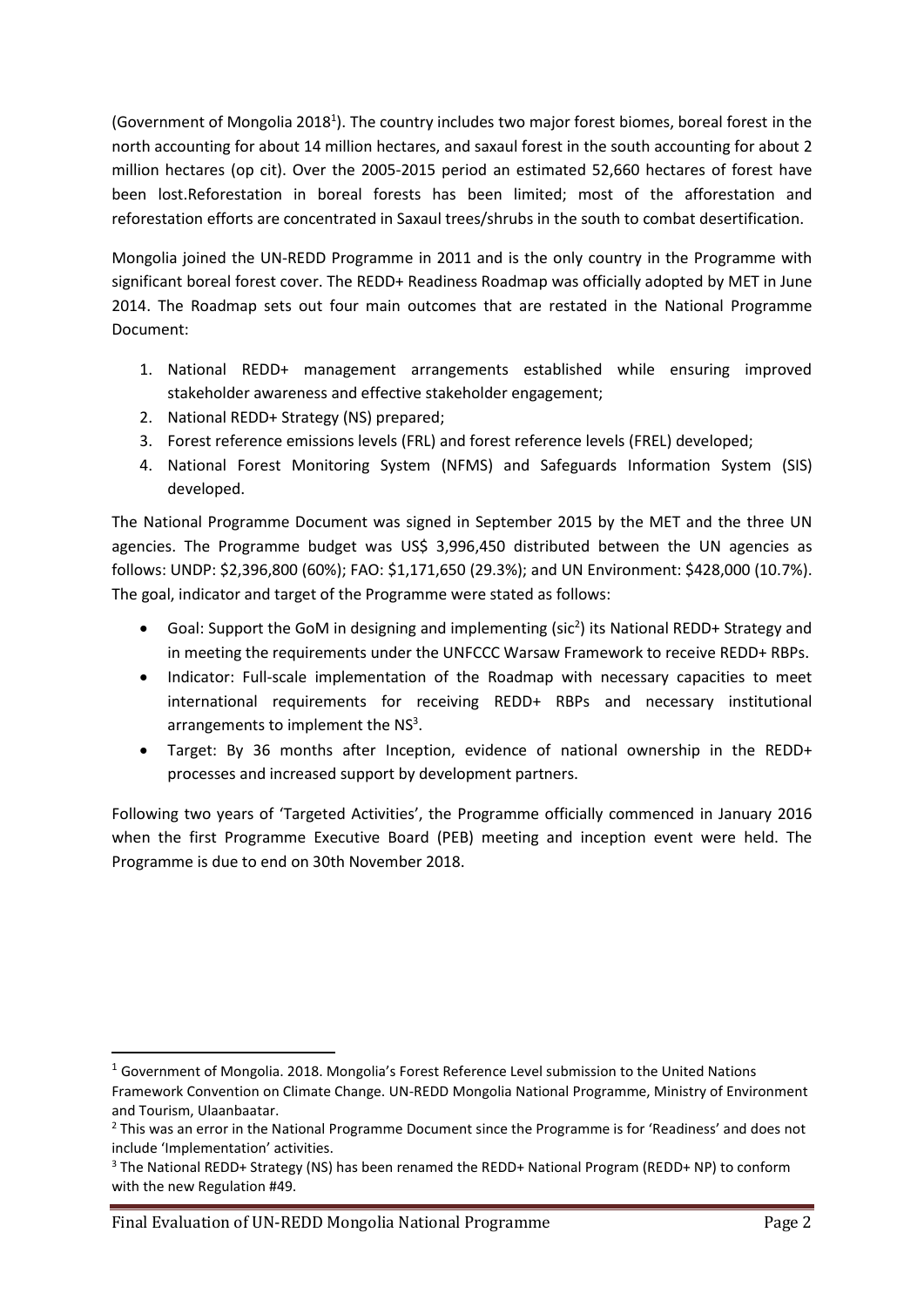## <span id="page-12-0"></span>**2 The Evaluation**

#### <span id="page-12-1"></span>**2.1 Purpose of the Evaluation**

As stated in the Terms of Reference [\(Annex I\)](#page-56-0), the objectives of this evaluation are to:

- **Provide evidence of results to meet accountability** requirements. This includes (i) performance of the Programme in terms of relevance, effectiveness (outputs and outcomes) and efficiency, (ii) sustainability and up-scaling of results, and (iii) actual and potential impact stemming from the Programme.
- **Assess the status of REDD+ readiness** in Mongolia, **gaps and challenges** that need to be addressed to achieve REDD+ readiness and the possible future role of UN-REDD in the REDD+ process of Mongolia.
- **Promote learning, feedback and knowledge sharing** through results and lessons learned among the participating partners and stakeholders including the GoM, UN organisations and other partners. The evaluation will identify lessons of operational and technical relevance for future programme formulation and implementation in Mongolia and/or for the UN-REDD Programme as a whole.

The primary audience for the evaluation is the GoM, the three UN Organizations and the programme resource partners. The secondary audience for the evaluation is the UN-REDD Policy Board and national REDD+ stakeholders. This evaluation report will be made available to the public through the Programme website [\(www.un-redd.org\)](http://www.un-redd.org/).

## <span id="page-12-2"></span>**2.2 Methodology**

#### <span id="page-12-3"></span>**2.2.1 Review of documents**

The evaluation team was able to study many documents, listed in **Annex II**, including:

- REDD+ Readiness Roadmap (2014)
- National Programme Document (2015)
- Mid Term Review (2018)
- Revised Results Framework (2018)
- The main consultancy reports commissioned by the Programme
- A series of policy briefings, some of which summarise longer consultancy reports
- Annual Reports, especially the 2017 Annual Report
- Minutes of meetings of the PEB and Technical Working Groups.

A provisional understanding and identification of key issues and follow-up questions from several of these documents were presented in Annex 2 of the Inception Report. Information from these documents was used to help assess the performance of the Programme according to the five OECD-DAC evaluation criteria<sup>1</sup>: relevance, effectiveness, efficiency, sustainability and impact.

<sup>1</sup> OECD (2003), *Harmonising Donor Practices for Effective Aid Delivery*. DAC Guidelines and Reference Series, Organisation for Economic Co-operation and Development, Paris.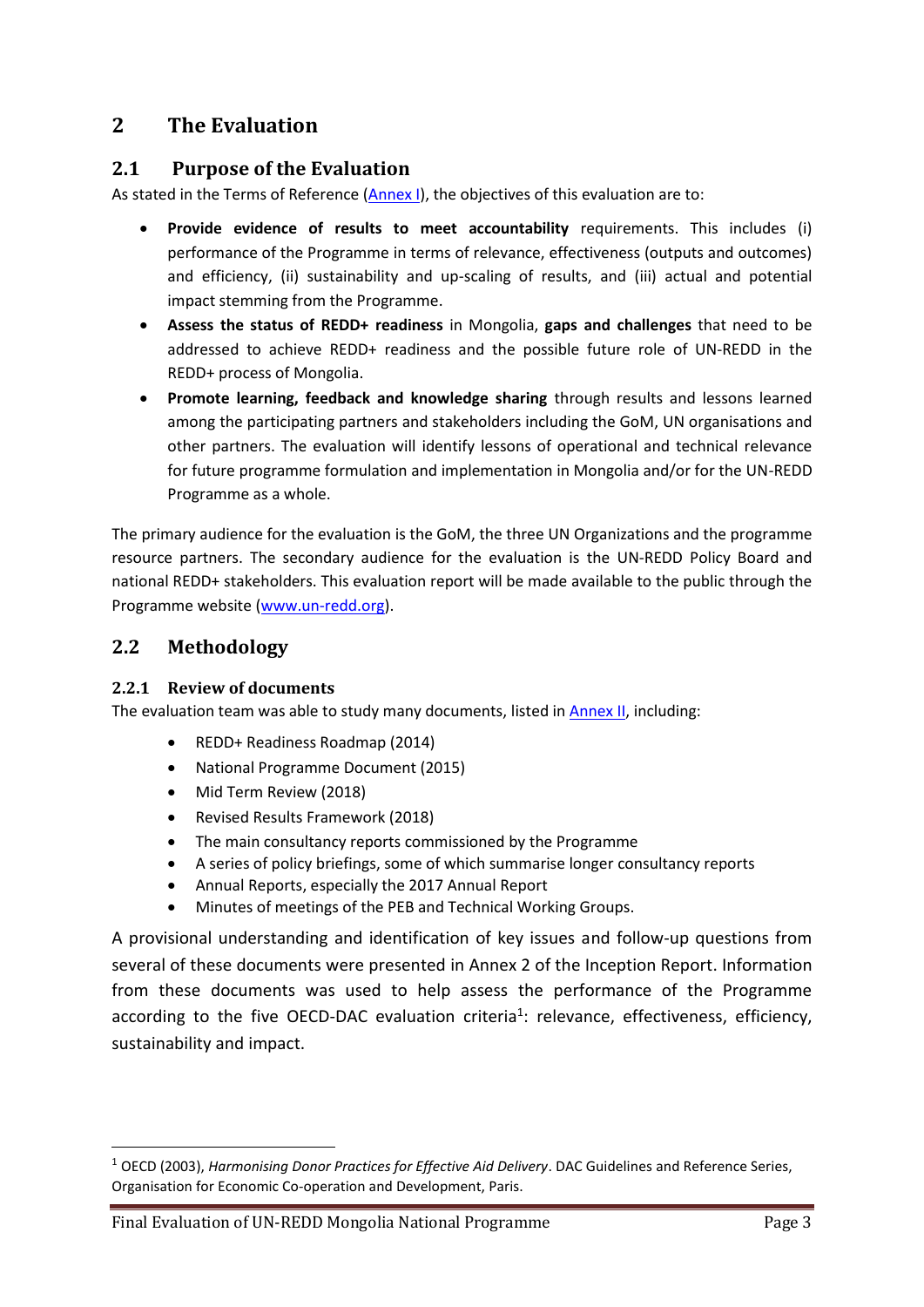#### <span id="page-13-0"></span>**2.2.2 Key informant interviews and written submissions**

Essential information for the evaluation was obtained from interviews with key informants or stakeholders, including : PMU staff, the NPD, the MET State Secretary, PEB chairs, staff in implementing government agencies, UN country office staff, civil society representatives who are members of the Forest and Sustainable Development Council (FSDC) established under the Programme, and staff or advisors to the FAO-GEF project "Mainstreaming Biodiversity Conservation, Sustainable Forest Management and Carbon Sink Enhancement into Mongolia's Productive Forest Landscapes" and the GIZ "Biodiversity and Adaptation of Key Forest Ecosystems to Climate Change II Programme."

In addition, several skype interviews were conducted with current and past Regional Technical Advisors (RTAs) of the three UN agencies and with an ex-CTA of the FAO-GEF Project. The former Chief Technical Advisor (CTA) of the Programme also sent extensive written comments. The report has also benefited from extensive discussions with the current CTA. For a complete list of interviewees, see [Annex III.](#page-61-0)

#### <span id="page-13-1"></span>**2.2.3 Evaluation workshop with key stakeholders and informants**

A one-day Evaluation Workshop was held on  $17<sup>th</sup>$  October 2018 at the Holiday Inn, Ulaanbaatar, with 32 key stakeholders or informants (excluding the two consultants) listed in [Annex III.](#page-61-0) The aims of the Evaluation Workshop were to:

- Assess the quality of the design of the Programme, including design gaps;
- Identify causative factors in the (more or less) successful achievement of the outputs and outcomes;
- Identify recommendations for meeting outstanding gaps in REDD+ readiness, necessary for an effective REDD+ implementation phase;
- Reveal lessons for UN-REDD and other readiness programmes in other countries.

The methodological basis of this workshop was theory of change (TOC) analysis, and more specifically (as specified in the TORs), the Review of Outcomes to Impacts (ROtI) method (although this was significantly adapted to the context). The essence of the ROtI method is to analyse relationships and causal linkages between project/programme strategies, outputs, outcomes and impacts (see Figure 1). The method was adapted in this evaluation in that the main focus was on the linkages, risks and assumptions between the activities, outputs and outcomes, rather than looking at linkages with impacts which will not be observable until the implementation phase.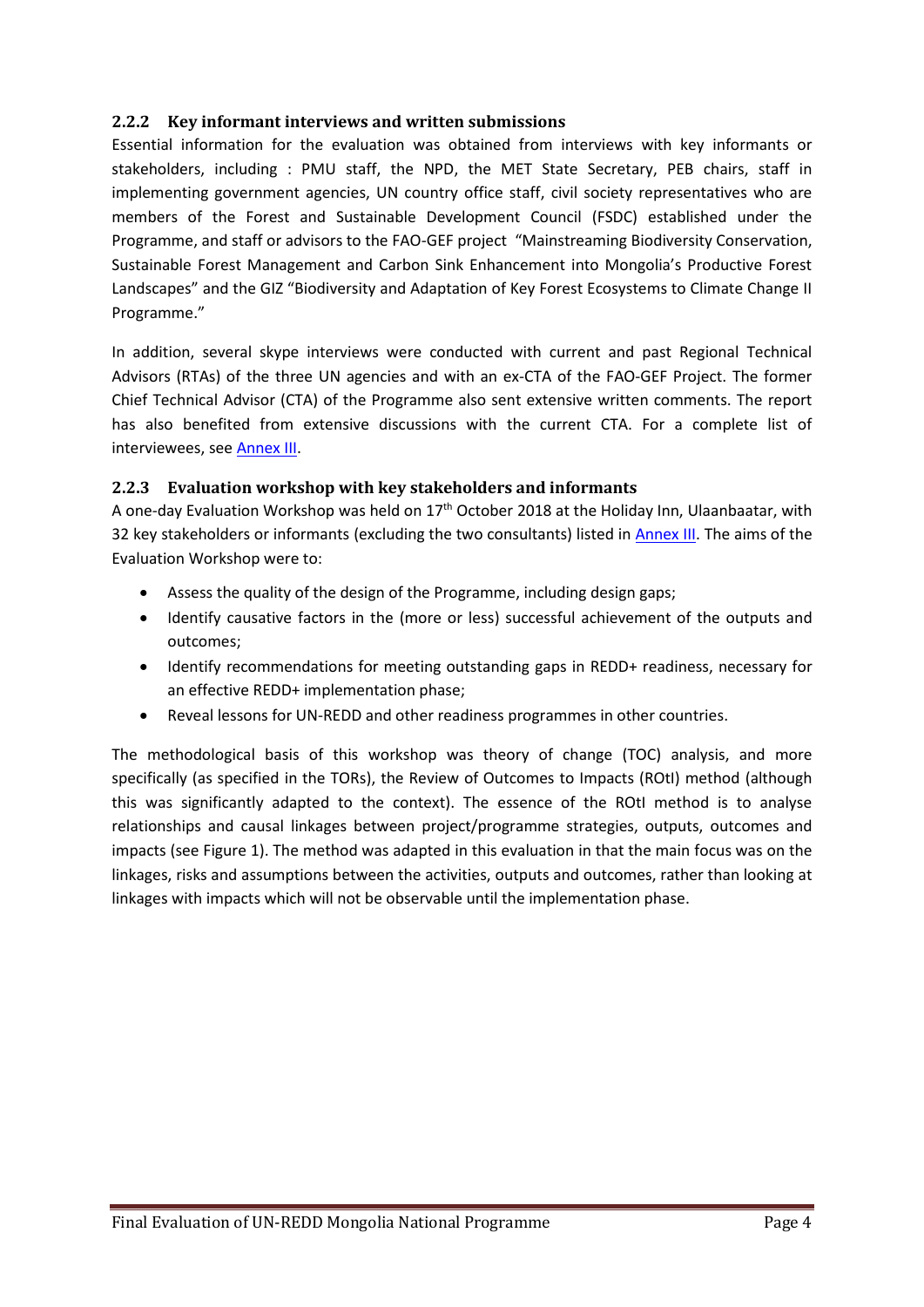

In theory, the key steps and concepts in the ROtI approach are as follows:

- Analysis of risks and assumptions identified prior to programme implementation (i.e., in the National REDD+ Readiness Roadmap and the National Programme Document), including whether these risks and assumptions are associated with factors beyond the control of the Programme ("external risks") or with factors that the Programme should be able to influence or control ("internal risks").
- Analysis of how the Programme, through its design, tried to mitigate the negative consequences of any 'broken' assumptions (i.e., when a risk became 'real').
- Identification of missing "intermediate states". An intermediate state is defined as an achievement or result that would have increased the likelihood of an effective outcome or goal, and can refer to either external or internal risk factors.
- Identification of missing "impact drivers". An impact driver is an activity or output that could have been undertaken to help achieve a missing "intermediate state"; these usually address a barrier or constraint to achievement, e.g., poor coordination or collaboration between departments or ministries.
- Identification of "assumptions". These relate to external factors or risks, e.g., political instability. Broken assumptions can be important explanatory factors for disappointing outcomes, and are therefore important to consider when analysing how much the outcomes (or lack of them) can be ascribed to design issues as opposed to factors beyond the control of the Programme.

None of this terminology or jargon was used in the Evaluation Workshop since it could have caused confusion for some participants. In the workshop, participants were divided into five working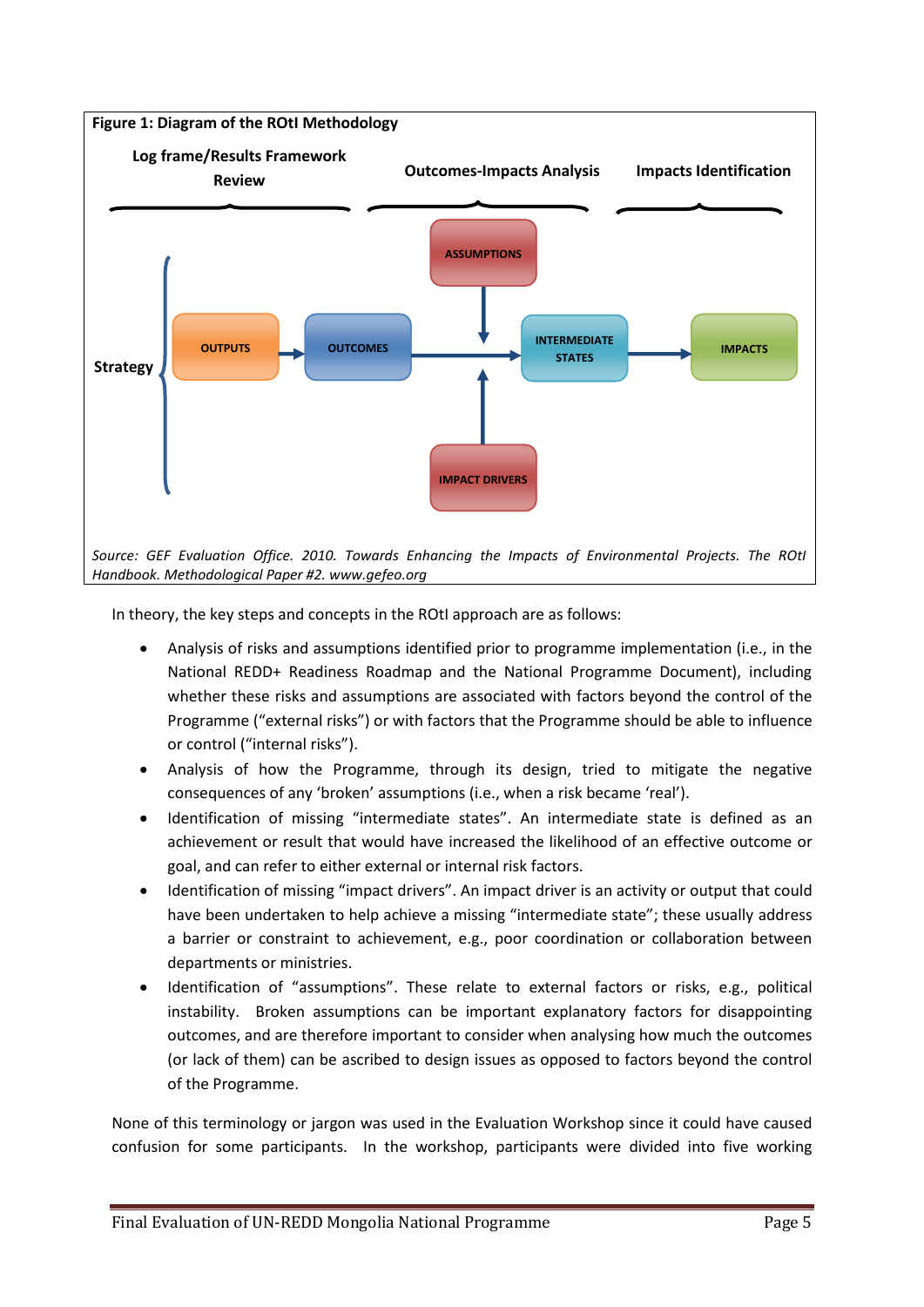groups, one composed mainly of Programme Management Unit (PMU) members<sup>1</sup>, including the CTA, and the other four corresponding to the four Programme outcomes; the non-PMU participants joined the working group that corresponded best to their experience and engagement with the Programme (or in other words according to the outcome they mainly worked on).

Working groups were then asked to complete two tables set out on flipchart sheets. The first of these tables involved the working group identifying positive achievements or aspects of the Programme, and the main explanations or causative factors for this success. This exercise lasted about an hour. The second table focused on the challenges, problems, mitigation actions and possible gaps; working groups were asked to populate a six-column table (see Photo 1 and Table 1) in response to the following guiding questions (for each Output):

- What have been the challenges, problems or (realised) risks that have prevented achievement of a good quality outcome or output?
- What were the negative consequences of these challenges/constraints for the Programme?
- How did the Programme try to counteract or mitigate these problems or challenges?
- Was the mitigation measure effective in counteracting the challenge or problem?
- What else could or should the NP have done to improve the quality of the outputs and outcomes?

The discussions and tables generated by the guided questions allowed the evaluation consultants to develop, following the workshop, a table revealing some possible design gaps according to the views of the workshop participants (Table 2 in Section 3.1.2). Together with other data collected from key informant interviews and documents, this helped the evaluation team assess the design quality of the Programme and establish likely causative factors. The workshop was also important for triangulation of the findings from the other data collection methods.

| Output<br>(example)             | Main problems,<br>challenges<br>or<br>risks | Main negative<br>consequences<br>(of each risk,<br>challenge, etc.) | <b>Mitigation</b><br>measures | <b>Effectiveness</b><br>of mitigation<br>measures | What else could or<br>should have been<br>done<br>by<br>Programme? | the |
|---------------------------------|---------------------------------------------|---------------------------------------------------------------------|-------------------------------|---------------------------------------------------|--------------------------------------------------------------------|-----|
| 8.<br><b>PAMs</b><br>identified | $\overline{1}$ .                            |                                                                     |                               |                                                   |                                                                    |     |
| and<br>prioritised)             | 2.                                          |                                                                     |                               |                                                   |                                                                    |     |
|                                 | 3.                                          |                                                                     |                               |                                                   |                                                                    |     |

 $1$  The rationale for this is that the presence of a PMU member in a working group would have almost certainly constrained participation of other working group members who would tend to defer to the superior knowledge of the PMU member.

Final Evaluation of UN-REDD Mongolia National Programme Page 6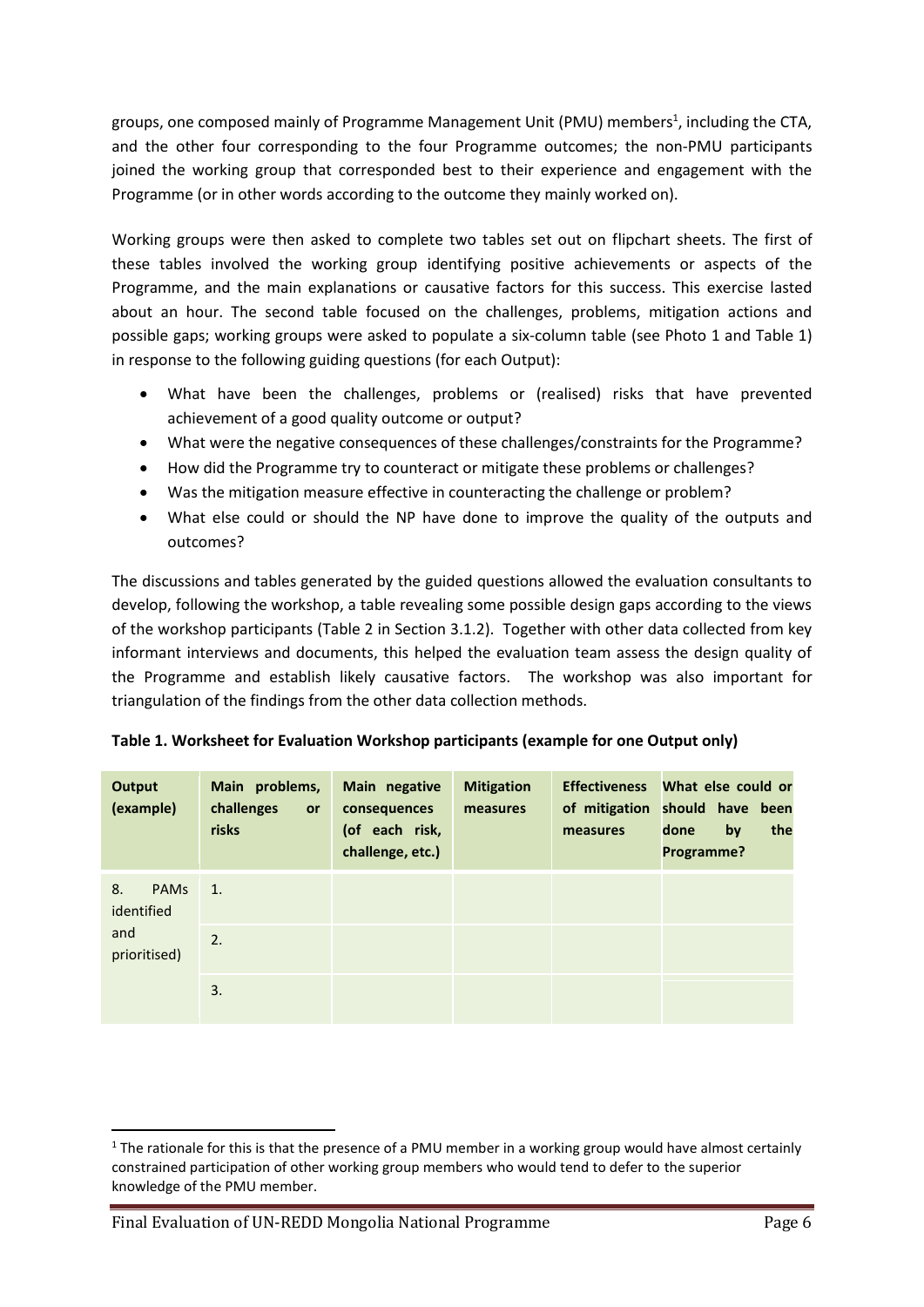#### **Working groups and worksheet at the Evaluation Workshop**



#### **2.2.4 Methodology limitations or constraints in developing this report**

The main constraints to developing this report have been: firstly, the short length of the evaluation mission in Mongolia (10 working days); and secondly the problem that some Programme activities are still "work in progress", especially as regards development of the NS, including definition of the PAMs. It is therefore only possible to evaluate the current state of progress, especially of Outcome 2, and an evaluation conducted in December 2018 or ex-post could produce some different findings.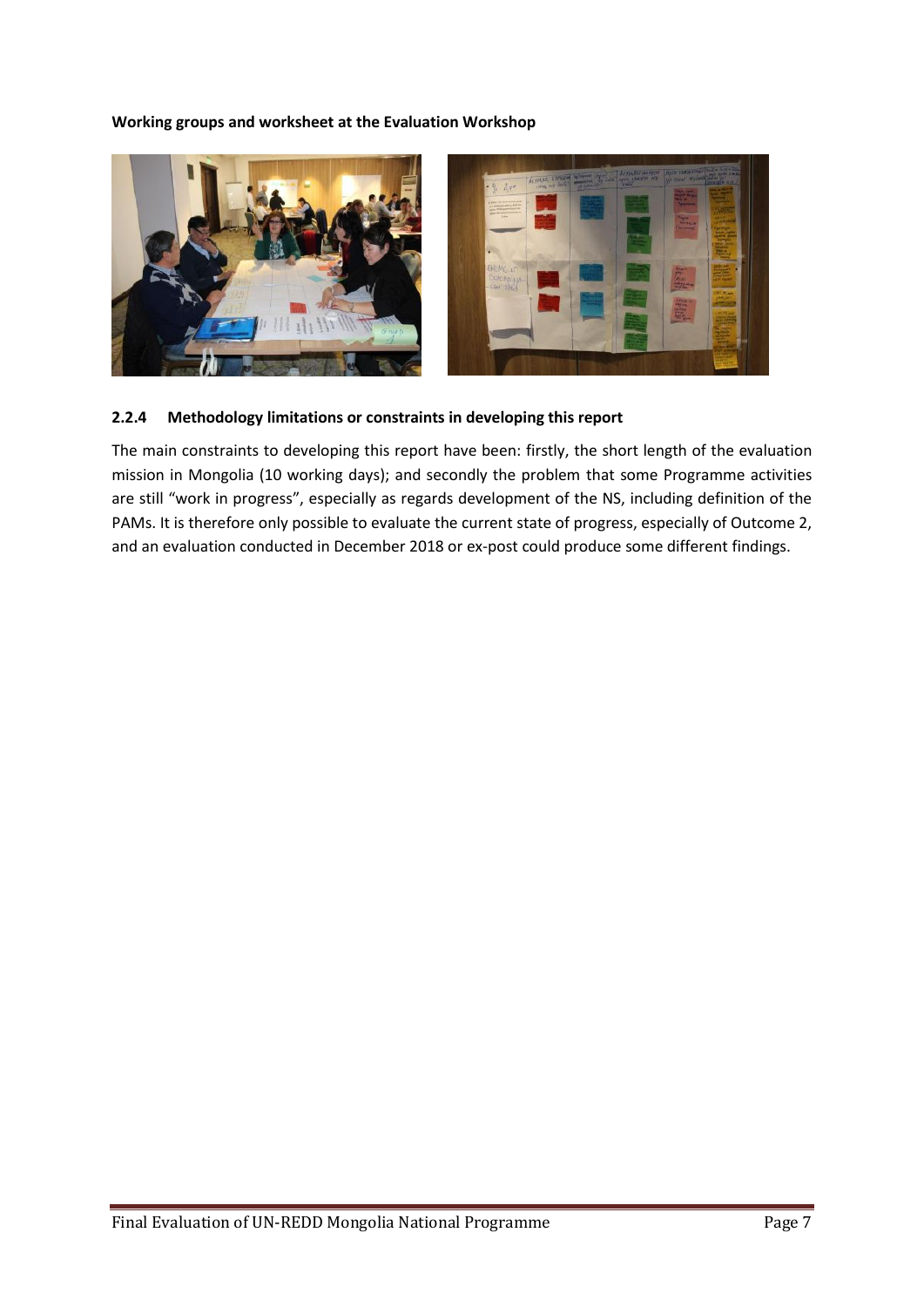## <span id="page-17-0"></span>**Part B. Main findings of the evaluation**

## <span id="page-17-1"></span>**3 Concept and relevance of the National Programme**

## <span id="page-17-2"></span>**3.1 Design**

#### <span id="page-17-3"></span>**3.1.1 Appropriateness of stated objectives and outcomes**

The goal, indicator, target and outcomes of the Programme, as set out in Section 1, are appropriate for achieving REDD+ readiness in Mongolia except as regards the following observations:

- The goal should have excluded the word "implementing" since the scope of the Programme is REDD+ readiness, not REDD+ implementation;
- Inclusion of results-based payments in the goal was inappropriate for Mongolia given the expectations created: however, this situation was only fully realised after the driver's report;
- The target includes "increased support by development partners"; in retrospect it could be argued that if the National Strategy or REDD+ National Program is strictly limited to climate change mitigation this may not be so achievable since support for REDD+ readiness was already as high as could be expected from other donors<sup>1</sup> and donor interest in REDD+ implementation for Mongolia may be limited; however if the National Program is re-aligned to target both adaptation and mitigation objectives as recommended by this report, there appears to be more potential for securing donor support.

See also Section 3.2 for an analysis of the relevance of the Programme as regards national policies, the Nationally Determined Contributions (NDCs), the Sustainable Development Goals (SDGs) and the international UN-REDD Programme Strategy.

#### <span id="page-17-4"></span>**3.1.2 Theory of change analysis, challenges and design gaps**

The theory of change of the Programme is that policy, institutional, technical and safeguards readiness for REDD+ implementation (or the Programme Goal) will be achieved as a result of effective delivery, including due to the services of the PMU, of the 18 outputs and four outcomes (represented diagrammatically in Figure 2).

<sup>&</sup>lt;sup>1</sup> In the form of the GIZ supported Programme "Biodiversity and Adaptation of Key Forest Ecosystems to Climate Change II" and the FAO-GEF project already noted.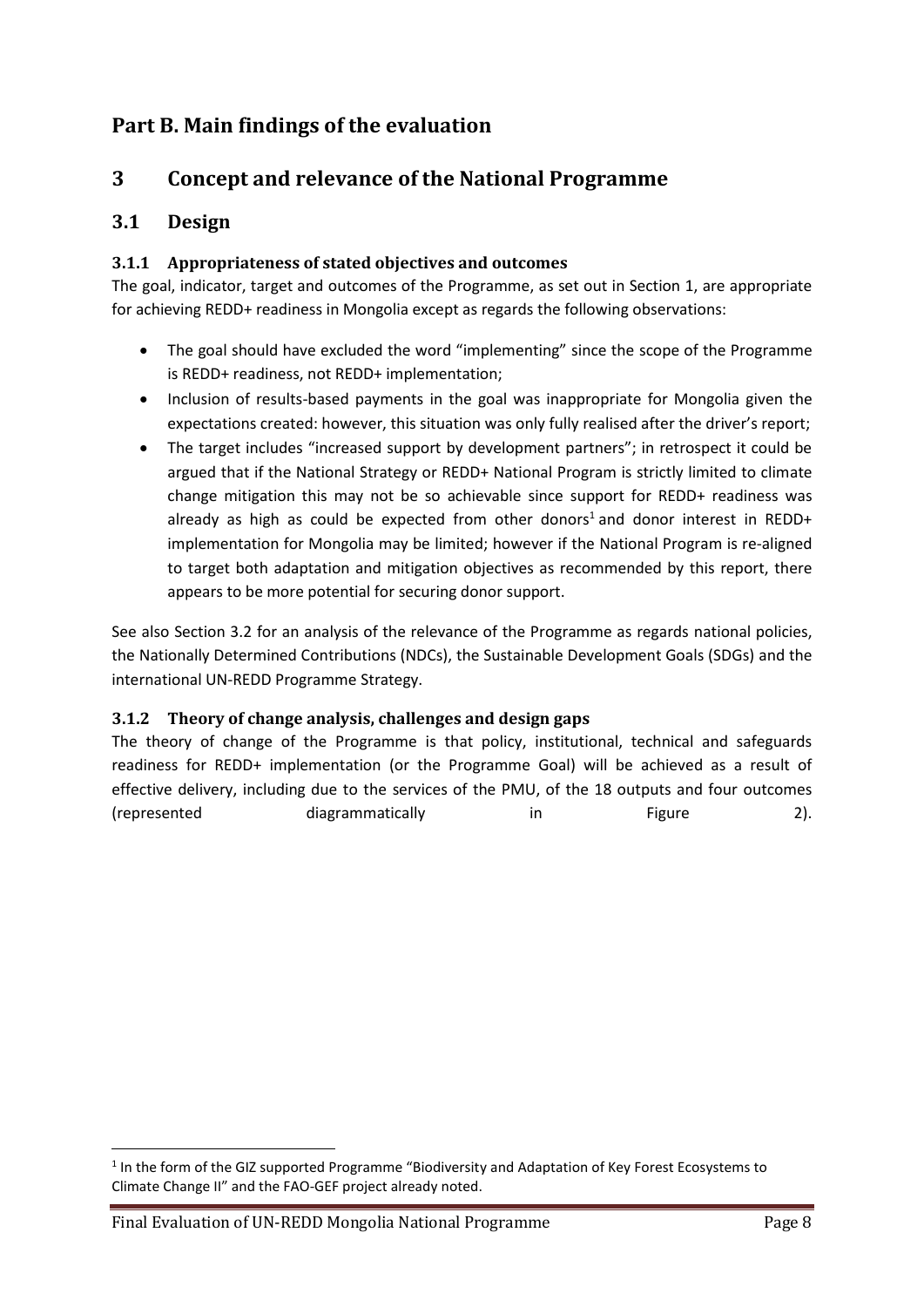#### **Figure 2. Theory of change of the UN-REDD Mongolia National Programme**



Final Evaluation of UN-REDD Mongolia National Programme **Page 9**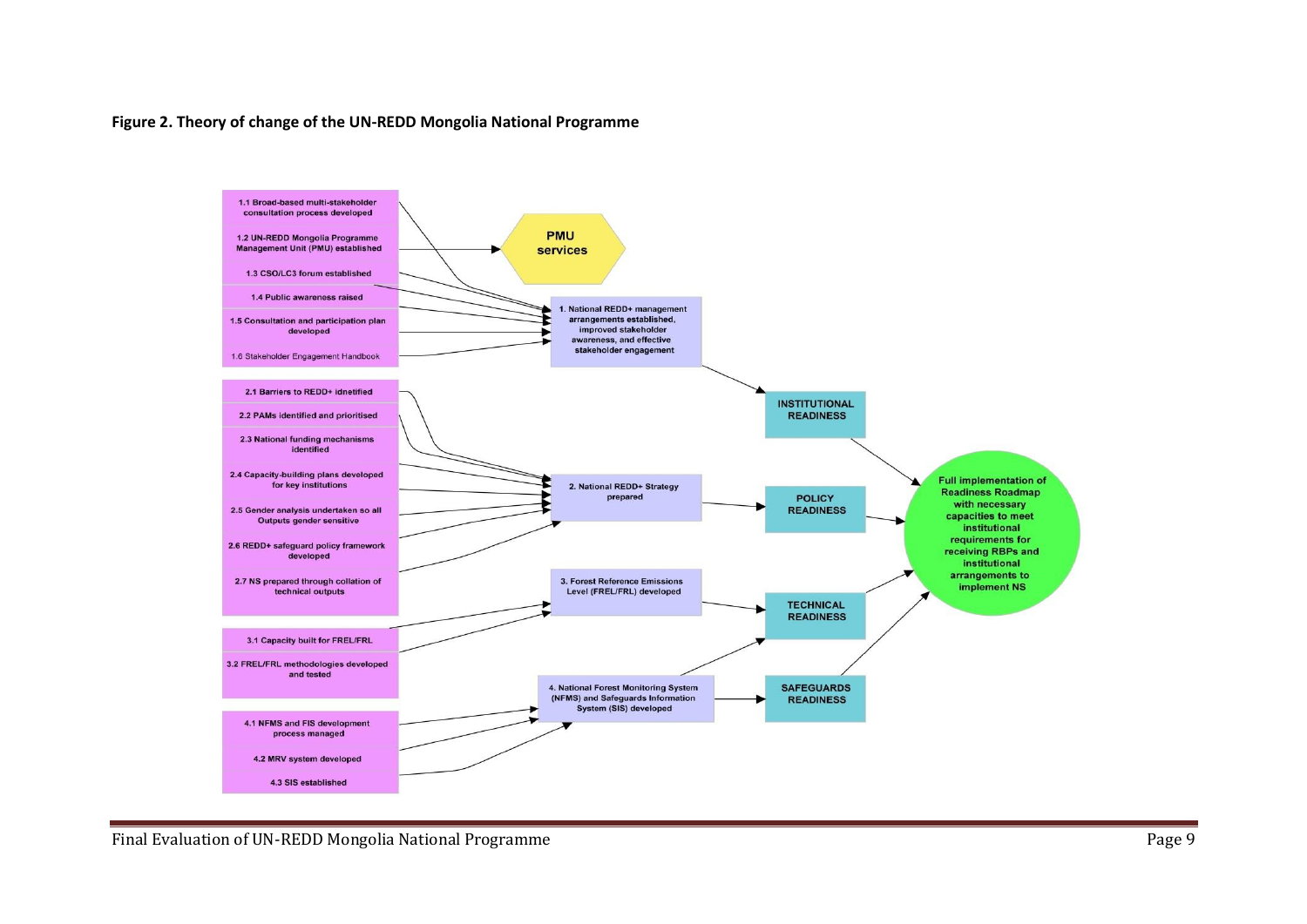The theory of change of the Programme was further explored in the Evaluation Workshop of 17<sup>th</sup> October. As shown in Table 2, workshop participants confirmed many of the challenges and problems mentioned in key informant interviews, such as:

- Time limitations and political instability prevented the first two National Programme Directors (NPDs) from providing coherent leadership (including due to the virtual absence of the second NPD for six months during an important period straight after the MTR), especially with no alternate NPD with decision-making powers (rejected by the second NPD);
- Weak institutional capacity, including due to job instability and frequent staff turnover in key implementing institutions (DFPC, FRDC and CCPIU), e.g., 15 of 27 FRDC staff are on shortterm contracts and have limited time for collaboration on key activities;
- Language/translation issues that have complicated quality control, weakened the contribution of institutions with less English-speaking capacity, and ultimately weakened ownership;
- Problems caused by expectations of RBPs in the implementation phase;
- •
- Weak sustainability of the Forest and Sustainable Development Council (FSDC) or civil society forum;
- •
- Delays due to changing government regulations (mainly Regulation #49 on the development and format of National Program proposals);
- Time needed to engage with new concepts or processes, such as REDD+ and/or a national safeguards approach.

The workshop participants suggested some possible design gaps (or solutions to meet design gaps) including:

- Cabinet or high-level Ministry leadership of the Programme;
- Explicit inclusion in the National Programme Document of a decision-making alternate for the NPD, not just for the PEB but for approval of reports, expenditure, positions, etc.
- Stronger lead role of MET in delivery of outputs, e.g., consultation and participation plan, combined with increased awareness raising of key stakeholder groups; $1$
- Increased language support for key institutions involved in technical work (e.g., FRDC);
- Contracts between the UN-REDD Programme and key partners, e.g., FRDC, CCPIU;
- Increased efforts to convince GoM to embed the FRL in the Forest Law;
- More capacity building of stakeholders in drivers' analysis;
- Increased legal and governance support to the civil society platform leading (ideally) to the FSDC attaining legal status;
- •
- Several activities and outputs should have been operationalised earlier in the Programme such as: Standard Operating Procedures (SOPs); identification of a provisional set of PAMs, which would have allowed an earlier start to the safeguards work; developing consensus on

 $1$  It is unclear if this was in fact more an issue of institutional capacity to take a stronger lead role in output delivery since stronger national ownership and leadership was encouraged through the National Implementation Modality adopted by UNDP Mongolia.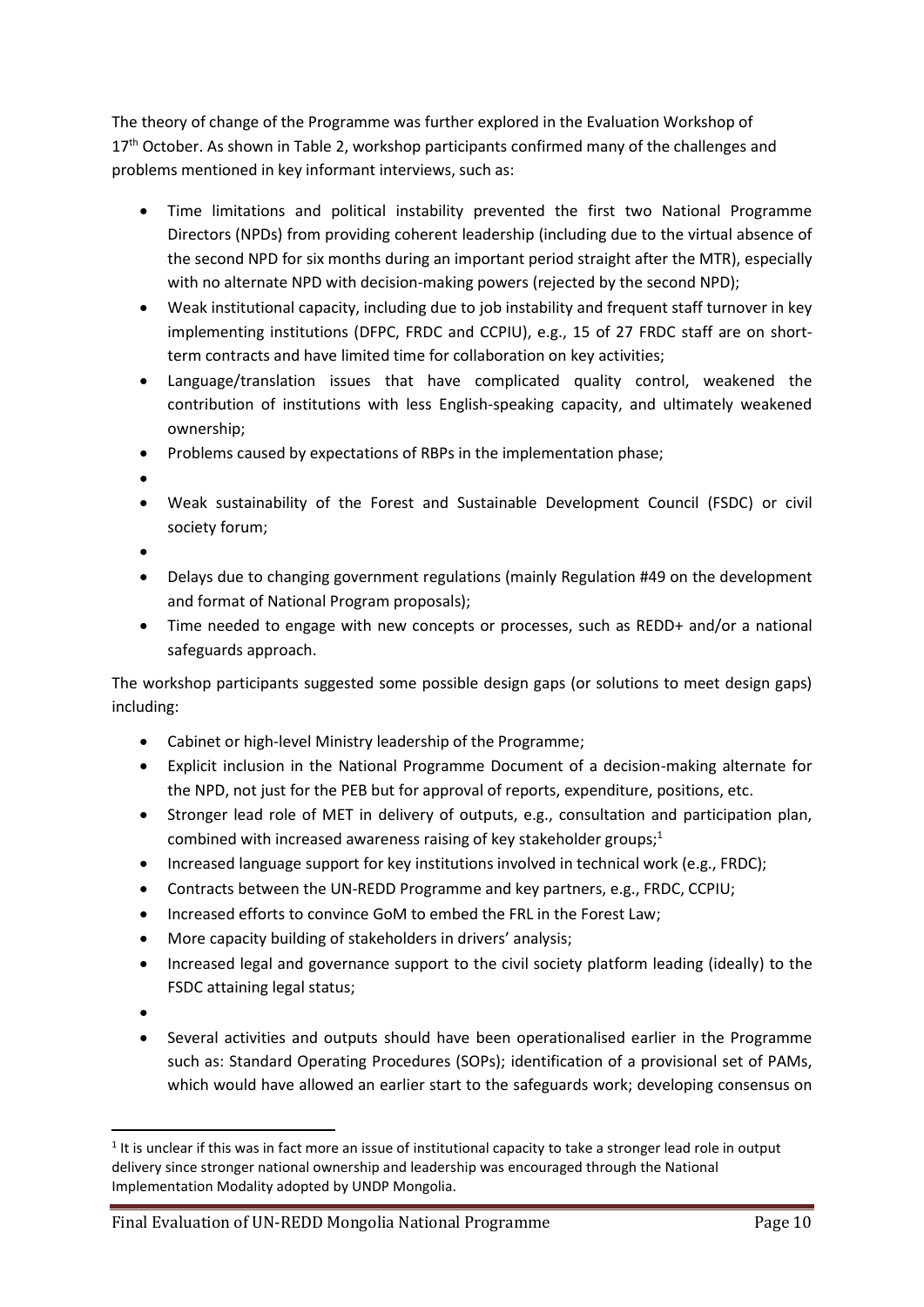the MRV definition; the Stakeholder Engagement Handbook (still to be approved by MET); and gender mainstreaming.

Aside from this list, two other possible 'gaps' came out strongly from the key informant interviews:

- (a) More attention and action on soil carbon given its importance in boreal forests, and to the measurement of Agriculture, Forests and Other Land Use (AFOLU) change on peatlands and the permafrost layer. As in other (tropical) UN-REDD Programme countries the focus has been on above ground biomass. There is also no mention in the current PAMs of targeting permafrost layer forest in spite of an informed observation that a key issue is grazing in some forest edge areas inhibiting forest regeneration.
- (b) Insufficient focus and effort on changing government forestry mindsets from traditional forest protection or conservation approaches, including at the provincial and local levels, as regards the efficacy and cost of different approaches to pest control or reduction.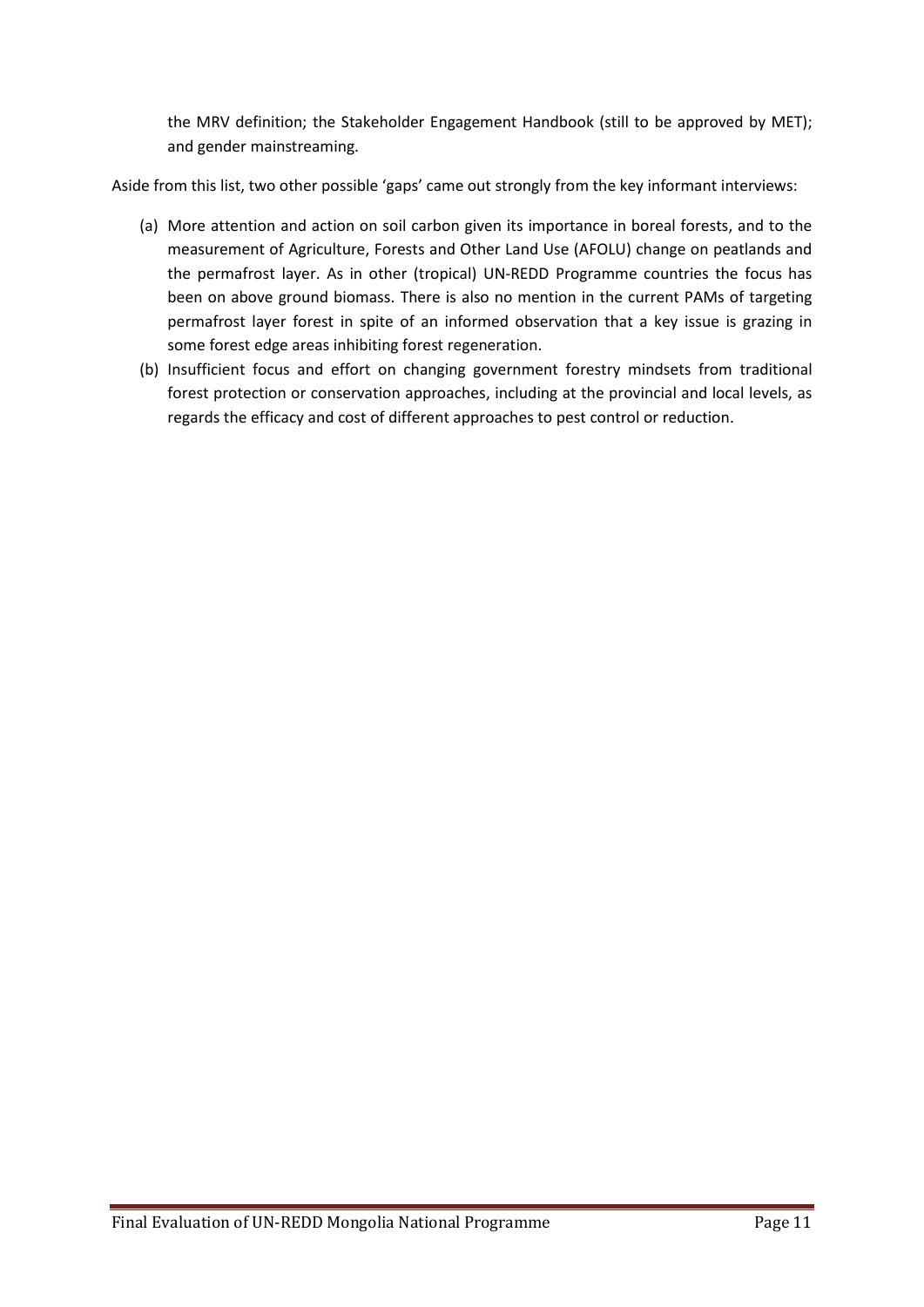## **Table 2. Challenges, mitigation measures and gaps (according to Evaluation Workshop participants)**

| <b>Challenges, problems and risks</b>                                                                                         | <b>External</b><br>(Risk) or<br><b>Internal</b> | What was done (mitigation measure) and<br>effectiveness?                                                                  | What could have been done? (gaps)                                                                                                                                       |  |  |  |  |
|-------------------------------------------------------------------------------------------------------------------------------|-------------------------------------------------|---------------------------------------------------------------------------------------------------------------------------|-------------------------------------------------------------------------------------------------------------------------------------------------------------------------|--|--|--|--|
| OUTCOME 1: MANAGEMENT ARRANGEMENTS, STAKEHOLDER AWARENESS AND ENGAGEMENT                                                      |                                                 |                                                                                                                           |                                                                                                                                                                         |  |  |  |  |
| Unclear legal condition resulted in insufficient<br>stakeholder cooperation                                                   | External                                        | Leadership continuity by PEB until Task Force<br>nominated: Effective                                                     |                                                                                                                                                                         |  |  |  |  |
| Political instability and lack of time of NPDs;<br>second NPD often absent; slow to get<br>approvals                          | External                                        | Alternate PMD proposed<br>near start of<br>Programme, rejected by NPD; also MTR<br>recommendation but not approved by GoM | Explicit inclusion in National Programme<br>Document of decision-making Alternate for<br>the NPD (for PEB, approvals, etc.)                                             |  |  |  |  |
| Individual agendas of member organisations                                                                                    | Partly<br>external                              | Improved understanding through discussions:<br>Partly effective                                                           | Increased legal & governance support to<br>FSDC: statutes could have helped reconcile<br>multiple agendas                                                               |  |  |  |  |
| Uncertain sustainability after 2018, lack of<br>management funds, etc.                                                        | Mainly<br>internal                              | Limited administrative funds channelled to<br>FSDC, some training in proposal writing : Weak<br>effectiveness             | More support for FSDC to attain legal status;                                                                                                                           |  |  |  |  |
| Expectations associated with results based<br>payments                                                                        | Internal &<br>External                          | Revision of key messages: Weak effectiveness -<br>difficult to change initial perceptions                                 | (Avoiding mention of results-based payments,<br>e.g. in Programme Goal and Indicator)                                                                                   |  |  |  |  |
| Weak contribution of non-English speaking<br>institutions causing weak national ownership<br>in some areas (e.g., FRL report) | Internal                                        | Help from English speakers in<br>partner<br>organisations: Partially effective                                            | Stronger lead role of MET in delivery of<br>outputs, and increased language support for<br>key institutions                                                             |  |  |  |  |
| Consultation plan insufficiently understood by<br>stakeholders                                                                | Internal                                        | Awareness raising efforts: Weakly effective                                                                               | Strong awareness raising of consultation plan<br>among key stakeholder groups                                                                                           |  |  |  |  |
| Handbook not yet distributed: not analysed<br>by working group due to lack of information<br>and/or expertise                 |                                                 |                                                                                                                           | Handbook<br>Stakeholder<br>Engagement<br>developed earlier in Programme                                                                                                 |  |  |  |  |
| <b>OUTCOME 2: NATIONAL REDD+ STRATEGY PREPARED</b>                                                                            |                                                 |                                                                                                                           |                                                                                                                                                                         |  |  |  |  |
| Lack of previous studies of drivers resulted in<br>slow process of data collection and<br>understanding                       | Internal                                        | Some empirical analysis conducted through<br>outputs 14 and 17: partially effective                                       | Capacity building of stakeholder groups on<br>distinguishing/classifying<br>drivers,<br>e.g.,<br>deforestation and forest degradation, direct<br>and underlying drivers |  |  |  |  |
| Weak inter-sectoral<br>collaboration at the<br>decision making level                                                          | Internal<br>pre-<br>identified<br>risk          | No mitigation measure identified by working<br>group                                                                      | Cabinet or high level ministry leadership (but<br>unlikely since forestry not high priority)                                                                            |  |  |  |  |
|                                                                                                                               |                                                 |                                                                                                                           |                                                                                                                                                                         |  |  |  |  |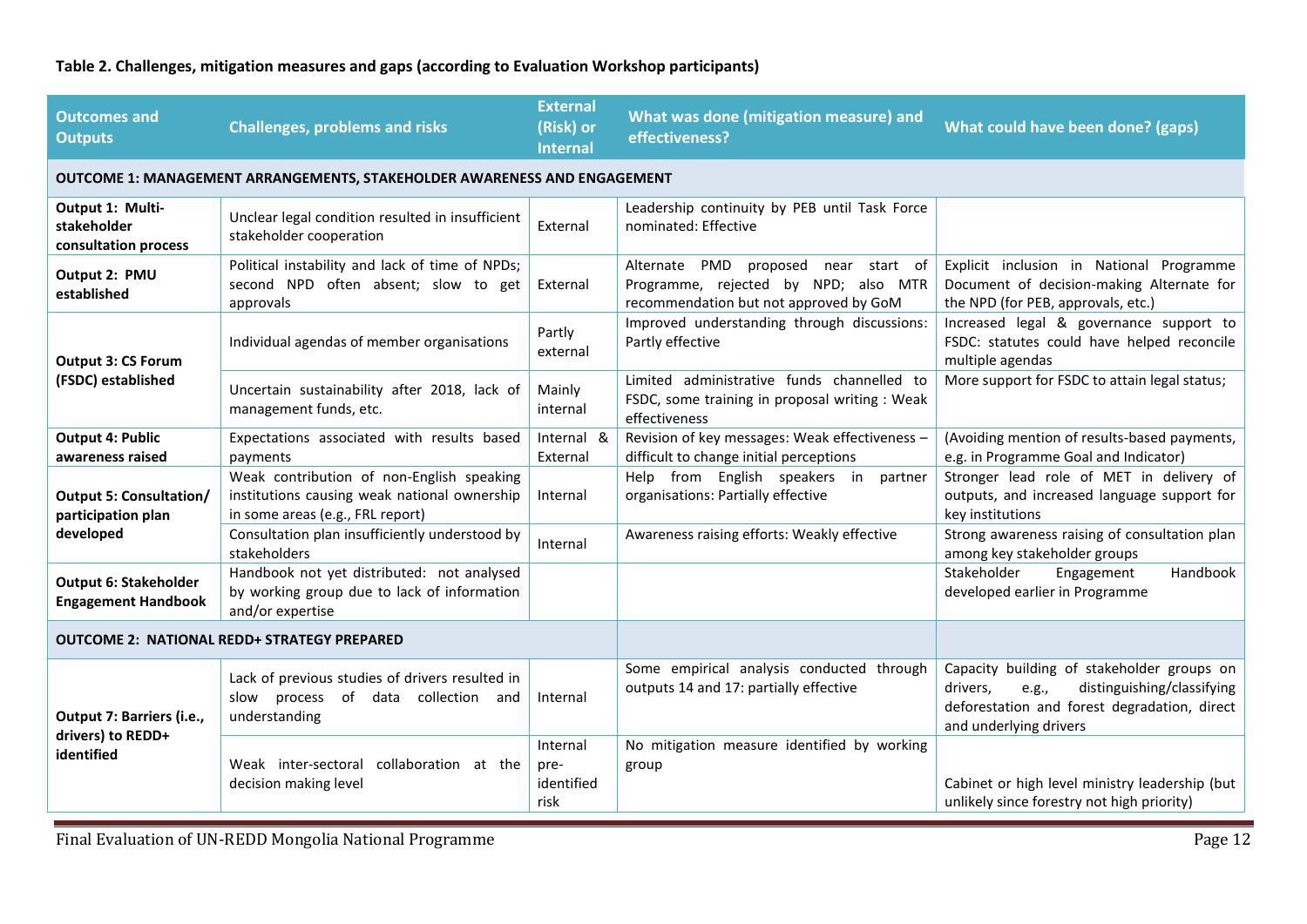| <b>Outcomes and</b><br><b>Outputs</b>                                                     | <b>Challenges, problems and risks</b>                                                                                                                        | <b>External</b><br>(Risk) or<br><b>Internal</b>                    | What was done (mitigation measure) and<br>effectiveness?                                                                 | What could have been done? (gaps)                                                                                                                                                                     |  |  |  |
|-------------------------------------------------------------------------------------------|--------------------------------------------------------------------------------------------------------------------------------------------------------------|--------------------------------------------------------------------|--------------------------------------------------------------------------------------------------------------------------|-------------------------------------------------------------------------------------------------------------------------------------------------------------------------------------------------------|--|--|--|
| <b>Output 8: REDD+ PAMs</b><br>identified and<br>prioritised                              | "Was difficult to correlate with policies of<br>resulting<br>risk of<br>other sectors,<br>in<br>displacement" (sic)                                          | Internal/ex<br>-ternal:<br>inter-<br>sectoral<br>collaborati<br>on | Analysis of other sectoral policies: ineffective                                                                         |                                                                                                                                                                                                       |  |  |  |
| Output 9: National                                                                        | "Forest sector financial data not clearly                                                                                                                    |                                                                    | NSO decision to classify forest sector financial                                                                         |                                                                                                                                                                                                       |  |  |  |
| funding mechanisms<br>identified                                                          | classified in NSO data, making it difficult to<br>analyse finance options"                                                                                   | External                                                           | data following official request: Effective for<br>future analysis                                                        |                                                                                                                                                                                                       |  |  |  |
| <b>Output 10: Capacity-</b><br>building plans                                             | Lack of guidelines for REDD+ capacity building<br>curriculum<br>development):<br>(e.g.,<br>from<br>disagreements<br>differing<br>professional/academic goals | Internal/<br>external                                              | Inter-university<br>consultations<br>leading<br>to<br>adoption of REDD+ in university curriculae:<br>Effective           |                                                                                                                                                                                                       |  |  |  |
| <b>Output 11: Gender</b><br>analysis                                                      | Insufficient information and/or expertise in<br>working group: not analysed by working<br>group                                                              |                                                                    |                                                                                                                          |                                                                                                                                                                                                       |  |  |  |
|                                                                                           | (i) Limited capacity on safeguards, making<br>safeguards clarification difficult                                                                             | Internal                                                           | Consultation meetings on safeguards: Partly<br>effective                                                                 | (Increased capacity building of stakeholders<br>on safeguards clarification process)                                                                                                                  |  |  |  |
| Output 12: Safeguard<br>policy framework                                                  | (ii) Limited time & funding for stakeholder<br>engagement, especially local government                                                                       | Internal                                                           | More meetings and trainings<br>of local<br>government: Partly effective                                                  | Earlier identification of PAMs, providing more<br>time for capacity building and stakeholder<br>engagement                                                                                            |  |  |  |
| <b>Output 13: National</b><br><b>REDD+ Strategy</b><br>prepared                           | due to changing<br>Delays<br>government<br>regulations that increase complexity, e.g.,<br>Regulation #49 with 6 Annexes                                      | External                                                           | REDD+ NP drafted in line with Regulation #49:<br>Partly effective                                                        | Earlier planning and preparation of technical<br>documents                                                                                                                                            |  |  |  |
| <b>OUTCOME 3: FOREST REFERENCE EMISSIONS LEVELS AND FOREST REFERENCE LEVELS DEVELOPED</b> |                                                                                                                                                              |                                                                    |                                                                                                                          |                                                                                                                                                                                                       |  |  |  |
| <b>Output 14: Capacity</b><br>built for FRL                                               | Lack of institutional capacity and weak<br>engagement in AFOLU work by some offices;<br>limited non-permanent budgets                                        | Internal                                                           | Incentives for key stakeholders so more<br>involved, e.g. missions overseas, study tours,<br>contracts: Partly effective | Contracts with key institutions, increased<br>equipment, training; Convince government to<br>embed measurements of activity data and<br>emission factors in the mandates of relevant<br>institutions. |  |  |  |
| Output 15: FRL                                                                            | Lack of AFOLU studies resulting in use of<br>generic not national data, e.g., for soil carbon                                                                | Internal                                                           | Capacity building: Partly effective                                                                                      | (More strategic communication and knowledge<br>exchange with other donor programmes)                                                                                                                  |  |  |  |
| methodology<br>developed and tested                                                       | NFI did not reflect whole forest area: poorer<br>quality forest under-represented                                                                            | Internal                                                           | Complementary NFI assessment of poorly<br>stocked forest: Effective                                                      |                                                                                                                                                                                                       |  |  |  |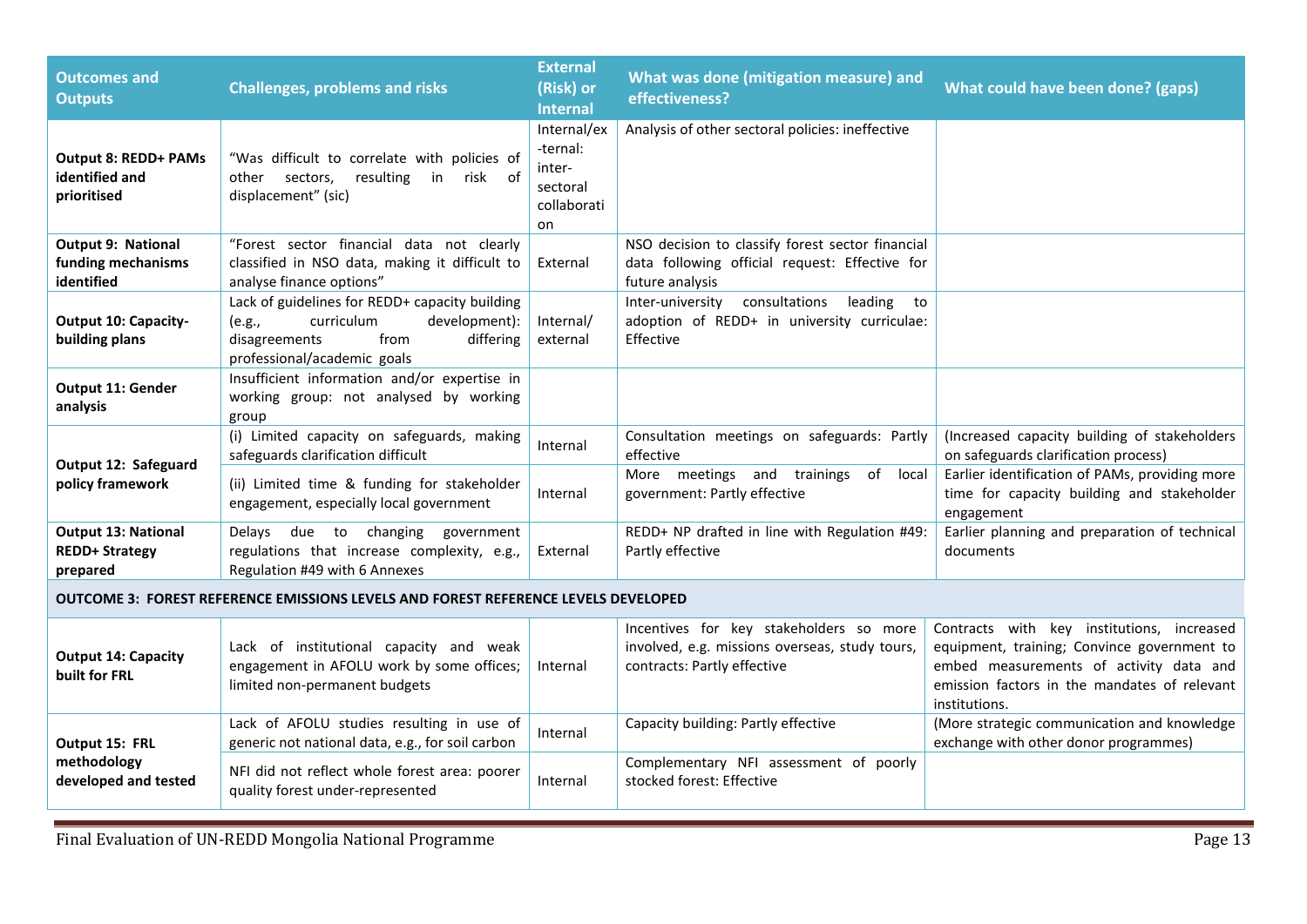| <b>Outcomes and</b><br><b>Outputs</b>              | <b>Challenges, problems and risks</b>                                                                                         | <b>External</b><br>(Risk) or<br><b>Internal</b> | What was done (mitigation measure) and<br>effectiveness?                                                                                                                                                                           | What could have been done? (gaps)                                              |
|----------------------------------------------------|-------------------------------------------------------------------------------------------------------------------------------|-------------------------------------------------|------------------------------------------------------------------------------------------------------------------------------------------------------------------------------------------------------------------------------------|--------------------------------------------------------------------------------|
|                                                    | Collect Earth assessment could be biased<br>(methodology issue)                                                               | Internal                                        | Quality Assessment and Quality Control<br>(QA/QC) exercise conducted, including re-<br>assessment of 10% of CE plots and ground<br>verification: Effective                                                                         |                                                                                |
|                                                    | Data depends on imagery availability (Google<br>Earth)                                                                        | Internal                                        | Various options of open source imagery are<br>available through SEPAL and Collect Earth.<br>Effective                                                                                                                              |                                                                                |
| <b>OUTCOME 4: NFMS AND SIS DEVELOPED</b>           |                                                                                                                               |                                                 |                                                                                                                                                                                                                                    |                                                                                |
| Output 16: NFMS and                                | (i) Inconsistent data from different sources<br>caused data inconsistencies between UN-<br>REDD & national partners           | Internal                                        | building for<br>Introduction and capacity<br>sampling<br>proposed<br>and<br>measurement<br>methods with all relevant national partners.<br>International consultant report for proposal<br>of a uniform NFI methodology: Effective | Earlier action to develop<br>contracts<br>with<br>institutions in AFOLU sector |
| <b>FIS</b>                                         | (ii) Lack of job security leading to incomplete<br>database in FIS                                                            | External                                        | Increased technical training, including at<br>provincial level: Partly effective                                                                                                                                                   |                                                                                |
|                                                    | (iii) NFMS not consolidated due to lack of<br>prioritisation and time                                                         | Internal                                        | Collaboration scheme between stakeholders<br>and support to TWG: Partly effective                                                                                                                                                  | GoM commitment to FIS specified in National<br>Programme Document              |
| Output 17: MRV<br>system                           | Conflicting data in different reports due to<br>different data collection channels and lack of<br>consensus on MRV definition | Internal                                        | Meetings and workshop<br>to promote<br>stakeholder collaboration,<br>adoption of<br>UNFCCC reporting format and guidelines by<br><b>ALAMGAC: Partly effective</b>                                                                  | Early development of consensus on MRV<br>definition                            |
| Output 18: Safeguards<br><b>Information System</b> | (i) EIC receives limited or poor quality data,<br>limited inter-agency data sharing                                           | External/in<br>-ternal                          | Meetings,<br>defining<br>functions<br>and<br>responsibilities of institutions, trainings<br>(including provincial stakeholders): Partly<br>effective                                                                               |                                                                                |
| (SIS)                                              | (ii) Uncertainty of institutional home of SIS<br>(may not be effective if MET does not make<br>EIC responsible for SIS)       | External/in<br>ternal                           | Study concluded that EIC should be<br>institutional host of SIS                                                                                                                                                                    |                                                                                |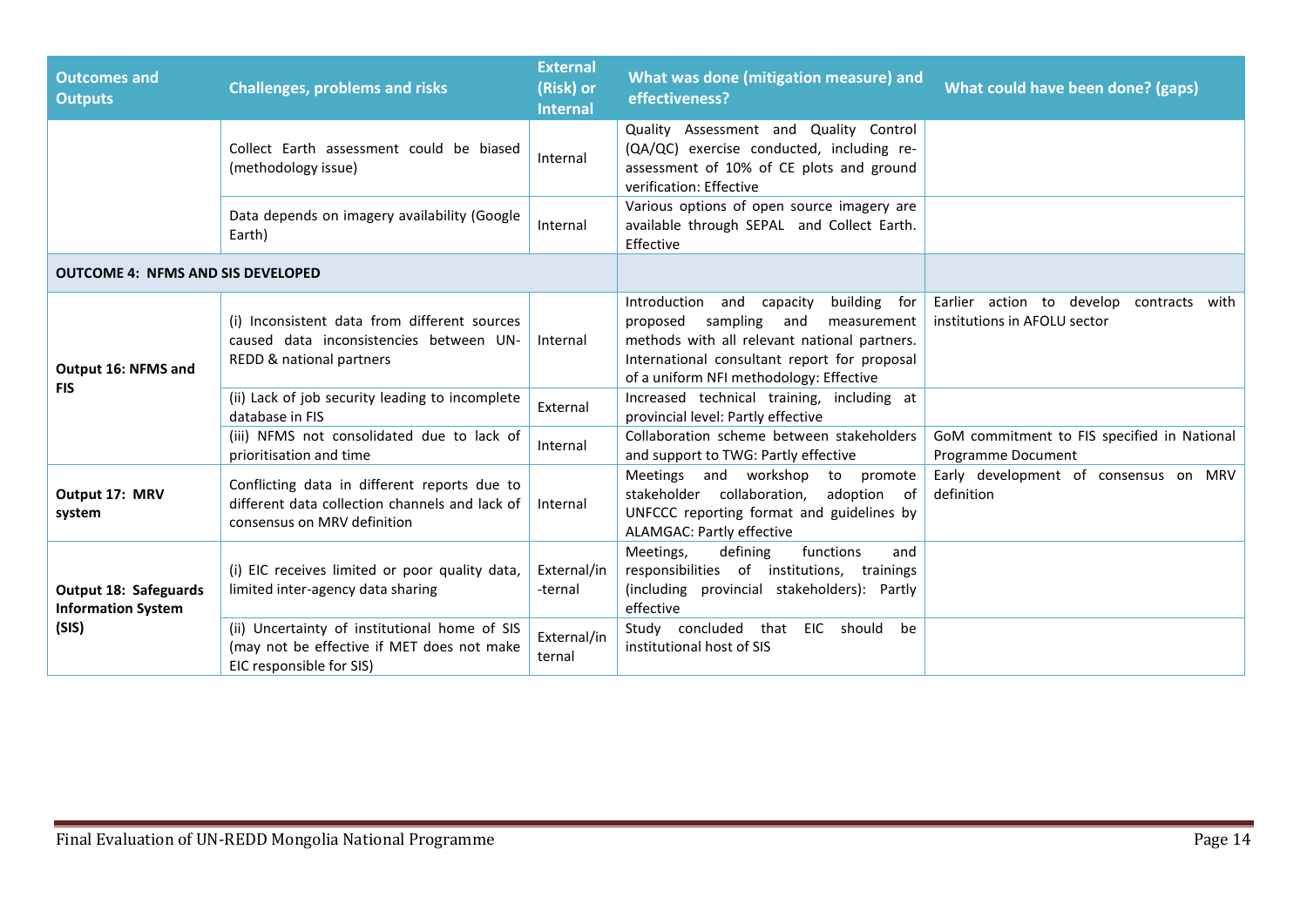Finally the workshop revealed the following 'broken assumptions' (some of these were identified as risks in the National Programme Document):

- NPD with sufficient position stability and time to provide strong and timely leadership;
- Job stability and time of key staff (e.g., in DFPC and FRDC) for effective collaboration with the Programme;
- Effective engagement by institutions with limited English speaking capacity;
- Language/translation issues would not complicate quality control or cause significant delays;
- Standard Operating Procedures (SOPs) for the PMU developed and approved in the first six months of the Programme<sup>1</sup>; and,
- Timely and efficient UNDP Country Office approval and procurement procedures.

An additional assumption that still holds true, but may not do so at the end of the Programme, is that the institutional 'host' of the SIS will be decided on technical criteria. The 'broken assumptions' have combined with other factors to help explain why the Programme has struggled to achieve a satisfactory level of policy and institutional readiness by the official Programme end date.

## <span id="page-24-0"></span>**3.2 Relevance**

The Programme is relevant and appropriate as regards national policy documents, the Nationally Determined Contributions (NDCs), the Sustainable Development Goals (SDGs) and the UN-REDD Programme Strategy (with caveats as regards some cross-cutting themes).

Firstly, it is in line with Green Development Policy (2014) which has six strategic objectives, of which two are particularly relevant:

- Promotes a sustainable consumption and production pattern with efficient use of natural resources, low greenhouse gas emissions, and reduced waste.
- Sustain ecosystem's carrying capacity by enhancing environmental protection and restoration activities, and reducing environmental pollution and degradation.

Secondly, it fits well with Mongolia's 2015 NDC and the 2011-2022 National Adaptation Plan (NAP) to Climate Change: the NDC specifies a 14% reduction in greenhouse gas emissions, and targets increasing the forest area to 9% by 2030, reducing the forest fire affected area by 30%, an increase in protected areas to 20-30% of the total land area by 2030, protection of native ecosystems in river basins, and reduced permafrost melt through forest protection. It also fits well with Mongolia's 2016 Sustainable Development Vision which emphasises a low carbon pathway and adaptation.

As regards the Sustainable Development Goals, the Programme can make a valuable contribution not only to the forestry and climate related goals, but also to related goals such as gender equality (SDG5), decent work (SDG8), reduced poverty or inequality (SDG10), strong institutions (SDG16) and partnerships (SDG17).

The United Nations Development Assistance Framework (UNDAF) 2017-2021 for Mongolia responds to lessons learned from the 2012-2016 UNDAF. The three main outcomes of the Framework are (1) promoting inclusive growth and sustainable management of natural resources; (2) enhancing social protection and utilization of quality and equitable social services; and (3) fostering voice and

<sup>&</sup>lt;sup>1</sup> The SOP for the PMU was developed by the CTA in 2016 but not approved until 2018.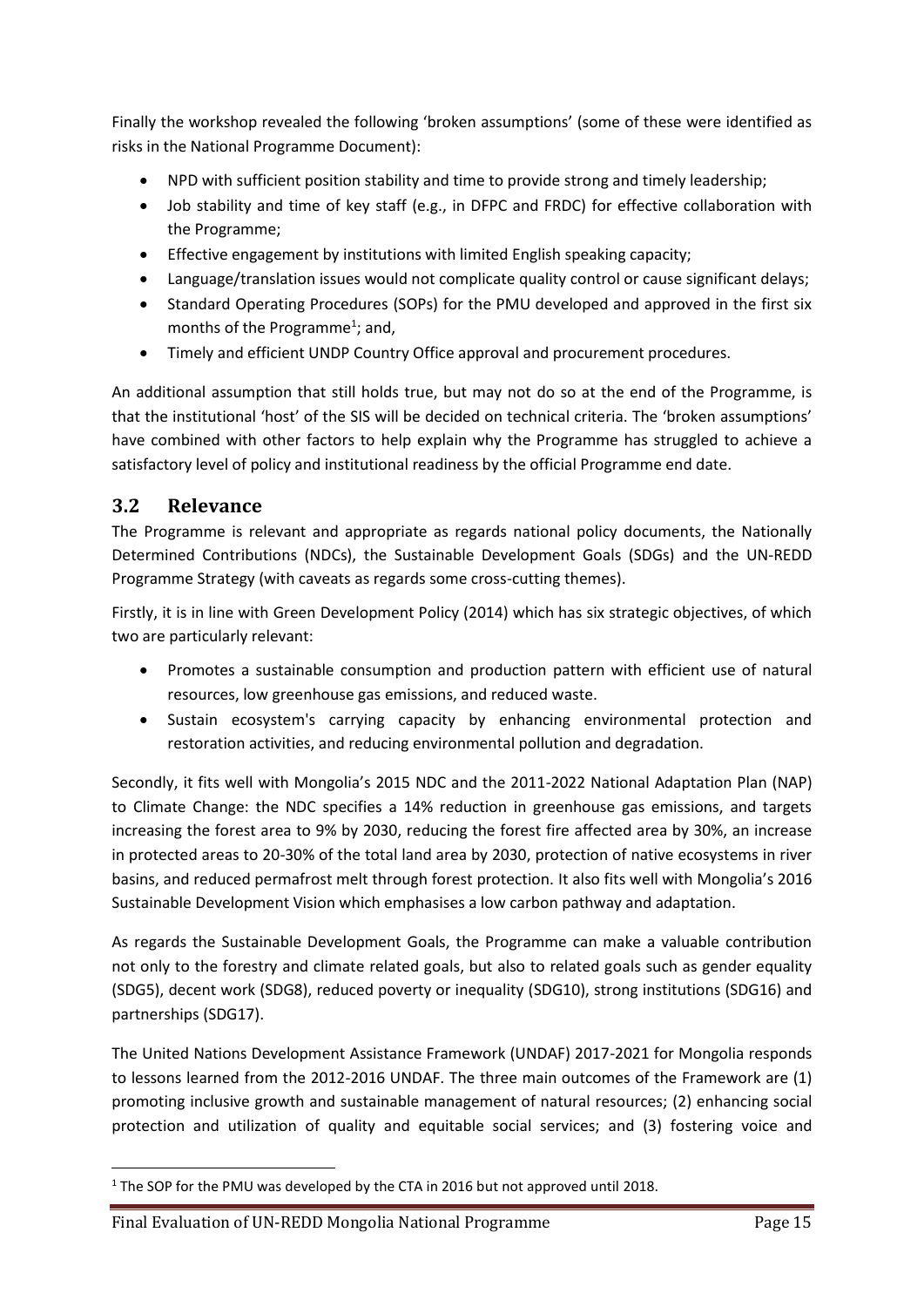strengthening accountability. The Programme is therefore most relevant to Outcome 1, and to a lesser extent to Outcome 3.

As regards the outcomes and cross-cutting themes of the UN-REDD Programme Strategy, it can be noted that:

- The Programme aims for broad stakeholder consultation and has made satisfactory progress in implementing a national safeguards approach;
- There is political agreement on the nature and format of the NS document (in line with Regulation #49) and civil society engagement has been promoted through establishment of the Forest and Sustainable Development Council (FSDC);
- The Programme has fulfilled the MRV requirements of the UNFCCC by establishing the NFMS and the FRL has been submitted (and re-submitted following comments) to the UNFCCC in 2018;
- Forest governance is addressed substantially in PAM number 7; and
- Gender equity has been advanced since the report on social inclusiveness and gender issues helped inform MET's Gender Action Plan, and through the Handbook on Gender Responsive and Socially Inclusive Stakeholder Engagement (awaiting approval).

However, the contribution of the Programme to some of the cross-cutting themes, such as transparency, participation and rights, has been less clear:

- Levels of transparency and participation in the definition of the PAMs and development of the NS have been sub-optimal (see Section 4.1.2);
- Rights and tenure issues of FUGs do not feature prominently in the current PAMs.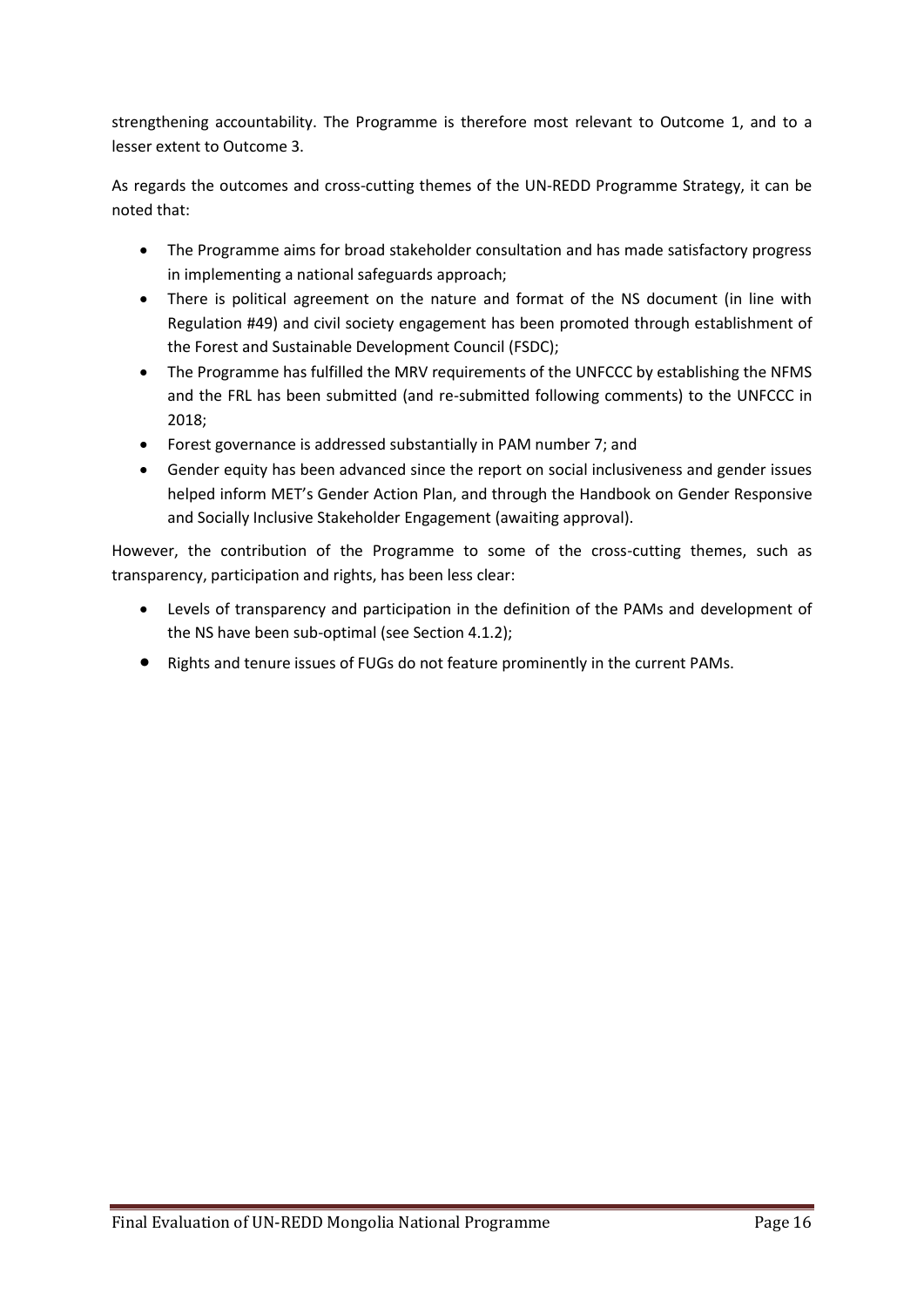## <span id="page-26-0"></span>**4 Results and contributions to stated objectives**

## <span id="page-26-1"></span>**4.1 Effectiveness and Efficiency in the delivery of Outputs and Outcomes**

#### <span id="page-26-2"></span>**4.1.1 Outcome 1 and Outputs 1-6**

#### **Outcome 1: National REDD+ management arrangements established and improved stakeholder awareness and effective stakeholder engagement**

**Target<sup>1</sup> :** Stakeholder awareness is increased significantly by 36 months after inception.

**Achievement:** There has probably been a moderate increase in stakeholder awareness, and a moderate, but not high, level of stakeholder engagement.

**Concern:** Institutional/management arrangements for REDD+ implementation are unlikely to be finalised by the end of the Programme since the GoM will not appoint the REDD+ NP Taskforce until the REDD+ NP is approved. This makes it difficult to ensure that the (eventual) Taskforce members have received sufficient capacity for implementation. On the other hand, several key informants felt that this is not a problem since the PEB will continue to provide leadership continuity until the REDD+ NP is approved, and the REDD+ NP Taskforce would be composed mainly of PEB/TWG members.

**Rating:** Moderately Satisfactory as regards effectiveness and efficiency.

#### **Output 1: A broad-based, multi-stakeholder consultation process developed**

**Target:** National REDD+ Taskforce is established and functional with full representation of all stakeholders by 36 months.

**Achievements**: Output 1 has been partially achieved through three established and functional TWGs (as well as smaller core groups to ensure progress between TWG meetings), establishment of the FSDC, and capacity building activities following the needs assessment targeted at the main stakeholder groups. This includes involvement of provincial/local stakeholders in the development of six Sub-National Action Plans (SNAPs).

**Concerns**: As stated for Outcome 1. Key informant interviews revealed that some stakeholders were unaware of the Consultation and Participation Plan.

**Rating:** Moderately Satisfactory.

#### **Output 2: UN-REDD Mongolia Programme Management Unit (PMU) established**

**Target:** Organise an independent final evaluation of the National Programme by 36 months.

**Achievements**: Performance of the PMU has been satisfactory considering the difficult operating environment, e.g., weak government ownership and leadership, understaffing and weak job security of implementation partners, translation/language issues, etc.

**Concerns:** It was also noted that communication between PMU members could have been better; there was a tendency for PMU interaction to be UN agency driven. The performance of one PMU member was considered as moderately unsatisfactory. The very slow approval of the SOP for the PMU has also been a hindrance to efficient operation. There have also been communication or coordination problems between the PMU and UNDP CO, especially in 2016.

**Rating:** Between Satisfactory and Moderately Satisfactory in the light of the difficult operating environment.

 $<sup>1</sup>$  In the interests of brevity, only the most important targets are presented.</sup>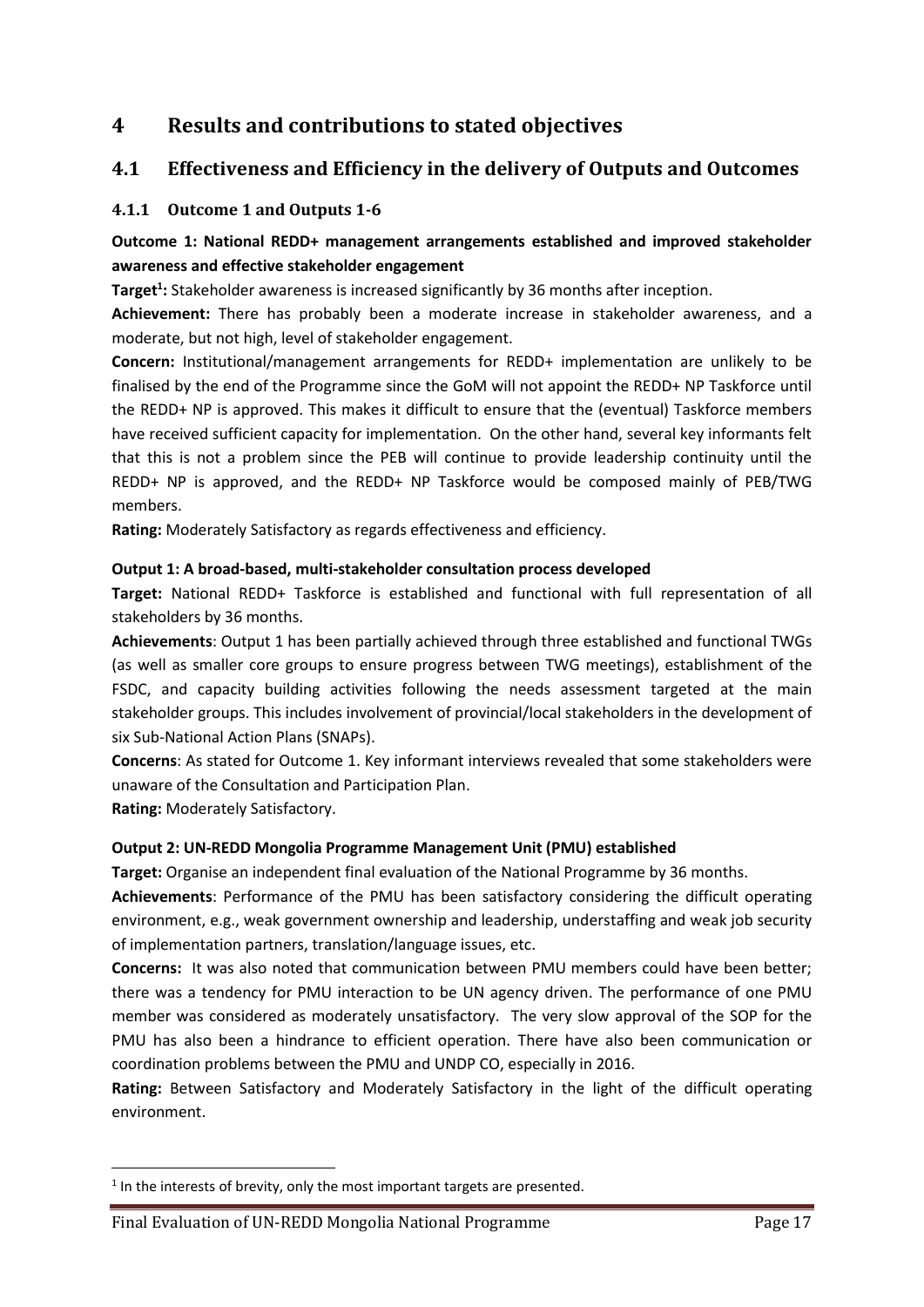#### **Output 3: Civil Society Forum established**<sup>1</sup>

**Target**: Civil Society Forum is established and operational, and civil society is satisfied with the framework by 9 months.

#### **Achievements**:

An 18-member Civil Society Forum named Forest-Sustainable Development Council (FSDC) was formed in 2016, including representatives of Forest User Groups, local communities, civil society organizations and non-governmental organizations. FSDC members have received significant capacity building, and discussions revealed some evidence of empowerment, at least regarding their understanding of REDD+. There are FSDC representatives in the PEB and in the TWGs, and they have been involved in discussions on the PAMs, social inclusion and gender, risks and benefits analysis, safeguards and corruption. CSO members also said this was the first time they have been asked to contribute to policy development. An impressive achievement has been their involvement in a 'training of trainers' approach to build capacity at local levels, including advocacy training. **Concerns**:

- During the initial stages to discuss the options for a Civil Society Forum, one of the proposals was to utilize an existing well-established network with national coverage, such as the Mongolian Environmental Civil Council (MECC). However, participants of these meetings decided against this due to doubts about the independence of MECC from the government and how well the various CSO actors/groups would be represented through the MECC. However, MECC is still represented in the Forum.
- Sustainability of the FSDC is an issue due to the combination of status their unclear role in implementation (due to the current lack of clarity of the REDD+ National Program), weak governance capacity and lack of resources. A Mid-Term Review recommendation for FSDC to give a presentation to high level government outlining their contributions to the current and future REDD+ process has not yet happened; key informants said this was due to a combination of weak capacity and lack of openness by government to broader civil society group.
- Strong individual member agendas and interests may have sometimes prevented common agreement; although this problem was partially ameliorated by developing a FSDC Protocol. There are also governance concerns such as the weak accountability of FSDC to their constituencies, but again this seems to have been ameliorated by support from the PMU.

**Rating:** Between Moderately Satisfactory and Moderately Unsatisfactory (partly due to the weak sustainability of the FSDC).

#### **Output 4: Public awareness raised**

**Target**: Stakeholder awareness raised (confirmed through a mid-term and final survey). This was changed from 'Public awareness raised'.

#### **Achievements**:

• Stakeholder awareness has been raised to some extent, but with a moderate level of effectiveness and efficiency (see below);

 $1$  Output 3 originally included establishing of a local community forum, but this was established by the FAO GEF project.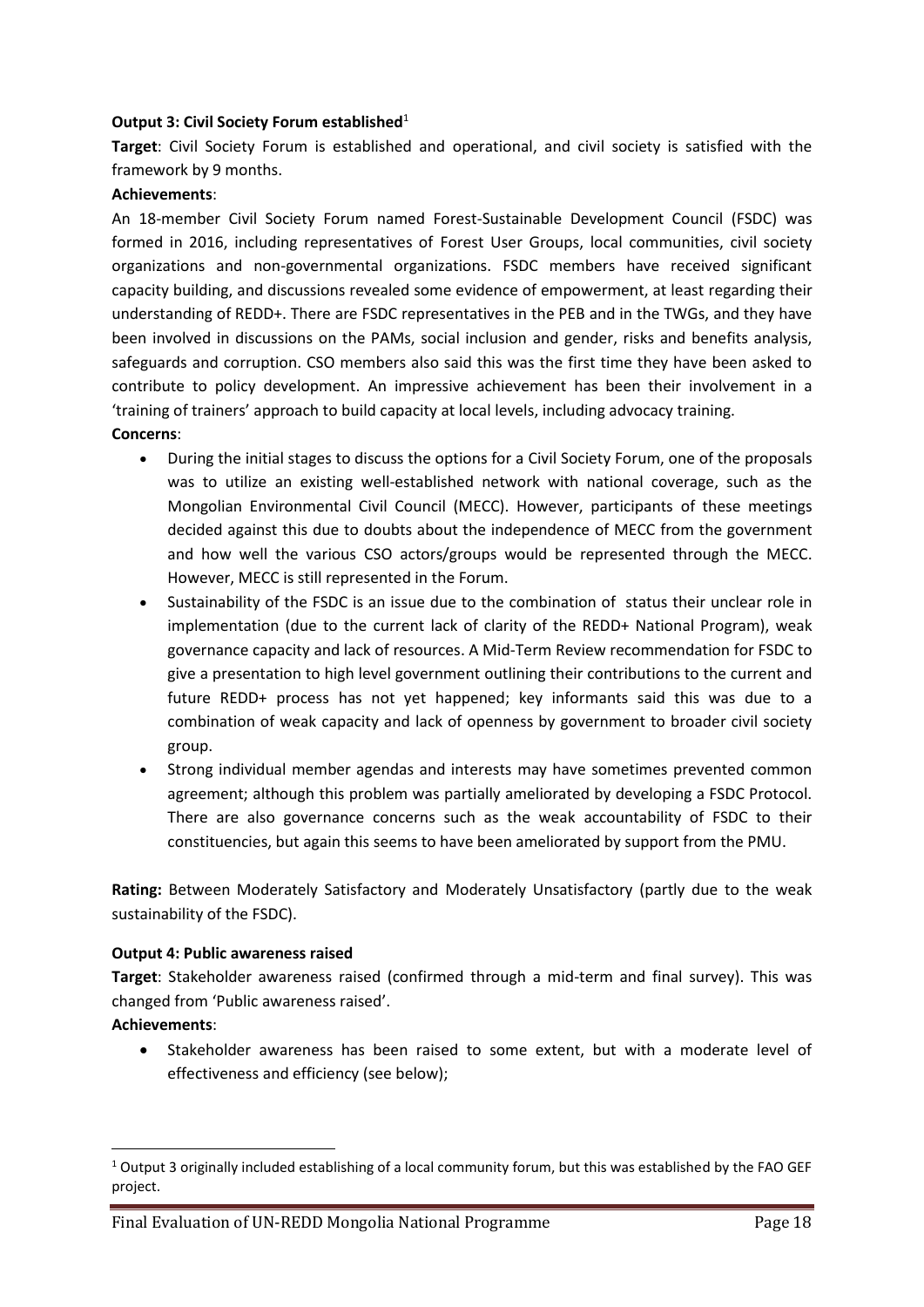- The High-Level Stakeholder Breakfast Meeting of December 2017<sup>1</sup> attended by members of parliament and hosted by the MET Minister. At first this gave an impetus to developing the NS, but this was lost due to the virtual absence of the second NPD for six months;
- 'Basic' and 'Advanced' REDD+ training courses, based on the UN-REDD REDD+ Academy materials: the 'Basic' training course has been given to 400 people, including in provincial/local areas, and the 'Advanced' course to 60 people (all recipients have completed a follow-up survey).
- Work with schools: it is reported that 300 secondary schools have been reached.
- Three universities have incorporated the REDD+ Academy Materials into their bachelor/master's level curricula on forest and climate change.
- Reaching out to the broader public through various audio-visual materials, including "REDD+ Vision" clips shown on TV and short YouTube films, including "[REDD+: Forests and Climate](https://www.youtube.com/watch?v=QlXSyDgSsns)  [Change in Mongolia](https://www.youtube.com/watch?v=QlXSyDgSsns)" ( [http://www.mn.undp.org/content/mongolia/en/home/projects/un](http://www.mn.undp.org/content/mongolia/en/home/projects/un-redd-mongolia-national-programme-.html)[redd-mongolia-national-programme-.html\)](http://www.mn.undp.org/content/mongolia/en/home/projects/un-redd-mongolia-national-programme-.html) and forest fire prevention awareness raising videos/cartoons:

[shttps://www.youtube.com/channel/UCkVTTLwxUZFg74qRLU0pewQ/featured](https://www.youtube.com/channel/UCkVTTLwxUZFg74qRLU0pewQ/featured)

#### **Concerns**:

- Effectiveness and efficiency has been modest due to a combination of: language/translation issues that have complicated quality control and made everything slower<sup>2</sup>, weak government leadership, the performance of the PMU Communications Officer, slow UNDP approval or procurement procedures, etc. The performance of the communications and knowledge component has been unsatisfactory.
- The Programme activities, and those of other donor projects, have insufficiently modified current foresters' attitudes towards forest management (instead sometimes overemphasizing forest protection), and this has hampered identification of more transformative PAMs that would more cost-effectively counter forest degradation drivers. For example, there seems to have been only a modest change in attitudes to pest control or management; there also seems to be limited acceptance of the role of civil society stakeholders. At the same time it is understood that change is very difficult when there are strong vested interests (in this case in the form of lucrative spraying contracts).
- It has proved very difficult to downplay the initial expectations by some people or groups of RBPs which may have arisen from various sources (the hope of receiving RBPs was still expressed by some stakeholders to the evaluation team).
- Problems with the website, such as news items not making sense and failure to upload reports, especially in English (e.g., nothing new was posted under News and Blogs from June to October 2018), and misleading text (e.g., making it difficult to distinguish between the UN-REDD Programme and REDD+ more generally). <sup>3</sup>

<sup>1</sup> [http://reddplus.mn/eng/breakfast-of-champions-moving-towards-a-greener-future-with-the-mongolia-redd](http://reddplus.mn/eng/breakfast-of-champions-moving-towards-a-greener-future-with-the-mongolia-redd-program/)[program/.](http://reddplus.mn/eng/breakfast-of-champions-moving-towards-a-greener-future-with-the-mongolia-redd-program/)

 $2$  For example, as noted by the MTR, there have been long delays in preparing and publishing printed materials, sometimes over a year (e.g., some Info Notes or briefing papers begun in 2016 only became available in late 2017).

<sup>&</sup>lt;sup>3</sup> These issues were identified in the MTR report, but follow up has been weak.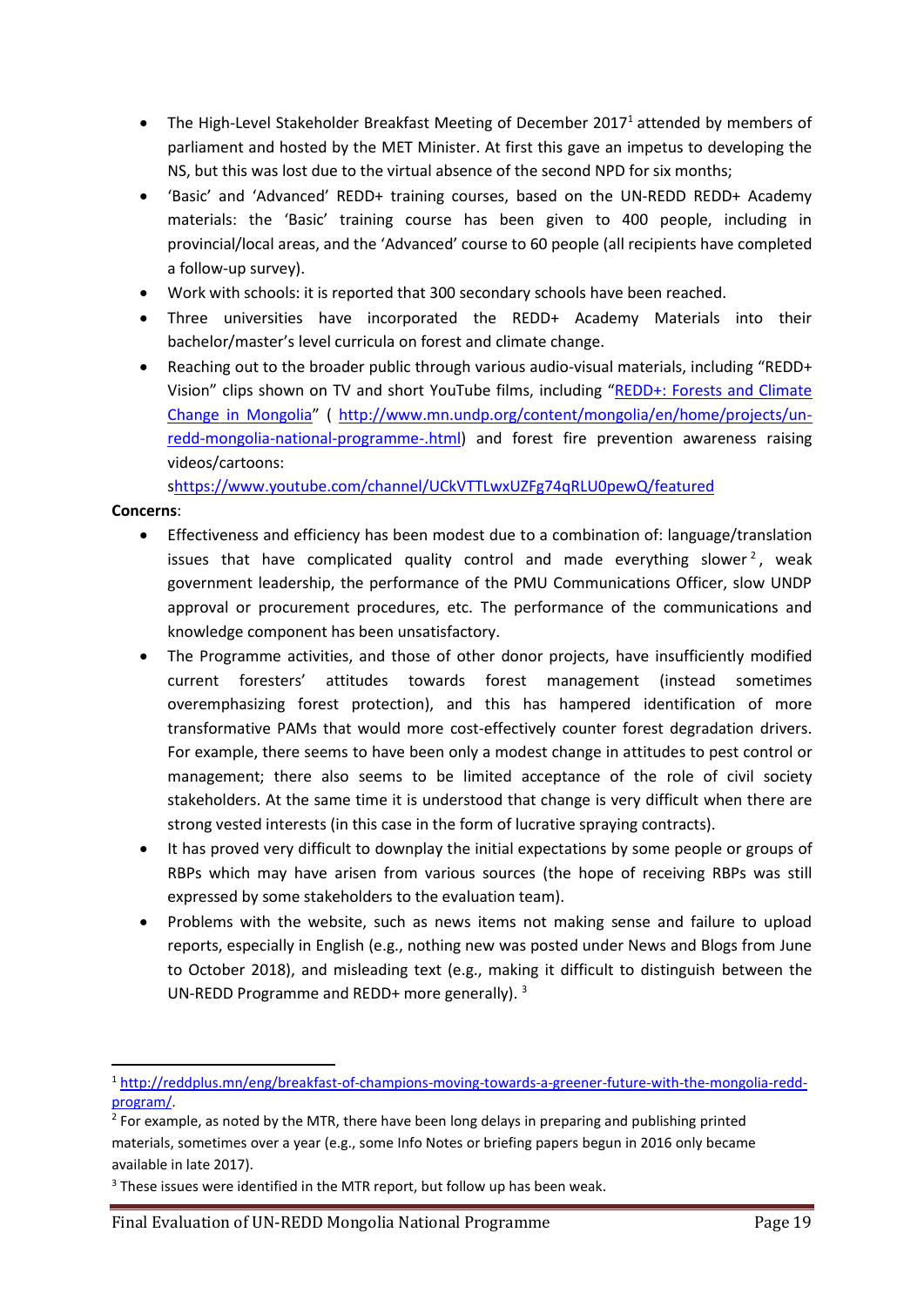- An attempt to form a broader Communications Working Group in 2016 was initiated by the PMU, but not supported by the NPD.
- •
- Doubts about the methodology of the final survey to check whether/how much awareness had been raised. The final survey was therefore never conducted.

**Rating:** Moderately Satisfactory.

#### **Output 5: Consultation and Participation Plan developed**

**Target:** Implementation of the Plan has commenced and REDD+ consultation materials available by 12 months.

**Achievements**: Stakeholder consultation and capacity building has taken place as described under Outputs 1, 3 and 4.

**Concern**: Key informant interviews revealed that some stakeholders were unaware of the Consultation and Participation Plan, although this may be because it was developed relatively early in the Programme and people had forgotten it. At the Evaluation Workshop, this plan was singled out as an example of an output for which the GoM should have had a stronger lead role. **Rating:** Moderately Satisfactory.

#### **Output 6: Stakeholder Engagement and Operational Guidelines adapted to the Mongolian context**  (changed from "National FPIC guidelines adapted to Mongolian context")

**Target**: This refers to the originally proposed Free, Prior and Informed Consent (FPIC) guidelines.

**Achievements**: The Programme adopted a flexible approach based on experience from other UN-REDD Programme countries, and taking into account the existence of a set of FPIC guidelines developed by Oxfam for the mining sector. Therefore, it was decided to develop a Handbook on Gender Responsive and Socially Inclusive Stakeholder Engagement and a Training Manual.

**Concern**: The Handbook has encountered significant delays, mainly due to language/translation issues that have complicated quality control, and was still being finalised at the time of the evaluation. It is mainly oriented to Readiness rather than Implementation, but will be of some benefit in the early stage of implementation (e.g., in relation to the three "enabling PAMs"). **Rating:** Moderately Satisfactory.

#### <span id="page-29-0"></span>**4.1.2 Outcome 2 and Outputs 7-13**

#### **Outcome 2: National REDD+ Strategy (or REDD+ National Program) prepared**

**Target**: NS prepared by 36 months.

**Achievements**: Most of the studies and steps required for developing the NS have been undertaken. **Concerns**: At the time of writing, this is the weakest (and most important) Outcome. The following factors have slowed down progress on the NS or impacted the quality of the process:

- Weak leadership from government partly due to the problem of a busy or absent NPD;
- Uncertainty about the type of document: firstly, it seemed only a strategy document (similar to documents produced in other countries) approved by MET was possible, but this was changed to development of the REDD+ National Program (NP) in line with the new Regulation #49;
- Regulation #49 mandates a detailed plan comprising six chapters and detailed annexes, so that Mongolia is effectively developing a strategy and an investment plan at the same time (unlike, for example, Myanmar, PNG and Viet Nam);
- The mixed quality of some of the reports on drivers and PAMs according to some key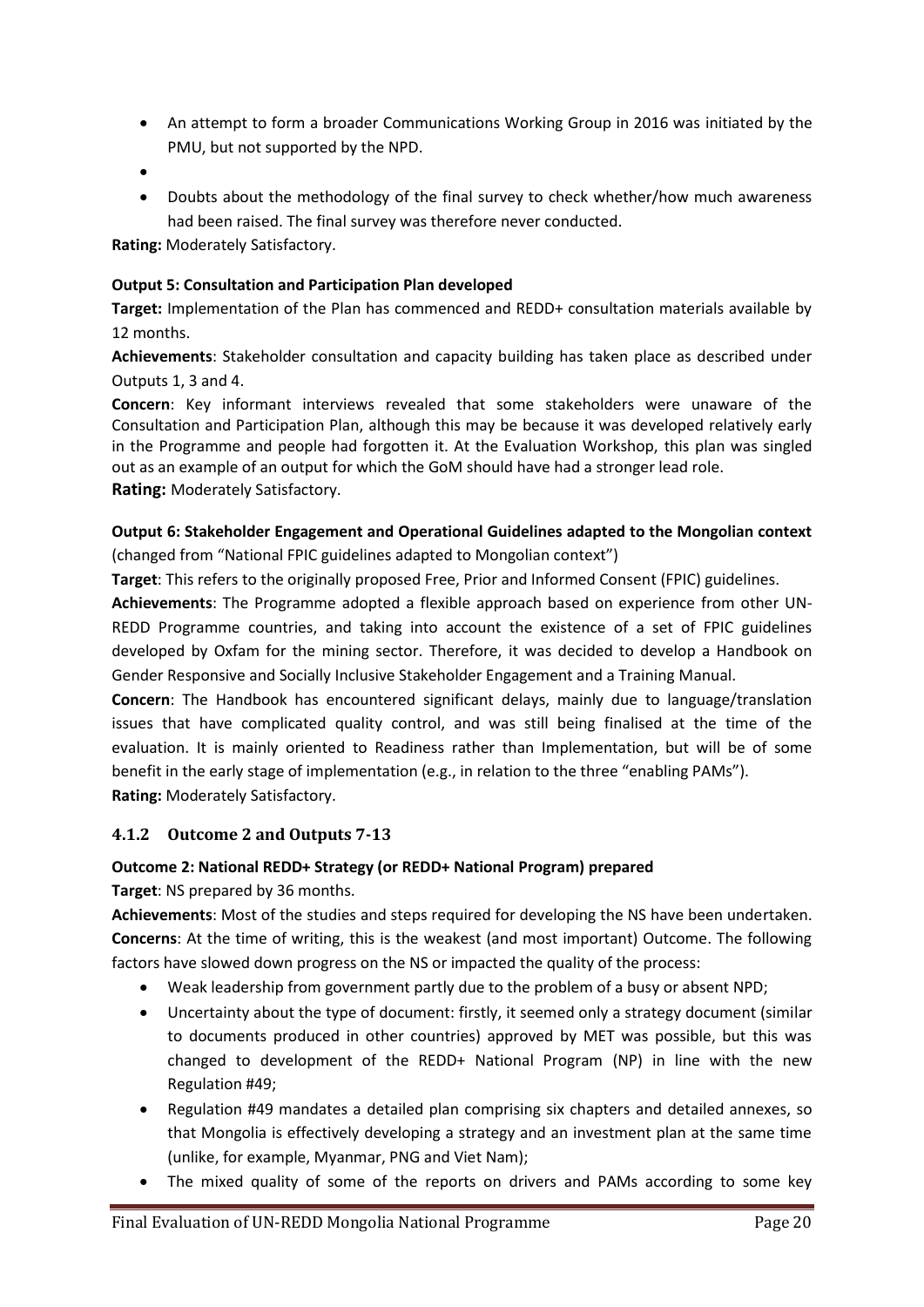informants (different key informants were critical of different reports);

- The decision to incorporate the six Sub-National Action Plans (SNAPs), or elements of them, into the REDD+ NP;
- The very challenging nature of the task of writing the REDD+ NP in relation to the current capacity of the PMU and DFPC.

**Rating:** Unsatisfactory

#### **Output 7: Barriers to REDD+ identified**

**Target:** Review and update of drivers study by 24 months.

**Achievements:** The drivers' study was undertaken in 2016, followed by an Analysis of Land Use Change (using the Collect Earth tool) (2016), an updated analysis of drivers that appears as an annex in the NFI report (2017) and the Policy, Law and Regulation Review (2018).

**Concern:** Some key informants were disappointed with the quality of the 2016 drivers' report. It was commented at the Evaluation Workshop that there was insufficient capacity building for stakeholders to be able to effectively support the drivers' analysis.

**Rating:** Moderately Satisfactory.

#### **Output 8: REDD+ PAMs identified and prioritised (including demonstration activities to test identified PAMs)**

**Target:** Draft list of PAMs prepared by 18 months.

**Achievements:** From an initial list of 19 PAMs, 12 PAM topics and sub-activities have been prioritised, of which three are "enabling PAMs" (capacity building, financing mechanisms and management or implementation mechanisms). Some demonstration activities to test PAM #7 have taken place through the FAO-GEF project.

**Concerns:** A key question is whether some of the PAMs, as stated in April 2018, are sufficiently transformational to counteract the drivers. For example, PAM #5 is entitled "Reduced forest degradation by improved pest control regimes and increase the resilience of forest through improved ecosystem health." The title indicates that pest control is seen as the main strategy for reducing forest degradation due to pests; pest control absorbs an estimated 43% of Mongolia's forestry budget.<sup>1</sup> The PAM seems to place a strong emphasis on research capacity, insect detection, early warning systems, etc., associated with traditional pest control or treatment methods. The role of SFM in increasing resilience to pest and pathogen outbreaks is mentioned, but only after the control/treatment measures.<sup>2</sup> Some key informants reported heated discussion in a PEB meeting about traditional pest control compared to SFM and an increased AAC. Other concerns are whether the PAMs are sufficiently broad or cross-sectoral and the level of transparency in the process of prioritising and refining the PAMs: one key informant (a member of the NS TWG) said that it was unclear how the PAMs have been "internally prioritised".

<sup>1</sup> MET (2018). Briefing Note – Improved Pest Control and Management in Forests of Mongolia. Ulaanbaatar.

 $2$  PAM #5 also includes two sub-activities which should have been part of the current Readiness phase: subactivity 5.6 is to "Implement a public information campaign for general public and decision-makers to increase the knowledge and awareness of Mongolia's forests and the role of long-term sustainable forest management (including promotion of tree vigour, beneficial parasites and insect predators) as approaches in increasing resilience for pest control" and sub-activity 5.7 is "to undertake a policy review on improved effectiveness of pest budgets including a financial review and cost-benefit assessment on the effectiveness of current forest pest control policies."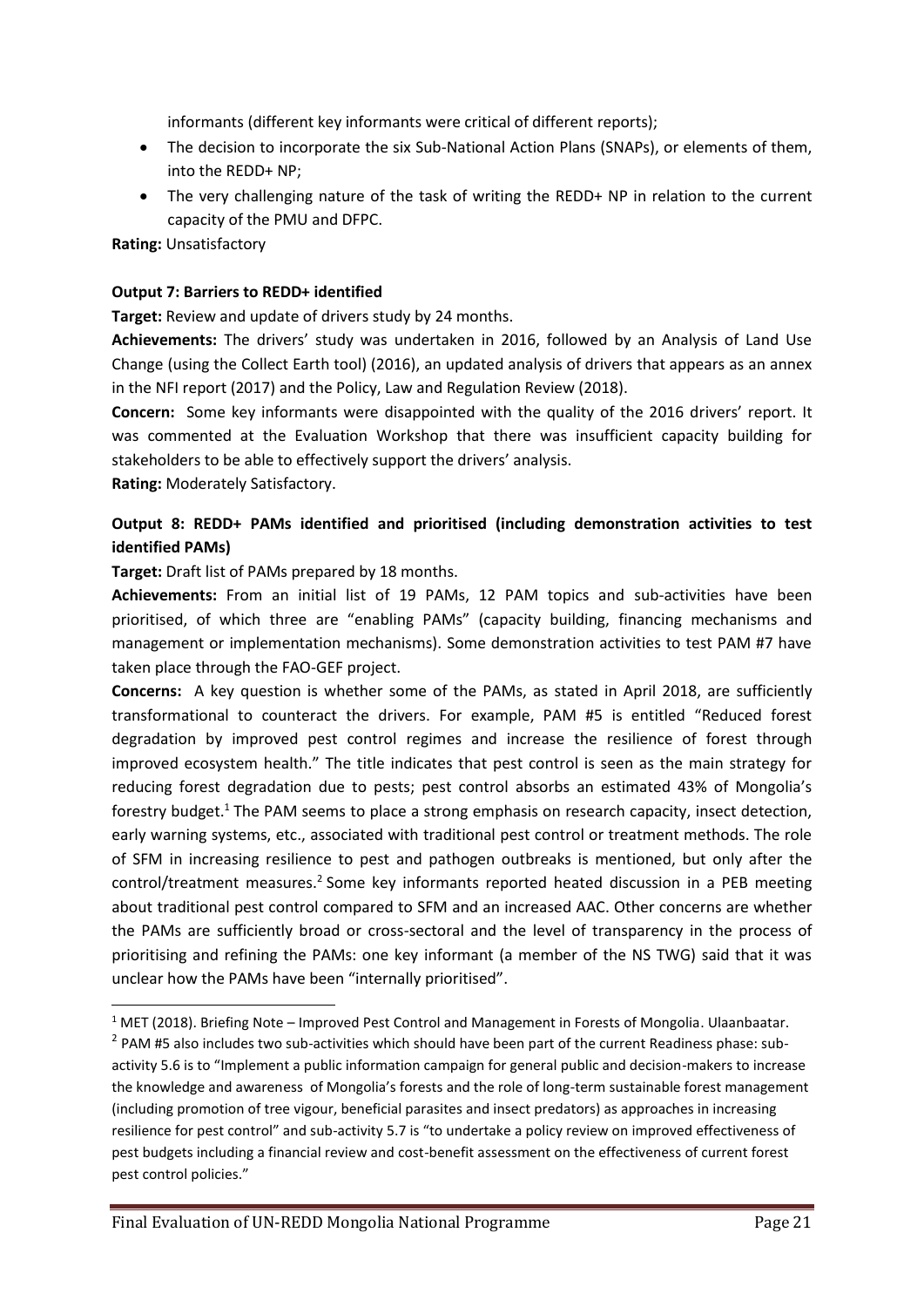**Rating:** Moderately Unsatisfactory.

**Output 9: Options for National REDD+ Funding Mechanism developed (**changed from "National fund management and mechanism for distribution of positive incentives designed")

**Target:** Proposals for national fund management being reviewed by the public, national authorities and the international community by 22 months.

**Achievement:** The main achievement is a well-argued report on the financing options for the promotion of sustainable forest management in Mongolia, and which places the emphasis on more efficient use of current finance (e.g., a sharp reduction on pest control expenditure), more efficient forest revenue collection, earmarking of forest revenue for SFM, and providing positive economic or policy-based incentives to attract private sector finance, most obviously to the wood-processing sector (e.g., by increasing import tariffs on Russian timber imports which would then increase domestic timber values).

**Concern:** The main concern is whether there is sufficient political will to pursue appropriate trade and fiscal policies for a financially self-sustaining forest sector. Some parties are still hopeful that a combination of RBPs and donor finance will be available to fund Mongolia's forest sector. **Rating:** Moderately Satisfactory

#### **Output 10: Capacity-building plans developed for key institutions for REDD+ implementation**

**Target:** A capacity building plan is under implementation by 22 months.

**Achievement:** The Capacity Needs Assessment and Training Plan has been prepared and will be approved by the end of the programme.

**Concern:** The main concern is the continuous need for capacity building or training due to frequent staff changes. A failure to follow standard practice in the form of post-event evaluations by participants was rectified by the MTR.

**Rating:** Between Satisfactory and Moderately satisfactory

#### **Output 11: Gender analysis undertaken to make all outputs of the National Programme gender sensitive**

**Target:** Proposals to mainstream gender approved and implemented by 24 months.

**Achievements:** The social inclusion and gender report, as well as a policy brief, helped with the updating of MET's Gender Action Plan, and the Handbook on Gender Responsive and Socially Inclusive Stakeholder Engagement and a related Training Manual (not yet approved by MET) should be valuable resources.

**Concern:** The main concerns are the low level of capacity for gender mainstreaming at the provincial/local level, and the limited use of gender-differentiated monitoring indicators. **Rating:** Between Satisfactory and Moderately Satisfactory.

#### **Output 12 (from Outcome 2): REDD+ social and environment safeguard policy framework developed**

**Target:** Preparation and approval of draft Safeguard Framework by 20 months.

**Achievements:** Although work on the safeguards component started slowly due to having to wait for a preliminary set of PAMs, most of the necessary steps have been completed, including:

- Benefits and risks analysis of provisional PAMs, and proposed measures to enhance benefits and reduce risks
- Review of safeguards-relevant policies, laws and regulations (PLRs)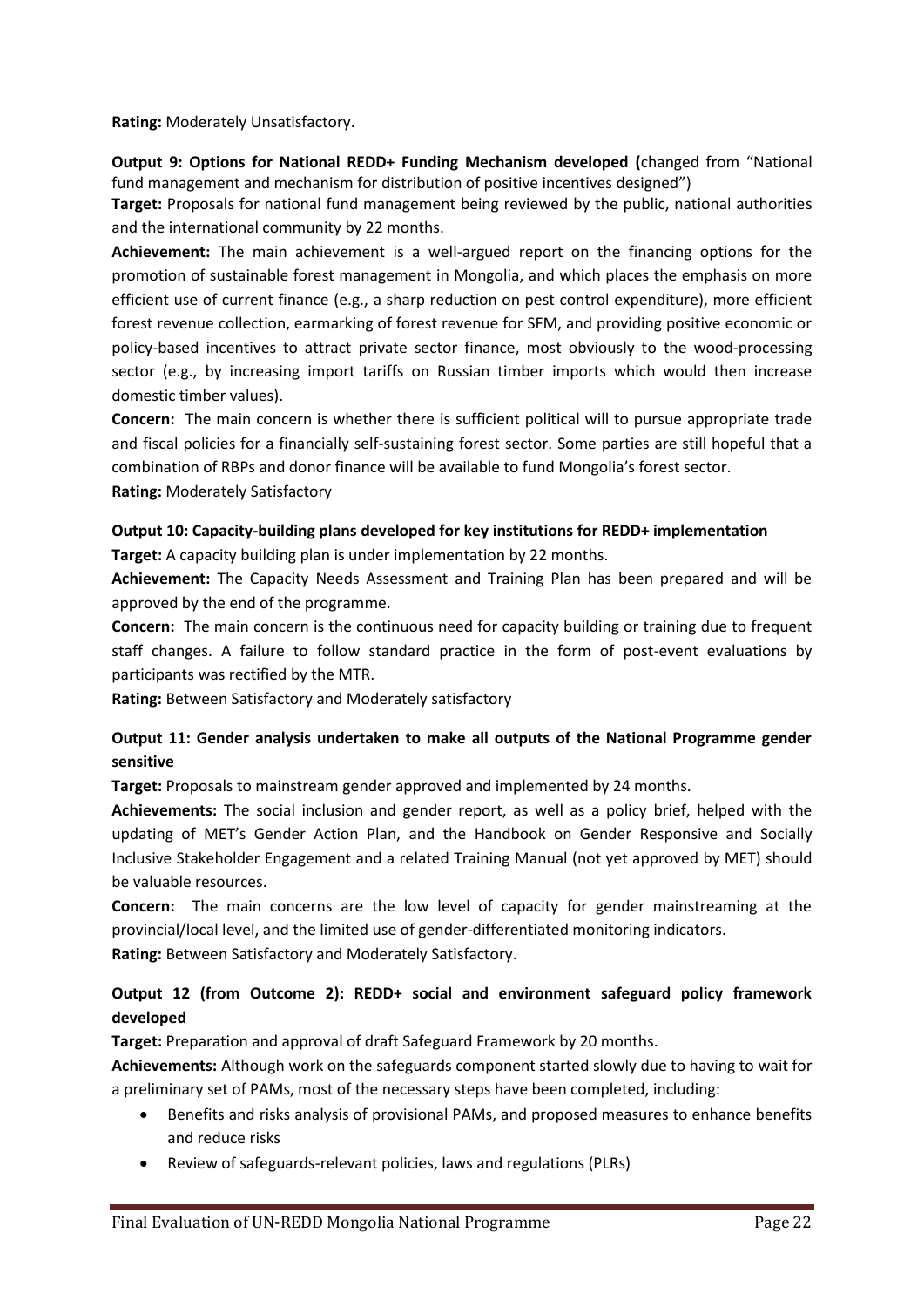- National safeguards clarification
- Safeguards approach document (prepared)

**Concerns:** Some key informants feel that this has proved a time consuming and complicated process for national stakeholders. This was partly due to slow translations of reports. **Rating:** Satisfactory.

#### **Output 13: National REDD+ Strategy prepared through the collation of technical outputs from Outcomes 1-4.**

**Target**: National REDD+ Strategy prepared and in final stages of approval by 36 months.

**Achievements:** Studies have been undertaken on policies, financing mechanisms, corruption risk reduction, recommendations for the wood-processing industries, fire management, pest control and management and saxaul forest to help determine the technical details of the REDD+ NP. Six Sub-National Action Plans (SNAPs) are expected to be completed.

**Concerns:** In addition to the concerns listed above for Outcome 2, Further concerns are that a national consultant was engaged only in May 2018 (after a long delay) and with a limited understanding of REDD+. The DFPC also showed limited interest in a REDD+ NP.

Another concern is the SNAPs. They are difficult to do well<sup>1</sup>, and in Mongolia they have been prepared with a limited budget and time frame compared to some UN-REDD Programme countries. A brief review by the current CTA of one of the SNAPs revealed that it was of mixed quality and was strongly influenced by provincial local forestry staff or professionals. Another concern is that when a SNAP is developed before the NS, it may include activities or policies that contradict the PAMs. **Rating:** Unsatisfactory

#### <span id="page-32-0"></span>**4.1.3 Outcome 3**

**Outcome 3: Forest Reference Emissions Levels (FREL) and Forest Reference Levels (FRL) developed Target:** Nationally endorsed FREL/FRL (no target date given)

**Achievements:** The main achievement has been efficient preparation of the FRL and its submission to the UNFCCC in January 2018, and following comments, the modified FRL submission sent in June 2018.

**Concerns**: One concern is that most of the work was done by PMU staff, and institutional participation was not as strong as desirable. Secondly, given the importance of soil carbon in boreal forests Mongolia is currently unable to include soil carbon in the AFOLU data sent to the UNFCCC (see discussion in Section 6).

**Rating:** Satisfactory.

#### **Output 14: Capacity built for the development of FRELs/FRLs**

**Target:** National agreements reached by 18 months.

**Achievement:** The FRL preparation capacity of partner departments and research institutions through intensive training and collaboration. This was an impressive achievement given that several of the main partner institutions were weakly resourced with few and overworked technical staff, some of whom did not have job security. On the other hand, the remote sensing capacity of key collaborating individuals in Mongolia seemed high compared to some other UN-REDD Programme countries.

**Concern:** The main concern is the job instability of key staff, so that semi-continuous capacity

 $1$  Based on the international consultant's experience of developing sub-national action plans under the Viet Nam and Nepal UN-REDD Programmes.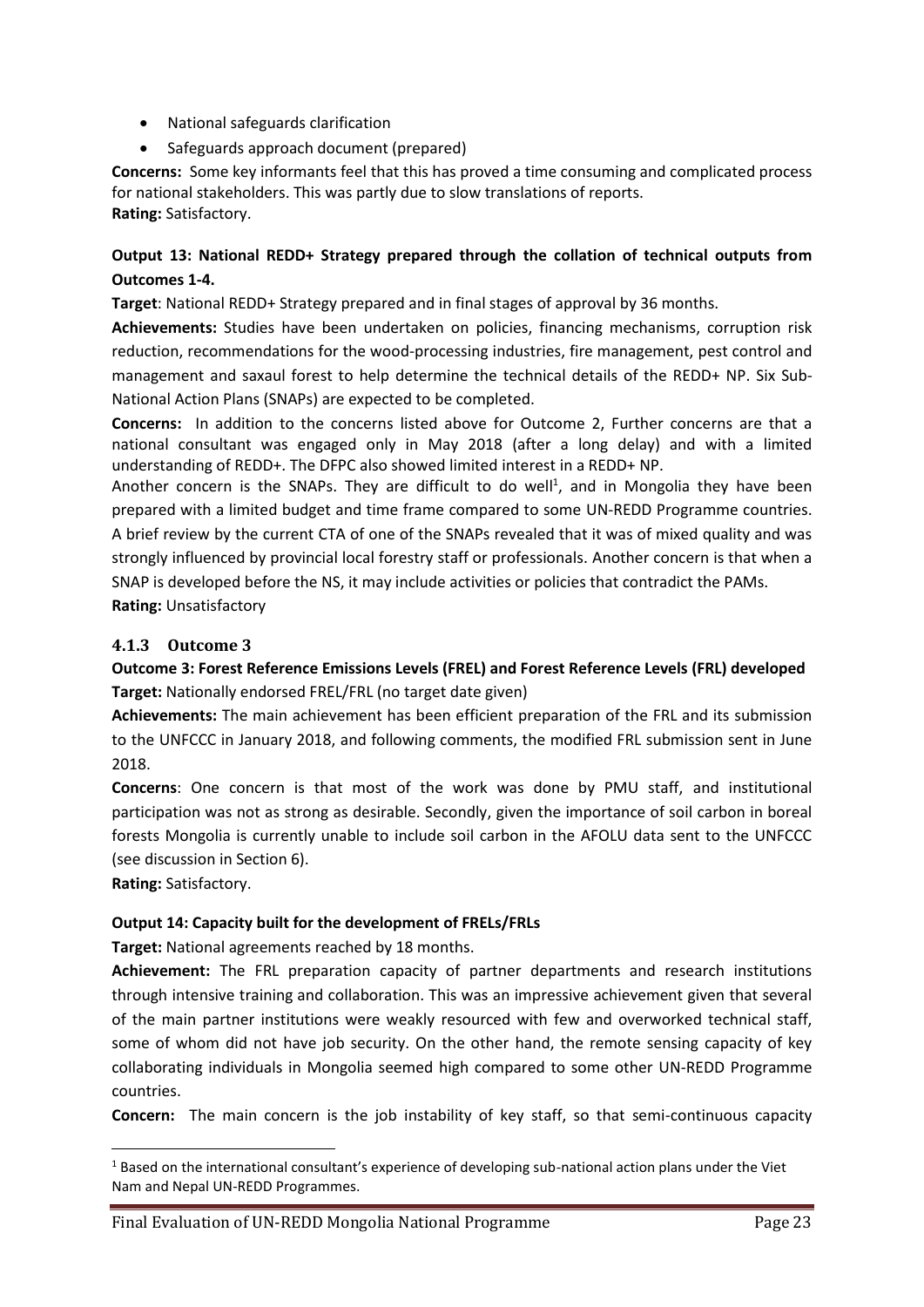building is needed to maintain institutional capacities $^1$ .

**Rating:** Satisfactory.

#### **Output 15: FREL/FRL methodologies developed and tested**

**Target:** FREL/FRL submitted to UNFCCC by 30 months.

**Achievement:** Timely submission of the FRL to the UNFCCC, including through collecting data from 123,000 plots using the Collect Earth tool (following development of a Collect Earth Training Guide). Emission Factors (EFs) were derived from updated NFI data.

**Concern:** As expressed above for Outcome 3, the decision not to work on soil carbon in spite of its importance in boreal forests.

**Rating:** Satisfactory.

#### <span id="page-33-0"></span>**4.1.4 Outcome 4 and Outputs 16-18**

## **Outcome 4: National Forest Monitoring System (NFMS) and Safeguards Information System (SIS) developed**

#### **Target:** One NFMS (no date given)

**Achievements:** NFMS/MRV capacity has been developed, the forest stock data and map improved. The proposed institutional arrangements for Mongolia's NFMS have been drafted including data sharing agreements, and guidelines for consistency and transparency in data collection and analysis. **Concerns:** 

- Lack of a final decision on institutionalization of the NFMS.
- The challenges of inter-sectoral collaboration (and to a lesser extent inter-donor collaboration) needed for further capacity building and an effective MRV.<sup>2</sup>
- The need for more field testing of the PAMs so that the FUG-led data collection and monitoring activities piloted in the FAO-GEF project can be scaled up.<sup>3</sup>

#### **Rating:** Satisfactory.

#### **Output 16: NFMS and Forest Information System (FIS) development process managed**

**Target:** Forest boundary delineation completed by 36 months.

**Achievements:** Three SOPs have also been drafted (for the NFI, FIS and FUG-led monitoring) which, once approved will facilitate inter-institutional collaboration and timely reporting to the UNFCCC. FUG-led data collection and monitoring has been piloted and shown to be feasible, and an FUG-led monitoring protocol has been developed; trainings in FUG tenure area delineation; a training plan for FUGs in SFM has been prepared; and the REDD+ Satellite Land Monitoring System (SLMS) geoportal server housed in the EIC will be used to monitor progress of the NDCs.

**Concerns:** The main concerns are:

- Approval of the SOPs to ensure state budget and staffing for the NFMS and FIS (otherwise FRDC and EIC may not have the time and resources to ensure the quality of the NFMS).
- Weak current monitoring of SFM and carbon stock enhancement.
- Land monitoring skills (using Collect Earth) of ALAMGAC to comply with IPCC guidelines.

<sup>&</sup>lt;sup>1</sup> This concern is recognised in the design of other donor programmes, e.g., the JICA funded 2017-2021

<sup>&</sup>quot;Project for capacity development to establish a national GHG inventory cycle of continuous improvement." <sup>2</sup> Although the new FAO-led Capacity Building Initiative on Transparency (CBIT) Programme will tackle these issues.

<sup>&</sup>lt;sup>3</sup> Field work on this aspect began in October 2018.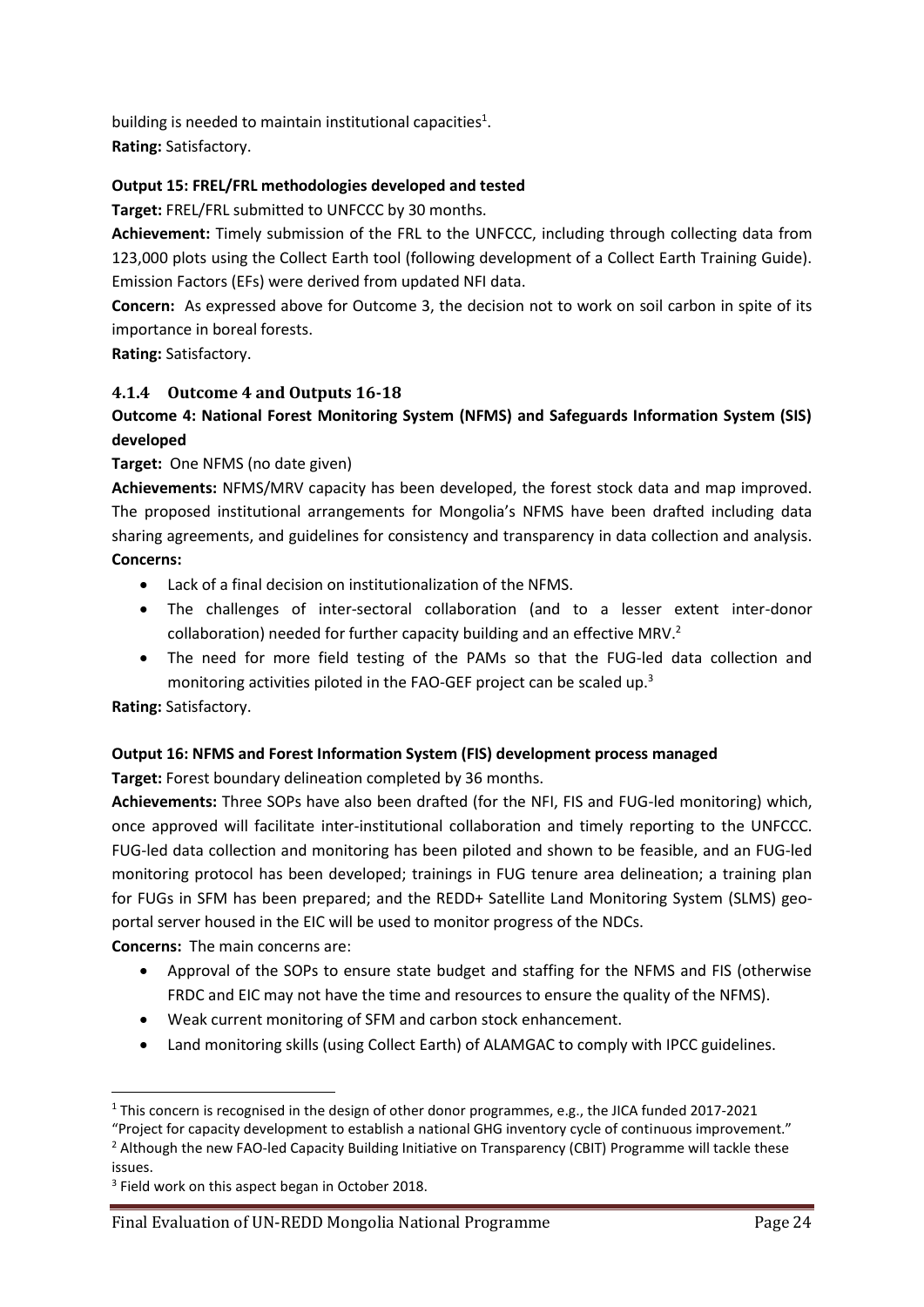• EIC's data and web portal (SLMS) management skills

**Rating:** Satisfactory.

#### **Output 17: REDD+ MRV system developed**

**Target:** The NFI methodology is assessed by 24 months.

**Achievements:** The NFI, which was mainly developed by the GIZ project, has allowed the use of national Emission Factors (EFs) in reporting AFOLU change to the UNFCCC; MRV capacity has been developed in key institutions through multiple training courses on GIS, Collect Earth, SEPAL, etc.; the REDD+ SLMS Portal has been launched; independent assessment of NFI methodology undertaken; guidance document on capacity building of FRDC and a private inventory company for NFI management and reporting.

**Concerns:** The main concerns are:

- How to retain the expert pool in AFOLU developed by the Programme (state finance limitations mean that there is a worrying reliance on donor projects);
- The quality of the Saxaul forest inventory data for estimating national EFs;
- Formalisation of institutional arrangements for the MRV by the end of the Programme (at the Evaluation Workshop it was noted that there is clarity as regards the roles of the CCPIU, FRDC and ALAMGAC).

**Rating:** Satisfactory

#### **Output 18: Safeguards Information System (SIS) established**

**Target:** The safeguards information is made available to the central database by 30 months.

**Achievements:** In 2018, SIS objectives were agreed, information systems and sources assessed, indicators proposed, institutional arrangements and SIS architecture proposed, an SIS design document prepared. Even if there is no REDD+ implementation phase, the safeguards framework and an adapted form of the SIS could be very important for an adaptation (+ mitigation) programme with a strong focus on SFM.

**Concerns:** The main concerns are:

- In spite of agreement by the TWG on institutional roles, there has been no final decision by the MET on the SIS host.
- $\bullet$  Time left to ensure a good quality SIS is "established", including the on-line SIS database<sup>1</sup>, as opposed to "developed" – the REDD+ implementation issues need to be resolved before the SIS can become fully "established".
- The SNAPs, if implemented, would need considerable safeguards' work for alignment with the national safeguards framework and for subnational implementation to the SIS.

**Rating:** Satisfactory

## <span id="page-34-0"></span>**4.2 Cross-cutting issues: REDD+ vision, social inclusion/gender, capacity development and 'normative products'**

#### <span id="page-34-1"></span>**4.2.1 Mongolia's REDD+ Vision**

 $<sup>1</sup>$  It should be noted that while the host for the on-line SIS database requires a decision by the MET and a</sup> regulation needs to be developed, which may take some time, it is possible to go ahead with an Excel-based database as part of the "development" of the SIS.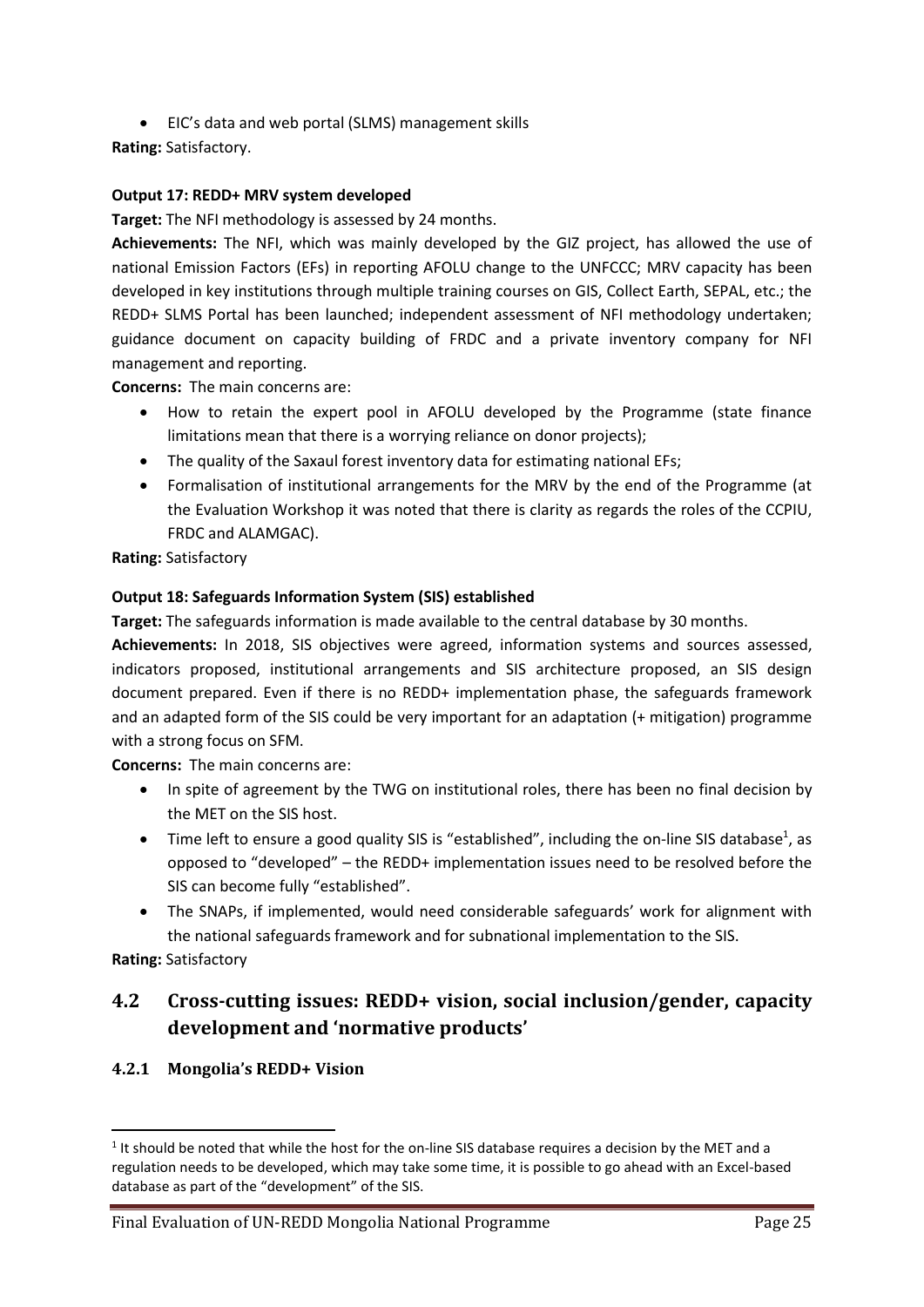Mongolia's REDD+ Vision was discussed by the PMU in late 2016 when the limited potential for RBPs was realised. This led to the PMU proposing to the PEB in December 2016 that Mongolia should change the focus, resulting in the following definition of the REDD+ Vision:

*Building climate resilient forest ecosystems, livelihoods and a sustainable economy for a greener future*

This vision reflects Mongolia's reality in which warming is taking place at a rate three times the global average, limited potential for RBPs, and the greater possibility of donor funding for an adaptation implementation programme in which mitigation is a co-benefit (rather than vice versa). The vision also responds to the SDGs in that it highlights the importance of managing forests so that they can adapt to the changing climate (SDG13) and the role of forests in supporting livelihoods and poverty reduction (SDG1) and achieving a greener future (SDG15). However, as noted by the MTR, it is unclear whether the vision has been sufficiently transmitted to, and believed by, key stakeholders.

#### <span id="page-35-0"></span>**4.2.2 Gender and social inclusion**

As regard gender equity issues Mongolia has a relatively strong regulatory framework (2011 Law on Promotion of Gender Equality) and made various international commitments. There is also an environmental sector Gender Strategy (2014-2030). On the other hand, there, as reported in the Readiness Roadmap there is a strong gender bias in the division of labour, a highly segmented labour market with differential wage rates, and a prevalence of gender stereotype cultural norms and behaviour.

Gender equity as well as broader social inclusiveness objectives have been addressed in the Programme through the following activities and products:

- PMU staff trainings on "Gender and Social Inclusion in Program Operations" and "Gender and Social Inclusion in Communication and Development of Awareness Materials."
- Development by the PMU of a Gender Action Plan which includes ensuring a balanced gender ratio in the management and institutional structures in workshops, trainings and other events (it has been observed that sometimes more women than men participated).
- Use of a gender responsive Consultation and Communication Plan (especially important for Outputs 11 and 18).
- Under the safeguards framework process, social inclusion analysis was conducted with a broadened scope including disadvantaged groups, and using multi-stakeholder, consultative mechanisms. This involved focus group discussions and individual interviews to explore key gaps for gender equity in the forest sector, including: low engagement of women in reforestation and protection activities, low decision-making participation (e.g. in FUGs), weak capacity for gender mainstreaming (e.g., in the MET), lack of gender disaggregated data, and lack of good examples of gender integration in the forest sector. It was concluded that effective promotion of gender equity/mainstreaming and social inclusiveness objectives will only be possible when mechanisms have been established at the national, *aimag* and *soum* levels in which men, women, youth and ethnic groups are equitably involved.
- Preparation of the *Handbook for Socially Inclusive and Gender Responsive Stakeholder Engagement.* Based on experience in Mongolia and international good practice, this presents strategies and a guideline for addressing gender considerations, especially the inclusion of women and disadvantaged groups in REDD+ processes.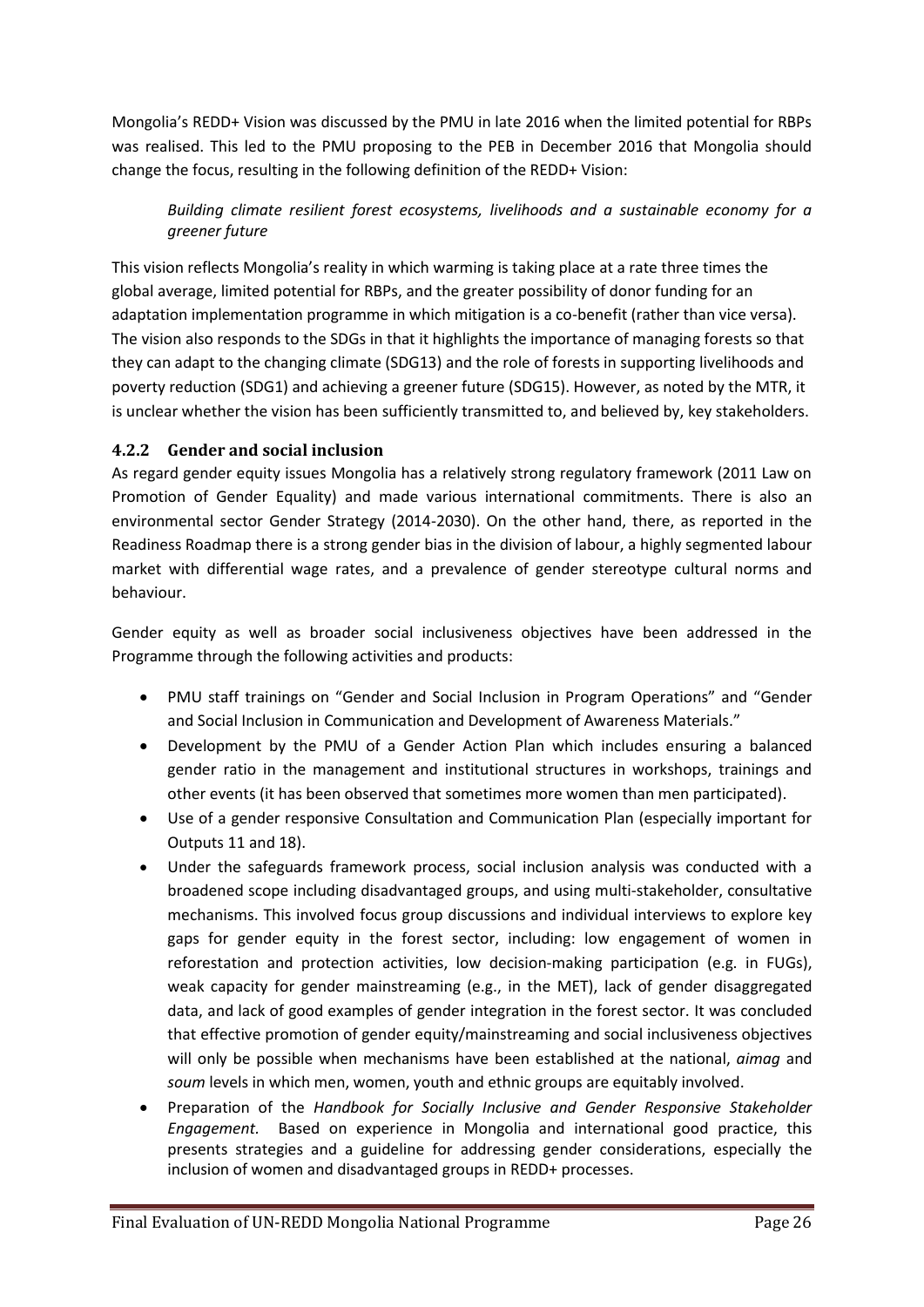- Development of a training manual for *Gender Responsive and Socially Inclusive Stakeholder Engagement for REDD+ in Mongolia*.
- The Social Inclusion Report<sup>1</sup>, backed up by a policy briefing, has been widely circulated and used to help develop an updated version of the MET Gender Action Plan.

It seems likely that these activities have raised the capacity of key stakeholders, especially in the MET, and strengthened the basis for mainstreaming gender equity and other social inclusiveness issues in the implementation stage, but there was insufficient time in the evaluation mission to undertake an objective evaluation of these activities by holding interviews with independent Mongolian gender experts who had had some engagement with the Programme.

### **4.2.3 Capacity building**

Most of the issues around capacity building have already been mentioned in Sections 4.1.1 and 4.1.2. The Programme has organized many activities to strengthen skills, raise awareness and enhance understanding, including training based on REDD+ Academy materials in ten *aimags*. The MTR (2018) made several observations on these capacity-building activities, including that:

- Some trainings were insufficiently tailored for the audience, e.g., some local-level trainings were too technical; an FSDC key informant said that the forestry trainings were too oriented towards protection/conservation rather than SFM and livelihoods.
- Until 2018 there was limited post-event evaluation of the training workshops by the trainees, in spite of this being standard international practice; and
- When questioned, many people could not explain the difference between the UN-REDD Programme and REDD+, a problem exacerbated by confusing information on the Mongolia REDD+ website.

These problems have been mainly rectified through implementation of MTR recommendations.

### **4.2.4 Normative products**

As regards the normative UN-REDD Programme/UN agency tools, PMU members reported that:

- The FAO *Open Foris* toolkit was used extensively in the MRV component, especially the *Collect* and *Collect Earth* tools; it was commented that these were easy to use and "everyone was interested"; there will also be a training workshop in November 2018 for using the cloud-based computing tool SEPAL, which is also an in-house, open-source FAO tool.
- The REDD+ Academy materials have also been used extensively for capacity building national, provincial and local stakeholders, as well as in universities and secondary schools.
- The UN-REDD/FCPF (2012) *Guidelines on Stakeholder Engagement in REDD+ Readiness with a Focus on the Participation of Indigenous Peoples and Other Forest-Dependent Communities<sup>2</sup>* was useful for identifying stakeholders in the stakeholder analysis work.
- The UNDP Competence Based Capacity Needs Assessment Tool was very useful for assessing institutional capacities.
- The *Benefits and Risks Tool* (BeRT), after it was adapted to the Programme context, was useful for the initial identification of potential benefits and risks of the PAMs;

<sup>1</sup> [http://reddplus.mn/eng/wp-content/uploads/2017/12/Social-Inclusion-Final\\_Report\\_Eng.pdf](http://reddplus.mn/eng/wp-content/uploads/2017/12/Social-Inclusion-Final_Report_Eng.pdf)

<sup>2</sup> [https://www.unredd.net/index.php?option=com\\_docman&Itemid=134&view=list&slug=joint-fcpf-and-un](https://www.unredd.net/index.php?option=com_docman&Itemid=134&view=list&slug=joint-fcpf-and-un-redd-se-guidelines-1120)[redd-se-guidelines-1120](https://www.unredd.net/index.php?option=com_docman&Itemid=134&view=list&slug=joint-fcpf-and-un-redd-se-guidelines-1120)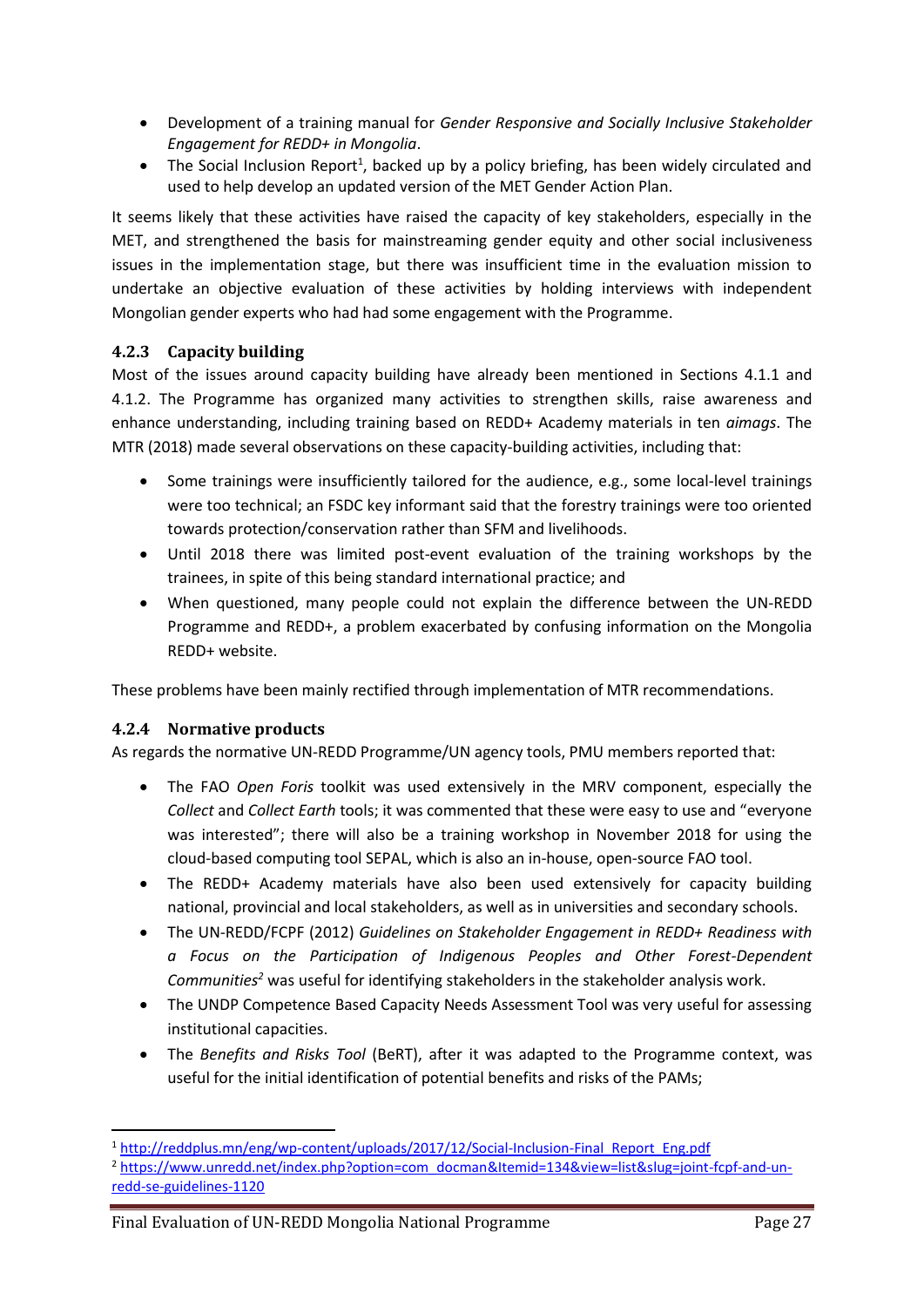• The original plan was to use the FPIC Guidelines. However it was decided that these were not needed since Oxfam had developed a good FPIC manual for Mongolia's mining sector which was also suitable for the forest sector, and due to the focus of the FPIC Guidelines on indigenous peoples rather than local communities more broadly.

### **4.3 Sustainability and scaling up**

The key question as regards sustainability is whether the UN-REDD Programme will lead to either REDD+ implementation or an adaptation-oriented programme in accordance with the "REDD+ Vision." Due to the relatively low potential of RBPs for Mongolia and weak government leadership, REDD+ implementation seems unlikely. An adaptation programme focusing on SFM would also be more attractive to potential donors. On the other hand, forestry is not a donor priority (among donors engaged in Mongolia). As set out in the financing options study<sup>1</sup> donors may decide that a substantially increased national financial contribution could be made to the forest sector through reallocation of the current budget, improved revenue collection, earmarking forest revenue, improved economic and policy incentives for private sector finance in the wood processing sector, etc.

If there is an adaptation programme with an SFM focus, the safeguards approach/ $SIS<sup>2</sup>$  and the FSDC could have important roles. Also, an Adaptation National Program Taskforce could take over from the PEB and/or NS TWG. But without an implementation stage (whether REDD+ or adaptation), the structures and systems developed in the Programme, except for the more technical systems for UNFCCC reporting, are unlikely to continue.

On the other hand, the technical systems (NFMS, FIS and NFI) and associated inter-agency collaboration should continue, at least for the next few years, due to various donor-supported projects over the 2018-2021 period: the FAO led Capacity Building Initiative for Transparency (CBIT) project, a JICA GHG inventory support programme, and a Global Green Growth Institute (GGGI) project that involves upscaling the MRV system. Without the support of these projects there would be major concerns about the institutional capacity and resources needed to maintain these systems. This is because the main institutions involved in the MRV system and AFOLU reporting (FRDC, NRSC, ALAMGAC and CCPIU) are under-staffed and many technical staff are on short-term appointments that are vulnerable to political change (e.g., a change in the MET Minister). For example, at present 15 of 17 technical staff of FRDC are thought to be on short-term contracts, and there is a high turnover rate of specialist staff. In the longer term it is hoped that the responsibilities inherent in the NDC and UNFCCC reporting requirements will ensure the required continuity of national budgetary support.

A similar situation prevails for the DFPC. As pointed out by the MTR, implementation is likely to be strongly dependent on the DFPC and the FRDC, and currently there is insufficient capacity and job stability to feel confident, including as regards having the time and mandate to secure the interdepartmental coordination needed for REDD+ implementation. The NPD has suggested forming a

<sup>1</sup> Bann, C. & Gonchigsumlaa, G. 2018. Assessment of Financing Mechanisms and Options for Mongolia's REDD+ Action Plan. MET/UN-REDD Mongolia National Programme. Ulaanbaatar.

<sup>2</sup> : Technically SIS is only a requirement for REDD+, but having a safeguards approach that can include relevant donor frameworks would be advantageous in a mixed adaptation and mitigation programme, and the option of using the SIS approach for this may also be attractive.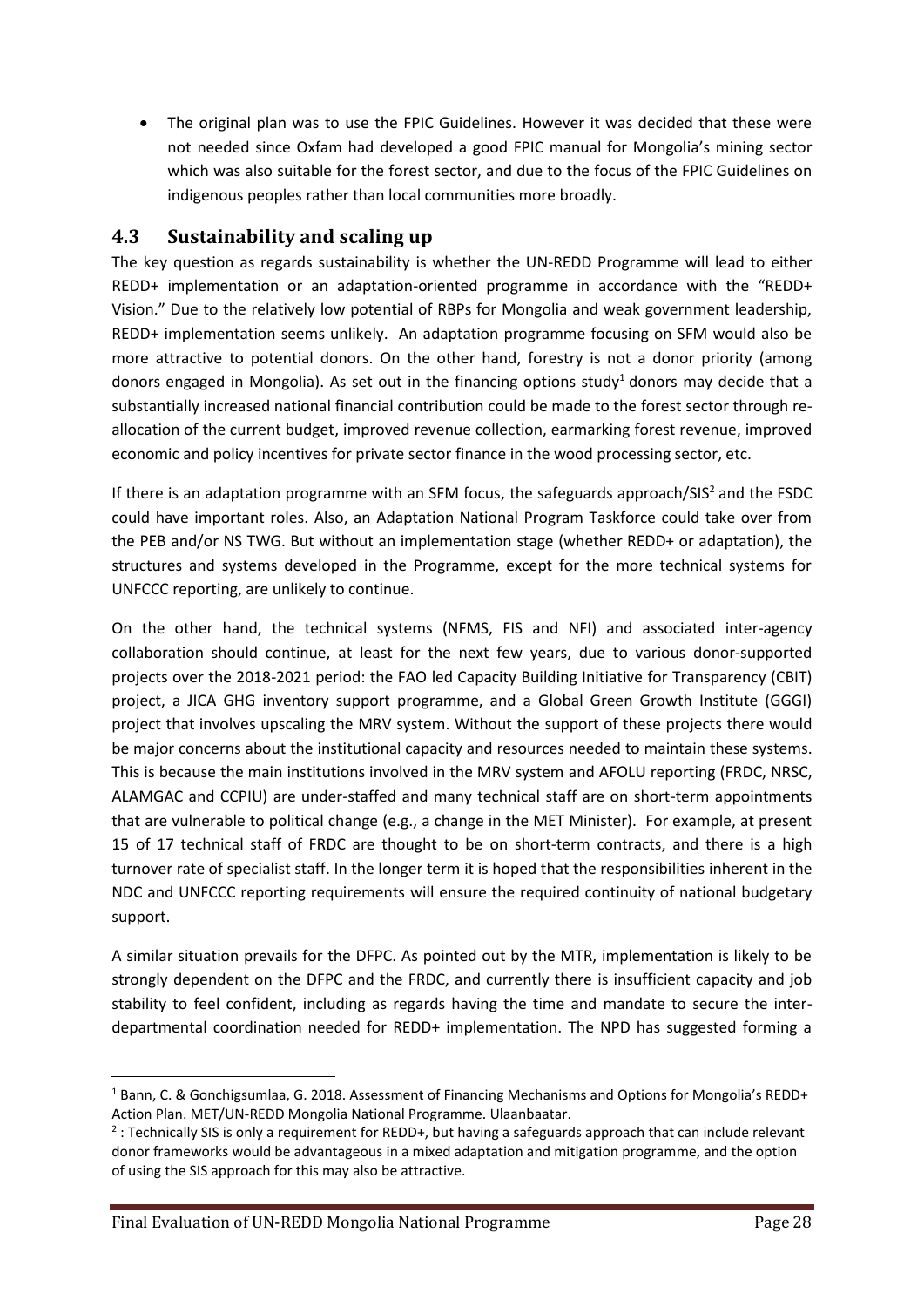separate REDD+ department or office as in some other countries (e.g., Nepal), but this would only happen if the REDD+ NP is officially approved.

### **4.4 Likelihood of impact**

Impacts refer mainly to mid- to long-term social and environmental effects, for example, reduced deforestation, improved ecosystem services, poverty reduction, improved gender equity, etc. But these kinds of impact will only be observable in the REDD+ implementation phase. It is possible that the stakeholder engagement activities may have helped strengthen or empower civil society, which could indirectly lead to long-term development benefits, but this is not a strong proposition in this case since the sustainability of FSDC is uncertain.

Based on the comments of key informants, it would require actions beyond the scope of a REDD+ programme, such as significantly increased capacity-building activities, e.g., in organisational development, for CSOs/NGOs to be sufficiently empowered to expect longer term development impacts.

## **5 Factors affecting performance**

### **5.1 Programme Management and Coordination**

The institutional and management arrangements of the Programme are shown in Figure 3. The main implementation agencies (DFPC and FRDC) are under the MET. The PEB was formed to appraise and approve key documents, including annual work plans, budgets and reports, to ensure delivery of the intended results and to address critical issues and risks that cannot be addressed by the DFPC (with the support of the PMU). The Chair of the PEB is the State Secretary of the MET, the Co-chair is the UN Resident Coordinator (UNRC), and the Secretary is the NPD. The PEB includes participating UN agencies, representatives of relevant Ministries and Departments, and civil society representatives (see [Annex V\)](#page-65-0).



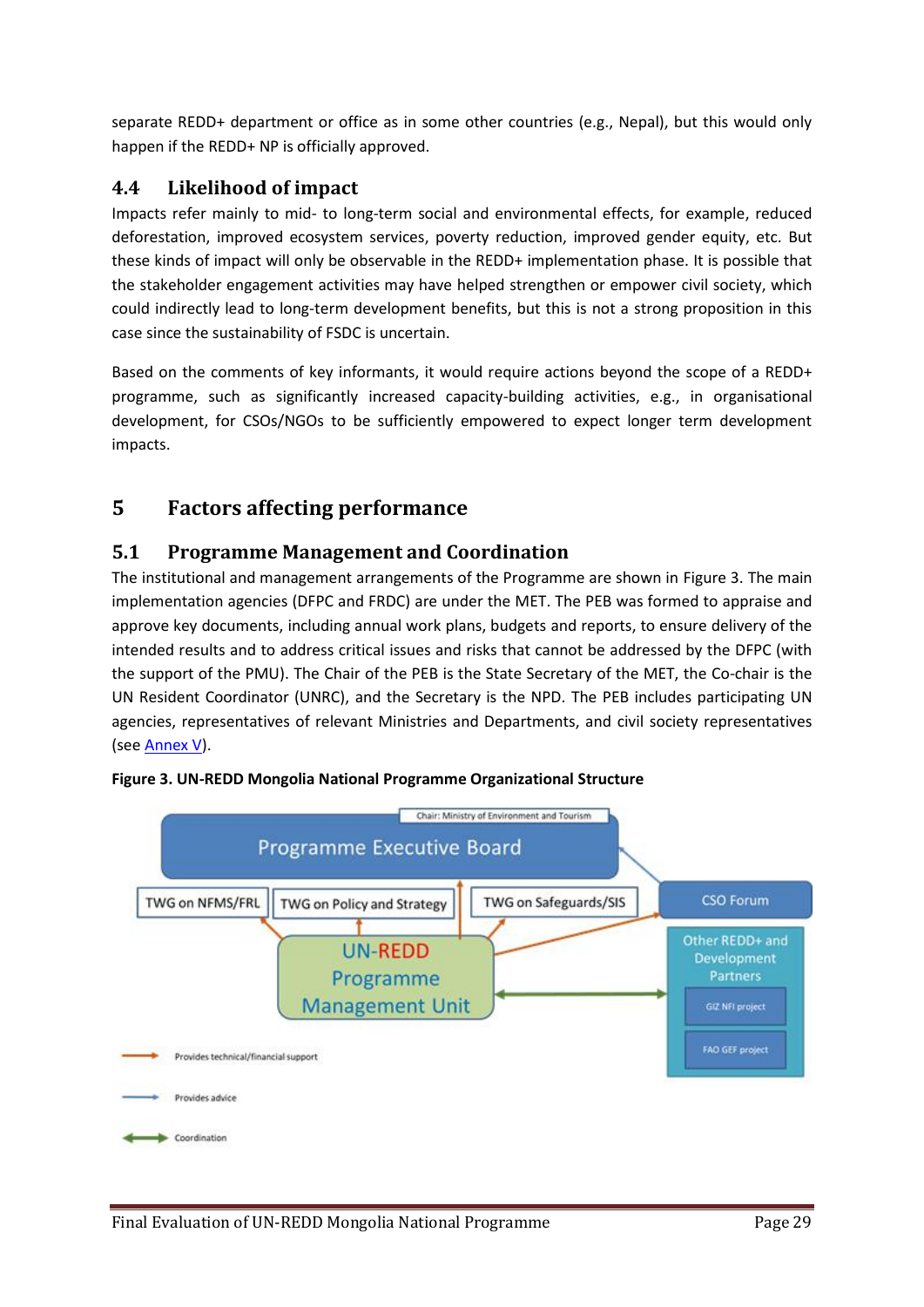The National Programme Document (2015) stated that the PEB would report to a Multi-Sectoral National REDD+ Taskforce (via the PMU). However, the GoM ruled that the Taskforce would only be appointed if and when the REDD+ NP is approved. Effectively therefore the PEB is providing government leadership of the Programme. Most key informants thought that this was a satisfactory arrangement until such time as a Taskforce is appointed.

The Programme also receives feedback and support from three TWGs (one for Policy and Strategy development, one for the Safeguards framework and SIS, and one for FRL/NFMS), and a Civil Society Platform called the Forest and Sustainable Development Council (FSDC). "Core groups" that are smaller than the TWGs and more practical as working groups have also been formed for the safeguards and FRL/NFMS outcomes. While these arrangements have been generally satisfactory, there has been criticism that the TWG chairs should have been more pro-active as regards initiating activities rather than relying on the PMU (MTR 2018). An observation as regards the NS TWG is that there have been excessively long gaps between TWG meetings (e.g., between April 2018 and the end of October 2018) considering the urgency of the task and the UNFCCC requirement for stakeholder participation (as set out in the 'Cancun safeguards').

Apart from the NPD, the PMU has nine staff as shown in Figure 4: Programme Manager, CTA, national and international NFMS/FRL experts, GIS specialist, Governance/Safeguards Expert, Communications Officer, Finance Officer and Programme Secretary. The cost of one PMU member is split by UN Environment and UNDP, three are financed by FAO, and the rest by UNDP and MET. The PMU is supported by the UNDP and FAO country offices, and by the FAO, UNDP and UN Environment Regional Offices in Bangkok. Since UN Environment does not have a country office, some of its activities are financed by UNDP though a UN to UN agency agreement. The support to PMU from the country and regional offices was described by the Mid-term Review as "mixed".



**Figure 4. UN-REDD Mongolia National Programme Management Unit Structure**

The DFPC, as the agency responsible for management of forested lands, is the lead implementing partner, and the Head of the DFPC is the NPD. The erratic availability and leadership of the second NPD has been noted above, but the collaboration and involvement of the current NPD has been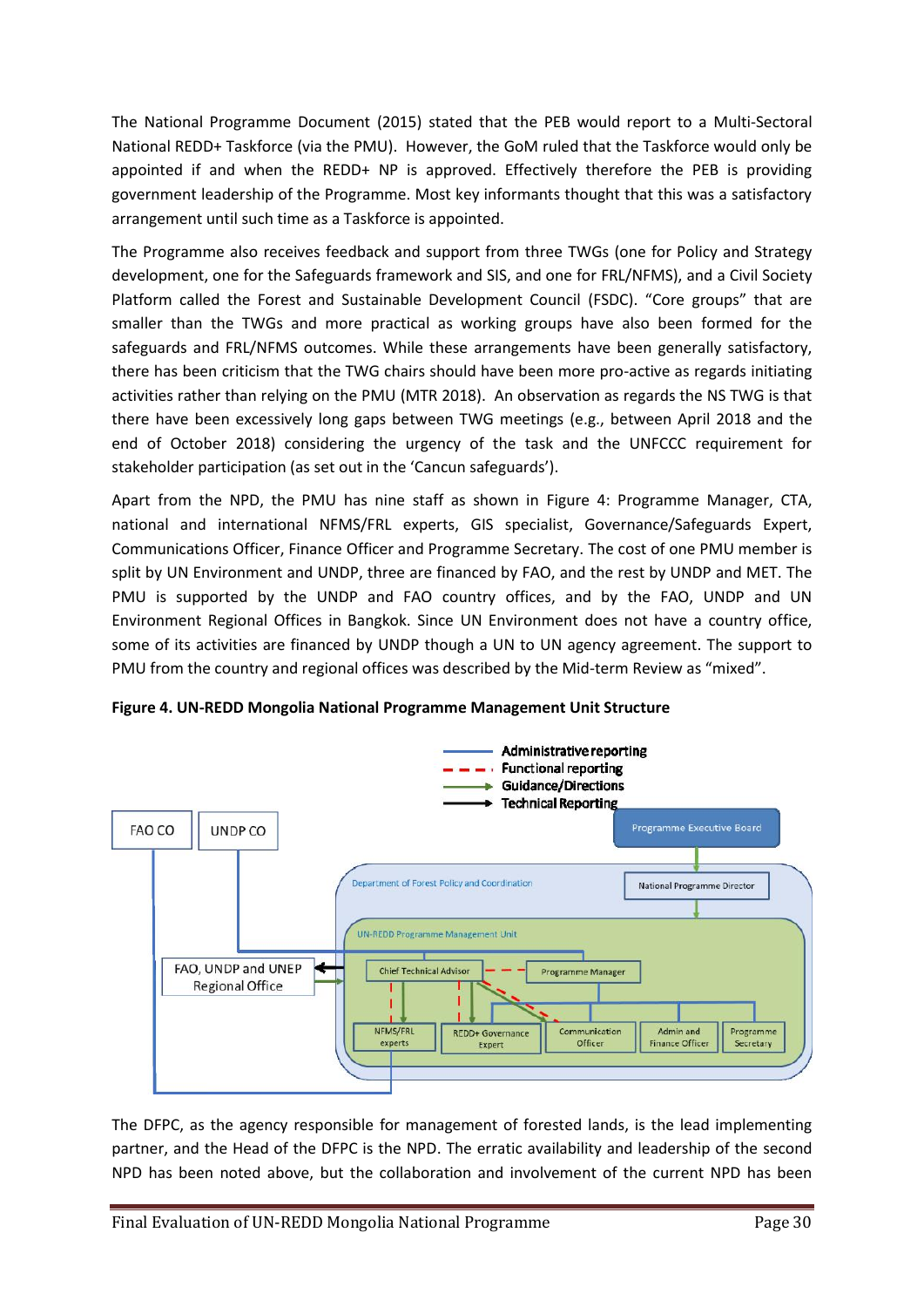much better in spite of his heavy workload; the Programme agreed to fund a personal assistant to the NPD, which has significantly helped this situation in the short term.

Another key implementing institution is the FRDC, the main institution for forest data collection and analysis, pest control, tree planting and other forestry activities. It is mainly responsible for managing the NFMS (together with the EIC), but the small number of technical staff are over-worked and face continuous job instability. Two FAO-financed PMU staff have been mainly based at FRDC to enhance ownership and capacity building (as recommended in the MTR). The UNFCCC Focal Point is the CCPIU. It is responsible for submitting the FRL, the safeguards Summary of Information Note (SOI), Nationally Determined Contributions, and the Bi-Annual Update Report (BUR). The Programme has effectively raised the capacity of CCPIU for UNFCCC reporting.

The MTR report (January 2018) noted there were not many regular planning meetings between the PMU and DFPC, FRDC and CCPIU, but this improved in 2018. Some activities have been seriously delayed leading to many activities being undertaken in a short time, for example during Q4 2017, and again in Q2 2018, many missions, training events and SNAPs were conducted in a short period making time management, supervision and quality control very difficult. The MTR report (2018) also reported that the quality of some outputs (e.g., Saxaul forest study) was below standard.

The PMU is guided by a SOP manual, but this was only approved in 2018 The MTR (2018) was quite critical of the internal work organization of the PMU, while recognising the complexity of Programme implementation, commenting that "it was not always clear who was responsible for what." Some people interviewed (during the MTR) were critical of internal communication, with over-reliance on email rather than face-to-face discussions. Some of the emailing needed to be more formalised. The MTR recommended more frequent meetings with the NPD/DFPC, other partner organizations and staff of the MET, as well as other (non-forest) sector ministries/departments, and more serious application of the performance appraisal system and follow-up actions.

## **5.2 Role and performance of UN agencies, including regional backstopping**

UNDP, the lead agency, is responsible for overall Programme management, including coordinating the inputs of the three UN agencies. The MTR commented that UNDP "does not have a "team" as such, though this depends on the definition employed. UNDP contracted PMU staff support the coordination of all three agencies activities, and in the final year of the program it is essential that this is improved to ensure that the major elements of REDD+ are linked."

The UNDP CO has been responsible for procurement of UNDP responsible activities (in UNDP responsible Outputs). The MTR observed the slow or "bureaucratic" process of approving TORs and consultants, sometimes associated with blurred responsibilities between UNDP procurement staff and the PMU. There have also been occasional delays due to unforeseen problems, such as illness of a responsible officer and lack of a backstopping option. Another factor has been that the UNDP office was restructured in January 2017 and a new more government-led delivery strategy adopted in which the UNDP Country Office has operated with a 40% reduction in staff numbers. Since UN Environment does not have an office in Mongolia, UNDP agreed to manage some of UN Environment's inputs, as has been the case in some other countries; but this arrangement seems to have been problematic and time consuming according to UNDP. Following an MTR recommendation for increased integration between UNDP CO and the PMU, joint meetings have been held every two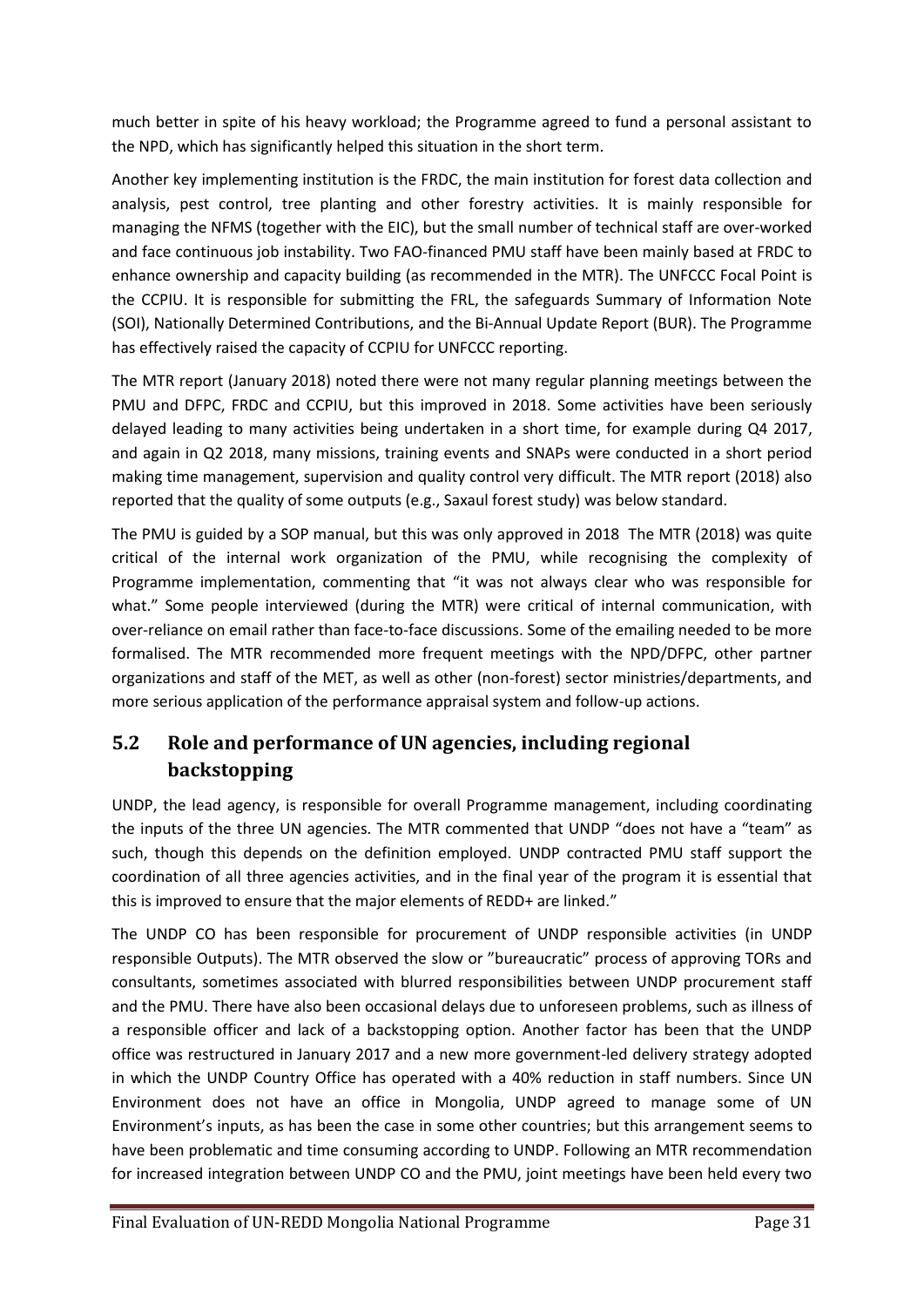weeks in 2018, and there has been increased collaboration in the development of communication products.

FAO has had a team of six people (including the RTAs based in Bangkok) working on Outputs 14-17. The three staff members in Ulaanbaatar (two based mainly at the FRDC) have maintained regular contact with Bangkok, and serve as key members of the TWG and core group, thereby ensuring the overall progress of the FAO components. The FAO team has performed effectively, for example, developing the FRL within less than two years of the Programme. There was a change of the FAO international advisor (in PMU) in 2017, with a junior post replacing a more senior one, but this was compensated by increased backstopping from RTAs.

UN Environment have a team of six people including the RTA. An international and national consultant, staff from UNEP-WCMC and a PMU staff member (part-time) have worked with the Safeguards TWG to make good progress in developing the safeguard framework and the SIS after a slow start (due to the delays in identifying PAMs).

The Regional Technical Team (RTT) is comprised of experts from the three UN agency regional offices in Bangkok and FAO HQ (Rome). Support from the RTT has included technical assistance and guidance, training, quality control, bringing international perspectives (e.g., the UNFCCC perspective), drafting TORs for international consultants, assisting with TORs for national consultants, and providing recruitment and pricing advice. The RTT support has been acknowledged by the PMU to be of good quality and timely (in the MTR), although a PMU member also felt that some technical backstopping could have been undertaken more efficiently by skype. In 2018, following another MTR recommendation for more effective use of the RTAs, a regional backstopping plan involving all the agencies was developed, and regular meetings have been held.

## **5.3 Financial management and administration**

The MTR (2018) also assessed financial management and performance. One observation was that on different occasions different disbursement rates were presented to the MTR involving misleading and sometimes conflicting data. It seems that this problem continued to some extent in 2018: UN Environment was firstly informed that the safeguards component was over-spent, but after this situation was questioned, was later advised that there was under-spending.

A significant challenge for financial management, as in other UN-REDD Programme countries, is that each UN agency has different financial management systems including different liquidation categories and procedures on so-called "hard" and "soft commitments". For example, in the case of UN Environment, when funds are committed, for instance through a contractual agreement with UNEP-WCMC, they are accounted as spent, but this is not the case for the other agencies.

The MTR observed that financial management and reporting could be improved with regular updates on disbursement, including liquidated funds and hard/soft commitments. It appears that financial management has improved following the uptake of various MTR recommendations, including quarterly monitoring of finances, more timely follow-up of outstanding payments and the extension or termination of outdated contracts, introduction of a recording and dating system for all work undertaken, and more systematic signing and dating of Finance Forms (rather than backdating them).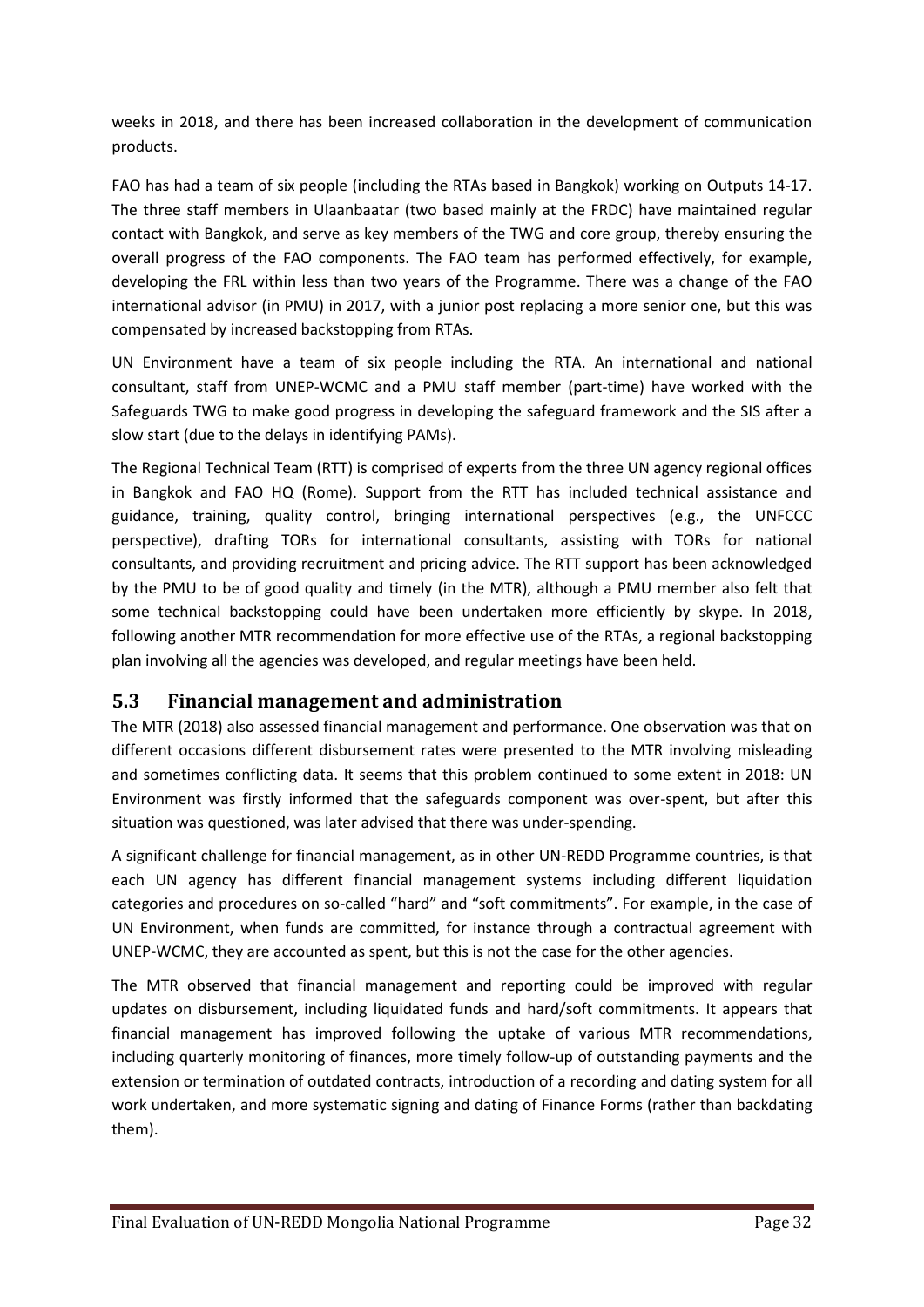[Annex](#page-76-0) VIII shows the year by year expenditure for each outcome and output, the cumulative expenditure at 23<sup>rd</sup> October 2018, and the percentage of each budget line (output or outcome) spent. It also shows the expenditure of each participating UN Agency. The total or accumulated disbursement rate to 23rd October 2018 was 84%; the disbursement rate for both FAO and UNDP was 87% and for UN Environment it was 100% (recalling that committed funds are also recorded as spent funds). This compares to a 21% overall disbursement rate in 2016 reflecting the slow start to the Programme.

## **5.4 Government ownership and leadership**

Government ownership and leadership of the Programme is unsatisfactory, due mainly to political issues and possibly because forestry related work is not regarded as high priority by the GoM. The main problem has been lack of leadership, mainly by the second NPD combined with not having an officially appointed alternate to be able to make timely decisions. The second NPD in particular was absent for long periods (e.g., between mid-December 2017 and April 2018) and opposed the idea of an alternate with decision-making powers. This resulted in a series of delays which in turn delayed the safeguards work. The MTR also reported that some TWG members seemed insufficiently motivated, and that understanding of REDD+ in the MET and collaborating ministries (e.g., Ministry of Finance and Ministry of Food, Agriculture and Light Industry) has been too weak for people to "buy into".

These factors, combined with other factors, such as slow UNDP procurement procedures and language/translation issues, have had a snowball effect on the time issue; for example, slow identification and prioritisation of the PAMs has delayed both the NS and safeguards process, and resulted in a very rushed process in the last few months of the Programme.

## **5.5 Complementarity support from other-donor supported projects**

There have been three donor-supported projects with complementary objectives to the Programme: the GIZ program "Biodiversity and adapation of key forest ecosystems to climate change II" the FAO-GEF project "Mainstreaming Biodiversity Conservation, Sustainable Forest Management and Carbon Sink Enhancement into Mongolia's Productive Forest Landscapes" and the ADB funded project "Sustainable Forest Management to improve Livelihood of Local Communities."

As regards the GIZ project, the main contribution to the REDD+ agenda has been the NFI, which was mainly completed before the Programme started. This provided key information for the FRL and NFMS. There was however a significant shortcoming: degraded or low-quality forest was underrepresented. The Programme has therefore worked closely with GIZ in sampling additional NFI plots. Both on the NFI work and in discussions on the PAMs, close collaboration between the programmes has been achieved. The participation of the senior (at the time of the evaluation mission) GIZ advisor in the Evaluation Workshop ( $17<sup>th</sup>$  October 2018) also indicated this good collaboration.

The FAO-GEF project also collaborated directly with the Programme due to its objectives of developing and testing the FUG-related PAM and the associated FUG-led monitoring methodology. The MTR reports that discussions have also been held on forest monitoring strategies, governance and advocacy, joint awareness activities, and management planning.

According to the former CTA of the FAO-GEF project, collaboration between the programmes, especially in 2016, was complicated by differences in views as regards: SFM and an increase in the AAC, increased thinning rights for FUGs, recognition of the need to accommodate grazing needs of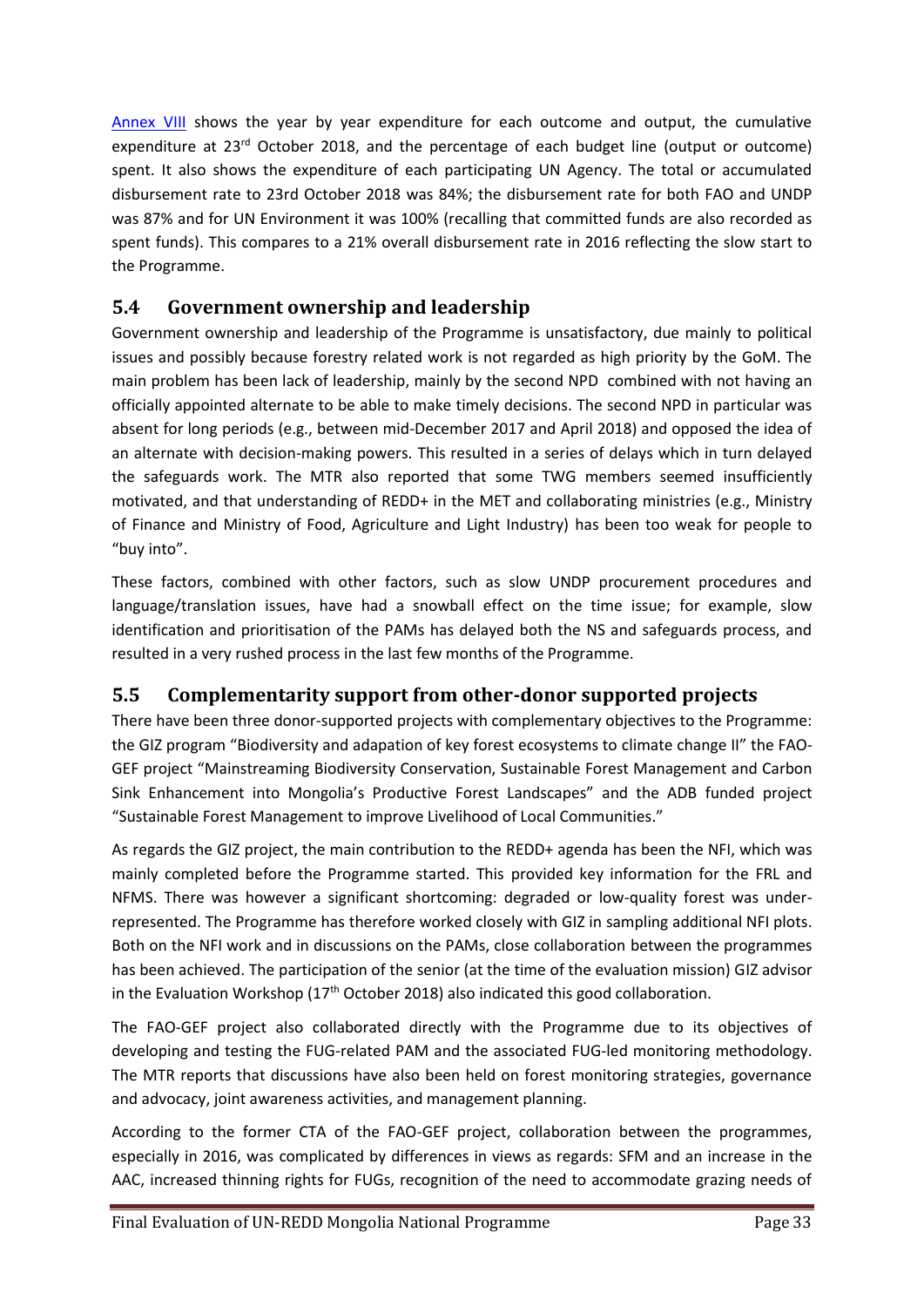FUG members (e.g., thinning would open up the forest and can be combined with seasonally controlled grazing) and the potential for RBPs. The former CTA said that he sometimes felt that the two programmes were pulling in opposite directions, and that the number of trainings, taking staff away from implementation tasks, was problematic for the FAO-GEF project. The MTR also observed that coordination between the programmes could be improved, and recommended closer integration and joint work planning.

The ADB project had an initial focus on FUGs and livelihood strategies, but (from key informant comments) it appears collaboration with both the FAO-GEF project and the Programme has been limited. This was partly due to a change of direction by the ADB project involving increased work on "forest cleaning" and with companies (rather than FUGs).

Representatives of the GIZ and FAO-GEF projects were added to the PEB in December 2017 with the aim of improving collaboration. The NPD is also director of the GIZ, FAO-GEF and ADB projects, so has a key role in coordinating the programmes, but limited time to pursue this. Following an MTR recommendation, a joint workplan with FAO-GEF, highlighting co-funded activities, has been developed and quarterly update meetings held.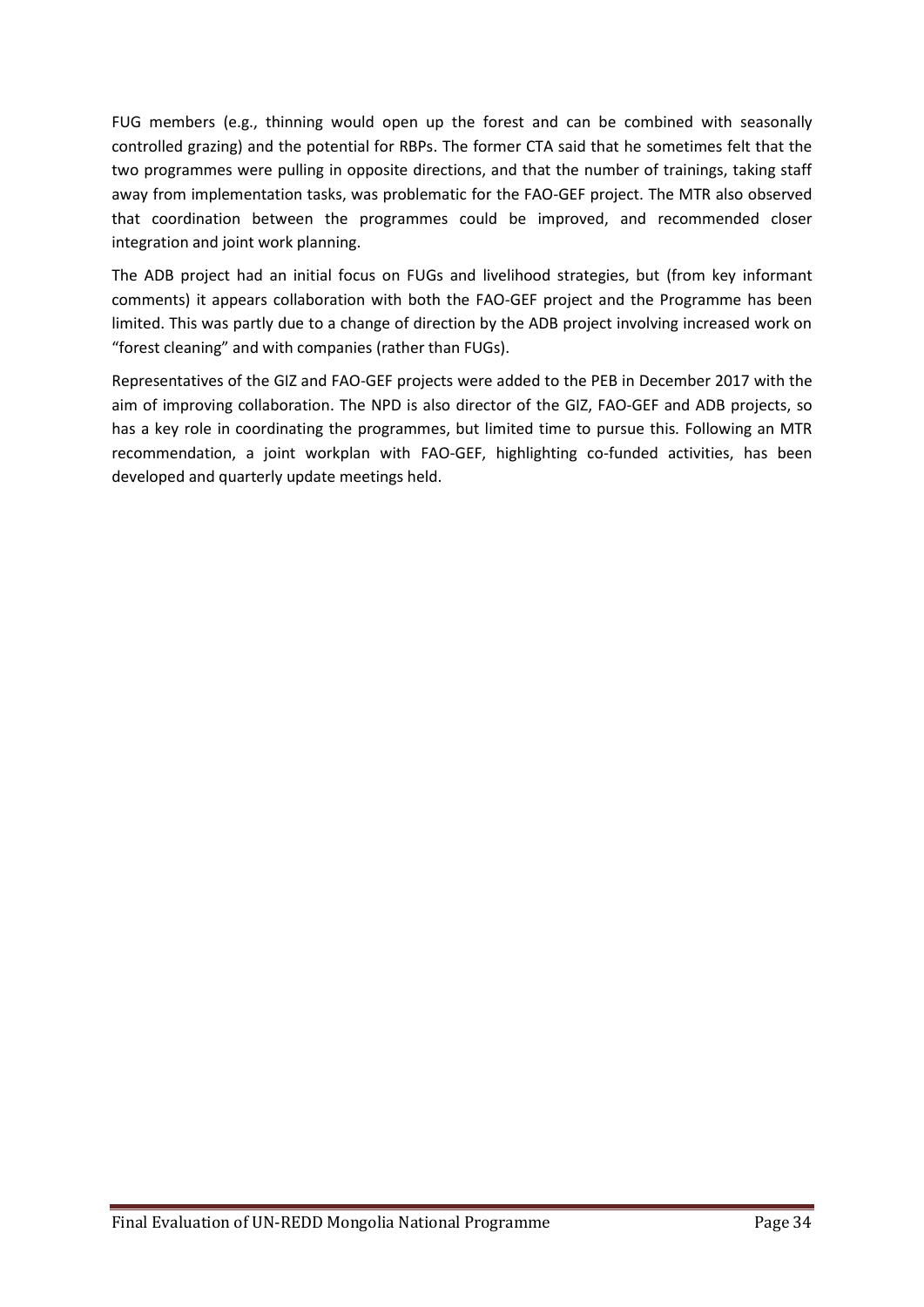## **Part C. Conclusions, recommendations and lessons learned**

### **6 Conclusions**

### **6.1 Achievement of Programme objectives and REDD+ readiness**

Table 3 presents the evaluation team's rating of the achievement of the Programme outcomes and outputs. The main achievements have been:

- Effective delivery of the technical outcomes and outputs, especially submission to the UNFCCC of the FRL and development of the components (NFI<sup>1</sup>, NFMS and FIS) and technical capacity for an effective MRV system; this is important for Mongolia whether there is a REDD+ implementation phase or not, e.g., for reporting on Mongolia's NDCs and other UNFCCC requirements like the Biennaul Update Report (BUR) to the UNFCCC.
- Development of the safeguard framework and the SIS, which is on track to be "developed" but not "established" by the end of the Programme.

| <b>Outcomes and Outputs</b>                             | <b>Rating</b>   |
|---------------------------------------------------------|-----------------|
| <b>OUTCOME 1: Management arrangements, stakeholder</b>  | <b>MS</b>       |
| awareness and engagement                                |                 |
| <b>Output 1: Multi-stakeholder consultation process</b> | <b>MS</b>       |
| Output 2: UN-REDD PMU established                       | Between S & MS  |
| Output 3: CSO/LC <sup>2</sup> forum established         | Between MS & MU |
| <b>Output 4: Public awareness raised</b>                | <b>MS</b>       |
| Output 5: Consultation/participation plan developed     | MS              |
| <b>Output 6: Stakeholder Engagement Handbook</b>        | <b>MS</b>       |
| <b>OUTCOME 2: National REDD+ Strategy prepared</b>      | U               |
| <b>Output 7: Barriers to REDD+ identified</b>           | <b>MS</b>       |
| Output 8: REDD+ PAMs identified and prioritised         | MU              |
| <b>Output 9: National funding mechanisms identified</b> | <b>MS</b>       |
| <b>Output 10: Capacity-building plans</b>               | Between S & MS  |
| <b>Output 11: Gender analysis</b>                       | Between S & MS  |
| <b>Output 12: Safeguard policy framework</b>            | S               |
| <b>Output 13: NS prepared</b>                           | U               |
| <b>OUTCOME 3: Forest Reference Level developed</b>      | S               |
| <b>Output 14: Capacity built for FRL</b>                | S               |
| Output 15: FRL methodology developed and tested         | S               |
| <b>OUTCOME 4: NFMS and SIS developed</b>                | S               |
| <b>Output 16: NFMS and FIS</b>                          | S               |
| Output 17: MRV system                                   | S               |
| <b>Output 18: Safeguards Information System (SIS)</b>   | S               |

### **Table 3. Rating of achievement of outcomes and outputs**

Note: \*The rating uses the six point scale specified in the TOR for the 'Programme Performance Rating' (see below): Highly Satisfactory (HS); Satisfactory (S); Moderately Satisfactory (MS); Moderately Unsatisfactory (MU); Unsatisfactory (U); Highly Unsatisfactory (HU).

 $1$  While recognising the major contribution of the GIZ Programme to the NFI.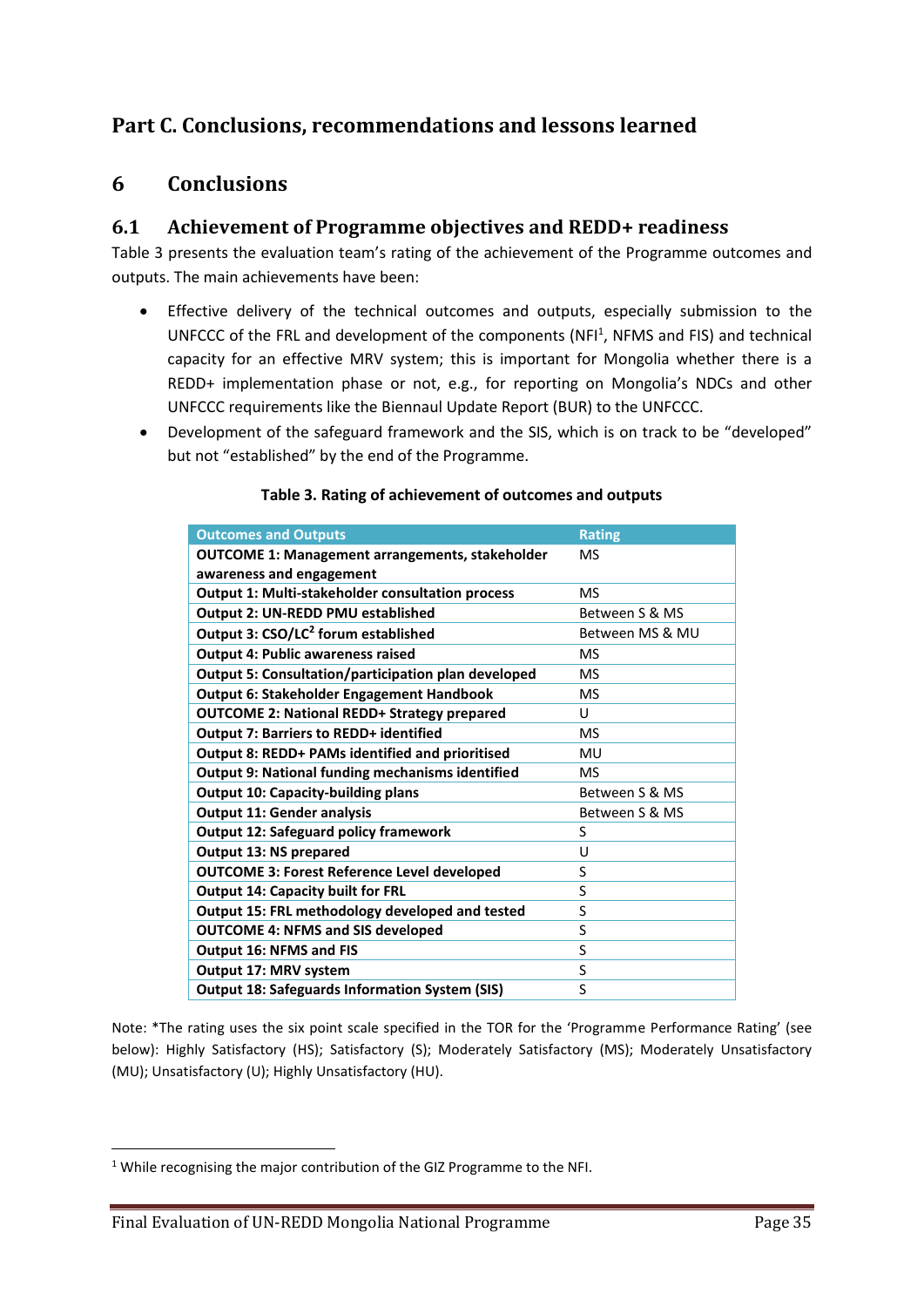There has been less success in achieving the policy and institutional related outputs and outcomes, mainly due to weak government leadership and political instability (also affecting the performance of implementing institutions) that have caused serious delays in Programme delivery. Together with other factors, this has resulted in less satisfactory progress in developing the PAMs (Output 8) and the NS (Output 13).

There is a strong inter-relationship between the outputs – for example, the persistence of traditional forestry attitudes on pest control, forest protection and the role/rights of FUGs has hampered the process of identifying 'transformational' PAMs, i.e., PAMs that will slow down, halt or reverse the deforestation and forest degradation drivers, and thus development of the NS. At the same time it is recognised that the time frame was rather short to expect a change in attitudes. Another concern is that the PAMs are not sufficiently inter-sectoral, e.g., how to reconcile SFM with the grazing interests of FUG members. Also, since the wood-processing sector comes under a different ministry (MOFALI), its role may have been downplayed.

Overall, as revealed in the Programme Performance Rating (Table 4), the Programme was rated at between Moderately Satisfactory (MS) and Moderately Unsatisfactory (MU).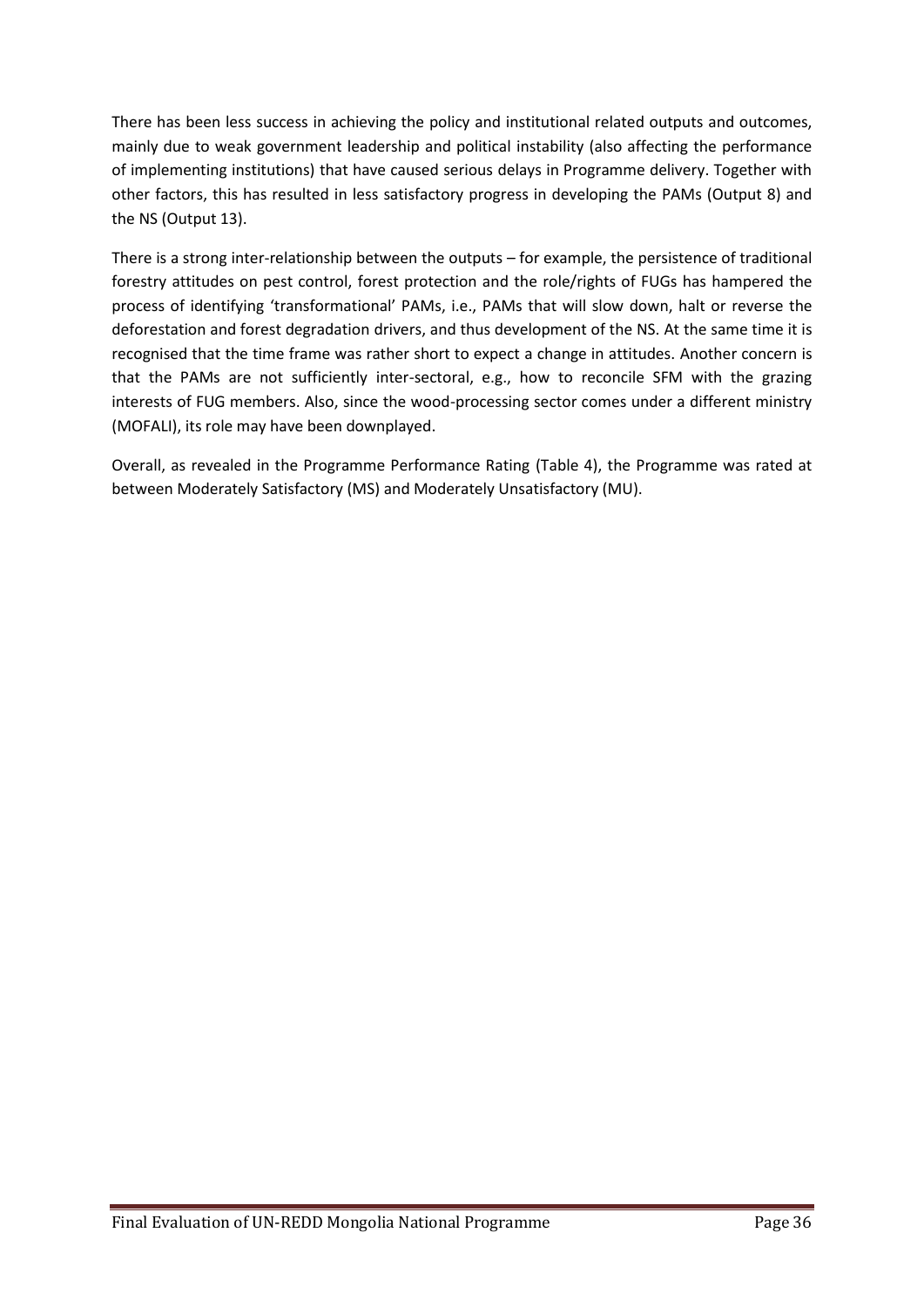#### **Table 4. Programme performance rating table**

| <b>Criterion</b>                              | Rating*                                                                      | <b>Summary assessment</b>                                                                                                              |  |
|-----------------------------------------------|------------------------------------------------------------------------------|----------------------------------------------------------------------------------------------------------------------------------------|--|
| <b>Concept and relevance</b>                  |                                                                              |                                                                                                                                        |  |
| Design                                        | <b>MS</b>                                                                    | Doubts about RBPs and omission of soil carbon and permafrost layer                                                                     |  |
| Relevance                                     | S                                                                            | Relevant to national policies, SDGs, etc., although adaptation is a                                                                    |  |
|                                               |                                                                              | higher priority than mitigation                                                                                                        |  |
| Results and contribution to stated objectives |                                                                              |                                                                                                                                        |  |
| Delivery of Outputs                           | <b>MS</b>                                                                    | Shortcomings in outputs associated with NS, but satisfactory on                                                                        |  |
|                                               |                                                                              | technical and safeguards' outputs                                                                                                      |  |
| Effectiveness                                 | MS/MU                                                                        | Hampered by weak government leadership and other factors                                                                               |  |
| Efficiency                                    | MS/MU                                                                        | Delays have increased cost/time of achieving outputs, e.g., leading to                                                                 |  |
|                                               |                                                                              | need for no-cost extension; also hampered by language/translation                                                                      |  |
|                                               |                                                                              | issues                                                                                                                                 |  |
| Cross-cutting issues:                         |                                                                              |                                                                                                                                        |  |
| Gender                                        | S                                                                            | Reports completed and Stakeholder Engagement Handbook is 'on                                                                           |  |
|                                               |                                                                              | track' but not yet approved                                                                                                            |  |
| Capacity                                      | S                                                                            | Good on technical and institutional readiness, but weaker on policy                                                                    |  |
| development                                   |                                                                              | and awareness raising                                                                                                                  |  |
| Normative                                     | S                                                                            | Open Foris Toolkit, including Collect Earth, and UN-REDD Programme                                                                     |  |
| Products                                      | $MU^*$                                                                       | REDD+ Academy courses have significantly contributed to outputs                                                                        |  |
| Sustainability                                |                                                                              | Unlikely due to low government ownership, low potential for RBPs<br>and limited donor interest in REDD+ implementation, but strong for |  |
|                                               |                                                                              | MRV system (NFMS, NFI, FIS)                                                                                                            |  |
| Up-scaling                                    | Unlikely for REDD+, but more potential for SFM in an Adaptation NP<br>$MU^*$ |                                                                                                                                        |  |
|                                               |                                                                              | (with mitigation as a co-benefit)                                                                                                      |  |
| Likelihood of Impact                          | n.a.                                                                         | Not appropriate for readiness stage.                                                                                                   |  |
| <b>Factors affecting performance</b>          |                                                                              |                                                                                                                                        |  |
| Programme Management                          | S                                                                            | Satisfactory in a difficult operating environment                                                                                      |  |
| and Coordination                              |                                                                              |                                                                                                                                        |  |
| Human and Financial                           | <b>MS</b>                                                                    | Some accounting problems, partly due to different UN agency                                                                            |  |
| <b>Resources Administration</b>               |                                                                              | accounting practices, but better in 2018 following the MTR                                                                             |  |
| Technical Backstopping and                    | S                                                                            | Satisfactory but frequent personnel changes of RTA have not helped                                                                     |  |
| Supervision                                   |                                                                              |                                                                                                                                        |  |
| Government participation                      | U                                                                            | Highly Unsatisfactory in first two years, but some improvement in                                                                      |  |
| and ownership                                 |                                                                              | 2018 with the current NPD                                                                                                              |  |
| Monitoring, reporting and                     | <b>MS</b>                                                                    | Adequate                                                                                                                               |  |
| evaluation                                    |                                                                              |                                                                                                                                        |  |
| <b>Overall Programme</b>                      | MS-                                                                          | progress on technical and safeguards readiness, but<br>Good                                                                            |  |
| <b>Performance</b>                            | <b>MU</b>                                                                    | government ownership issues and other factors have resulted in                                                                         |  |
|                                               |                                                                              | unsatisfactoryprogress on policy and institutional readiness                                                                           |  |

Note: \* MU = Moderately Unlikely

Due to the delays, the Programme has run short of time for policy and institutional readiness. The main problem s development of the NS or REDD+ National Program, including reaching agreement on the PAMs. It is understood that the PMU recently proposed some modifications to the PAMs, but these were not available to the Evaluation team. At the time of the Evaluation mission, this left a month for all the detailed planning, including the six chapters and annexes mandated by Regulation #49. There was also the challenge of attempting to incorporate elements of the six SNAPs. It was concluded that there was insufficient time left for achievement of a good quality NS, including a good quality process with strong stakeholder participation.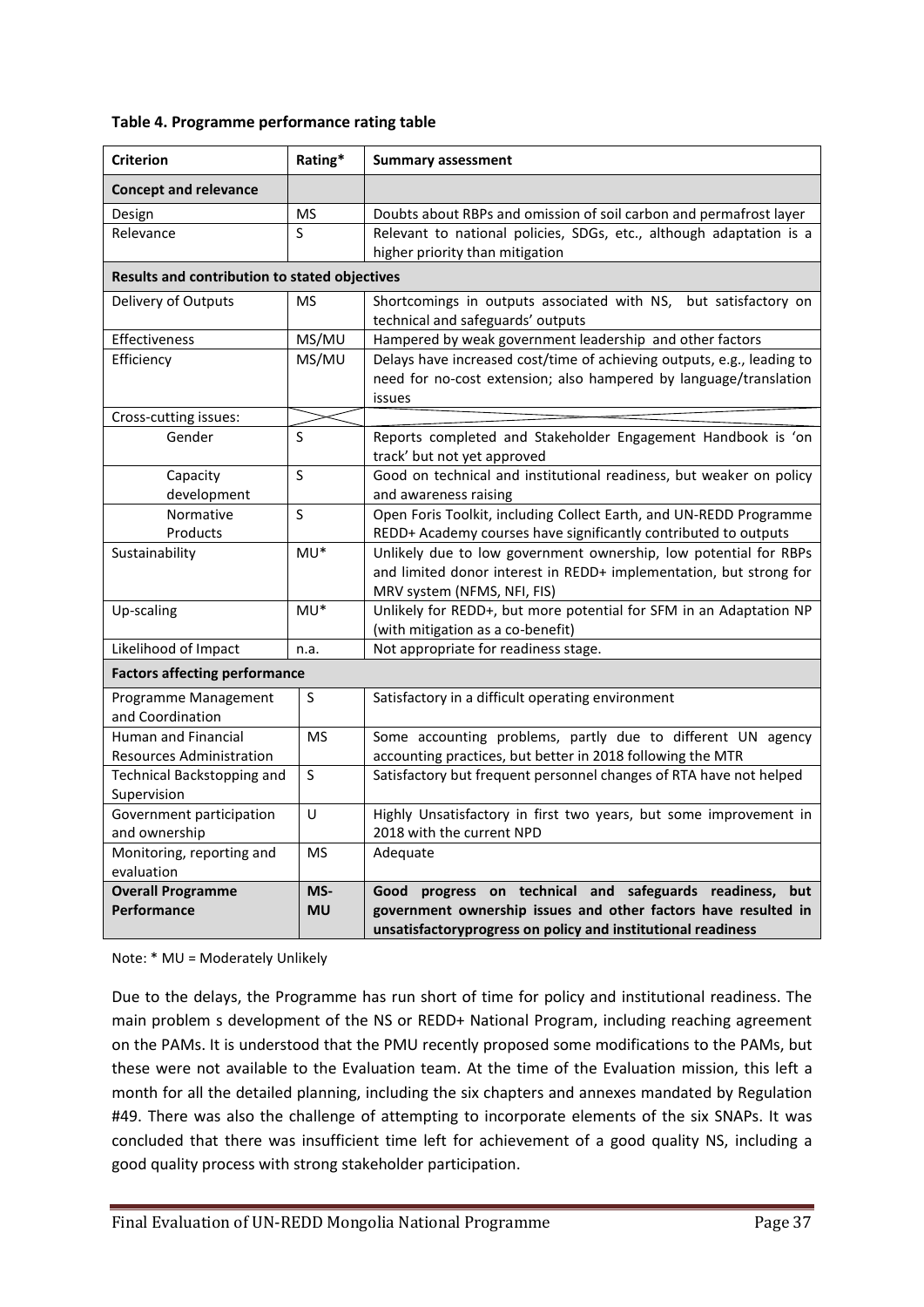While safeguards readiness is 'on track', the delays associated with the slow identification of the PAMs have meant that much of the work is being undertaken in the last few months of the Programme, and it will mean that the SIS is "developed" but not "established". It should also be noted that while the PAMs continue to be modified, the safeguards work will need to re-assess them for potentially altered risks and benefits.

In summary it is concluded that while the UN-REDD Programme has been successful as regards establishing technical readiness, and safeguards readiness is 'on track', it has been less successful in achieving policy and institutional readiness, and therefore achievement of the Programme Goal has been partial.

## **6.2 Factors affecting performance**

The main factor affecting performance has been weak government leadership and ownership of the Programme; for example, the second NPDs was insufficiently available and pro-active, decision making was slow (e.g., approval of reports), and it is reported that some government staff were reluctant to attend TWGs. This has been exacerbated by weak state agencies (especially  $DFPC<sup>1</sup>$  and FRDC), job instability, weak inter-agency/sectoral collaboration (e.g., in data sharing), the slow process of changing entrenched forestry mindsets, language/translation issues that have complicated quality control, and slow UNDP procedures. As regards other factors affecting performance, it is concluded that:

- The performance of the PMU, including the CTAs, is rated as between satisfactory and moderately satisfactory in the face of the difficult operating environment caused by weak government leadership. The PEBs and TWGs have been generally well attended.
- Technical backstopping from RTAs has been satisfactory although it may have weakened over time as the number of RTAs was reduced and their responsibilities broadened, and has not been helped by frequent personnel changes.
- UNDP CO support was not always satisfactory, especially in the first year, which again contributed to the delays. A possible factor in this was the frequent personnel changes, including the UNDP Focal Point. It is noted that the MTR rated the support of the regional and country offices as "mixed".

## **6.3 Programme design (including design 'gaps')**

### **6.3.1 Design gaps identified at the Evaluation Workshop**

The most important design issue is that Programme duration has been insufficient (almost every key informant felt that it should have been a four-year programme), even taking into account two years of Targeted Activities and the complementary contributions of the GIZ and FAO-GEF projects. A GIZ key informant felt it was unrealistic to expect to achieve so much in the first year when the Programme was "finding its feet", as well as because it was more than six months after Programme inception before the CTA was in place. Although some of the delays were unexpected, other start-up issues were more predictable and international experience should have resulted in a more pragmatic time frame, especially in a country where almost everything has to be translated from the national language into English (and vice versa), and therefore the quality control process is slow and difficult.

<sup>&</sup>lt;sup>1</sup> The six technical staff of DFPC are very over-stretched and some of them do not have job security.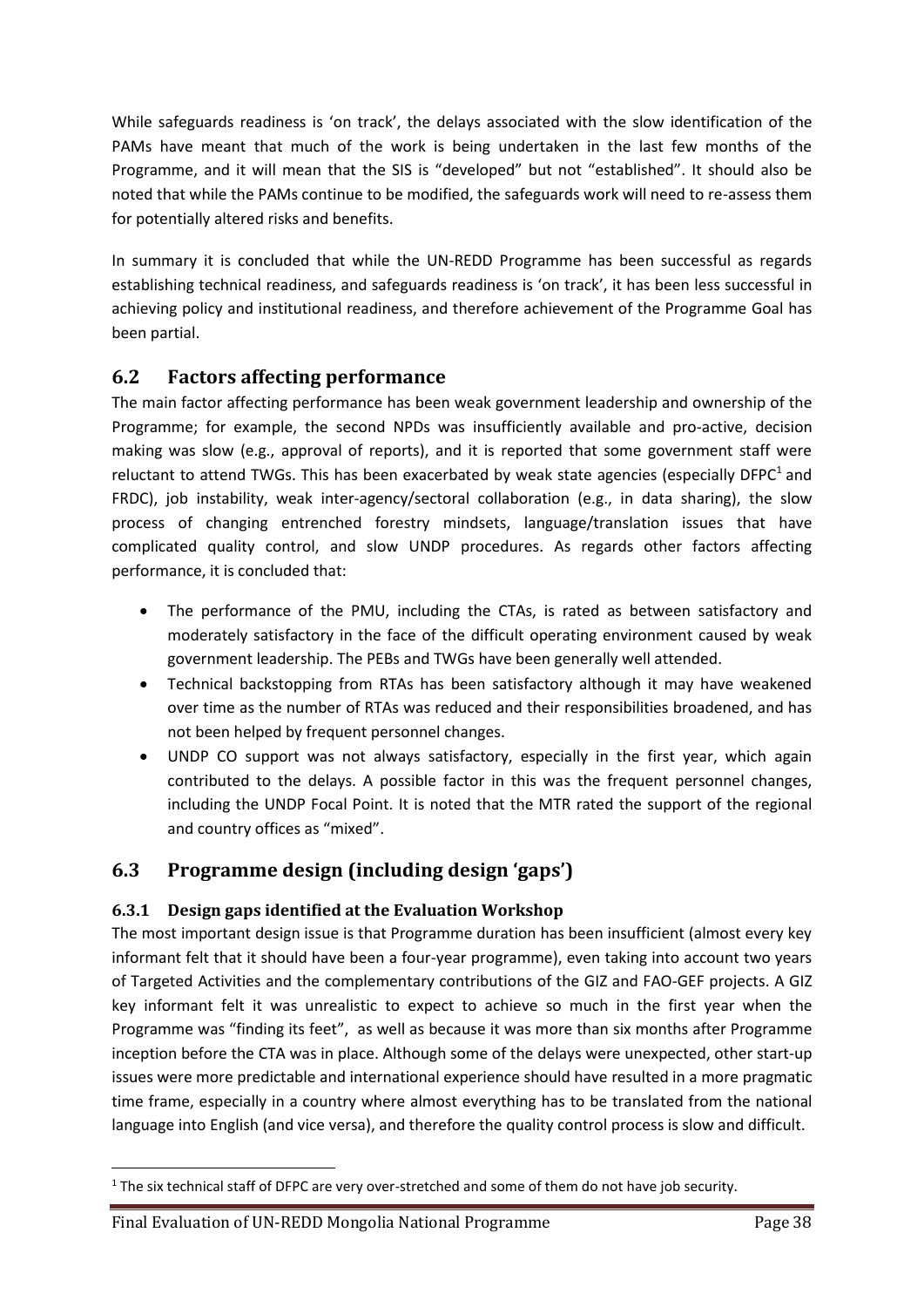Based on the Evaluation Workshop discussions and findings, it is possible to identify some design gaps (or responses to gaps) which contributed to the mixed success of the Programme:

- Cabinet or high-level Ministry leadership of the Programme (although it seems unlikely that GoM would have agreed to this);
- Nomination of an alternate NPD with decision-making powers (there should have been prior agreement on this in the National Programme Document);
- A stronger lead role for MET in the delivery of some outputs, e.g., the consultation and participation plan;
- Development and approval of the SOP for the PMU in the first six months of the Programme;
- Earlier programming of several activities, including: the drivers study and identification of the PAMs; Stakeholder Engagement Handbook (still to be approved by MET); and gender mainstreaming;
- Capacity building of stakeholder representatives in the analysis of drivers;
- Contracts between the Programme and implementing state institutions (DFPC, FRDC, CCPIU, ALAMGAC, etc.) for delivering specific outputs and products;
- and
- Language support for state institutions with limited English capacity.

### **6.3.2 Soil carbon and the permafrost layer – a missed opportunity?**

The evaluation team held extensive discussions with key informants and UN agency staff about whether there was a 'missed opportunity' as regards the Programme's engagement on soil carbon and the permafrost layer. All the main Programme documents, such as the Readiness Roadmap and the National Programme Document, emphasise the uniqueness of the Mongolia Programme among UN-REDD National Programmes as the only one with (substantial) boreal forest. Compared to tropical forest, from the mitigation perspective, the fundamental differences of boreal forest are that (a) most carbon is stored in the soil rather than biomass, and (b) tree growth is much slower. There is also the critical role of forest cover in slowing down the melting of the permafrost layer and its movement north.

It is also understood that this was a difficult decision that was extensively debated by national and international advisors, including in some of the early MRV TWG meetings. It should also be noted that it was hoped that a combination of the NFI, conducted in 2014 by the GIZ programme, and the ADB-funded Wetlands International study on peatlands would have led to satisfactory estimates of (national) Emission Factors (EFs) for soil carbon in peatland forest, and thence reliable AFOLU reporting to the UNFCCC. When the NFI data became available at the end of 2016, it was apparent that degraded forest was under-represented so that additional data collection and capacity building for MRV of the other four carbon pools became the main priority. Also a JICA-funded programme on AFOLU reporting, including for soil carbon, was in the pipeline (the main focus of this has however been on grassland<sup>1</sup>).

While the difficulty of the decision is acknowledged, Mongolia has not been able to report soil carbon AFOLU data in peatland areas to the UNFCCC. Although the Programme would not have

<sup>&</sup>lt;sup>1</sup> The JICA funded "Project for capacity development to establish a national GHG inventory cycle of continuous improvement" runs from October 2017 to October 2021. <https://www.jica.go.jp/project/english/mongolia/018/outline/index.html>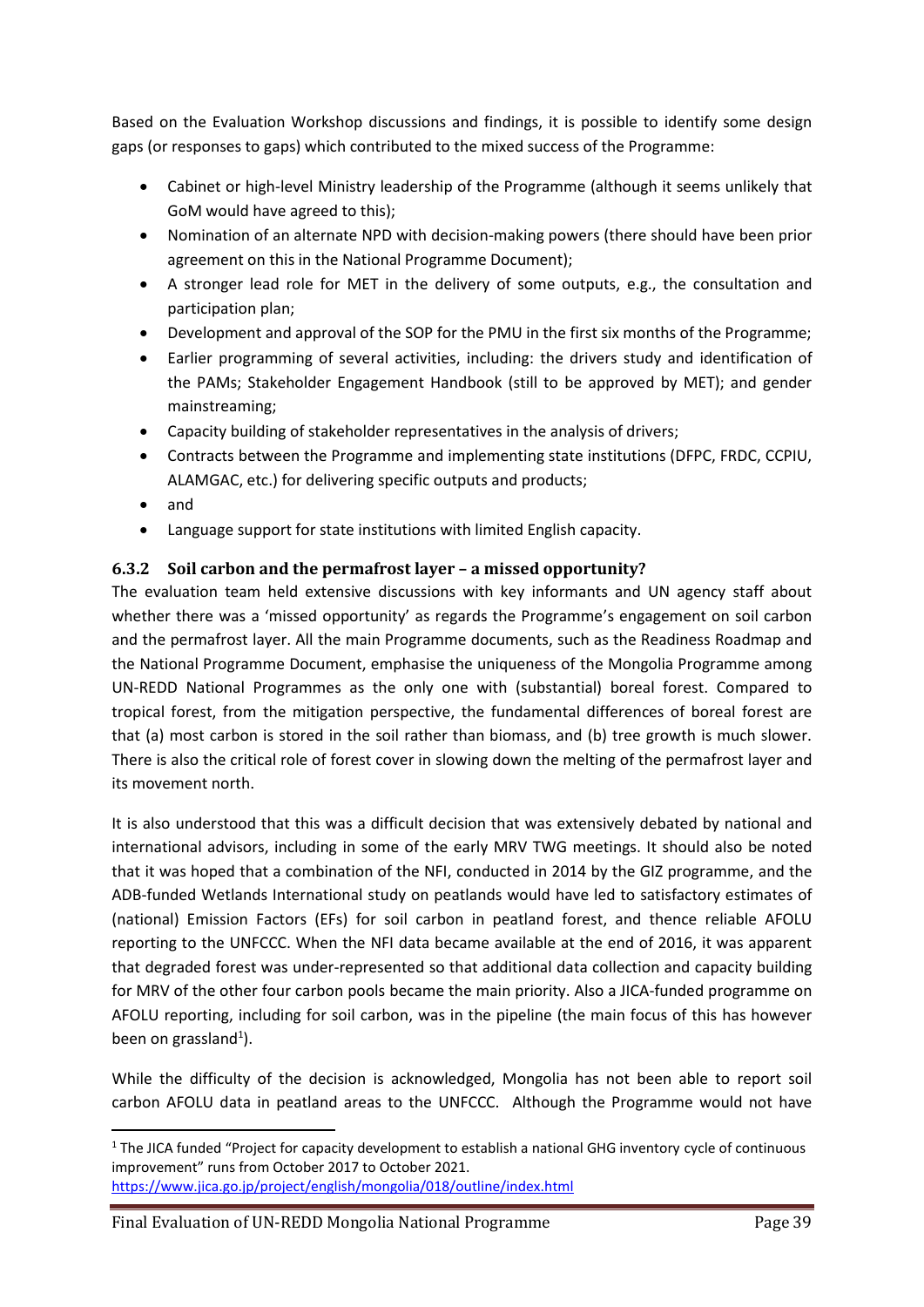been able to come up with all the answers in three years, even limited progress could have been beneficial for Mongolia and possibly other boreal forest countries. It could have allowed the UN-REDD Programme to make a unique contribution to the 'state of the art' of our understanding of the potential (and constraints) of REDD+ for boreal forest. See also: [http://stories.unep](http://stories.unep-wcmc.org/borealforestsmongolia/index.html)[wcmc.org/borealforestsmongolia/index.html](http://stories.unep-wcmc.org/borealforestsmongolia/index.html) 

## **6.4 Cross-cutting issues: gender, capacity building and normative products**

Many gender-related activities were undertaken by the Programme, and there is reason to believe they have had a positive effect. The 2017 report on Gender and Social Inclusion was written by gender specialists and it is known that this report has informed the MET's revised Gender Action Plan. Gender risks and benefits have also been analysed in the safeguards process. It also hoped that the Handbook on Gender Sensitive and Socially Inclusive Stakeholder Engagement (awaiting approval) will be used extensively, including beyond the forest sector. On the other hand there is currently no mention of gender in the PAMs (April 2018 English version).

The capacity building activities have been essential for satisfactory achievement of technical and safeguards readiness, although several key informants were critical of the excessive number of training and other capacity building events. During the first two years there were some problems of tailoring training topics to audiences, especially at the provincial/local level, but following the MTR this has improved.

Among the normative products, the FAO *Open Foris* toolkit was used extensively in the MRV component, especially the *Collect* and *Collect Earth* tools, and the UN-REDD Programme REDD+ Academy materials have contributed importantly to capacity building and awareness raising efforts, thereby contributing to effectiveness and efficiency.

## **6.5 Sustainability**

The issue of sustainability refers firstly to whether there is likely to be a REDD+ implementation phase. It seems currently unlikely that there will be a REDD+ implementation phase due to an interrelated combination of the limited potential for RBPs, weak government ownership, and the likely limited interest of donors. On the other hand, an adaptation implementation programme with a focus on SFM and in which mitigation is a co-benefit responds to the needs of Mongolia and its forests, and faces a more favourable donor environment.

As regards the institutional, human and technical capacity and systems developed by the Programme, the technical systems associated with MRV (NFMS, FIS, NFI) should continue, at least in the short-term, due to Mongolia's reporting commitments to the UNFCCC, the NDCs and due to donor programmes. Some components of the safeguards framework or system could also be adapted to the needs of a forestry-focused adaptation programme, but this is less clear. It is hoped that the core groups (if not the TWGs) that have driven the technical and safeguards work could be continued or revived in some form in an adaptation programme context. The sustainability of the civil society forum (or the FSDC) is doubtful, partly due to its weak capacity, including on governance issues.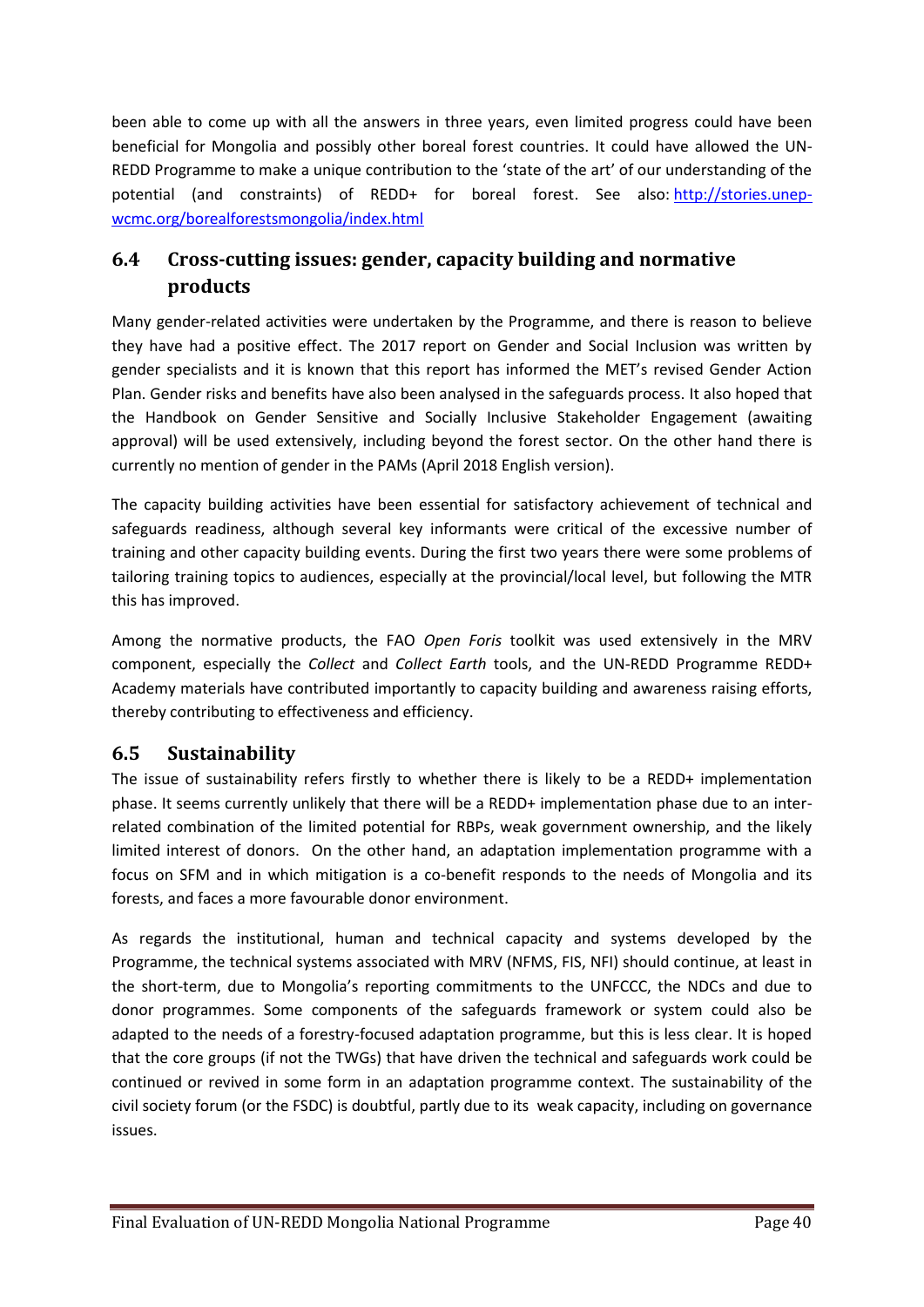A final point on sustainability is that donor finance should not be the main issue. As found by the Financing Mechanisms and Options report, Mongolia's forest sector could be much more financially self-sufficient through reallocation of expenditure, more effective revenue collection, earmarking forest revenue for the forest sector, a more enabling policy and regulatory framework for the FUGs, and a more favourable policy/investment environment for the private sector in the wood processing sector.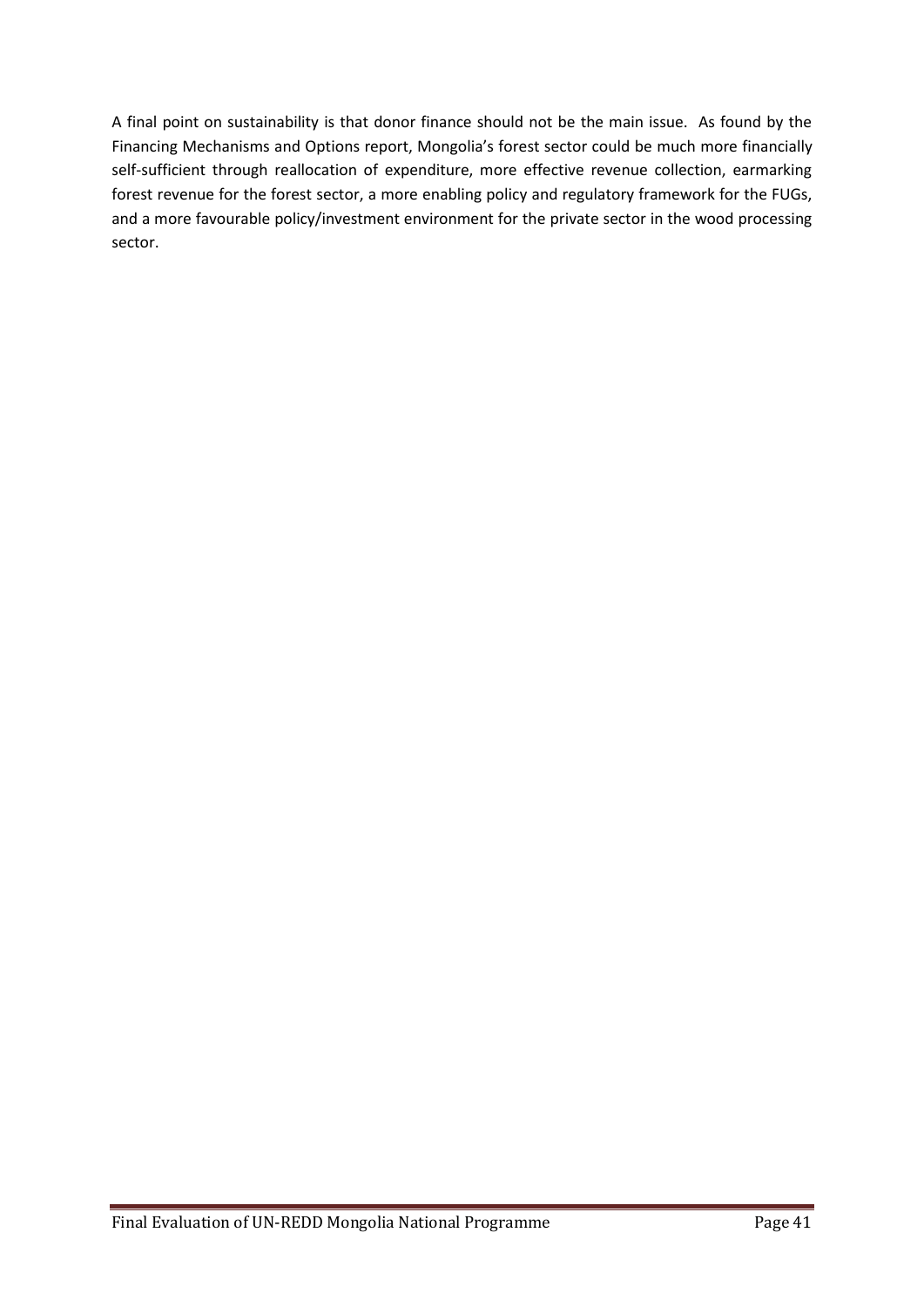## **7 Recommendations**

#### **Strategic/operational recommendations**

**For MET and UN agencies**: a request should be made for a three-month no-cost extension with the main objective of completing the unfinished readiness agenda so that national capacity to apply for future adaptation or mitigation funding (with a focus on SFM) is strengthened. The priorities are completion of the REDD+ National Program document and development of a donor proposal for work on soil carbon, especially in permafrost layer areas. **Justification:** delays in implementation documented in this report, the concern that an NS or REDD+ National Program developed by the official termination date of the Programme could be of poor quality, the desirability of adapting the NS to add or incorporate the adaptation agenda (since it would respond better to national priorities and would enhance implementation funding potential), and the relatively short duration of the Programme compared to other countries.

#### **Strategic/thematic recommendations**

**For the PEB, NS TWG and PMU:** Given the very strong synergy of the actions needed for both mitigation (or REDD+) and adaptation, amend the REDD+ NP so that it is more in line with the Programme's "REDD+ Vision" and becomes a REDD+ and Adaptation NP. This would require modified or additional PAMs to increase adaptation capacity in the forest sector, especially as regards livelihood resilience of vulnerable stakeholder groups, including reconciling grazing and forestry issues, and enhancing local institutional capacity. There should also be more emphasis in the PAMs on an enabling policy and regulatory framework for SFM by FUGs, including strengthening rights, and for wood and NTFP processing. **Justification:** This is provided by the priority for Mongolia of adaptation compared to the limited potential of REDD+ RBPs, and the synergy between livelihood enhancement activities/benefits (e.g., increased thinning rights/benefits for FUGs, and expansion of wood-processing sector) and mitigation priorities (more intensive forest management, including thinnings and an increased AAC).

**For the NS TWG and PMU:** The NS/NP should be based on the PAMs and not try and incorporate activities proposed in the six Sub-National Action Plans (SNAPs). The SNAPs should be re-visited after the NS has been approved, and according to whether and when they are needed in the REDD+ implementation stage. **For the UN-REDD Programme:** Clearer guidance could be provided on the sequencing of national and sub-national planning and good practice as regards the substantive content of NS documents. **Justification:** Sub-national REDD+ planning is not required for UNFCCC compliance, and the six SNAPs may include elements that contradict national PAMs (e.g., pest control strategies). This will make the task of finalising the NP more feasible.

**For the NS TWG and the PMU:** Undertake a rapid assessment of current data and understanding of the drivers in permafrost layer forest. **Justification:** The significance of potential greenhouse gas emissions from melting permafrost merits investigation of potential anthropogenic mitigation measures.

### **Operational recommendations**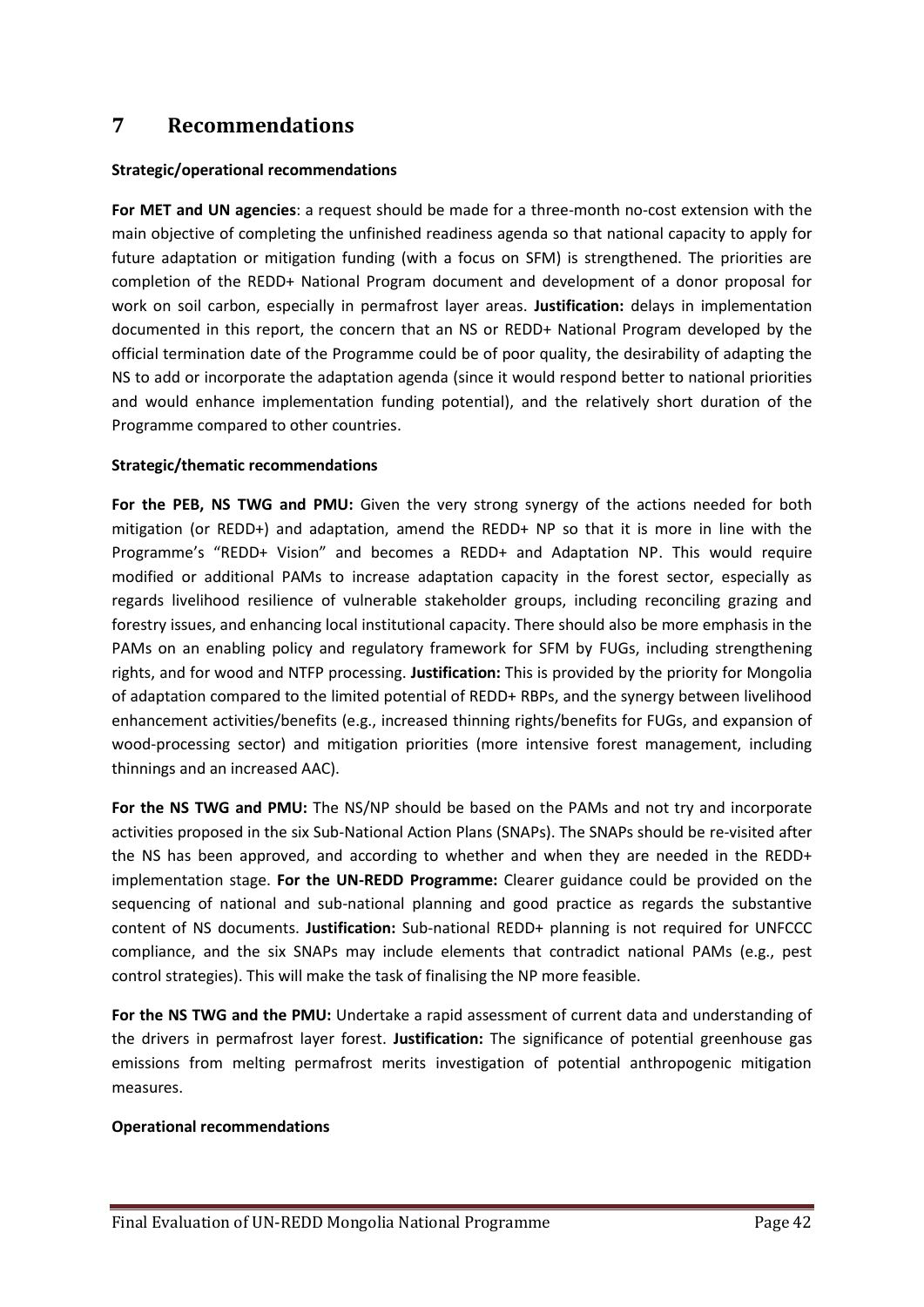Note: there are not many operational recommendations due to the extensive recommendations of the MTR (2018) most of which have been implemented (as noted in the Inception Report).

**For UN-REDD Programme and the UN agencies:** The requirement of a named decision-making alternate (at all times) to the NPD needs to be explicitly specified in the National Programme Document signed by government. Linked to this there should be clearer prioritisation and distinction between reports, decisions or steps that need approval and those that don't, and who can give this approval. **Justification**: Avoidance of serious delays in Programme delivery.

**For UN agencies and GoM:** Minimise the number of personnel changes as regards country office focal points, RTAs, CTAs and NPDs. **Justification:** Continuity and direction, with less time lost in the process of new people needing to understand the context.

**For UN agencies**: develop common financial/accounting definitions and procedures, e.g., liquidation categories and procedures on so-called "hard" and "soft commitments". **Justification:** more efficient accounting by PMU and avoidance of financial reporting errors due to differences between UN agency accounting procedures.

**For UNDP and the UN-REDD Programme:** the length of the in-country evaluation mission should be increased to three weeks or 15 working days. **Justification:** 10 working days in country is insufficient time to undertake a comprehensive evaluation in compliance with the TORs.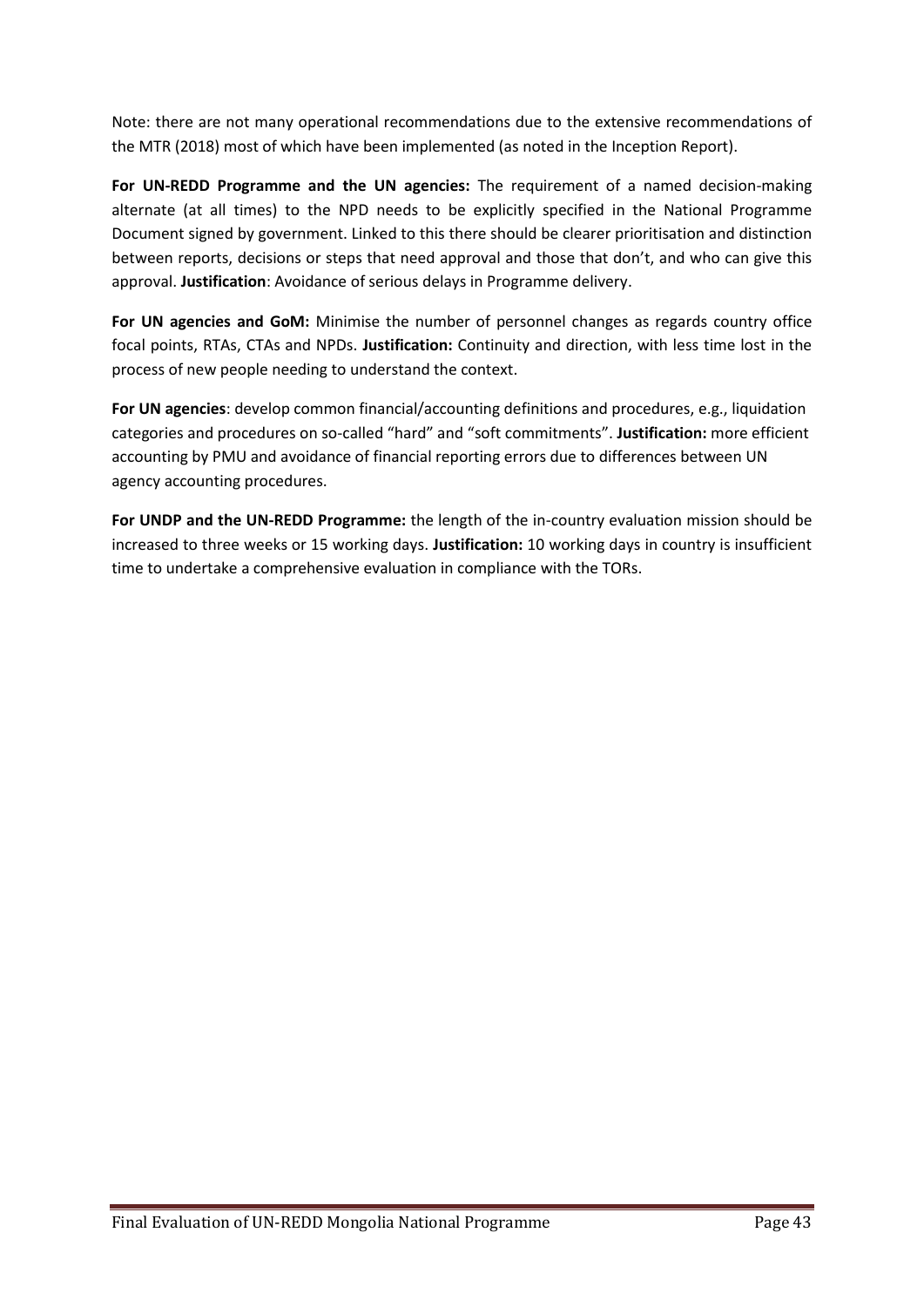## **8 Lessons learned**

Lessons learned on substantive issues:

- In the case of Mongolia, three years was too short for the UN-REDD Programme, even taking into account two years of targeted activities and the complementary activities of the FAO-GEF and GIZ programmes. A decision on the duration of a REDD+ readiness programme depends on many criteria. Based on the experience of the UN-REDD National Programme the following considerations should be added to already existing criteria:
	- ➢ The likely strength of government leadership, e.g., political will for REDD+;
	- $\triangleright$  The political climate: the likelihood of political instability and delays to Programme delivery;
	- ➢ Strength/stability of implementing government departments or agencies and working relationships with other partners;
	- ➢ Language: much more time is needed for quality control and the effective involvement of international consultants or staff (e.g., CTA and RTAs) if most work is conducted in the national language and this has to be translated into a 'mainstream' international language; there is also the challenge of not knowing the quality of the original documents and consultations (i.e., what is lost in translation?)
- The challenge of trying to change traditional forestry mindsets. This has implications for the communications and awareness raising activities, as well as the time issue.
- The difficulty of trying to defuse expectations about RBPs having initially raised them this is the problem of trying to "put the genie back in the bottle." A stronger pre-programme feasibility analysis of the potential for REDD+ RBPs for Mongolia might have led to a decision not to go ahead with a UN-REDD Programme in Mongolia.
- On the basis of some of these 'lessons', it seems that the risks/assumptions analysis when developing the Readiness Roadmap was insufficiently robust, and therefore did not sufficiently inform Programme design.

Lessons learned on operational issues include:

- When a REDD+ readiness programme is housed in a forestry department or environment ministry, as in Mongolia, there are more likely to be difficulties in inter-sectoral and interinstitutional data sharing and other forms of collaboration necessary for REDD+.
- The importance of including the explicit requirement for a decision-making alternate to the NPD in the National Programme Document. Even following the MTR recommendation this has not been officially approved.
- Notwithstanding that most of the problems in Programme delivery were associated with weak government leadership, joint planning and close collaboration between the lead UN agency Country Office and PMU, and more widely between all three UN agencies, is essential for efficient delivery of the outputs due to the interdependence of Programme components, e.g., the safeguards work cannot be started until the PAMs are identified, which depends in turn on the drivers analysis.
- Getting an experienced former RTA with previous experience of conducting an MTR of a UN-REDD National Programme, rather than an external consultant, to coordinate the MTR was a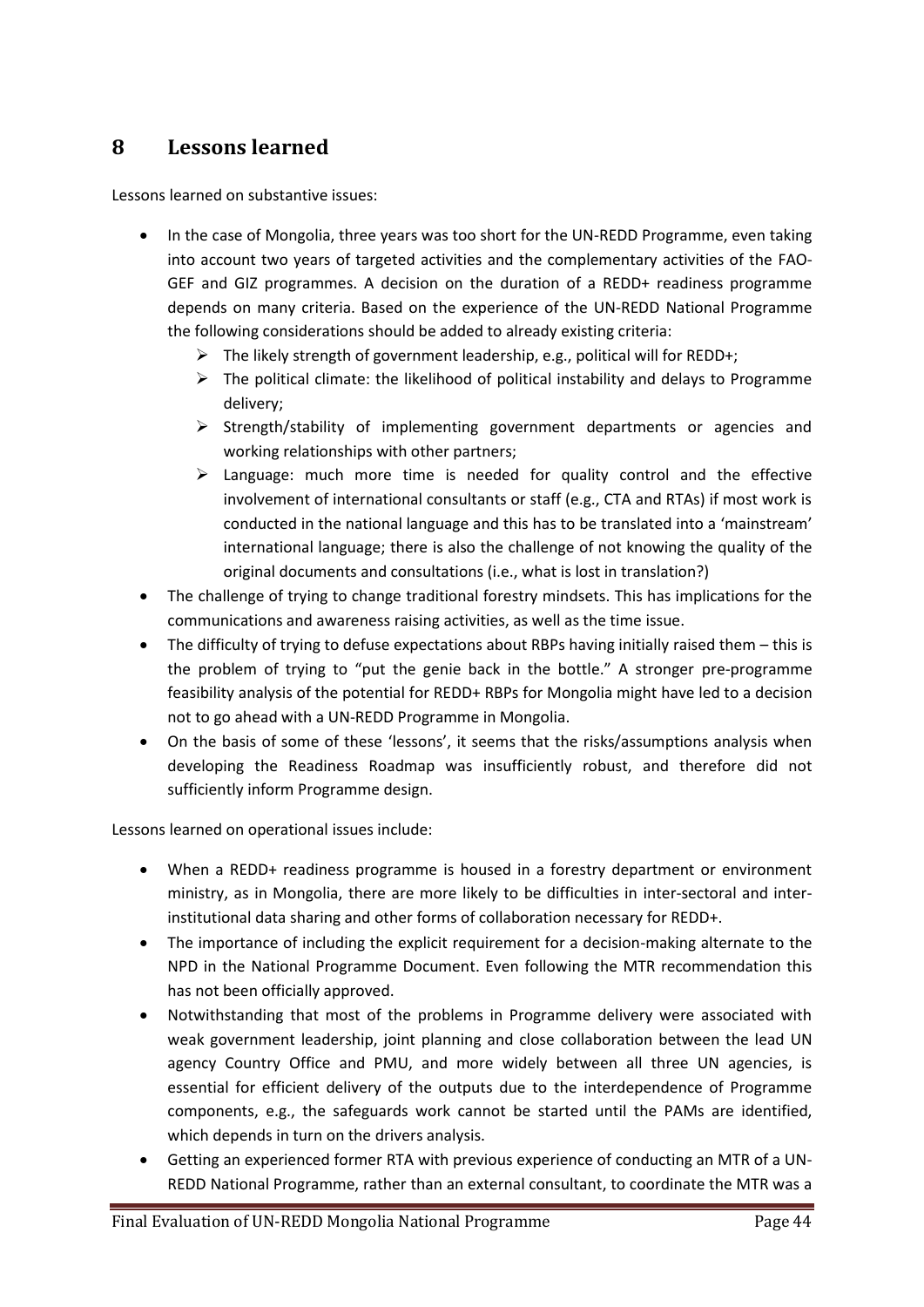cost-effective strategy. It resulted in many important recommendations, most of which have been implemented. However, it could have been even more useful had it been undertaken half way through the Programme in mid-2017.

• As commented above, one of the causes of Programme delays, especially in the first year, was slow UNDP procedures. A key informant even referred to the UNDP CO as a "bottleneck". It was observed that the situation as regards UNDP CO support and coordination with the PMU improved significantly when a UNDP staff member came to the PMU office for one day a week. A possible lesson or even recommendation for other UN-REDD Programmes is that the support of the lead UN agency CO is likely to improve significantly if this practice were more widely adopted. (On the other hand it could be argued that the real issue is the level of interest and need for optimal digital communication rather than face-to-face interaction with its cost-effectiveness implications).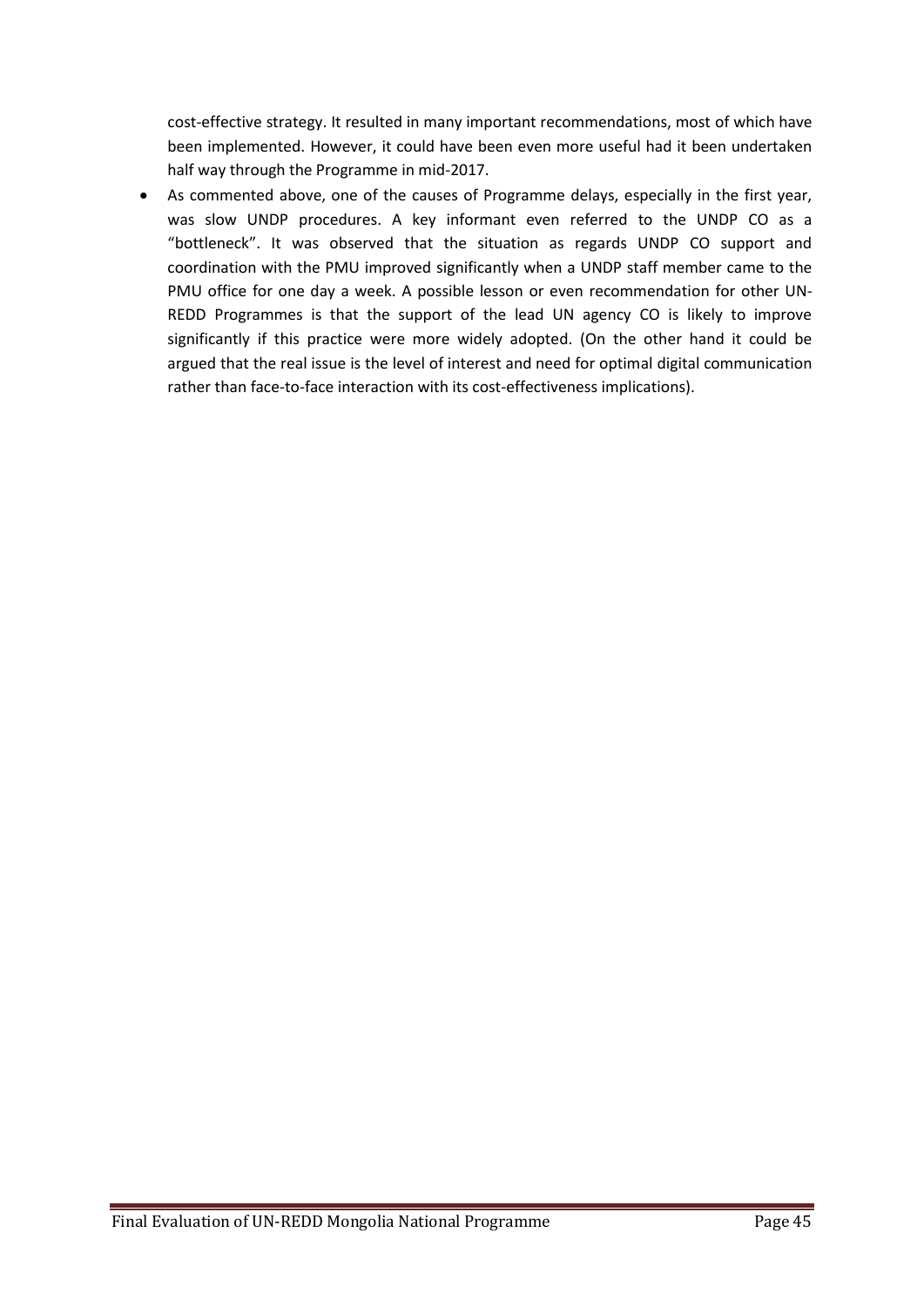## **List of Annexes**

- Annex I Evaluation Terms of Reference (extracts)
- Annex II List of documents reviewed
- Annex III List of people interviewed and other key informants
- Annex IV Brief profiles of evaluation team members
- Annex V Composition of PEB, TWGs and Core Groups
- Annex VI Attendance by PEB members at PEB meetings
- Annex VII Mongolia UN-REDD Programme Outputs Matrix
- Annex VIII Mongolia UN-REDD Programme disbursement by year and remaining balance (23.10.18)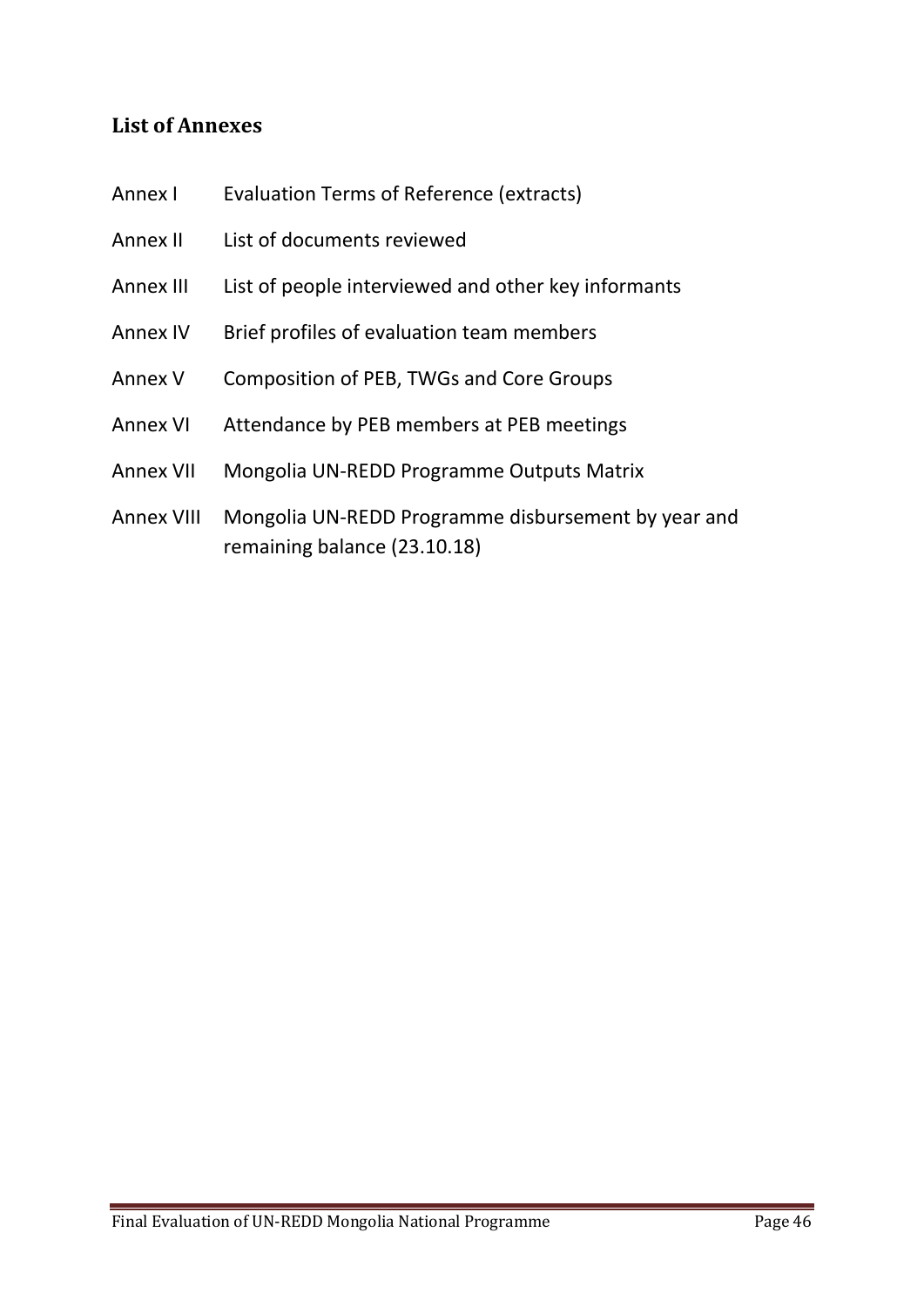## **Annex I. Evaluation Terms of Reference (extracts)**

#### **Objectives, Scope and Audience**

The scope of the evaluation is the UN-REDD Mongolia National Programme. The evaluation will be based on data available at the time of evaluation and discuss outputs delivered by the Programme from the time of inception, January 2016, until the time of closure in 31 November 2018. It will also assess the likelihood of future outcomes and impact that may not have been achieved yet by October 2018.

The evaluation of the UN-REDD Mongolia National Programme is undertaken to assess (i) programme performance in terms of relevance, effectiveness (outputs and outcomes) and efficiency, (ii) sustainability and up-scaling of results, and (iii) actual and potential impact stemming from the programme. The evaluation has the following objectives:

- To provide evidence of results to meet accountability requirements;
- To assess the status of REDD+ readiness in Mongolia, gaps and challenges that need to be addressed to achieve REDD+ readiness and the UN-REDD Programme's possible role in the future REDD+ process in the country;
- To promote learning, feedback and knowledge sharing through results and lessons learned among the participating UN Organizations and other partners. The evaluation will identify lessons of operational and technical relevance for future programme formulation and implementation in the country, especially future UN-REDD Programmes, and/or for the UN-REDD Programme as a whole.

The primary audience for the evaluation will be the Government of Mongolia, the three participating UN Organizations of the UN-REDD Programme and the programme resource partners. The secondary audience for the evaluation will be the UN-REDD Policy Board and national REDD+ stakeholders. The evaluation will also be made available to the public through the UN-REDD Programme website [\(www.un-redd.org\)](http://www.un-redd.org/).

#### **Evaluation Criteria**

To achieve the evaluation objectives, by defining the standards against which the initiative will be assessed, the following five evaluation criteria will be applied:

- **Relevance**, concerns the extent to which the National Programme and its intended outcomes or outputs are consistent with national and local policies and priorities and the needs of the intended beneficiaries. Relevance also considers the extent to which the initiative is aligned with the UN-REDD Programme Strategy  $2011$ - $2015<sup>1</sup>$  and the corporate plans of the three participating UN Organizations. Relevance vis-a-vis other REDD+ or REDD+-related programmes implemented in the country should also be examined, in terms of synergies, complementarities and absence of duplication of efforts.
- **Effectiveness**, measures the extent to which the National Programme's intended results (outputs and outcomes) have been achieved or the extent to which progress towards outputs and outcomes has been achieved. The consultants will also attempt to explain why certain outputs and outcomes have been achieved better or more than others.

 $1$  The UN-REDD Programme Strategy 2011-2015 is available on: [http://www.unredd.net/index.php?option=com\\_docman&task=doc\\_download&gid=4598&Itemid=53](http://www.unredd.net/index.php?option=com_docman&task=doc_download&gid=4598&Itemid=53)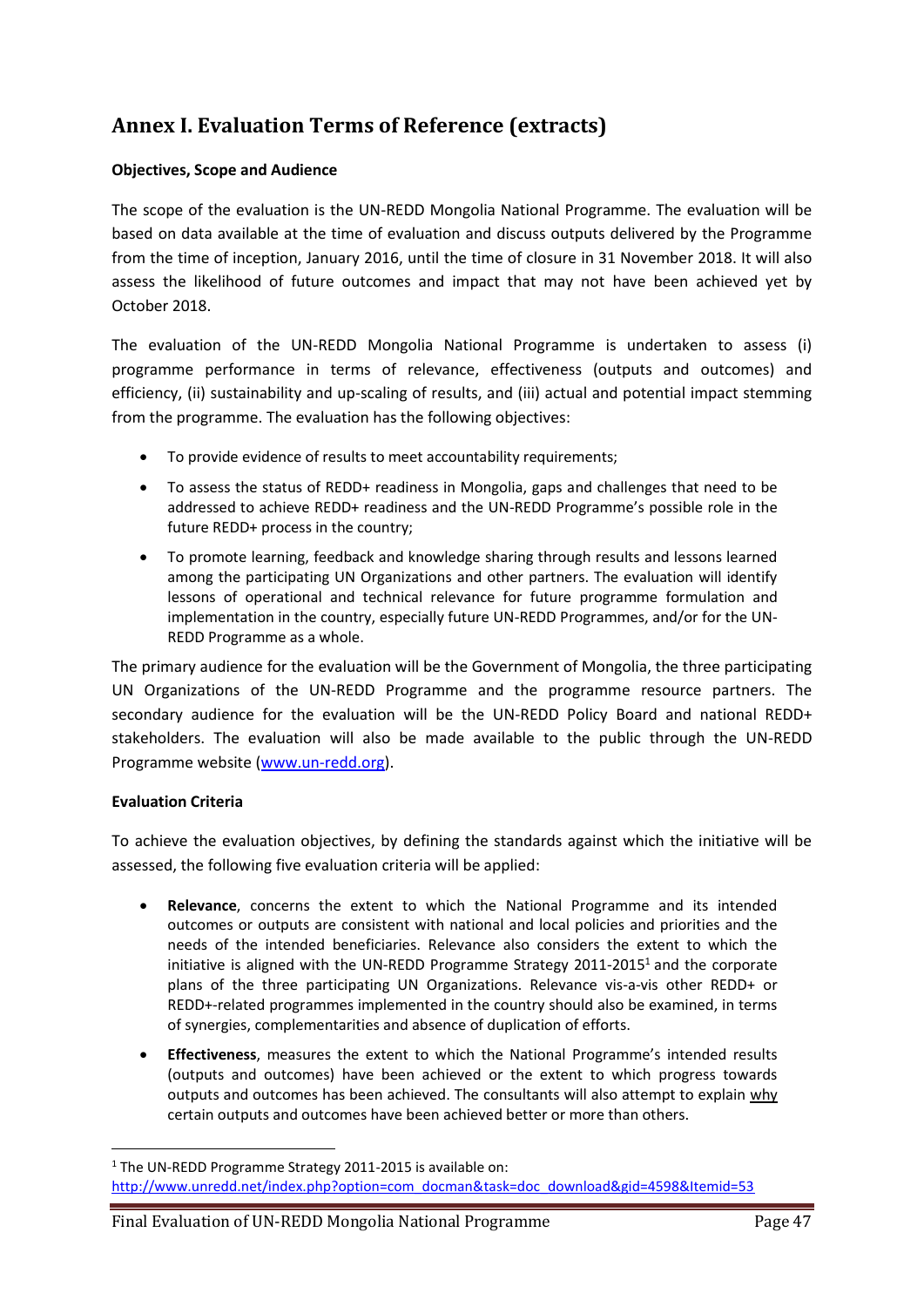- **Efficiency**, measures how economically resources or inputs (such as funds, expertise and time) are converted to achieving stipulated outcomes and outputs.
- **Sustainability**, analyse the likelihood of sustainable outcomes at programme termination, with attention to sustainability of financial resources, the socio-political environment, catalytic or replication effects of the project, institutional and governance factors, and environmental risks.
- **Impact**, measures to what extent the National Programme has contributed to, or is likely to contribute to intermediate states towards impact, such as changes in the governance systems and stakeholder behaviour, and to impact on people's lives and the environment. The evaluation will assess the likelihood of impact by critically reviewing the programmes intervention strategy (Theory of Change) and the presence of the required drivers and assumptions for outcomes to lead to intermediate states and impact.

Factors and processes affecting the attainment of National Programme results – which looks at examination of preparation and readiness of the National Programme, country ownership, stakeholder involvement, financial planning, performance of national and local implementing agencies and designated supervision agency, coordination mechanism with other relevant donors projects/programmes, and reasons for any bottlenecks and delays in delivery of project outputs, outcomes and the attainment of sustainability.

### **Evaluation Methodology**

The UN-REDD National Programme final evaluation will adhere to the UNEG Norms & Standards<sup>1</sup>. It will be conducted by two independent consultants under the overall responsibility and management of the three participating UN Organizations' Evaluation Departments through their participation in the Evaluation Management Group, in consultation with relevant headquarter, regional and country staff of the participating UN Organizations.

Evaluation findings and judgements should be based on sound evidence and analysis, clearly documented in the evaluation report. Information will be triangulated (i.e. verified from different sources) to the extent possible, and when verification is not possible, the single source will be mentioned<sup>2</sup>. Analysis leading to evaluative judgements should always be clearly spelled out. The limitations of the methodological framework should also be spelled out in the evaluation reports.

The evaluation will rate the different evaluation criteria using the table for rating performance.

In attempting to attribute any outcomes and impacts to the programme, the evaluators should consider the difference between what has happened with and what would have happened without the programme. This implies that there should be consideration of the baseline conditions and trends in relation to the intended programme outcomes and impacts. This also means that there should be plausible evidence to attribute such outcomes and impacts to the actions of the project. Sometimes, adequate information on baseline conditions and trends is lacking. In such cases this should be clearly highlighted by the evaluators, along with any simplifying assumptions that were taken to enable the evaluator to make informed judgements about project performance.

<sup>1</sup> UNEG Norms & Standards:<http://uneval.org/normsandstandards>

<sup>&</sup>lt;sup>2</sup> Individuals should not be mentioned by name if anonymity needs to be preserved. In such cases sources can be expressed in generic term (Government, NGO, donor etc.).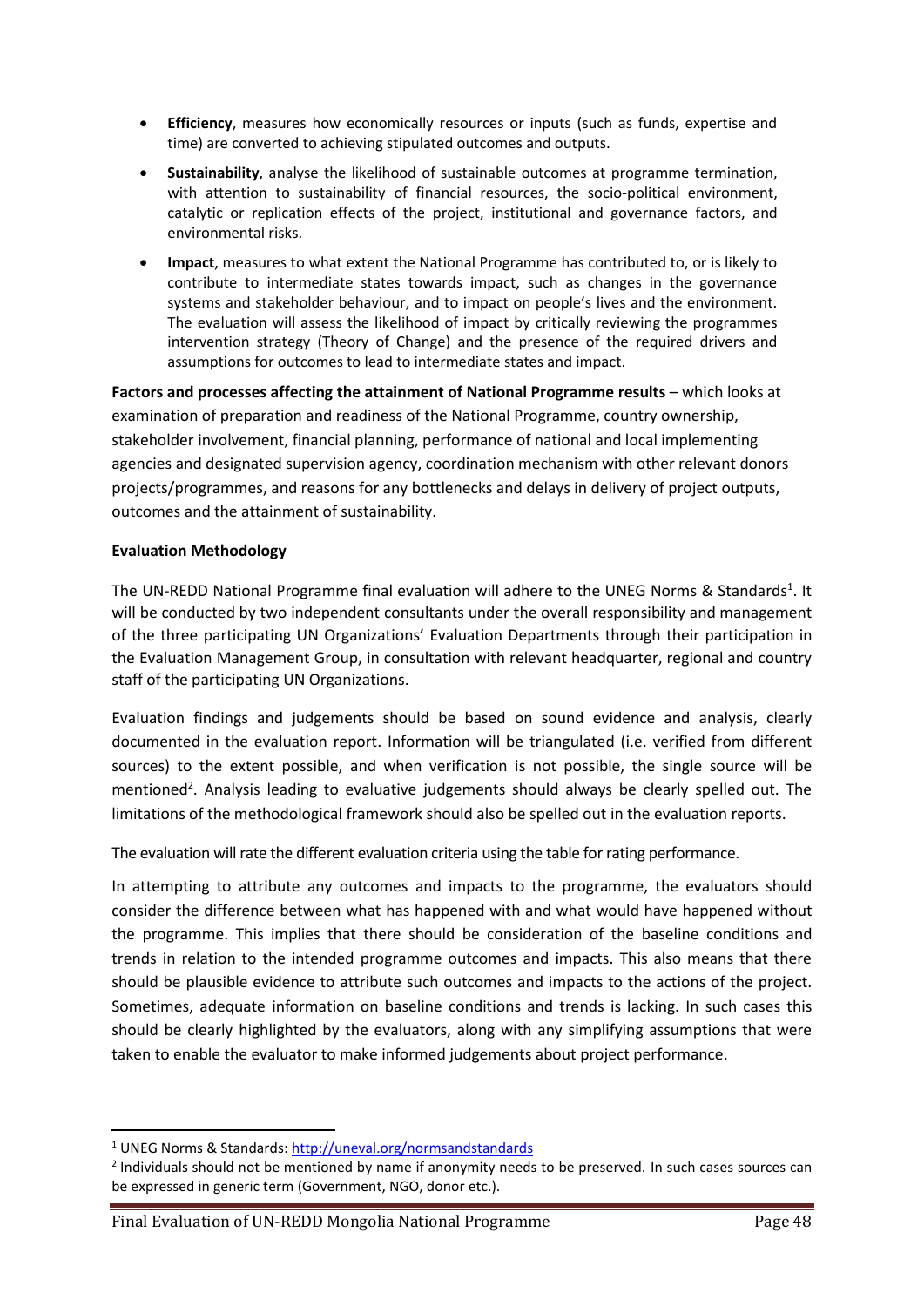As this is a final evaluation, particular attention should be given to learning from the experience. Therefore, the "why?" question should be at the front of the consultants' minds throughout the evaluation exercise. This means that the consultants need to go beyond the assessment of "what" the programme performance was, and make a serious effort to provide a deeper understanding of "why" the performance turned out the way it did, i.e. of processes affecting attainment of programme results. This should provide the basis for the lessons that can be drawn from the programme. In fact, the usefulness of the evaluation will be determined to a large extent by the capacity of the consultant to explain "why things happened" as they happened and are likely to evolve in this or that direction, which goes well beyond the mere assessment of "where things stand" today. The consultant could also provide recommendations for the way forward.

#### **Evaluation tools**

The Mongolia UN-REDD National Programme final evaluation will make use of the following tools:

- a) A desk review of project documents including, but not limited to:
	- Relevant background documentation, including the UN-REDD Programme Framework Document<sup>1</sup>;
	- Relevant reports, such as National Programme Annual, Semi-Annual and quarterly Reports, publications, external evaluations by donors, partners etc.;
	- Project design documents, such as the National Programme Document, annual work plans and budgets, revisions to the logical framework and Programme financing;
	- Documentation related to National Programme outputs and relevant materials published on the Programme website, reports from workshops or consultations etc.;
	- The final report of the Strategic Review of the Mongolia UN-REDD National Programme;
	- Other relevant documents, such as possible new national policy documents, sector plans and available evaluations bearing relevance for the UN-REDD Programme.
- b) Semi-structured interviews<sup>2</sup> with key informants, stakeholders and participants, including:
	- Government counterparts;
	- Government stakeholders including all ministries participating from coordinating bodies or steering committees;
	- Civil Society Organizations;
	- Country, regional and headquarter personnel from the three UN-Agencies involved in the National Programme, e.g. the Programme Management Unit, Resident Coordination and Regional Technical Advisers;
	- Representatives from other bi-lateral or multi-lateral initiatives co-financing the NP if applicable.
- c) The Theory of Change and subsequent application of the Review of Outcomes to Impacts (ROtI) approach on progress towards impact<sup>3</sup>.

<sup>&</sup>lt;sup>1</sup> The UN-REDD Programme Framework Document is available on: [http://www.unredd.net/index.php?option=com\\_docman&task=doc\\_download&gid=4&Itemid=53](http://www.unredd.net/index.php?option=com_docman&task=doc_download&gid=4&Itemid=53)

<sup>&</sup>lt;sup>2</sup> Face-to-face or through any other appropriate means of communications

<sup>&</sup>lt;sup>3</sup> GEF Evaluation Office, (OPS4) Progress towards Impacts: The ROtl Handbook: Towards enhancing the impacts of environmental projects – Methodological paper 2.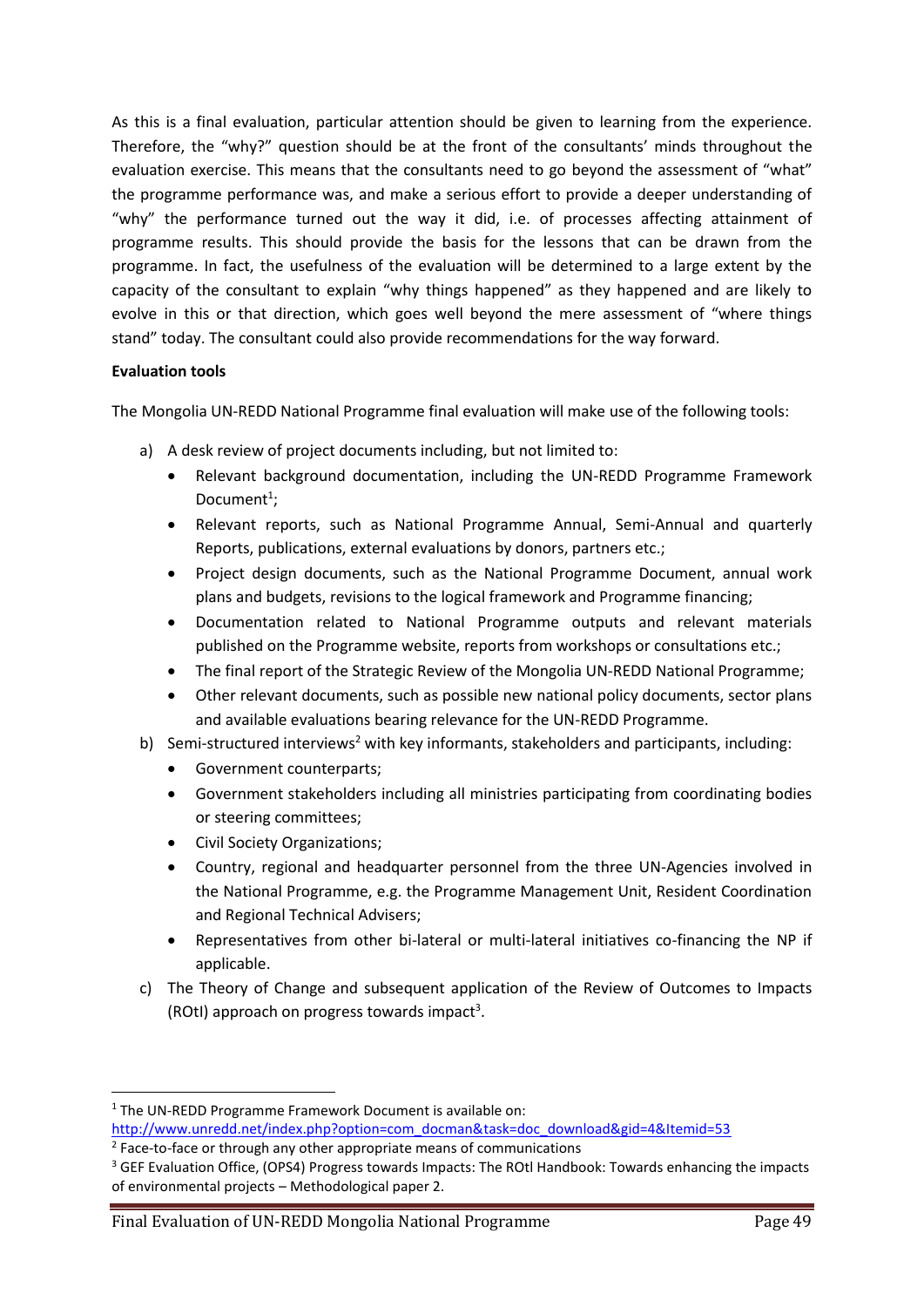#### **Consultation process**

While fully independent in its judgements, the Evaluation Team will adopt a consultative and transparent approach with internal and external stakeholders. Throughout the process the evaluation team will maintain close liaison with a key evaluation focus group of stakeholders (Consisting of representatives of the evaluation departments of the three participating UN Organizations and the UN-REDD Secretariat), the REDD+ Coordination Unit, UN headquarters, regional, sub-regional and country level staff members, and other key stakeholders. Although the team is free to discuss with the authorities concerned anything relevant to its assignment, it is not authorized to make any commitments on behalf of the Government, the donor or the participating UN Organizations.

The draft evaluation report will be circulated among the three participating UN Organizations, including the key evaluation focus group and other key stakeholders, including civil society, for comment before finalization; suggestions will be incorporated as deemed appropriate by the evaluation team.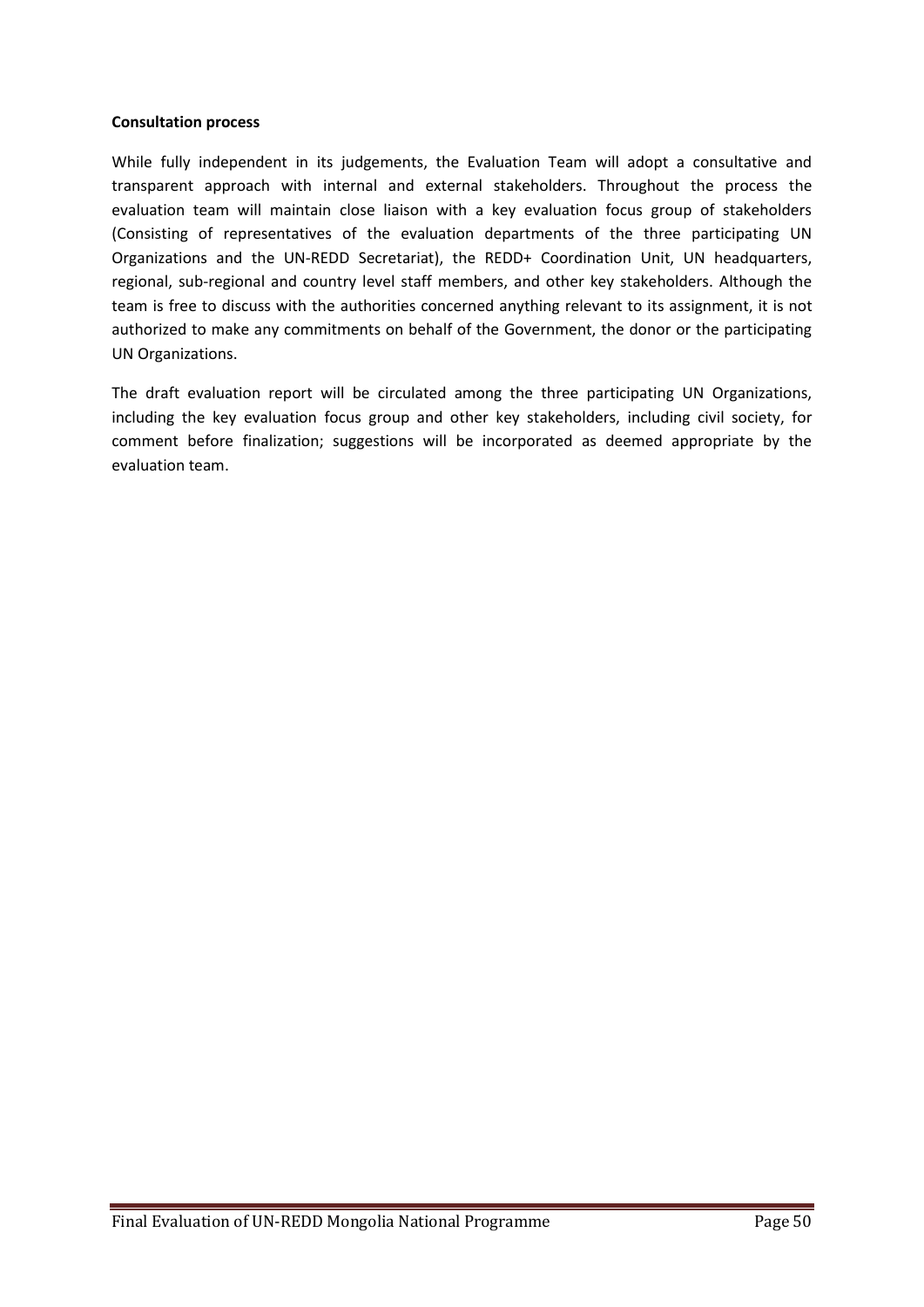# **Annex II List of documents reviewed**

| <b>Report name</b>                                                                                |
|---------------------------------------------------------------------------------------------------|
| UN-REDD Country level support to REDD+ Readiness in Mongolia (2011)                               |
| Forest Sector Financing Flows and Economic Values in Mongolia (2013)                              |
| Action Plan for Mongolia's National Forest Monitoring System for REDD+ under the UNFCCC (2014)    |
| National REDD+ Readiness Roadmap (2014)                                                           |
| National Programme Document. UN-REDD Mongolia National Programme (2015)                           |
| Preliminary Assessment of the Drivers of Forest Change in Mongolia (undated)                      |
| Institutional Capacity and Arrangement Assessment for REDD+ (2016)                                |
| Using Spatial Analysis to Explore Potential for Multiple Benefits from REDD+ in Mongolia (2017)   |
| Stakeholder Engagement Plan (2016)/REDD+ Competence Based Needs Assessment (2017)                 |
| Forest Land Use, Land Use Change Assessment Report 2016-2017                                      |
| Communications, Knowledge Management and Media Strategy (2016)                                    |
| Mongolia: Policies and Measures for REDD+ (2017)                                                  |
| Analysis of Social Inclusion and Gender Dynamic for REDD+ in Mongolia (2017)                      |
| Social Inclusion and Gender Dynamics for REDD+ Synthesis (2017)                                   |
| Workshop Report: Linking Social Inclusion and Safeguards in the REDD+ Context in Mongolia (2017)  |
| Background report: Assessment of potential benefits and risks of REDD+ implementation in Mongolia |
| (2017)                                                                                            |
| Meeting Report: 3rd Meeting of the Mongolia REDD+ Safeguards and Safeguards Information System    |
| <b>Technical Working Group (2017)</b>                                                             |
| Background Report: Policies, Laws and Regulations relevant to the Cancun Safeguards in Mongolia   |
| (2018)                                                                                            |
| Clarification of the Cancun Safeguards in Mongolia. Safeguards and Safeguards Information System. |
| Final Draft (2018)                                                                                |
| Analysis of Corruption Risks and Development of Policies and Measures for Mongolia's National     |
| REDD+ Strategy (2018)                                                                             |
| Briefing Document and Discussion Paper on Format of Proposed REDD+ Policy Documents (2017)        |
| Assessment of Financing Mechanisms and Options for Mongolia's REDD+ Action Plan (2018)            |
| Saxaul Forest in Mongolia. Ecosystem, resources, values (2018)                                    |
| Briefing Document on Institutional Mechanism and Legal Framework for REDD+ in Mongolia (2016)     |
| Sub-National Action Plan for Reducing Emissions from Deforestation and Forest Degradation in      |
| Khuvsgul Province (2017) and review comments by T. Enters                                         |
| Mid Term Evaluation Report (2018)                                                                 |
| Rapid Assessment of Forest Fire Control and Prevention Strategies in Mongolia (2018)              |
| Assessment of Wood Product Value Chains and Recommendations for the Mongolian Wood-               |
| Processing Industry (2018)                                                                        |
| Mongolia's Forest Reference Level submission to the UNFCCC (2018)                                 |
| Mongolia's Sustainable Development Vision 2030 (2016)                                             |
| Green Development Policy of Mongolia (2014)                                                       |
| United Nations Assistance Framework of Mongolia (2016)                                            |
| Intended Nationally Determined Contributions (INDCs) of Mongolia (2015)                           |
| National Action Plan on Climate Change (NAPCC) 2011-2022 (2011)                                   |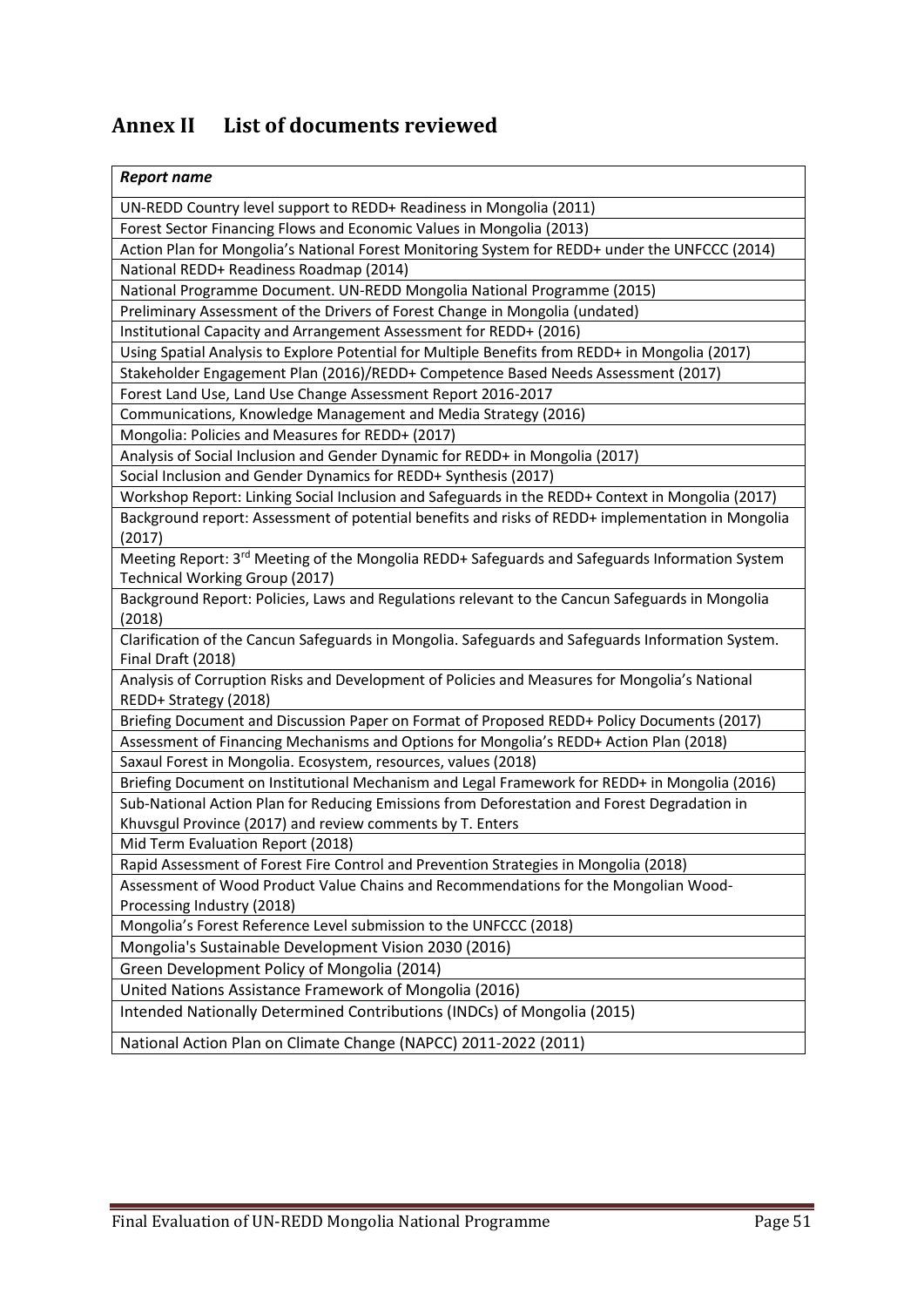## **Annex III. List of people interviewed and other key informants**

### **Interviewed stakeholders:**

- Vinod Ahuja, FAO Representative in Mongolia
- Altangadas J., Forest Research and Development Centre (FRDC), MET
- Dan Altrell, GIZ
- Michael Trockenbrodt, GIZ
- Amarmaa J., Forest engineer, IRIMHE
- Banzragch Ts., Policy advisor, PMU
- Bat-Ulzii.Ch., GIS Specialist, PMU
- Batchuluun B., Communication officer, PMU
- Bayarsaikhan.G, Senior officer, Department of Light Industry Policy and Implementation Ministry of Food, Agriculture and Light Industry
- Bunchingiv Bazartseren, Program Analyst, UNDP CO Mongolia
- Dorjsuren Chimidnyam, Institute of General and Experimental Biology, MAS
- Delgermaa, Policy Consultant, National University of Mongolia
- Enkhjargal.D, Capacity Building/SIS Consultant, PMU
- Enkhtaivan N., Senior officer, Department of Forest Policy and Coordination, MET
- Thomas Enters, CTA, UNREDD Program, PMU
- Nathalie Faulkner, UNV, UNDP CO Mongolia
- Jagdag, Officer, Department of Forest Policy and Coordination, MET
- Daniela Gasparikova, Deputy Resident Representative, UNDP CO Mongolia
- Khishigjargal B., Programme Manager, PMU
- Khongor.Ts, FAO National Expert, PMU
- Khosbayar Battuvshin, Forest Research and Development Centre (FRDC), MET
- Luvsantseren G., Forest Sustainable Dev`t Council
- Nandin-Erdene, Remote Sensing Centre, IRIMHE
- Narangerel Zagdaa, Environmentral Information Centre (EIC), IRIMHE
- Otgonsuren B., Senior Officer, Department of Forest Policy and Coordination, MET
- Oyunchimeg A, Mongolian environmental civil society
- Oyunsanaa Byambasuren, National Programme Director, Director, Department of Forest Policy and Coordination, MET
- Oyuntulkhuur B., Program focal person, UNDP CO Mongolia
- Sanaa.E, GHG Inventory Specialist, Climate Change Project Implementation Unit, MET
- Solongo.Ts, National Project Coordinator, FAO/GEF Project "Mainstreaming biodiversity conservation, SFM and carbon sink enhancement into Mongolia"
- Beate Trankmann, UN RC and RR UNDP in Mongolia
- Tsengel.Ts, State Secretary of MET
- Yeseul, B., FAO International Consultant, PMU

### **Skype Interviews:**

- Abu Mahmood, FAO/RAP
- Mathieu VanRijn, FAO/RAP
- Alexis Corblin, RTA UN Environment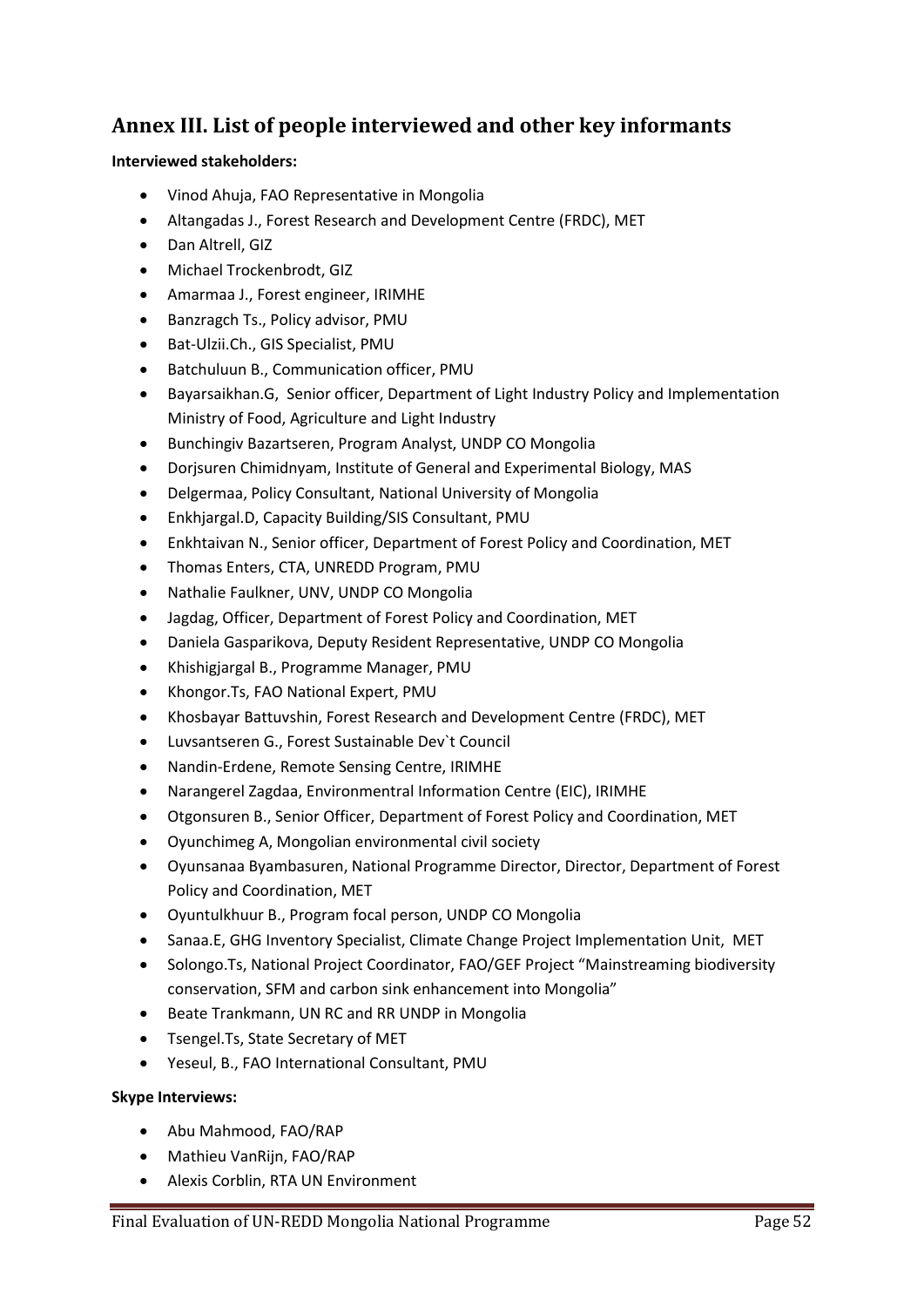- Ben Vickers, FAO/RAP RTA
- Celina Yong, UNDP Stakeholder Engagement Specialist
- Charlotte Hicks, UNEP-WCMC
- Timothy Boyle, former RTA UNDP
- Andrew Inglis, former CTA of FAO-GEF Project

#### **Written comments sent by email:**

- Chris Dickinson, ex UN-REDD Programme CTA, UNDP Mongolia
- Joel Scriven, ex RTA, UNDP, Bangkok

### **Participants of the Evaluation Workshop, 17th October 2018:**

Oyunsanaa.B, MET

- 2. Otgonsuren.B, MET
- 3. Enkhtaivan N, MET
- 4. Bayarsaichan G., MoFALI
- 5. Boldbaatar Ch., NUM
- 6. Battulga P., MAS
- 7. Nandin Erdene, IRIMHE
- **8.** Dorjsuren Ch., MAS
- **9.** Bunchingiv B., UNDP (UB)
- 10. Nathalie Faulkner, UNDP (UB)
- 11. Thomas Enters, Formerly UNEP, CTA of NP
- 12. Solongo.Ts, FAO/GEF
- 13. Altangadas .J, FRDC
- 14. Sanaa E., CCPIU
- 15. Batchuluun, NUM
- 16. Dan Altrell, GIZ
- 17. Chuluuntsetseg.D, GIZ
- 18. Tsogtbaatar, ADB
- 19. Oyunchimeg A, NGO
- 20. Z.Boldbaatar, FSDC
- 21. Baasanbyamba, FSDC
- 22. Luvsantseren, FSDC
- 23. B.Khishigjargal, PMU
- 24. Ts.Banzragch, NC
- 25. Yeseul.B, PMU
- 26. Bat-Ulzii.Ch, FAO expert
- 27. Narantsatsral.B, PMU
- 28. Khongor.Ts, PMU
- 29. Enkhjargal.D, PMU
- 30. Batchuluun.B, PMU
- 31. Dulamjav.D, PMU
- 32. Chuluunzagd, Consultant on REDD+ Budget and investment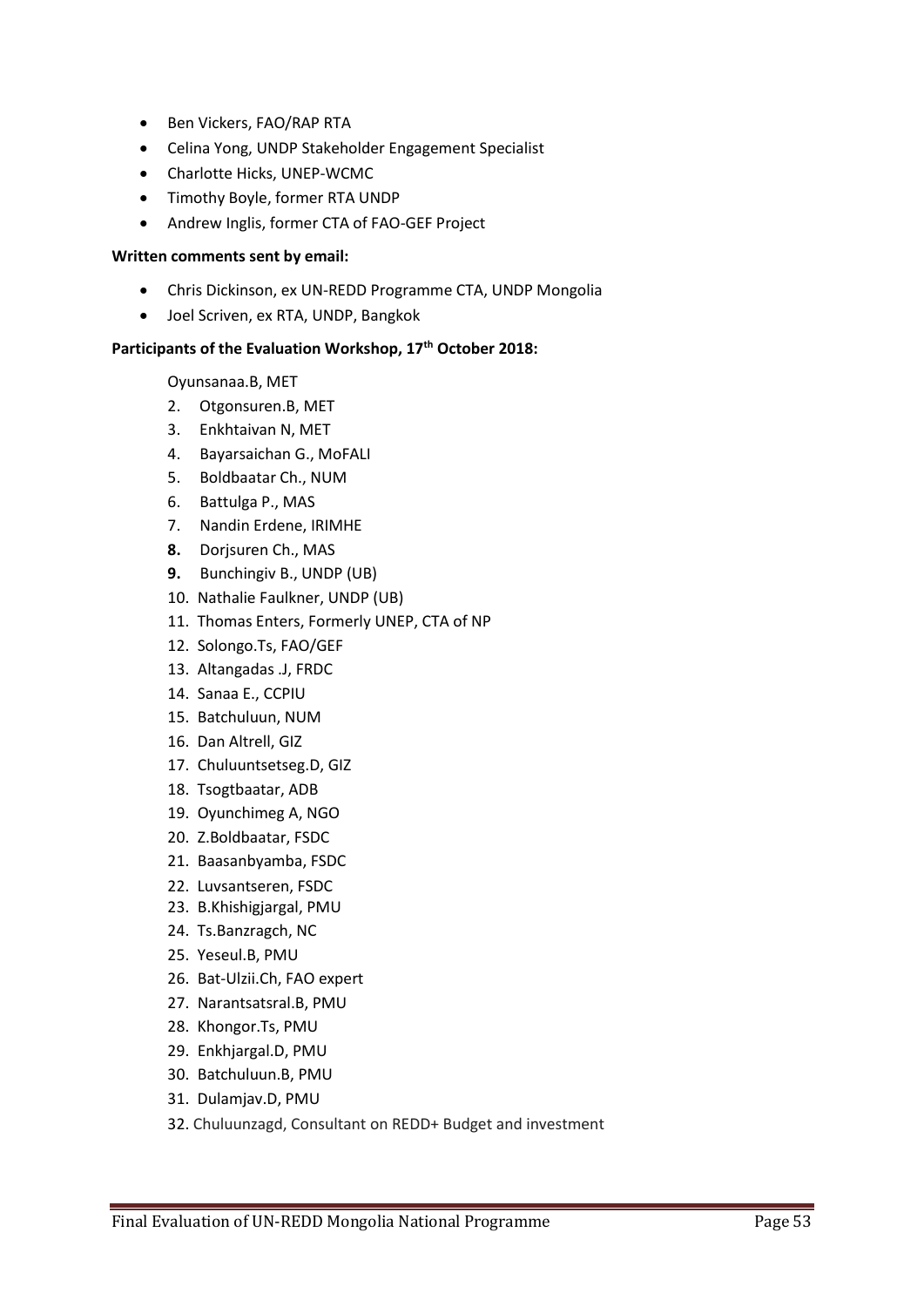## **Annex IV. Brief profiles of evaluation team members**

### **Michael Richards**

Michael Richards is a natural resources economist with 40 years research and development experience in Africa, Latin America and Asia. He holds a BA in Land Economy from Cambridge University, an MSc in Agricultural Economics from the University of London, and PhD from the University of Glamorgan ("Economic Incentives for Sustainable Management and Conservation of Tropical Forests"). He is based near Oxford in the UK.

The first 13 years of his career were spent working on long-term assignments as an agricultural economist in Malawi, Sri Lanka, Mexico and Honduras, primarily for the UK Overseas Development Administration as well as for FAO on a range of agricultural, rural and community development programmes. Since 1990 he has worked mainly on forestry and environmental issues, especially as a Research Fellow for the Overseas Development Institute (1993-2001) and as an associate of Forest Trends since 2007, as well as an independent consultant working for a range of international NGOs and development agencies, including a year in Ghana working on an ITTO study of incentives for sustainable forest management.

Much of his work for ODI was on issues around payments for ecosystem services (PES), forest governance, the economic analysis of participatory forest management, forest trade, tenure issues in Latin America, and a range of other policy and institutional issues. His work for Forest Trends and other agencies or donors since 2007 has continued the above themes, as well as support to the development of community level PES projects, development of an impact assessment methodology for multiple-benefit carbon projects, and leading an applied research study of the livelihood impacts of proposed forest law enforcement and governance programs. Since 2014 he has undertaken several assignments for FAO in Vietnam and Nepal, where he has been mainly involved in developing, piloting and supporting (including through training) sub-national REDD+ planning under the UN-REDD Programmes in those countries. In 2017 he led the final evaluation of the Sri Lanka UN-REDD National Programme.

### **Tuya Tserenbataa**

Tuya Tserenbataa has been working in environmental field of Mongolia since 1989. She holds a Master of Science degree on Conservation Biology (2003) from the University of Denver, USA, and Bachelor of Molecular Biology and Pedagogy (1989) from the Jozsef Attila University of Sciences, Hungary. She has worked as Research fellow at Institute of Biology of Mongolian Academy of Sciences (1989-1999); Visiting Scientist at San Diego Zoo, USA (1999-2000); Research and Monitoring Officer at "Conservation of the Great Gobi and Its Umbrella Species" Project, UNDP/GEF/MET (2003- 2006); National Project Manager at "Strengthening Environmental Governance of Mongolia" Project, UNDP/Netherlands/MNET (2007-2010); and National Project Coordinator at "Ecosystem-based Adaptation Approaches to Maintaining Water Security in Critical Water Catchments in Mongolia Project, UNDP/AF/ MET (2012-2017).

In the earlier years of her career she studied taxonomy and population genetics of the Mongolian Argali sheep, Wild camel and Gobi bear with implications to conservation issues. Those involved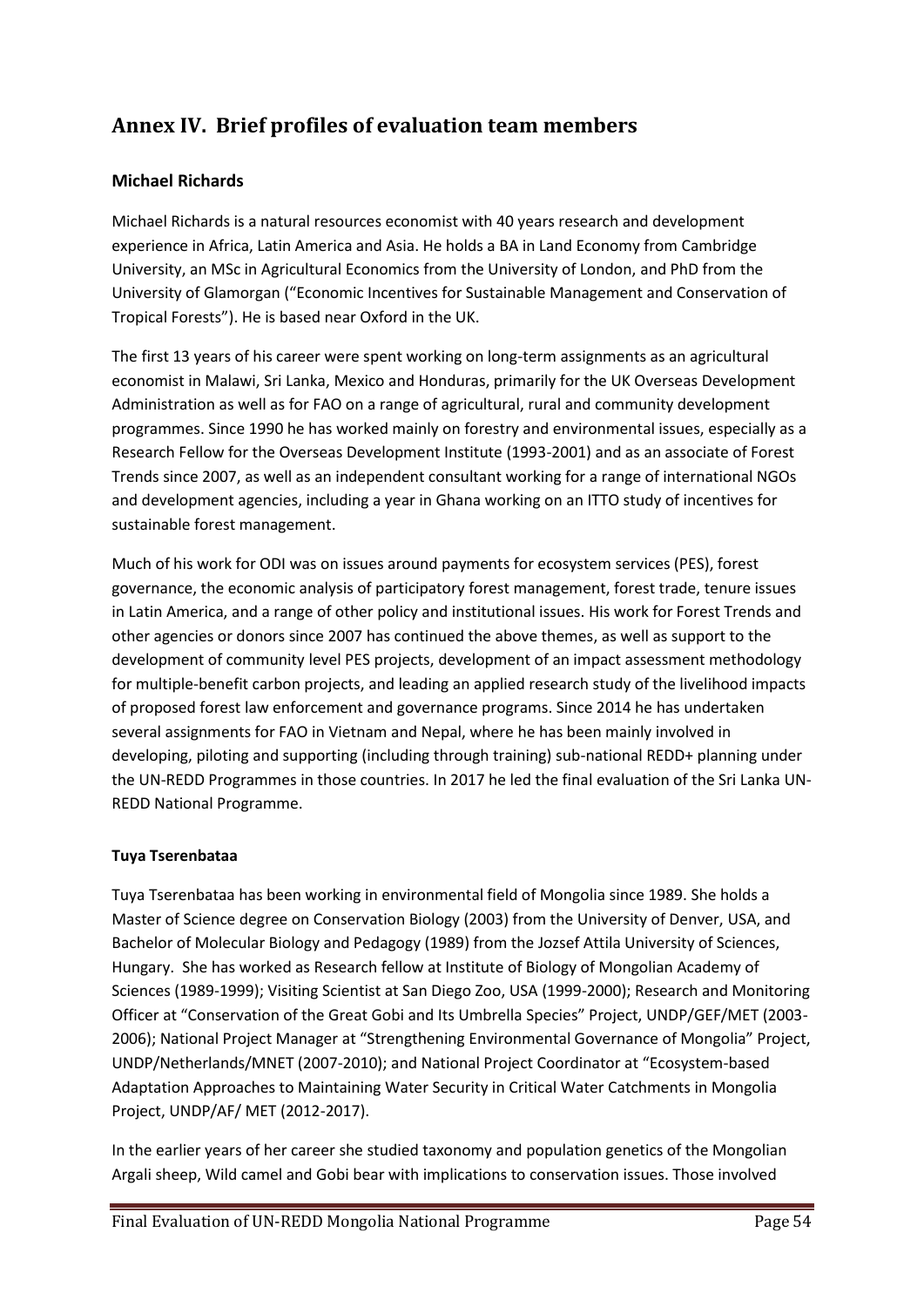taking measures on strengthening protected areas management and community-based wildlife monitoring and management with cooperation of MET, UNDP, international and national research institutions and local communities.

She was part of the development and finalization of several policy documents namely Management Plan for the Great Gobi Strictly Protected Area "A", Strategic plan for Gobi Bear *(Ursus arctos gobiensis/ mazaalai)* , and Integrated Water Resources Management Plans of Uvs lake/ Tes river and Ulz river Basins in context of Climate change.

She has worked closely with MET, MoFALI and research institutions to strengthen environmental auditing and strategic environment assessment and piloting ecosystem-based adaptation measures in two river basins of Mongolia.

All these environmental projects had aspects and local measures of rehabilitation of riverbeds, agroforestry, tree nursery and planting measures and cleaning of forests with involvement of local communities and FUGs through transfer of efficient use of water, its' accumulation , protection, and efficient water allocation as well as saving technologies.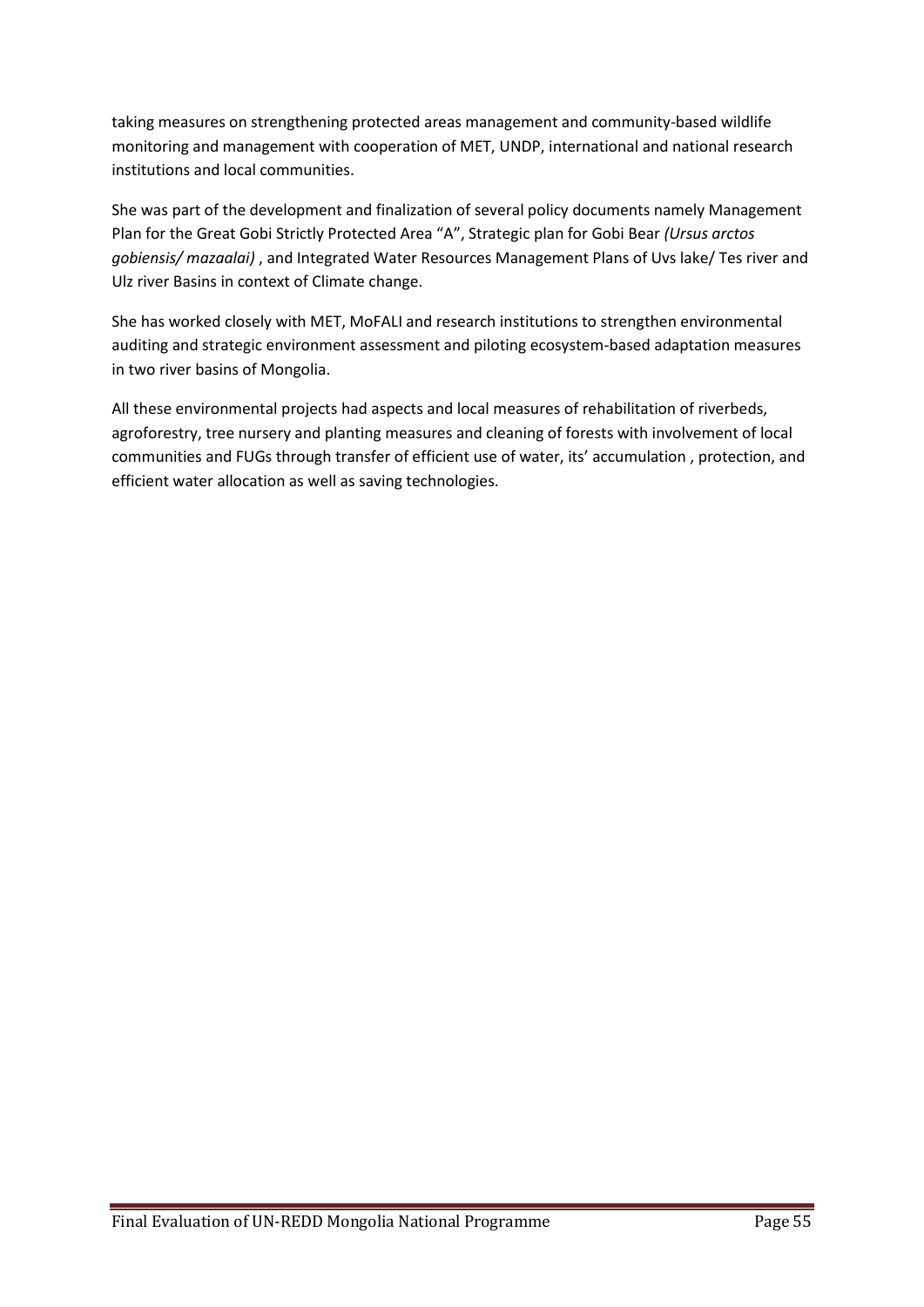# <span id="page-65-0"></span>**Annex V. Composition of Programme Executive Board, Technical Working Groups and Core Groups**

### **Programme Executive Board (PEB)**

| <b>Name</b>            | <b>Position and Organization</b>                                            |
|------------------------|-----------------------------------------------------------------------------|
| Tsengel.Ts             | State Secretary, Ministry of Environment, Green Development and Tourism     |
| <b>Beate Trankmann</b> | Resident Representative, United Nations                                     |
| Oyunsanaa B.           | NPD, Head of the Department of Forest Policy and Coordination, Ministry of  |
|                        | <b>Environment and Tourism</b>                                              |
| Daniela Gasparikova    | Deputy Resident Representative, UNDP                                        |
| <b>Emelyne Cheney</b>  | Regional Technical Advisor, UNEP                                            |
| Vinod Ahuja            | Resident Representative, FAO                                                |
| <b>Klaus Corsitto</b>  | GIZ                                                                         |
|                        | Director General, Development Financing and Debt Management                 |
| Narangerel. N          | Department, Ministry of Finance                                             |
| Altangerel.T           | Head of the Department of Monitoring and evaluation of Internal Auditing,   |
|                        | Ministry of Environment and Tourism                                         |
|                        | Officer of the Division of Climate Change and Foreign Cooperation, Ministry |
| Anand                  | of Environment and Tourism                                                  |
| Bunchingiv             | Program Analyst, UNDP                                                       |
| Enkhbayar.D            | Officer, Ministry of Food and Agriculture                                   |
| Bayarsaikhan G.        | Officer, Ministry of Food and Agriculture                                   |
|                        | Director of Mining Policy Department, Ministry of Mining and Heavy          |
| Bold.I                 | Industry                                                                    |
|                        | Director, Information and Research Institute of Meteorology, Hydrology      |
| Sarantuya.B            | and Environment                                                             |
| Erdenebayar.D          | Director of Division Sector Development Policy and Regulation, National     |
|                        | <b>Development Agency</b>                                                   |
| E. Sanaa               | Officer, CCPIU                                                              |
| Ganselem.D             | Member, Forest Sustainable Development Council                              |

### **National Strategy (NS) TWG/Core Group**

| <b>Name</b>     | Organization                                                    |
|-----------------|-----------------------------------------------------------------|
| Tungalag M.     | Director of DFPC, MET                                           |
| Batjargal Z.    | National Focal Point, UNFCCC                                    |
|                 | Special Envoy on Climate Change of Mongolia UNFCCC              |
| Otgonsuren B.   | DFPC, MET                                                       |
| Dorjsuren Ch.   | General and Experimental Biology Institute, Academy of Sciences |
| Luvsantseren G. | Forest Sustainable Dev't Council                                |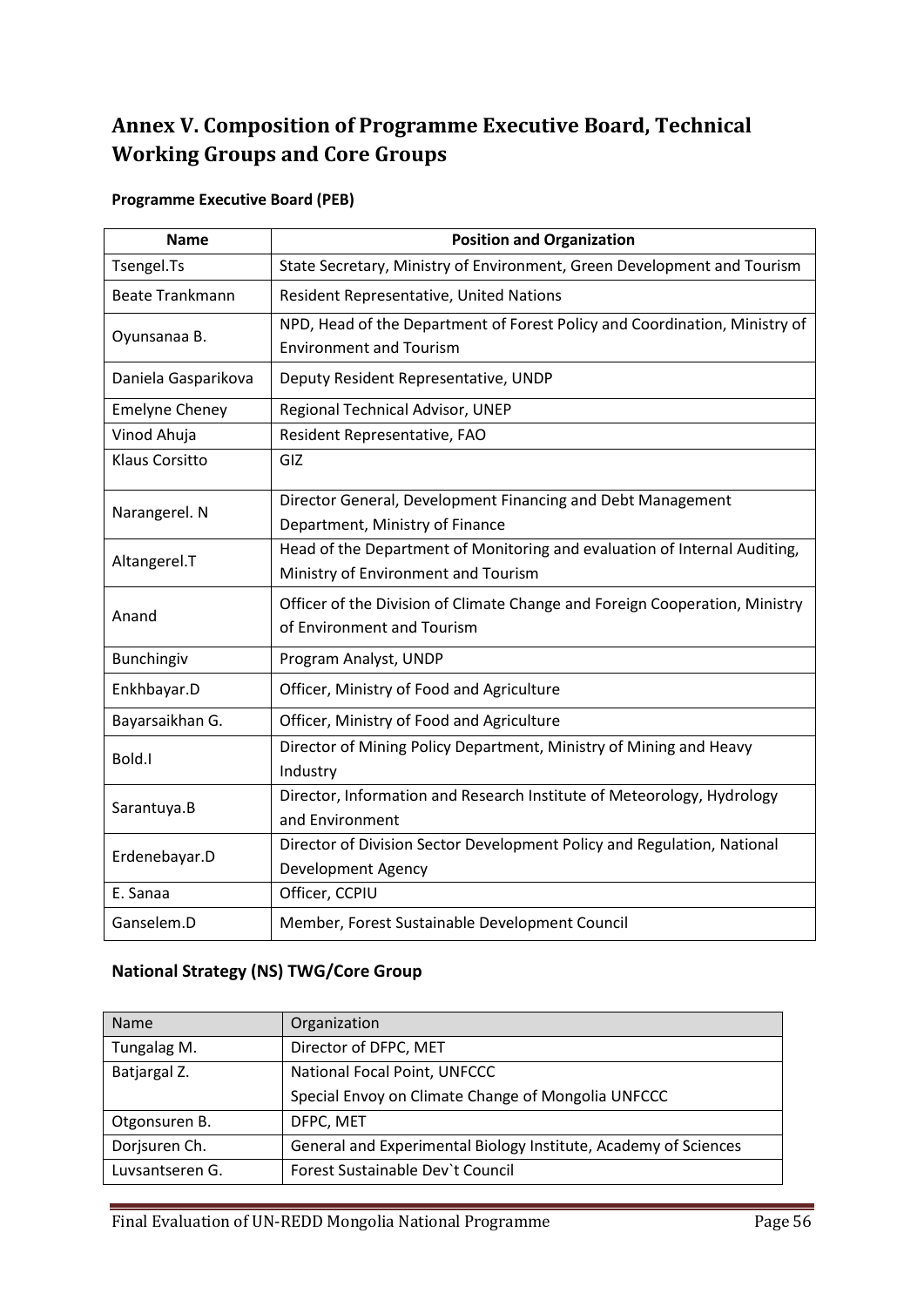| Chuluunbaatar Ts. | DFPC, MET                                                      |
|-------------------|----------------------------------------------------------------|
| Tengis D.         | Department of Green Development Policy Coordination, MET Green |
|                   | MET                                                            |
| Bayarkhuu S.      | MET                                                            |
| Munkhbat D.       | <b>FRDC</b>                                                    |
| Dulguun E.        | MoF                                                            |
| Byambadorj N.     | MoFALI                                                         |
| Chimgee B.        | Ministry of Mining                                             |
| Gomboluudev P.    | Agency of Hydrology and Meteorology                            |
| Nyamdavaa Ch.     | <b>National Inspection Agency</b>                              |
| Munkhsaichan D.   | <b>National Development Agency</b>                             |
| Baasanbyamba N.   | CSO                                                            |
| Baatarbileg N.    | <b>CSO</b>                                                     |
| Bilguun O.        | <b>UNREDD National Programme</b>                               |

# **FRL & NFMS Technical working group**

| <b>Name</b>       | Organization                                                          |
|-------------------|-----------------------------------------------------------------------|
| Oyunsanaa B.      | Ministry of Environment and Tourism                                   |
| Dorj I.           | Ministry of Environment and Tourism                                   |
| Otgonchimeg R.    | <b>ALAMGAC</b>                                                        |
| Erdenesan E.      | <b>National Statistical Office</b>                                    |
| Tsendsuren D.     | Institute of Geoecology and Geography, Mongolian Academy of Sciences  |
| Delgerjargal D.   | University of Life Sciences                                           |
| Bayartsetseg B.   | University of Technological Sciences                                  |
| Sanaa Enkhtaivan  | Climate Change Project Implementing Unit (CCPIU), Nature Conservation |
|                   | Fund, MET                                                             |
| Aruinzul Ya.      | <b>Special Inspection Agency</b>                                      |
| Altangadas        | Forest Research and Development Centre (FRDC), MET                    |
| Janchivdorj       |                                                                       |
| Nandin-Erdene     | Remote Sensing Centre, IRIMHE                                         |
| Dorjsuren         | Institute of General and Experimental Biology, MAS                    |
| Chimidnyam        |                                                                       |
| Khishigjargal     | Mongolian University of Life Sciences                                 |
| Mookhor           |                                                                       |
| Khosbayar         | Forest Research and Development Centre (FRDC), MET                    |
| Battuvshin        |                                                                       |
| Narangerel Zagdaa | Environmentral Information Centre (EIC), IRIMHE                       |
| Khongor Ts.       | <b>UNREDD National Programme</b>                                      |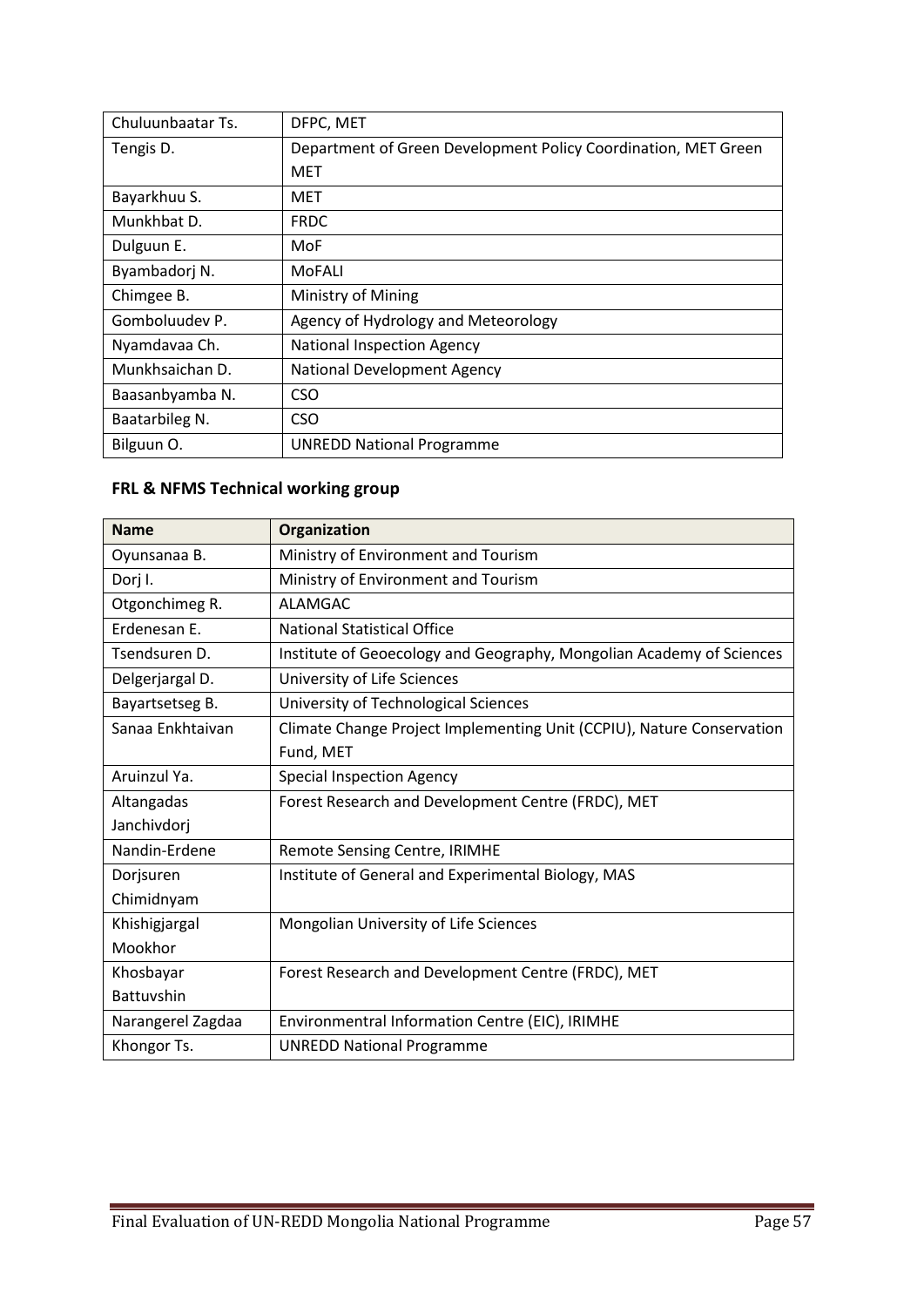## **Safeguards and SIS Technical Working Group**

| Name              | Organization                                    |
|-------------------|-------------------------------------------------|
| Oyunsanaa B.      | Ministry of Environment and Tourism             |
| Otgonsuren B.     | Ministry of Environment and Tourism             |
| Anand Ts.         | Ministry of Environment and Tourism             |
| Amarmaa.J         | Forest engineer                                 |
| Oyunchimeg A      | Mongolian environmental civil society           |
| Narangerel Zagdaa | Environmentral Information Centre (EIC), IRIMHE |
| Munkhsaichan D.   | National Policy Development Agency              |
| Dul B.            | <b>ALAMGAC</b>                                  |
| Erdenebaatar E.   | <b>ALAMGAC</b>                                  |
| Enkhbayar D.      | MoFALI                                          |
| Uyanga G.         | <b>National Statistical Office</b>              |
| Sanaa E.          | <b>CCPIU</b>                                    |
| Michid Kh.        | <b>FRDC</b>                                     |
| Khosbayar B.      | <b>FRDC</b>                                     |
| Altangadas J.     | <b>FRDC</b>                                     |
| Banzragch Ts.     | <b>NGO</b>                                      |
| Galtzul S.        | National Emergency Agency                       |
| Enkhjargal D.     | <b>UNREDD National Programme</b>                |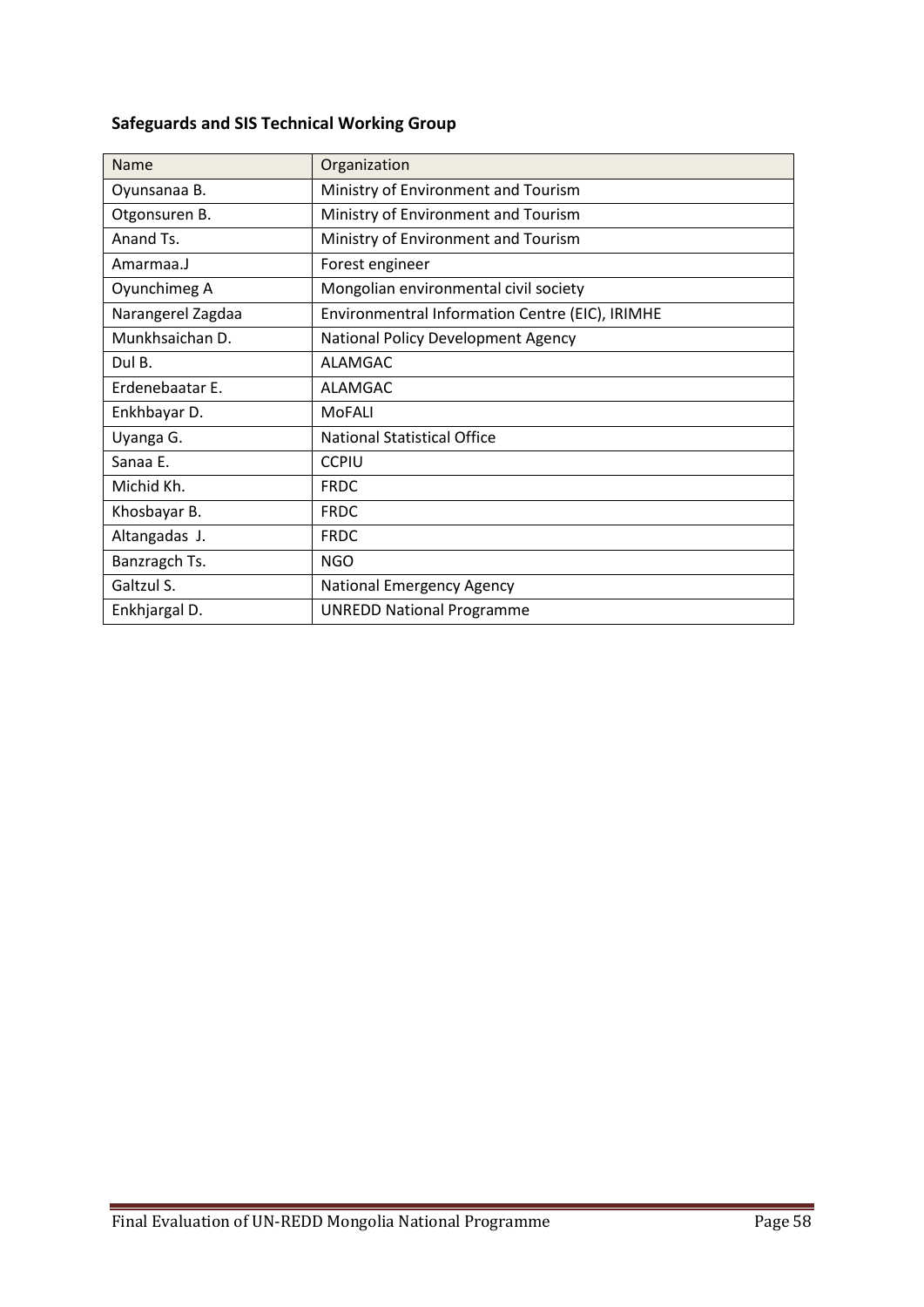# **Annex VI. Attendance of PEB members at PEB meetings**

| <b>PEB members</b>                                                                                      | $1st$ PEB | 2nd PEB       | 3rd PEB  | 4 <sup>th</sup> PEB | 5 <sup>th</sup> PEB |
|---------------------------------------------------------------------------------------------------------|-----------|---------------|----------|---------------------|---------------------|
|                                                                                                         | 26/01/16  | 07/12/16      | 06/07/17 | 12/12/17            | 25/04/18            |
| State Secretary, Ministry of<br><b>Environment and Tourism</b>                                          | Absent    | Present       | Present  | Present             | Present             |
| Resident Coordinator, United Nations                                                                    | Present   | Present       | Present  | Present             | Present             |
| NPD, Director of DFPC, Ministry of<br><b>Environment and Tourism</b>                                    | Present   | Present       | Present  | Present             | Present             |
| Deputy Resident Representative,<br><b>UNDP</b>                                                          | Present   | Present       | Present  | Present             | Present             |
| RTA, UNEP                                                                                               | Present   | Present       | Present  | Absent              |                     |
| <b>FAO Representative</b>                                                                               | Present   | Present       | Present  | Present             | Present             |
| FAO/GEF Project                                                                                         | N/A       | N/A           | N/A      | Present             | Present             |
| GIZ Biodiversity and Climate Change<br>Project II                                                       | N/A       | N/A           | N/A      | Present             | Absent              |
| Director General, Development<br>Financing and Debt Management<br>Department, Ministry of Finance       | Present   | <b>Absent</b> | Absent   | <b>Absent</b>       | Absent              |
| Department of Monitoring and<br>evaluation of Internal Auditing,<br>Ministry of Environment and Tourism | Present   | Present       | Present  | Present             | Present             |
| Division of Climate Change and<br>Foreign Cooperation, Ministry of<br><b>Environment and Tourism</b>    | Present   | Present       | Present  | Present             | Present             |
| Program Analyst, UNDP                                                                                   | Present   | Present       | Present  | Present             | Present             |
| Department of Policy Coordination of<br>Light Industry, Ministry of Food and<br>Agriculture             | Present   | <b>Absent</b> | Present  | <b>Absent</b>       | Present             |
| Department of Policy Coordination of<br>Husbandry, Ministry of Food and<br>Agriculture                  | Present   | Present       | Absent   | <b>Absent</b>       | <b>Absent</b>       |
| Mining Policy Department, Ministry of<br>Mining and Heavy Industry                                      | Present   | Present       | Present  | <b>Absent</b>       | Present             |
| Director, Institute of Meteorology,<br><b>Hydrology and Environment</b>                                 | N/A       | Present       | Absent   | Present             | Present             |
| Division Sector Development Policy<br>and Regulation, National<br>Development Agency                    | N/A       | Present       | Absent   | Absent              | Absent              |
| GHG Inventory, Climate Change and<br>Nature Conservation Fund/ CCPIU                                    | N/A       | Absent        | Present  | Present             | Present             |
| Member, Forest Sustainable<br>Development Council                                                       | N/A       | Present       | Present  | Present             | Present             |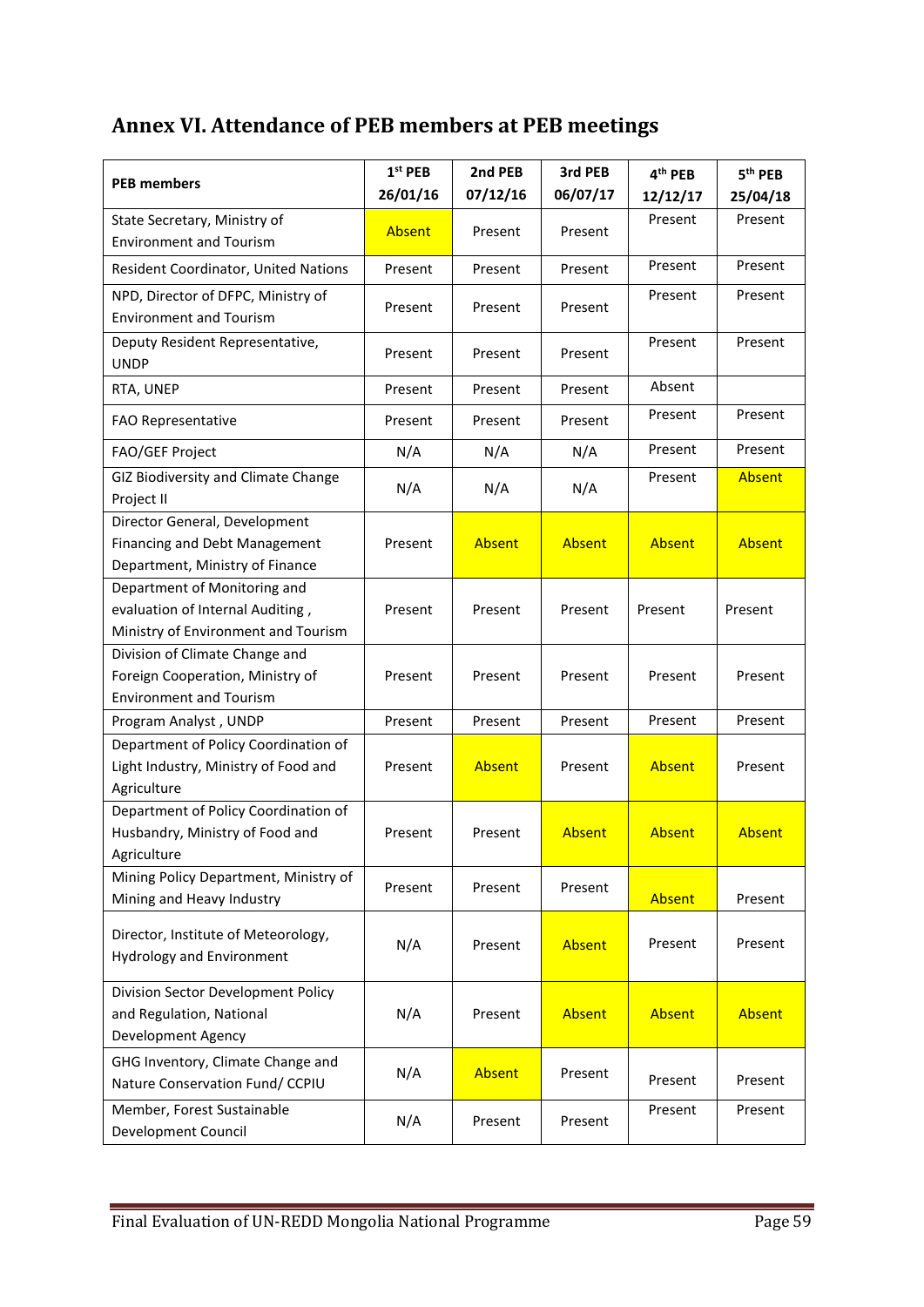# **Annex VII Mongolia UN-REDD Programme Outputs Matrix**

| <b>National Programme outcomes, outputs</b><br>and activities                                                                                                | <b>Target</b><br>(for outcomes and outputs)                                                                                                                                                                                                                                                                                                                                      | <b>Means of Verification</b>                                                                      | <b>Progress towards Means of Verification</b>                                                                                                                                                                                                                                                                                                                                                                                                                                                                   |
|--------------------------------------------------------------------------------------------------------------------------------------------------------------|----------------------------------------------------------------------------------------------------------------------------------------------------------------------------------------------------------------------------------------------------------------------------------------------------------------------------------------------------------------------------------|---------------------------------------------------------------------------------------------------|-----------------------------------------------------------------------------------------------------------------------------------------------------------------------------------------------------------------------------------------------------------------------------------------------------------------------------------------------------------------------------------------------------------------------------------------------------------------------------------------------------------------|
| <b>OUTCOME 1: NATIONAL REDD+ MANAGEMENT</b><br>ARRANGEMENTS ESTABLSIHED AND IMPROVED<br>STAKEHOLDER AWARENESS AND EFFECTIVE<br><b>STAKEHOLDER ENGAGEMENT</b> | Targets:<br>By 9 months after Inception,<br>mechanisms of engagement and<br>participation are established.<br>By 36 months, stakeholder<br>awareness is increased significantly.                                                                                                                                                                                                 | <b>Means of verification:</b><br>surveys, reports, mid-<br>term and final<br>evaluations, etc.    | Stakeholder Engagement plan (2016)<br>• Meeting Minutes/separate attendance lists by gender,<br>supporting documents, last minutes from Jack/ - PEB<br>Meeting Minutes /reports - TWG Safeguards<br>$\bullet$<br>Meeting Minutes - TWG Policies<br>$\bullet$<br>Meeting Minutes - TWG Reference Level<br>Stakeholder Awareness Survey (2016; 2017)<br>Capacity Needs Assessment (2016)<br>$\bullet$<br>Communication and Knowledge Management Plan (2017)<br>Standard Operating Procedures (2017)?? What status |
| Output 1: A broad-based, multi-stakeholder<br>National REDD+ Taskforce established                                                                           | By 6 months after Inception, TWGs<br>are established.<br>By 36 months, National REDD+<br>Taskforce is established and<br>functional with full representation of<br>all stakeholders.                                                                                                                                                                                             | Decree establishing<br><b>TWGs and Taskforce</b><br>Reports and minutes of<br><b>TWGs meeting</b> | Decree establishing PEB (2015, 2016);<br>Decree establishing Core Group for Policies and Strategies (2017)<br>Decree establishing TWGs (2016abc)<br>$\bullet$<br>Minutes/reports of TWG on Safeguards & SIS (3 Reports)<br>$\bullet$<br>Minutes/reports of TWGs on NFMS and FRL (4 Reports)<br>$\bullet$<br>Minutes TWGs and Governance (3 Reports)<br>Briefing Paper - REDD+ Taskforce                                                                                                                         |
| <b>Output 2: UN-REDD Mongolia Programme</b><br>Management Unit (PMU) established                                                                             | By 2 weeks, proposal to establish<br>REDD+ Unit agreed.<br>By 5 weeks, REDD+ Unit established<br>and operational (note: international<br>advisor may come on board slightly<br>later)<br>By 18 months after Inception,<br>conduct a participatory internal<br>evaluation of NP to ensure adaptive<br>management<br>By 36 months, organise independent<br>final evaluation of NP. | Collection of reports,<br>minutes and guidelines.                                                 | Agreement established between MET and UNDP<br>Decree on recruitment of staff<br>Performance evaluation<br>Mid-term review<br>$\bullet$<br>Mid-term review progress update report / April 2018, report /<br>$\bullet$<br>Terminal evaluation Sep-Oct 2018 is taking place<br>$\bullet$                                                                                                                                                                                                                           |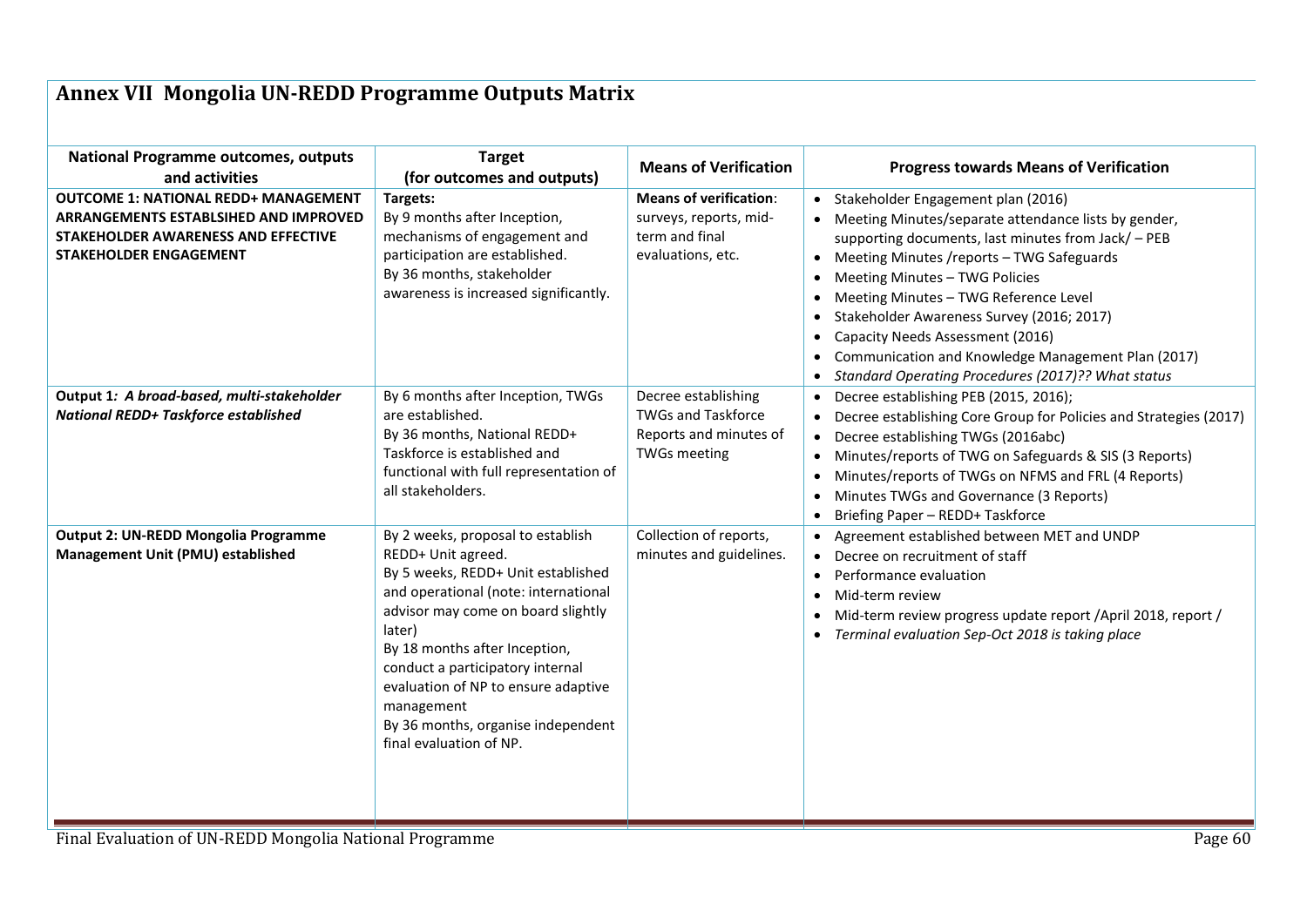| Output 3: CSO/LC forum established                                                                                                   | By 6 months after Inception, draft<br>stakeholder mapping completed.<br>By 8 months after Inception, a draft<br>proposal agreed to establish Forum,<br>with ToR.<br>By 9 months after Inception, Forum<br>established and operational, and civil<br>society is satisfied with the<br>framework. | Minutes of Taskforce<br>meetings.<br>Minutes of Forum<br>meetings.<br>Survey of Forum<br>members                             | • Structure on CSO Forum (Guidelines 2017, 2018) on website<br><b>Meeting Minutes Civil Society</b><br>$\bullet$<br>Quarter Meetings (4)<br>$\bullet$<br>Meeting Minutes Civil Society Aimag Events<br>$\bullet$<br>Survey of Forum Members (Prep.)<br>Revised Operational Guidelines of FSDC (2018)<br>$\bullet$<br>Report on FSDC / CSO Forum input to Policy and Measures (Prep)<br>$\bullet$<br>Ministerial Decree approving FSDC (Prep, 2018)<br>$\bullet$<br>FSDC report 2017 |
|--------------------------------------------------------------------------------------------------------------------------------------|-------------------------------------------------------------------------------------------------------------------------------------------------------------------------------------------------------------------------------------------------------------------------------------------------|------------------------------------------------------------------------------------------------------------------------------|-------------------------------------------------------------------------------------------------------------------------------------------------------------------------------------------------------------------------------------------------------------------------------------------------------------------------------------------------------------------------------------------------------------------------------------------------------------------------------------|
| <b>Output 4: Public awareness raised</b>                                                                                             | By 6 months after Inception, website<br>developed. Baseline survey<br>completed<br>By 8 months after Inception, REDD+<br>related material (leaflet, booklet,<br>poster etc.) in circulation and TV and<br>radio programmes broadcasted.<br>By 36 months, stakeholder<br>awareness raised.       | Results of surveys<br>Feedback and reports<br>from the extension<br>worker<br><b>REDD+</b> related materials<br>and Website. | Website Completed and Modified in 2017<br>Knowledge Flow Survey (2016)<br>Communication Strategy (2017)<br>Baseline Survey (2016; 2018)<br>$\bullet$<br>Training for Media (2016, 2017)<br>$\bullet$<br>Baseline Evaluations for Media (not completed)<br>$\bullet$<br><b>List of Materials</b><br>$\bullet$                                                                                                                                                                        |
| Output 5: Consultation and participation plan<br>developed                                                                           | By 10 months after Inception,<br>Consultation and Participation Plan<br>prepared.<br>By 12 months after Inception,<br>implementation of Plan has<br>commenced and REDD+ consultation<br>materials available                                                                                     | Plan available<br>Reports of consultation<br>and participation<br>activities (e.g. workshop<br>reports)                      | Consultation and Stakeholder Participation Plan Completed<br>(2016)<br>• Implementation of Plan (Annual Workplan 2017, 2018)<br>REDD+ Publication lis (See List)<br>$\bullet$<br>REDD+ Academy materials<br>• Assessment of Financing Mechanisms and Options for REDD+<br><b>Action Plan</b>                                                                                                                                                                                        |
| Output 6: National FPIC guidelines adapted to<br><b>Mongolian context</b><br>(changed to Develop Stakeholder Engagement<br>Handbook) | By 24 months after Inception, draft<br>National FPIC Guidelines prepared<br>By 2.5 years, options for<br>institutionalisations agreed.                                                                                                                                                          | Mongolia-specific FPIC<br>Guidelines available<br>Institutionalisation<br>options available.                                 | • Handbook on Gender Sensitive and Socially Inclusive Stakeholder<br>Engagement<br>• Capacity building programme: Gender Sensitive and Socially<br>Inclusive Stakeholder Engagement<br>Training ppts, back to office report, handouts                                                                                                                                                                                                                                               |
| <b>OUTCOME 2: NATIONAL REDD+ STRATEGY</b><br><b>PREPARED</b>                                                                         | Targets:<br>By the end of NP                                                                                                                                                                                                                                                                    | <b>Means of verification:</b><br>Reports, meeting<br>minutes, mid-term and<br>final evaluations                              | Meeting Minutes - List<br>$\bullet$<br>Technical Briefing on REDD+ Strategy<br>Mid Term Review<br>$\bullet$<br>• Final evaluations                                                                                                                                                                                                                                                                                                                                                  |
| <b>Output 7: Barriers to REDD+ identified</b>                                                                                        | By 12 months after Inception,<br>national study to identify and assess<br>drivers completed<br>By 18 months after Inception, study                                                                                                                                                              | Studies available<br>Minutes of validation<br>meetings available                                                             | Drivers of Deforestation and Degradation (2016)<br>$\bullet$<br>Analysis of Land Use Change (Collect Earth), (2016)<br>Policy, Law and Regulation Review (2018)<br>• Updated Annex in Drivers Report from NFI (2017)                                                                                                                                                                                                                                                                |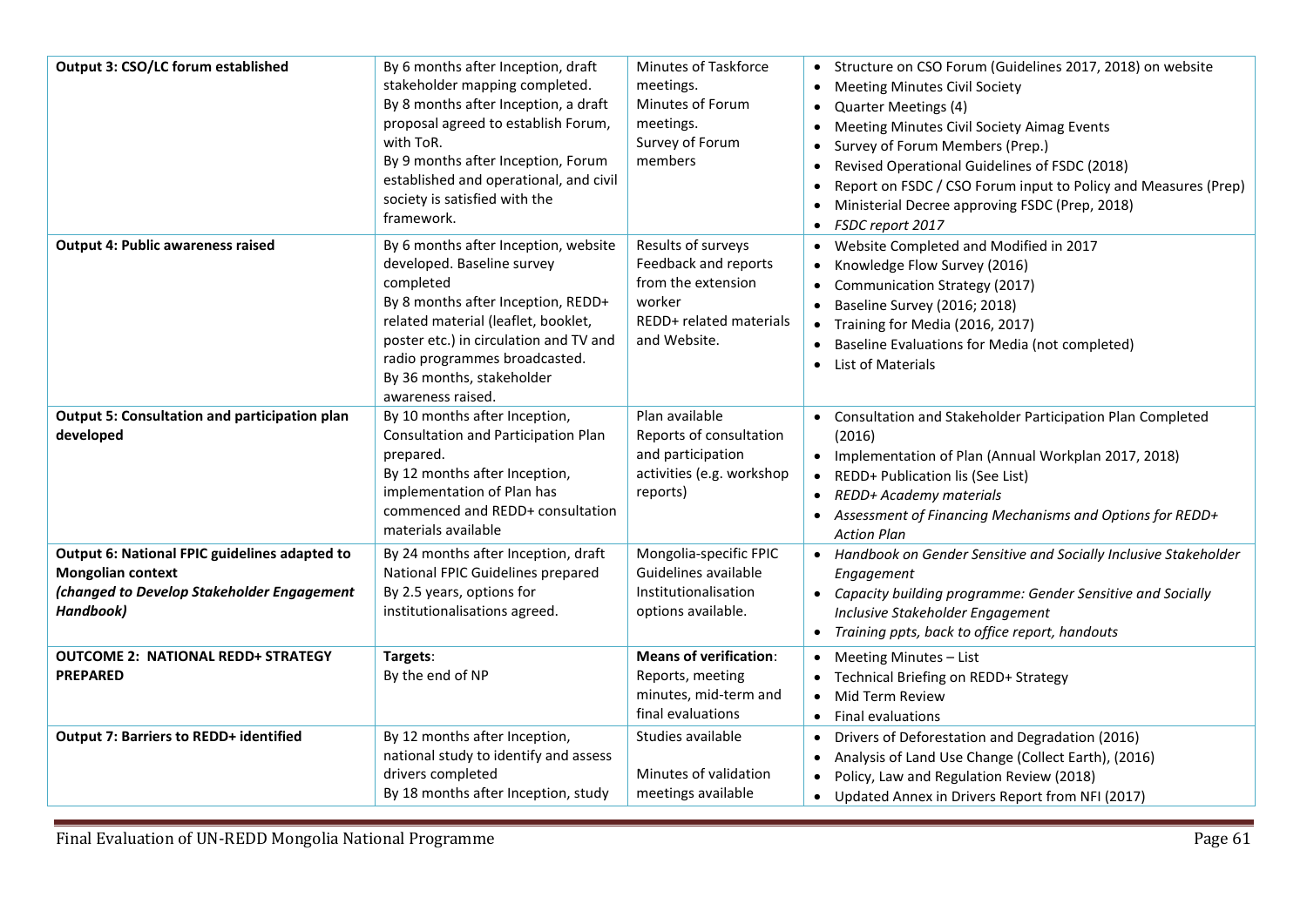| <b>Output 8: REDD+ policies and measures (PAMs)</b>                                                                                                                              | completed on legal alignment of laws<br>and policies.<br>By 24 months, review and update<br>drivers study<br>By 18 months after Inception, draft                                                                                                                                                                                                               | Studies available                                               | • Brief on Drivers (Prep, 2018)<br>PAM final report (May 01,2017)                                                                                                                                                                                                                                                                                                                                                                                                                                                                                                                                               |
|----------------------------------------------------------------------------------------------------------------------------------------------------------------------------------|----------------------------------------------------------------------------------------------------------------------------------------------------------------------------------------------------------------------------------------------------------------------------------------------------------------------------------------------------------------|-----------------------------------------------------------------|-----------------------------------------------------------------------------------------------------------------------------------------------------------------------------------------------------------------------------------------------------------------------------------------------------------------------------------------------------------------------------------------------------------------------------------------------------------------------------------------------------------------------------------------------------------------------------------------------------------------|
| identified and prioritised through:<br>1) identification of PAMs to address barriers to<br>REDD+; and<br>2) demonstration activities to test identified<br><b>PAMs for REDD+</b> | list of PAMs prepared.<br>By 2 years, national study completed<br>to identify and assess strategies.<br>By 21 months after Inception, cost-<br>benefit analysis of Saxaul forest<br>completed.<br>By 26 months, review and update<br>PAMs in relation to updated drivers.                                                                                      |                                                                 | Risk and Benefit Assessment for PAM (2017)<br>Updated List of PAM (Prep, 2018)<br>$\bullet$<br>National Program (Prep)<br>$\bullet$<br>National Investment Plan (Prep)<br>$\bullet$<br><b>Technical Document (Prep)</b><br>$\bullet$<br>Assessment of Saxaul Forest Economic Values (Prep, 2018)<br>$\bullet$<br>Report on Drivers of Deforestation and Degrdation (2016)<br>$\bullet$<br>• Assessment of Financing Mechanisms and Options for REDD+<br><b>Action Plan</b><br>• Assessment of Wood Product Value Chains and<br>Recommendations for the Mongolian Wood Industry, and PEB<br>materials            |
| <b>Output 9: Options for National REDD+ Funding</b><br><b>Mechanism are developed</b>                                                                                            | By 15 months after Inception, option<br>paper available<br>By 18 months after Inception,<br>assessment of institutional structure<br>for forest management completed,<br>including corruption risk analysis.<br>By 22 months after Inception,<br>proposals for national fund<br>management and PIDP reviewed by<br>public, GoM and international<br>community. | Reports available<br>Minutes of validation<br>meeting available | Technical Report on Risk and Corruption (2018)<br>Briefing Paper on Finance, Risks and Corruption (Prep, 2018)<br>$\bullet$<br>PEB Meeting Minutes (2017)<br>$\bullet$<br>Revise Indicators in MTR (2017)<br>$\bullet$<br>Assessment of Financing Mechanisms and Options for REDD+<br>$\bullet$<br>Action Plan and PEB materials/Assessment of Wood Product<br>Value Chains and Recommendations for the Mongolian Wood<br>Industry                                                                                                                                                                              |
| <b>Output 10: Capacity-building plans developed</b><br>for key institutions for REDD+ implementation                                                                             | By 10 months after Inception, a<br>Competency Framework is designed<br>and adopted.<br>By 12 months after Inception, a<br><b>Capacity Needs Assessment</b><br>completed.<br>By 22 months after Inception, a<br>Capacity Building Plan is under<br>implementation.                                                                                              | Reports available<br>Minutes of validation<br>meeting available | Competency Framework (publication in Mongolian and English)<br>$\bullet$<br>Competence Based Capacity Needs Report (2016)<br>No minutes?<br>$\bullet$<br>Technical Capacity Needs Report - NFMS and FRL (Prep, 2018)<br>$\bullet$<br>Training Evaluation Forms (??)<br>$\bullet$<br>Capacity Building Curriculum - Basic<br>$\bullet$<br>Capacity Building Curriculum - Advanced<br>$\bullet$<br>Capacity Building Curriculum - High Level<br>$\bullet$<br>• Capacity Building - Advanced - 5 courses for 200 high level<br>stakeholders<br>• Capacity Building - Basic - 10 courses for 400 people (10 Aimags) |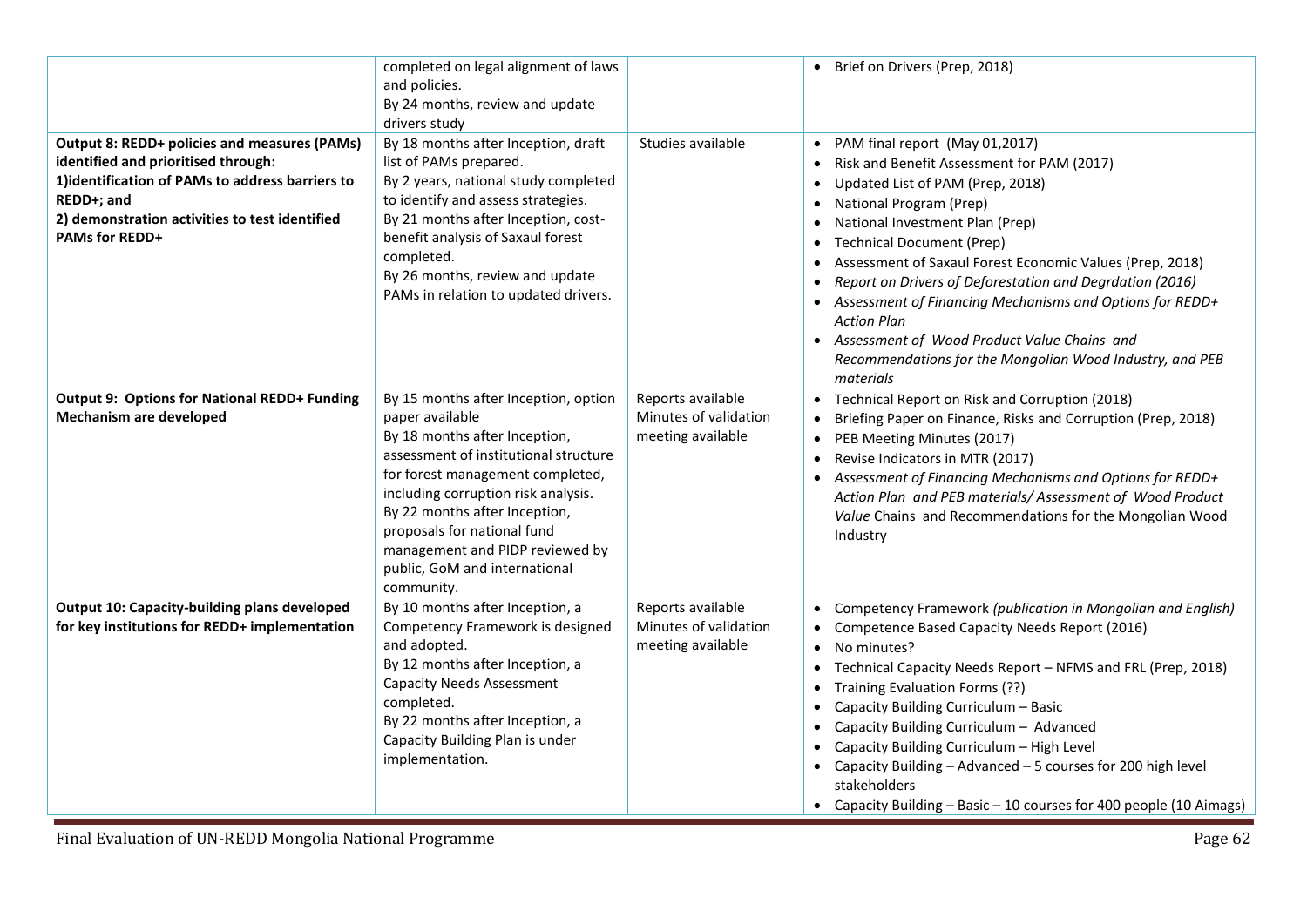| Output 11: Gender analysis undertaken to make<br>all outputs under National Programme gender<br>sensitive<br>Output 12: REDD+ social & environmental | Gender analysis conducted by 18<br>months after Inception.<br>Proposals to mainstream gender<br>approved and implemented by 2<br>years. | Reports available<br>Minutes of validation<br>meeting available<br>Framework available. | • Social Inclusion Report (2017)<br>Social Inclusion Briefing Paper (2017)<br>Social Inclusion Meetings (2017)<br>Gender Marker Plan (2016-2017)<br>Social Inclusion Capacity Building Plan (Prep, 2018)                                                                                                                                                                                                                                                                                                                                                                                                                                                                                                                                                                                                                                                                                                                                                           |
|------------------------------------------------------------------------------------------------------------------------------------------------------|-----------------------------------------------------------------------------------------------------------------------------------------|-----------------------------------------------------------------------------------------|--------------------------------------------------------------------------------------------------------------------------------------------------------------------------------------------------------------------------------------------------------------------------------------------------------------------------------------------------------------------------------------------------------------------------------------------------------------------------------------------------------------------------------------------------------------------------------------------------------------------------------------------------------------------------------------------------------------------------------------------------------------------------------------------------------------------------------------------------------------------------------------------------------------------------------------------------------------------|
| safeguard policy framework developed                                                                                                                 | Preparation and approval of draft<br>safeguard Framework by 20 months<br>after Inception.                                               | Minutes of validation<br>meeting available<br>Official approval.                        | Minutes of Risks and Benefits<br>Minutes of TWG Safeguards<br>• Linking social inclusion and safeguards in the REDD+ context in<br>Mongolia<br>• Benefits and risks assessment workshop May 2017 /news item,<br>English, workshop material English, Mongolian /<br>• Mongolia REDD+ benefits and risks assessment, August<br>2017/Background report English Mongolian Assessment table<br>English, Mongolian /<br>Responsibilities of relevant institutions were defined for<br>sustainability<br><b>MET/DFPC:</b><br>Signing off on safeguards document<br>$\bullet$<br>With TWG-S&SIS, determining roles/responsibilities for<br>safeguards processes at national/subnational level<br>Developing and supervising plan for SOI<br>$\bullet$<br>End-user for making Safeguards data-driven policy<br>$\bullet$<br>Forest units and FUGs: For implementation of processes and data<br>collection at subnational level<br><b>CCPIU:</b> Submission of SOI to UNFCCC |
| Output 13: National REDD+ Strategy prepared<br>through the collation of technical outputs from<br><b>Outcomes 1-4</b>                                | By 36 months, National REDD+<br>Strategy prepared and in final stages<br>of approval                                                    | National REDD+ strategy<br>available and adopted by<br>stakeholders and<br>Government   | • Minutes of TWG Policies and Measures (2016-2017)<br>• Minutes of Core Group National Program (Prep)<br>• Technical Brief on National Strategy (2017)<br>Technical Brief on Aimag Planning (2017)<br>Subnational Plan - Selenge (2018)<br>Subnational Plan - Khusvgull (2018)<br>Subnational Plan - Khenti (2018)<br>Subnational Plan - Boreal (2018)<br>Subnational Plan - Saxaul (2018)<br>National Program Outline (2017) and Approved (2018)<br>Technical Document (2018)<br>• Investment Plan Approved (2018)                                                                                                                                                                                                                                                                                                                                                                                                                                                |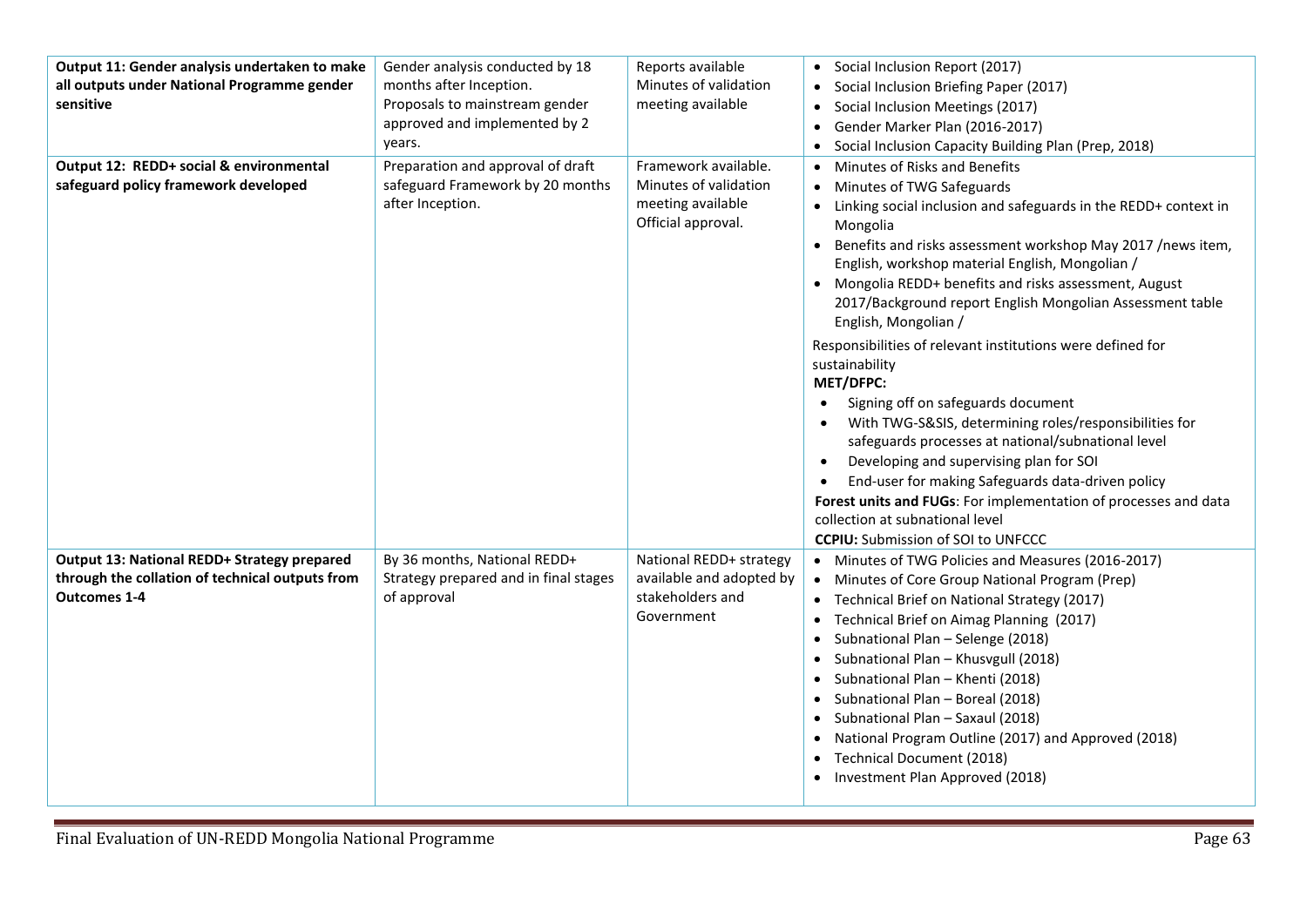| <b>OUTCOME 3: FOREST REFERENCE EMISSIONS</b>                                                                                                      | Targets:                                                                                                                                                                                                                                                                                                                                                                                          | <b>Means of verification:</b>                                                                                                                                                                                                                                    |                                                                                                                                                                                                                                                                                                                                                                                                                                                                                                                                                                                                                               |
|---------------------------------------------------------------------------------------------------------------------------------------------------|---------------------------------------------------------------------------------------------------------------------------------------------------------------------------------------------------------------------------------------------------------------------------------------------------------------------------------------------------------------------------------------------------|------------------------------------------------------------------------------------------------------------------------------------------------------------------------------------------------------------------------------------------------------------------|-------------------------------------------------------------------------------------------------------------------------------------------------------------------------------------------------------------------------------------------------------------------------------------------------------------------------------------------------------------------------------------------------------------------------------------------------------------------------------------------------------------------------------------------------------------------------------------------------------------------------------|
| LEVEL/FRL DEVELOPED                                                                                                                               | Nationally-endorsed FREL/FRL                                                                                                                                                                                                                                                                                                                                                                      | Programme reports,                                                                                                                                                                                                                                               |                                                                                                                                                                                                                                                                                                                                                                                                                                                                                                                                                                                                                               |
|                                                                                                                                                   |                                                                                                                                                                                                                                                                                                                                                                                                   | MTR, final evaluation                                                                                                                                                                                                                                            |                                                                                                                                                                                                                                                                                                                                                                                                                                                                                                                                                                                                                               |
| Output 14: Capacity built for the development<br>of FRELs/FRLs                                                                                    | By 24 months after Inception, 15<br>individuals.<br>By 12 months after Inception, Action<br>Plan developed<br>By 18 months after Inception,<br>national agreements reached                                                                                                                                                                                                                        | -Group of national FRL<br>experts<br>-TWG FRL decision<br>-FRL Action Plan<br>-FRL core working group<br>and TWG meetings<br>-Capacity building<br>trainings and future<br>plans                                                                                 | List of Personnel TWG FRL decision (2016)<br>$\bullet$<br>FRL Action Plan (2016)<br>$\bullet$<br>3 technical working group meeting agendas;<br>$\bullet$<br>Agenda for Collect Earth training conducted by FAO HQ team<br>$\bullet$<br>(2016, 2017)<br>Detailed MRV/NFMS Capacity Building Plan (Phasing-out<br>$\bullet$<br>document, 2018)<br>Capacity building trainings for Land use change matrix, biomass<br>$\bullet$<br>modeling software (2017 & Nov 2018 prep), and Trainings of<br>Collect Earth (2016-17)<br>TWG members who participated in UNFCCC Technical<br>Assessment as part of capacity building plan     |
| <b>Output 15: FRELs/FRLs methodologies</b><br>developed and tested (corresponds to outputs<br>15, 16 and 17 in Roadmap)                           | By 18 months after Inception, data<br>compiled.<br>By 24 months after Inception, a<br>decision on adjustment for national<br>circumstances reached<br>By 30 months after Inception, a<br>FREL/FRL submitted to UNFCCC                                                                                                                                                                             | -Historic forestry data<br>compilation<br>-Up-to-date field<br>research on forest<br>carbon stock<br><b>UNFCCC submission</b><br>-FRL submission                                                                                                                 | AD & EF Data (FRL 2018)<br>$\bullet$<br>Additional NFI samples in degraded stock (3 Field reports<br>from NUM, MUST, IGEB. 2017)<br>CE Data on national level land use change and forest cover<br>$\bullet$<br>(FRL Report 2018, CCPIU Collect Earth analysis report 2018)<br>FRL UNFCCC Submission (Jan 2018) and modified (Jun 2018)<br>$\bullet$                                                                                                                                                                                                                                                                           |
| <b>OUTCOME 4: NFMS AND SAFEGUARD</b><br><b>INFORMATION SYSTEM DEVELOPED</b>                                                                       | Targets:<br>One NFMS                                                                                                                                                                                                                                                                                                                                                                              | <b>Means of verification:</b><br>mid-term and final<br>evaluations                                                                                                                                                                                               | FAO and UN Environment                                                                                                                                                                                                                                                                                                                                                                                                                                                                                                                                                                                                        |
| <b>Output 16: NFMS and Forest Information</b><br>System (FIS) development process managed<br>(corresponds to outputs 18, 19 and 22 in<br>Roadmap) | By 36 months, 3 annual CBNA and<br>NFMS reviews conducted<br>By 24 months after Inception, a web-<br>GIS platform and FIS database are<br>operational<br>By 18 months after Inception, a<br>method for determining monitoring<br>protocols for PAMs is adopted<br>By 24 months after Inception,<br>monitoring protocols are piloted in<br>two sub-national units<br>By 36 months, forest boundary | -CBNA survey<br>-Tailored capacity<br>building training agenda<br>-SEPAL training<br>preliminary trainee<br>survey<br>-FIS web platfrom for<br>REDD+ MRV (both for<br>domestic NFMS and<br>internaitonal reporting<br>purpose) -same as<br>Output 17 'REDD+ SLMS | CBNA 2017 for general NFMS capacity needs (cirulated to all<br>national NFMS stakeholders-FRDC, IRIMHE, National universities<br>and National institutes)<br>Individual capacity building demands surveyed - EIC (web server<br>$\bullet$<br>management skill), ALAMGC (new land monitoring tool-Collect<br>Earth)<br>Survey on demand for enhancement of End-user product of<br>Remote sensing (SEPAL training planned in Oct 2018)<br>Sustainable Land Monitoring System portal launched (Open to<br>public for full operationalization in Nov 2018); containing<br>progress of REDD+ actions inclduing safeguards relevant |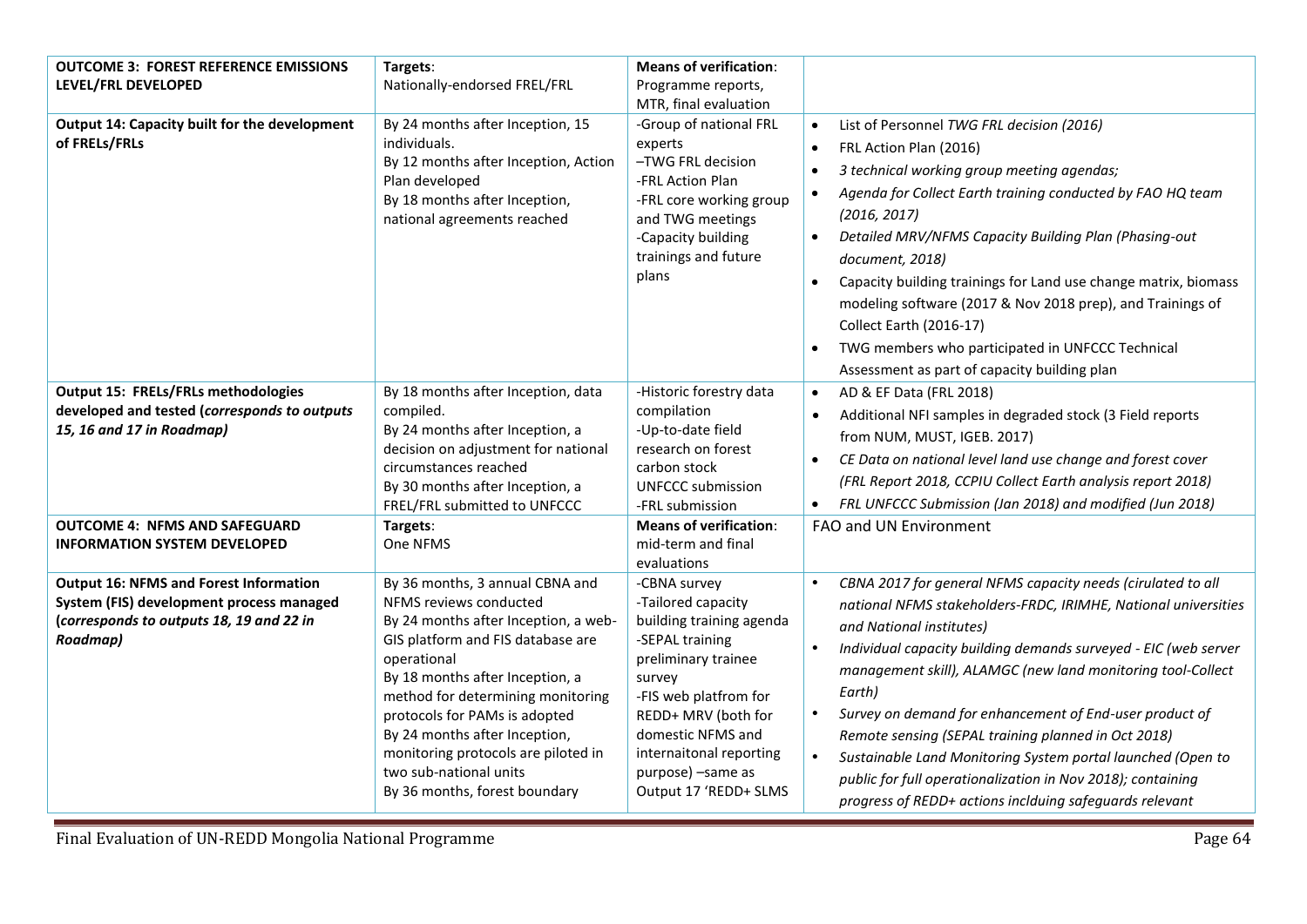|                                                                                               | delineation completed                                                                                                                                                                                                                                                                                                                                                             | operationalization'                                                                                                                                                                                                                                                                                                                                                                                                                                                                 | information - same as below Output 17                                                                                                                                                                                                                                                                                                                                                                                                                                                                                                                                                                                                                                                                                                                                    |
|-----------------------------------------------------------------------------------------------|-----------------------------------------------------------------------------------------------------------------------------------------------------------------------------------------------------------------------------------------------------------------------------------------------------------------------------------------------------------------------------------|-------------------------------------------------------------------------------------------------------------------------------------------------------------------------------------------------------------------------------------------------------------------------------------------------------------------------------------------------------------------------------------------------------------------------------------------------------------------------------------|--------------------------------------------------------------------------------------------------------------------------------------------------------------------------------------------------------------------------------------------------------------------------------------------------------------------------------------------------------------------------------------------------------------------------------------------------------------------------------------------------------------------------------------------------------------------------------------------------------------------------------------------------------------------------------------------------------------------------------------------------------------------------|
|                                                                                               |                                                                                                                                                                                                                                                                                                                                                                                   | -Updated Forest Atals<br>web for international<br>MRV+<br>-PAM monitoring<br>protocol developed and<br>piloted and PAM<br>implementation<br>monitoring SOP<br>approved by ministry<br>-Forest boundary<br>delineated in Forest<br>cover map and FUG<br>tenure area update                                                                                                                                                                                                           | Forest Atlas web (Forest-atlas.mn) with briefs on $CO2$<br>$\bullet$<br>emission trend and biomass (plan Oct 2018), reference data<br>for future reporting (FRL/BUR)<br>PAM pilot test to be launched in 3 soums in Khentii aimag<br>(Oct 2018)<br>SOP for PAM implementation monitoring reviewed and<br>approved by ministry concerning national level<br>implementation<br>Forest cover map (2016 Forest Mask, ERISC forest change<br>2000-2015)<br>FUG tenure area delineation training for all 46 Forest Unit<br>specialists at national level -Field tracking + Spatial data<br>processing (Sep 2018 planned)                                                                                                                                                       |
| Output 17: REDD+ MRV system developed<br>(corresponds to outputs 19, 20 and 21 in<br>Roadmap) | By 18 months after Inception,<br>training on remote sensing and GIS is<br>provided.<br>By 24 months after Inception, the<br>REDD+ SLMS is operational<br>By 18 months after Inception, a tree<br>species and forestry database is<br>established and data gap analysis<br>completed.<br>By 24 months after Inception, the<br>National forest inventory<br>methodology is assessed | -Remote sensing<br>Training agenda<br>- Updated Nationally<br>accumulated land data<br>in compiance with IPCC<br>guideline for future<br>international MRV<br>-REDD+ SLMS portal;<br>same as above Output<br>16. 'GIS platform and FIS<br>database<br>operationalization'<br>-Reports on additional<br>forestry data collection<br>and field research to<br>supplement gaps in 2016<br><b>NFI result</b><br>-Report on Independent<br>suitability assessment for<br>NFI methodology | 2 Collect Earth trainings conducted by FAO HQ<br>$\bullet$<br>GIS training for FU specialist<br>$\bullet$<br>SEPAL training conducted by FAO HQ<br>$\bullet$<br>ALAMGC's annual land data collection report on update of<br>national land use data (ongoing FAO work to be completed in<br>Sep 2018)<br>REDD+ SLMS portal same as Output 16; REDD+ SLMS portal<br>launched<br>REDD+ forestry data base<br>$\bullet$<br>GHGi research: FRL report (MET 2018), Collect Earth land<br>analysis (CCPIU 2018), Saxaul research (IGEB 2018), degraded<br>forest stock (NUM, MUST, IGEB), and litter & soil carbon stock<br>in degraded stock (NUM)<br>NFI methodology assessed in view of suitability of NFI data for<br>Activity data and EF development for FRL construction |
| <b>Output 18: Safeguards Information System</b><br>(SIS) established                          | By 18 months after Inception,<br>nationally appropriate safeguards &<br>indicators identified.<br>By 24 months after Inception,                                                                                                                                                                                                                                                   | National REDD+<br>Safeguards Information<br>System                                                                                                                                                                                                                                                                                                                                                                                                                                  | Risk and Benefit Assessment<br><b>Technical Working Groups Reports</b><br>Minutes of Workshop on SIS in English and Mongolian<br>Extension of EIC's data base and web portal with SIS initiated (?):                                                                                                                                                                                                                                                                                                                                                                                                                                                                                                                                                                     |
| Final Evaluation of UN-REDD Mongolia National Programme                                       |                                                                                                                                                                                                                                                                                                                                                                                   |                                                                                                                                                                                                                                                                                                                                                                                                                                                                                     | Page 65                                                                                                                                                                                                                                                                                                                                                                                                                                                                                                                                                                                                                                                                                                                                                                  |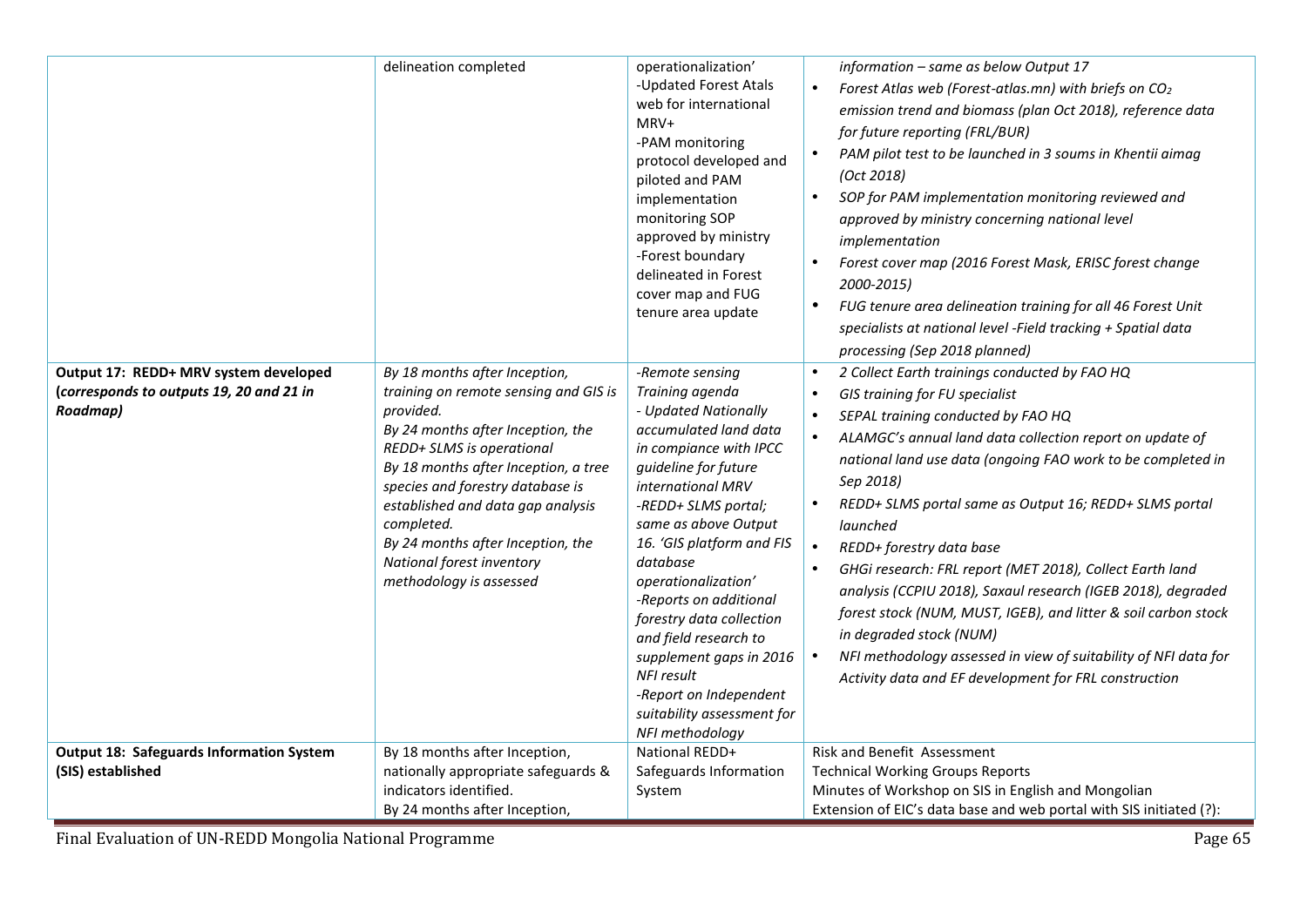| safeguards & indicators tested,<br>submitted for endorsement.<br>By 30 months after Inception,<br>safeguards information is available in<br>the central database. | Review of safeguard relevant policies, laws and regulations<br>May 2018<br>SIS Workshop and TWG meeting March 2018. Workshop<br>material: English, Mongolian/<br>Responsibilities of the Institutions are defined for sustainability:<br>MET/DPFC:<br>Supervision of SIS & safeguards approach<br>Data analysis<br>Reporting (SOI + State of Environment Report) |
|-------------------------------------------------------------------------------------------------------------------------------------------------------------------|------------------------------------------------------------------------------------------------------------------------------------------------------------------------------------------------------------------------------------------------------------------------------------------------------------------------------------------------------------------|
|                                                                                                                                                                   | Approval of reports                                                                                                                                                                                                                                                                                                                                              |